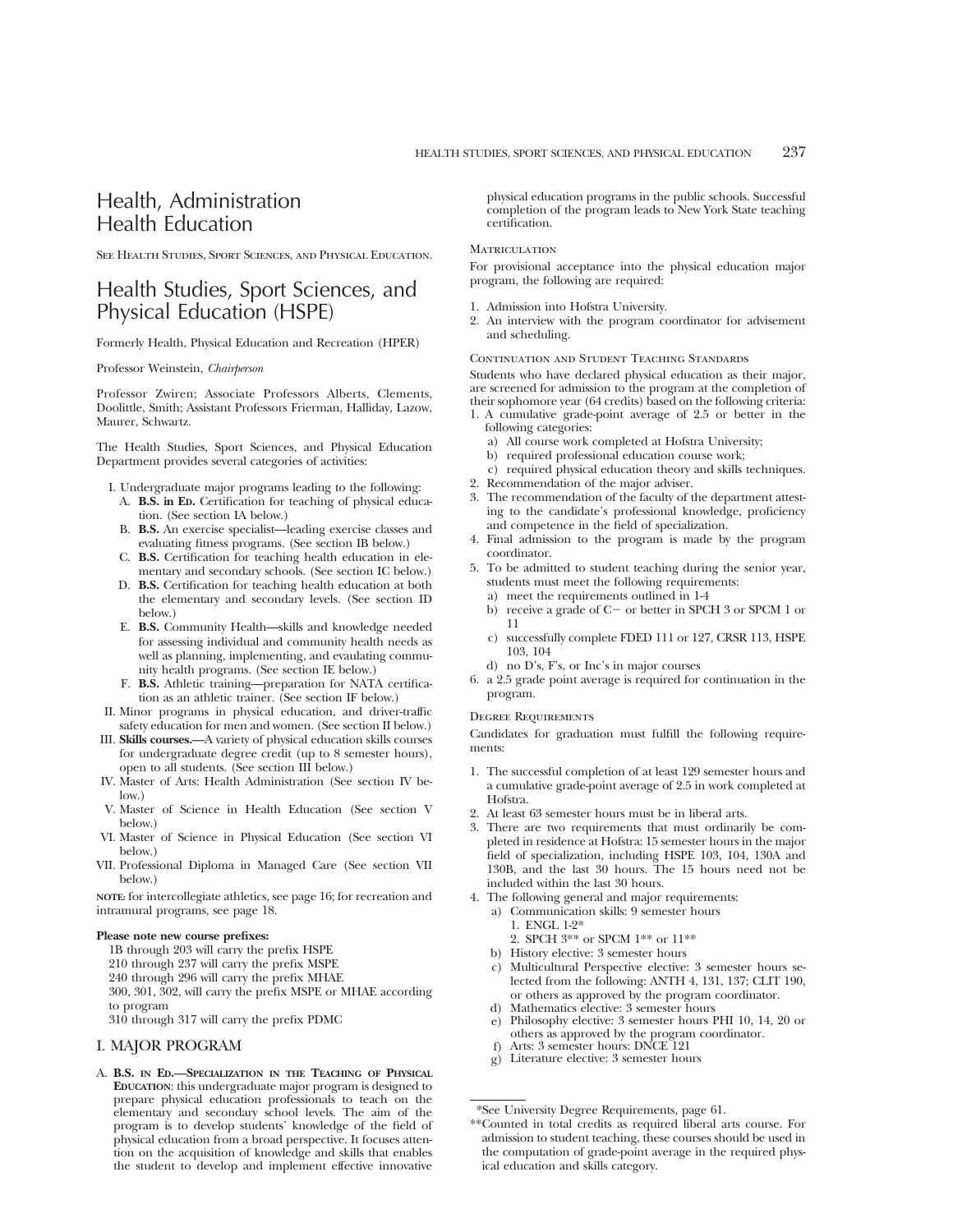- h) Social sciences: 10 semester hours
	- 1. PSY 1
	- 2. Developmental psychology: 3 semester hours selected from the following: PSY 153, SPG 029
	- 3. Sport psychology: 3-4 semester hours selected from the following: SPG 028 or others as approved by the program coordinator.
- i) Natural sciences: 6 semester hours: BIO 103, 105
- j) Professional education: 27 semester hours: CRSR 113, FDED 111\*\* or 127\*\*, HSPE 103, 104, 154, 167, 130A, 130B
- k) Physical education major theory: 31.5 semester hours: HSPE 13, 50, 53, 60, 62, 80, 106, 108, 138A, 164, 165A,  $BIO$  106+
- 1) Physical education skills techniques: 13.5-15.5 semester hours:
	- 1. Aquatics: select one course from the following: HSPE 31, 42, 143
	- 2. Dance: HSPE 12
	- 3. Team sports: select 5 courses from the following: HSPE 5A, 8A, 10A, 16A, 26A, 27A, 36A, or others as approved by the program coordinator.
	- 4. Individual sports: select 5 courses from the following: HSPE 2A, 3A, 7A, 9A, 14A, 33A, 34A, 39A, or others as approved by the program coordinator.
	- 5. Lifelong leisure pursuits: select 2 courses from the following: HSPE 45, 46, or others as approved by the program coordinator.
	- 6. Cooperative Adventure Activities: HSPE 119
	- 7. Gymnastics: HSPE 15A
	- 8. Fitness: HSPE 25 and one course selected from the following: HSPE 38A, 100, 111B, 32, 35, or others as approved by the program coordinator.
	- Officiating: select 2 courses from the following: HSPE 139, 140, 142, 144, 145, 146, 147.
- 5. Student must complete the following independent internship experiences or others as approved by the program coordinator while in residence at Hofstra. All placements must be approved by the adviser or the program coordinator:
	- a) participate on an intercollegiate varsity team as a player, manager, or athletic trainer for at least one season;
	- b) coach a junior or senior high school interscholastic team for at least one season.
- B. **B.S. SPECIALIZATION AS AN EXERCISE SPECIALIST:** this undergraduate major program gives students a background in the scientific concepts of fitness exercise, disease risk reduction, nutrition, and the techniques used to evaluate fitness, and health status. Students, in addition, are given an introductory background in the psychological and business aspects of the fitness/wellness field. Students are also prepared to go on to graduate work in related fitness/wellness/allied health disciplines. The emphasis of the course of study is on working with adults outside of the formal educational system. This program does *not* include preparation for New York State teacher certification. However, this program *does* include a senior year field experience in health fitness clubs, corporate fitness programs, cardiac rehabilitation programs, and/or any other approved fitness or wellness centers.

Professor Zwiren, *Coordinator*

Final admission to the field experience will be made by the Chairperson of the Department of Health Studies, Sport Sciences, and Physical Education upon recommendation from the faculty.

Matriculation Standards are the same as for the certification program (IA).

#### CONTINUATION STANDARDS

Students who have declared exercise specialist as their major, are screened for admission to the program at the completion of their sophomore year (64 credits) based on the following criteria:

- 1. A cumulative grade-point average of 2.5 or better in the following categories:
	- a) All course work completed at Hofstra University;
	- b) required exercise specialist major course work (courses designated by ††).
- 2. Recommendation of the major adviser.
- 3. Final admission to the program is made by the Chairperson of the Department of Health Studies, Sport Sciences, and Physical Education upon the recommendation from the faculty.

#### Degree Requirements

Candidates for graduation must fulfill the following requirements:

- 1. The successful completion of at least 128 semester hours and a cumulative grade-point average of 2.5 in work completed at Hofstra.
- At least 63 semester hours must be in liberal arts.
- 3. There are two requirements that must ordinarily be completed in residence at Hofstra: 15 semester hours in the major field of specialization, including two field experi ences, and the last 30 hours. The 15 hours need not be included within the last 30 hours.
- 4. The following general and major requirements:
	- a) ENGL 1-2\* b) Humanities, 6 semester hours, including SPCM 1, 7, 11, or SPCH 3
	- c) PSY 1, 111, 163
	- d)  $SOC<sub>4</sub>$ <br>e)  $BIO<sub>5</sub>$
	-
	- e) BIO 50, 103, 105, 106††<br>f) Liberal arts electives, 24 Liberal arts electives, 24 semester hours, with 9 of these semester hours in related disciplines taken under advisement.
	- g) Basic statistic course chosen from SOC 139; PSY 140; MATH 8; BIO 100; New College S 91, QTB 2
	- h) HSPE 25††, 35††, 38B††, 60††, 62††, 66††, 100††, 106††, 111B††, 114††, 149A††, 149B††, 161††, 194, 196††, 197††, 198††, 199.
	- i) HSPE electives: selection of 6 s.h. from the following courses or under advisement: HSPE 63, 64, 65, 67, 68, 69A, 70A, 138A.
	- Two business courses taken under advisement, 6 s.h.
	- $k$ ) DNCE 12A and CRSR 116.

#### C. **B.S. SPECIALIZATION IN SCHOOL AND COMMUNITY HEALTH EDU-CATION†**

D. **B.S. IN SCHOOL HEALTH EDUCATION:** this undergraduate program is designed to provide students with the knowledge, methods, materials, and student teaching experience necessary for a career as a health education professional at both the elementary and secondary school levels. Training includes the development of a broad knowledge base in the areas of health promotion, disease prevention, and program planning and implementation, with an emphasis on educational methods and techniques appropriate for a school setting. Successful completion of this program leads to K-12 New York State Teaching Certification in Health.

Assistant Professor Schwartz, *Coordinator (Ext. 35813)*

- 1Counted in total credits as required natural science course. For admission to student teaching, this course should be used in the computation of grade-point average in the required physical education theory and skill category.
- †Applications not accepted in 1998-99. For further information, contact the Department of Health Studies, Sport Sciences, and Physical Education.
- ††Required exercise specialist major course work.

<sup>\*\*</sup>Counted in total credits as required liberal arts course. For admission to student teaching, these courses should be used in the computation of grade-point average in the required physical education and skills category.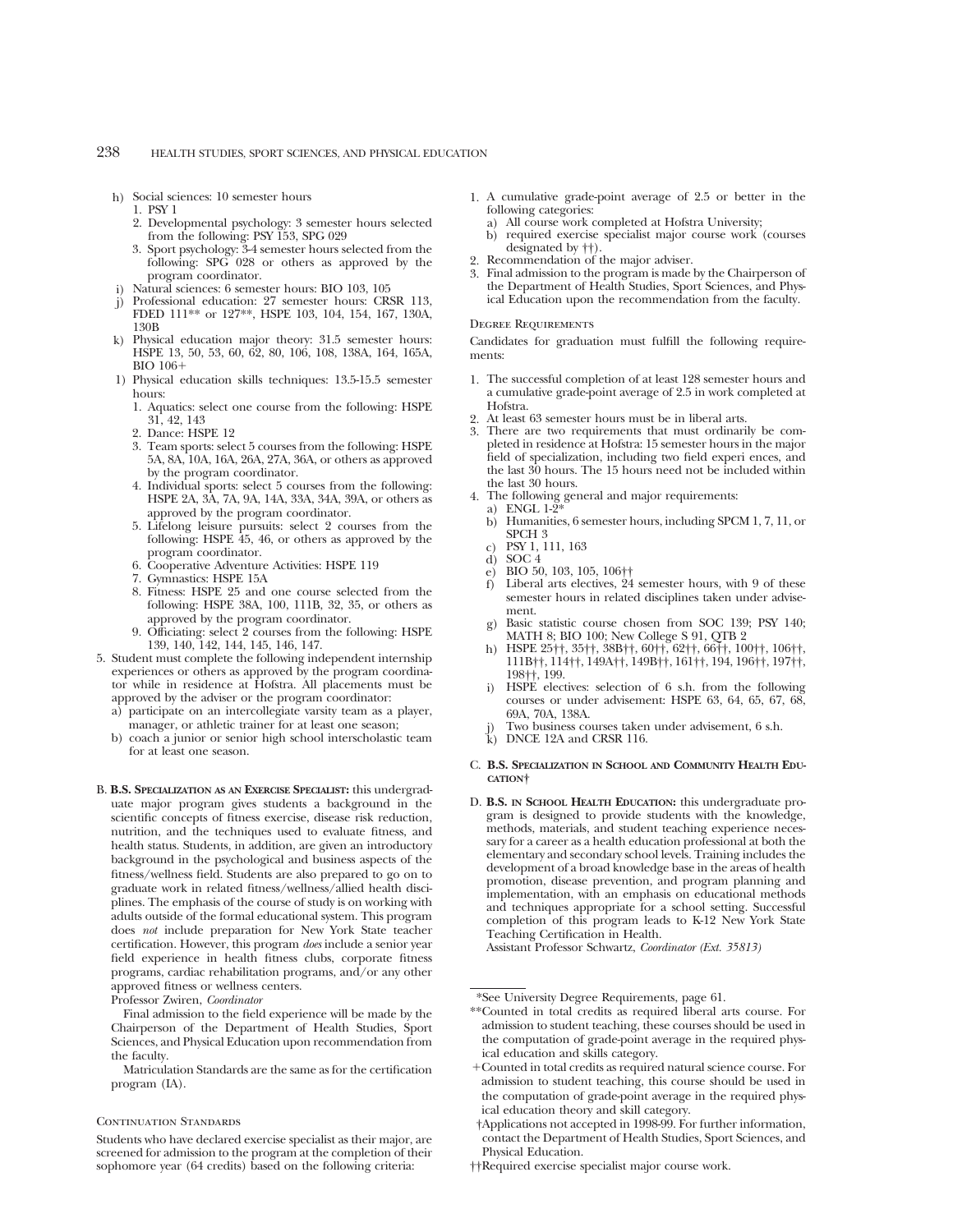Matriculation and Continuation Standards

Requirements for acceptance into the school health education major program include: meeting Hofstra University's general admission standards and an interview with the program coordinator for advisement and scheduling.

All school health education majors must meet the following criteria to continue in the program:

- 1. A cumulative grade-point average of 2.5 or better in the following categories:
	- a) all course work completed at Hofstra University;
- b) all required school health education major course work. 2. Recommendation of the major adviser.
- 
- 3. Recommendation of the School Health Education Program Coordinator.

Final admission to the program is made by the Chairperson of the Department of Health Studies, Sport Sciences, and Physical Education upon recommendation of the department faculty.

#### Degree Requirements

Candidates for graduation must fulfill the following requirements:

- 1. The successful completion of at least 128 semester hours and a cumulative grade-point average of 2.5 in work completed at Hofstra.
- 2. At least 62 semester hours must be in liberal arts.
- 3. There are two requirements that must ordinarily be completed in residence at Hofstra: 15 semester hours in the major field of specialization, including student teaching, and the last 30 hours. The 15 hours need not be included within the last 30 hours.
- 4. Distribution of semester hours by specific area:

| a) Major core requirements: 27 s.h.                       | Sem. Hrs.                                       |
|-----------------------------------------------------------|-------------------------------------------------|
| 60. First Aid $\mathcal{C}$ Safety<br>HSPE                | 3                                               |
| 61. Family Health: A Lifecycle Approach                   | 3                                               |
| 62. Personal & Community Health                           | 3                                               |
| 66. Drugs & Alcohol                                       |                                                 |
| 71. Chronic & Communicable Diseases                       |                                                 |
| 114. Applied Nutrition, Diet & Exercise                   |                                                 |
| CRSR<br>116. Health Counseling Issues                     | $\begin{array}{c} 3 \\ 3 \\ 3 \\ 3 \end{array}$ |
| $*SGG$<br>1. Human Sexuality (New College)                | $\overline{4}$                                  |
| *SGA 060A. Child Abuse (New College)                      | $\mathbf 1$                                     |
| *SGA 060C. HIV/AIDS (New College)                         | $\mathbf 1$                                     |
|                                                           | $\overline{27}$                                 |
| b) Major field requirements: 18 s.h.                      |                                                 |
| 102. Organization $\mathcal{C}$ Administration of<br>HSPE |                                                 |
| <b>School Health Programs</b>                             | 3                                               |
| 103A. Methods & Materials of Health                       |                                                 |
| Education: Children                                       | 3                                               |
| 104A. Methods & Materials of Health                       |                                                 |
| Education: Adolescents/Adults                             | 3                                               |
| 105. Health Education Curricula                           |                                                 |
| Development, K-12                                         | 3                                               |
| CRSR 113. Educational Psychology                          | 3                                               |
| *FDED 111. The American School OR                         | 3                                               |
| 127. Introduction to Philosophy of<br>∗                   |                                                 |
| Education                                                 | $\boldsymbol{3}$                                |
|                                                           | $\overline{18}$                                 |
| c) Student Teaching requirement: 9 s.h.                   |                                                 |
| HSPE 130A. Student Teaching                               | 4.5                                             |
| 130B. Student Teaching                                    | 4.5                                             |
|                                                           | 9                                               |
| d) Major core electives:                                  |                                                 |
| A minimum of 9 s.h. selected under advisement             |                                                 |
| HSPE 64. Consumer Health                                  | 3                                               |
| 65. Ethical, Legal & Critical Health                      |                                                 |
| Problems                                                  | $\boldsymbol{3}$                                |
| 67. Gerontological Health                                 | 3                                               |
| 68. Environomental Health                                 | 3                                               |

| 69A. Stress Management                                    | 1                |
|-----------------------------------------------------------|------------------|
| 70A. Epidemiology                                         | $\overline{2}$   |
| 74. Microcomputer Applications for                        |                  |
| <b>Health Professionals</b>                               | 3                |
| 75. Life Cycle Sexual Health                              | 3                |
| 118. Women's Health Issues                                | 3                |
| 125. Violence in Children, Family &                       |                  |
| the Community                                             | 3                |
| 151, 152. Readings                                        | $1-3$            |
| 160. International Health Issues                          | $\boldsymbol{3}$ |
| 162A. Mental Health Care & Services                       | 3                |
| 179, A-Z. Workshops in Health                             | $1-3$            |
| RES<br>119. Introduction to Research $\mathcal G$ Writing |                  |
| in Health                                                 | 3                |
| 124. Introduction to Grant Funding &                      |                  |
| Proposal Development in the                               |                  |
| Field of Health                                           |                  |
| *SSG 060A. Death & Dying (New College)                    | $\frac{3}{2}$    |
| (minimum required)                                        |                  |
| e) Liberal Arts requirements: 39 s.h.                     |                  |
| 1. ENGL 1-2**                                             | 6                |
| 2. Humanities, 6 semester hours including                 |                  |
| SPCM 1, 7, 11, or SPCH 3                                  | 6                |
| 3. BIO 3 or 4 and 103 and 105                             | 9                |
| 4. CSC 5                                                  | 3                |
| 5. Basic statistics course chosen from                    |                  |
| PSY 140, SOC 139 or SO91A (New College)                   | 3                |
| 6. PSY 1, 153, 154                                        | 9                |
| 7. SOC 4                                                  | $\overline{3}$   |
|                                                           | 39               |
| f) Liberal Arts electives: 14 s.h.                        | 14               |
| Suggestions for School Health Education Majors            |                  |
| ANTH 131                                                  |                  |
| $BIO$ 10                                                  |                  |
| PSY 155, 159, 163, 189                                    |                  |
| SOC 34, 36, 101, 103, 104, 134                            |                  |
| g) Free electives: 12 s.h.                                | 12               |
| Total semester hours                                      | 128              |

E. **B.S. IN COMMUNITY HEALTH:** this undergraduate program is designed for students interested in pursuing a career in a community/public health setting and/or students seeking a health major as preparation for entry into a graduate program in a variety of health related professions. The goal of the program is to prepare scholar-practitioners who have a broad knowledge base in the concepts of wellness, health promotion, and disease prevention, as well as in community and public health services, and service delivery. Emphasis is also given to developing competencies in the assessment of individual and community health needs, as well as in the planning, implementation, and evaluation of community health programs.

The interdisciplinary approach of the program offers students, in addition to a comprehensive health core taught by specialists in their respective areas, a variety of courses taken at New College and in the Departments of Psychology, Biology, Sociology, and Counseling, Research, Special Education, and Rehabilitation. Experiential learning is facilitated through two 3-credit field experiences.

Career opportunities for graduates from this program include: positions with federal, state or local governmental health agencies, private health organizations, or voluntary health agencies.

Assistant Professor Schwartz, *Coordinator (Ext. 35813)*

Matriculation and Continuation Standards

Requirements for acceptance into the community health major program include: meeting Hofstra University's general admission standards and an interview with the program coordinator for advisement and scheduling.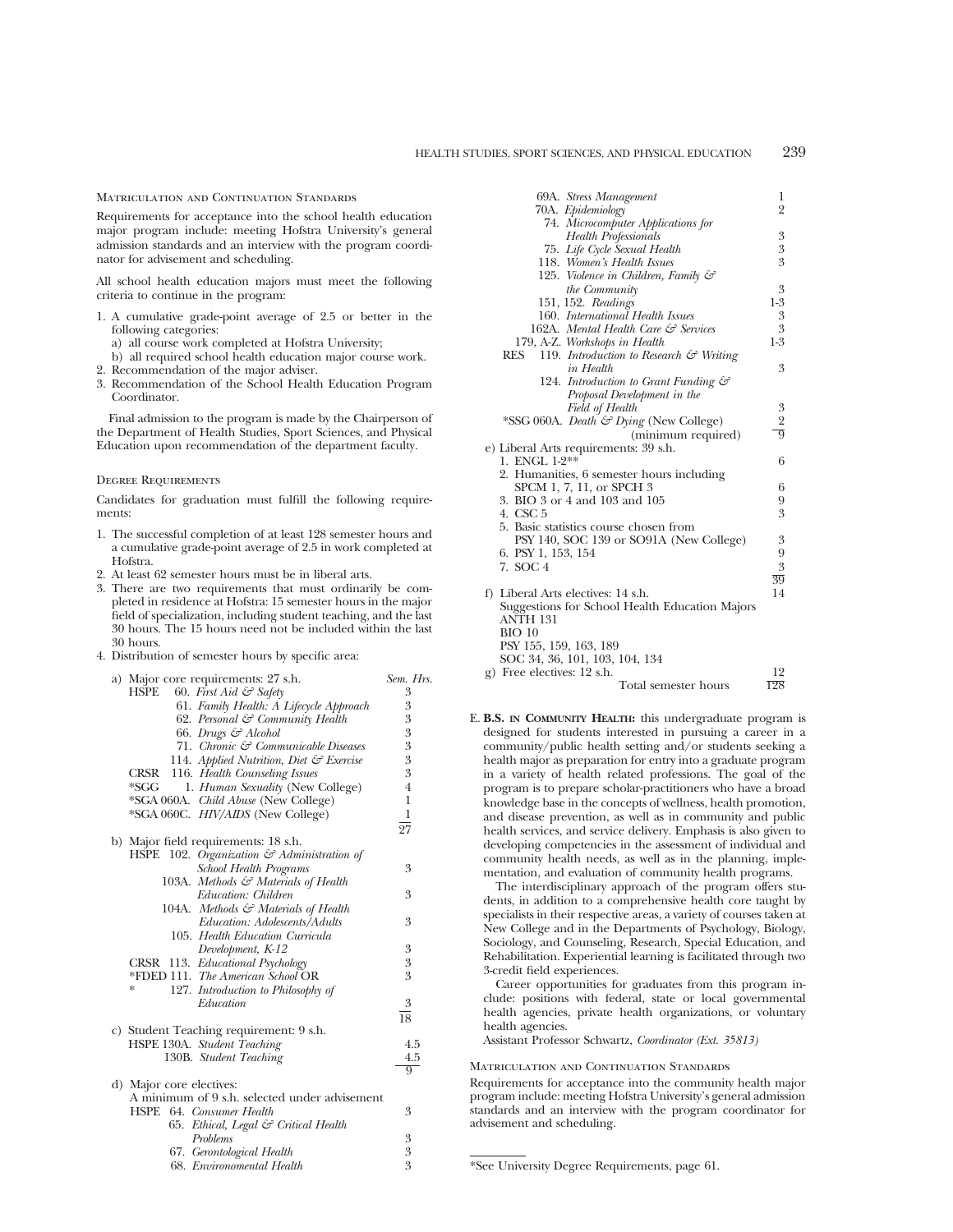All community health majors must meet the following criteria to continue in the program:

- 1. A cumulative grade-point average of 2.5 or better in the following categories:
	- a) all course work completed at Hofstra University;
	- b) all required community health major course work.
- 2. Recommendation of the major adviser.
- 3. Recommendation of the Community Health Program Coordinator.

Final admission to the program is made by the Chairperson of the Department of Health Studies, Sport Sciences, and Physical Education upon recommendation of the department faculty.

#### Degree Requirements

Candidates for graduation must fulfill the following requirements:

- 1. The successful completion of at least 128 semester hours and a cumulative grade-point average of 2.5 in work completed at Hofstra.
- 2. At least 62 semester hours must be in liberal arts.
- 3. There are two requirements that must ordinarily be completed in residence at Hofstra: 15 semester hours in the major field of specialization, including a field experience (or its equivalent) and the last 30 hours. The 15 hours need not be included within the last 30 hours.
- 4. Distribution of semester hours by specific area:

|      |                   | a) Major core requirements: 19 s.h.                | Sem. Hrs.       |
|------|-------------------|----------------------------------------------------|-----------------|
| HSPE |                   | 62. Personal & Community Health                    | 3               |
|      |                   | 66. Drugs & Alcohol                                | 3               |
|      |                   | 71. Chronic & Communicable Diseases                | 3               |
|      |                   | 114. Applied Nutrition, Diet & Exercise            | 3               |
|      |                   | CRSR 116. Health Counseling Issues                 | 3               |
| *SGG |                   | 1. <i>Human Sexuality</i> (New College)            | 4               |
|      |                   |                                                    | 19              |
|      |                   | b) Major field requirements: 14 s.h.               |                 |
| HSPE |                   | 63. Community Health Care & Services               | 3               |
|      |                   | 65. Ethical, Legal & Critical Health               |                 |
|      | <b>Problems</b>   |                                                    | 3               |
|      | 70A. Epidemiology |                                                    | $\overline{2}$  |
|      |                   | 116. Planning, Implementation $\mathcal{C}$        |                 |
|      |                   | Evaluation of Community Health                     |                 |
|      |                   | Programs                                           | 3               |
| RES  |                   | 119. Introduction to Research $\mathcal G$ Writing |                 |
|      |                   | in Health                                          | 3               |
|      |                   |                                                    | $\overline{14}$ |
|      |                   | c) Field experience requirement: 6 s.h.            |                 |
|      |                   | Selected under advisement during the senior year   |                 |
|      |                   | HSPE 157A. Field Experience: Community Health      | 3               |
|      |                   | 157B. Field Experience: Community Health           | 3               |
|      |                   |                                                    |                 |

**NOTE:** Students who can demonstrate an employment or other field experience in a health setting may substitute six credits of electives selected under advisement only.

d) Major core electives: A minimum of 17 s.h. selected under advisement<br>HSPE 60. First Aid  $\mathcal{G}$  Safety 60. *First Aid & Safety* 3<br>61. *Family Health: A Life Cycle Approach* 3 61. *Family Health: A Life Cycle Approach* 3 64. *Consumer Health* 3 67. *Gerontological Health* 3 68. *Environmental Health* 3 69A. *Stress Management* 1 74. *Microcomputer Applications for Health Professionals* 3 75. *Life Cycle Sexual Health* 3 104A. *Methods & Materials Health Education: Adolescents/Adults* 3 118. Women's Health Issues 125. *Violence in Children, Family & the Community* 3<br>Readings 1-3 151, 152. *Readings* 1-3<br>160. *International Health Issues* 3 160. *International Health Issues* 3

| 162A. Mental Health Care & Services<br>179, A-Z. Workshops in Health | 3<br>$1-3$      |
|----------------------------------------------------------------------|-----------------|
| 124. Introduction to Grant Funding &<br>RES                          |                 |
| Proposal Development in the Field                                    |                 |
| of Health                                                            | $\frac{3}{2}$   |
| *SSG 060A.<br>Death $\mathcal{F}$ Dying (New College)                |                 |
| *SGA 060A.<br>Child Abuse (New College)                              |                 |
| *SGA 060C.<br>HIV/AIDS (New College)                                 | $\mathbf{1}$    |
| (Minimum required)                                                   | 17              |
| e) Liberal Arts requirements: 39 s.h.                                |                 |
| 1. ENGL 1-2**                                                        | 6               |
| 2. Humanities, 6 semester hours including                            |                 |
| SPCM 1, 7, 11, or SPCH 3                                             | 6               |
| 3. BIO 3 or 4 and 103 and 105                                        | 9               |
| 4. Natural Science/Computer Science 6 semester                       |                 |
| hours, including CSC 5                                               | 6               |
| 5. Basic statistics course chosen from                               |                 |
| PSY 140, SOC 139 or SO91A (New College)                              | 3               |
| 6. PSY 1, and 3 semester hours chosen from 39                        |                 |
| (SPG 14), 153, 154, 163, 189, 159 (SPF 9)                            | 6               |
| 7. SOC 4                                                             | 3               |
|                                                                      | $\overline{39}$ |
| f) Liberal Arts electives: 19 s.h.                                   | 19              |
| Suggestions for Community Health Majors                              |                 |
| ANTH 1, 4, 117, 137                                                  |                 |
| $BIO$ 10                                                             |                 |
| <b>GEOG 102</b>                                                      |                 |
| SOC 8, 34, 36, 103, 104, 171                                         |                 |
| g) Free electives: 14 s.h.                                           | 14              |
| Total semester hours                                                 | 128             |

F. **B.S. SPECIALIZATION IN ATHLETIC TRAINING:** this undergraduate major program is designed to prepare students for employment in the profession of athletic training. It focuses on the application of knowledge of anatomy and physiology in terms of physical conditioning, preventative and rehabilitative treatment for athletes. The program fulfills all of the requirements established by the National Athletic Trainers Association (NATA).

#### **MATRICULATION**

6

- 1. Students can apply to the athletic training program after they have met general admission standards and successfully complete BIO 103, 105, HSPE 60, 169 with a grade of B or better in each course. The student must maintain a 2.5 overall grade-point average, and a 2.75 grade-point average within the athletic training major courses.
- 2. To become a matriculated athletic training student they must: submit an essay, two letters of recommendation, interview with the athletic training staff and complete clinical observation hours as defined in HSPE 169.

#### CONTINUATION STANDARDS

Upon completion of the sophomore year, all athletic training majors must meet the following criteria to continue in the program:

- 1. A cumulative grade-point average of 2.5 or better for all course work. A cumulative grade-point average of 2.75 or better in the athletic training major courses (indicated by the symbol "+"). If a student does not maintain the proper cumulative grade-point average (2.5 or better overall, 2.75 or better in athletic training major courses), they will be placed on a one semester probation. If at the end of the semester their grade-point average does not meet the requirement, they will be dropped from the program.
- 2. Completion of clinical observation hours. If a student does not complete the required clinical observation hours, it is the

<sup>\*</sup>Counts as a liberal arts course.

<sup>\*\*</sup>See University Degree Requirements, page 61.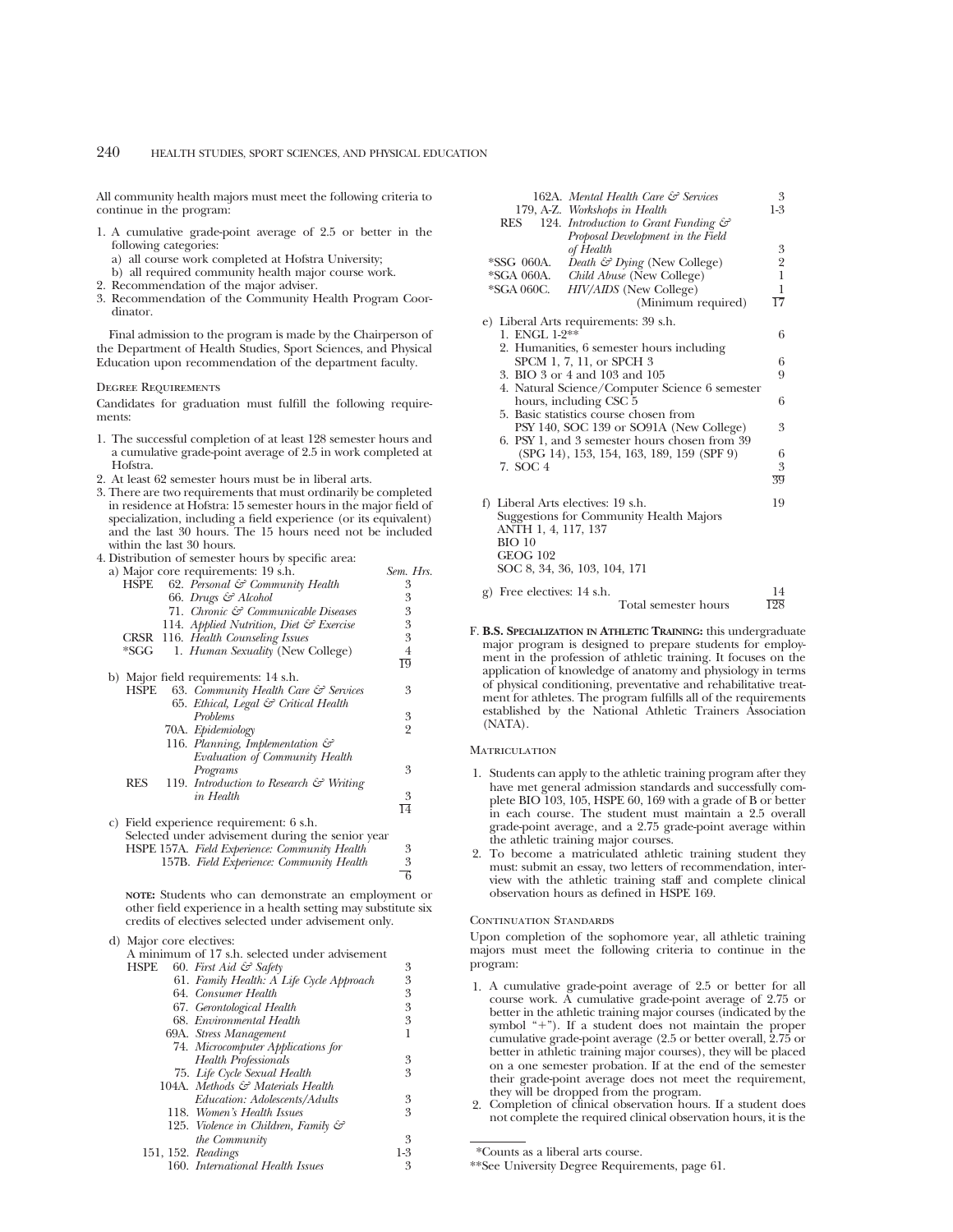responsibility of the student to make arrangements with the Athletic Training Program Coordinator to complete these hours the next semester. If at the end of the semester they have not completed the clinical observation hours, they will be dropped from the program.

- 3. Recommendation of the major adviser.
- 4. Recommendation of the Athletic Training Program Coordinator.

Final admission to the program will be made by the Chairperson of the Department of Health Studies, Sport Sciences, and Physical Education upon the recommendation of the department faculty.

## Clinical Experience

Satisfactory completion of a minimum of 1200 clinical hours in an athletic training setting. These must be accumulated with the following restrictions:

- 1. All clinical hours must be under the supervision of an NATA Certified Athletic Trainer.
- 2. Twenty-five percent (25%) of these hours must be in "high risk sport" coverage (i.e., football, lacrosse, basketball).
- 3. All hours must be accumulated in a period of not less than two, and no more than five years.
- 4. A student must intern for a minimum of 40 work hours in an *allied clinical setting*. These hours accumulated are designed to supplement clinical experiences in athletic training rooms. The allied setting may include physical therapy and/or rehabilitation clinics, college or university health centers, hospital emergency rooms, physician's offices, or other appropriate health care facilities. The hours accrued in an allied setting may not count toward the 1200 clinical hour requirement.
- 5. A student must intern for a maximum of 400 work hours in an *affiliated clinical setting*. These settings may be used to broaden and supplement clinical experiences at Hofstra. These hours must be under direct supervision of a qualified clinical instructor (current NATA recognition as a certified athletic trainer and a minimum of one year full-time experience as an NATA certified athletic trainer including experience in the clinical supervision of student athletic trainers).

Degree Requirements

Candidates for graduation must fulfill the following requirements:

- 1. The successful completion of 128 semester hours of prescribed coursework.
- 2. At least 66 semester hours must be in liberal arts. Note: no more than 12 semester hours of liberal arts electives may be taken on a Pass/ $D+/D$ /Fail basis.
- 3. There are two requirements that must ordinarily be completed in residence at Hofstra: 15 semester hours in the major field of specialization, including one off-campus field experience and the last 30 hours. The 15 hours need not be included within the last 30 hours.
- 4. The following general and major requirements:
	- a) ENGL 1-2\*\*
	- b) Humanities electives, 6 semester hours
	- c) Electives, 6 semester hours chosen from the following: AH 5, 6, 7, 8, 74; CLIT 39, 40, 53, 54; AVF 10; DRAM 1, 59A, 157, 173, 174, 175, 176; ENGL 40, 41, 42, 43, 44, 51, 52, 107, 115, 121, 129, 133, 141, 143, 145A, 153, 157; FRLT 48, 49; JW ST 10; MUS 1, 3, 20, 21, 22, 23, P 1-22, 135; SPLT 51, 52; UHP 10
	- d) SPCM 1 or 11 or SPCH 3
	- e) PSY 1+, 154, 163
	- f) SOC 4
	- g) Social science elective, 3 semester hours (not in sociology or psychology)
	- h) BIO  $50+$ ,  $103+$ ,  $105+$ ,  $106+$
- i) CSC 5
- \*j) MATH 12, 10, or 137, 3 s.h.
- $*$ k) PHYS 4, or 1A and 1B, 3-4 s.h.
- l) HSPE 13, 25, 38B,  $60+, 62+, 66, 102\mathrm{A}+, 106+, 108, 111\mathrm{B},$ 138A, 161+, 163+, 167, 168+, 169+, 190A+, 192+, 194, 195, 196, 198, and one course chosen from the following: HSPE 35 or 100
- \*m) Liberal arts electives, 9 semester hours.

\*For those students wishing to complete physical therapy prerequisites, the following must be completed:

- a) PHYS 1A, 1B, 2A, 2B
- b) MATH 10, or 137

c) CHEM 3A, 3B, 4A, 4B (is not a requirement for the Athletic Training Degree).

#### II. MINOR PROGRAMS

Minor programs for men and women consist of the successful completion of the program requirements, taken under advisement. The following minors are offered by the department:

A. **HEALTH STUDIES, SPORT SCIENCES, AND PHYSICAL EDUCA-TION**—18 s.h. Students may select one of the three areas: Area 1. Theory Concentration

| 12 s.h. in theory courses        |
|----------------------------------|
| 4 s.h. in science courses        |
| 2 s.h. in skills courses         |
| Area 2. Science Concentration    |
| 12 s.h. in science courses       |
| 4 s.h. in theory courses         |
| 2 s.h. in skills courses         |
| Area 3. Skills Concentration     |
| $7 \text{ ch}$ in theory courses |

- 7 s.h. in theory courses 5 s.h. in science courses 6 s.h. in skills courses
- *Theory* courses are: HSPE 13, 50, 53, 103, 104, 138A, 139, 140, 142, 144, 145, 146, 147, 151, 152, 155, 156, 161, 163, 164, 165A, 167, 191, 193; DNCE 127, 128.

*Science* courses are: HSPE 60, 62, 106, 108, 161, 165A.

*Skills* courses are: HSPE 1B, 2A, 3A, 4A, 5A, 6B, 7A, 8B, 9A, 9B, 10A, 12, 14A, 14B, 15A, 16, 18, 19, 21, 22, 23, 24, 25, 26A, 27A, 28A, 31, 32, 33A, 34A, 35, 36A, 37, 38B, 39A, 40, 44, 84, 109, 112, 120, 121, 122, 123, 131, 132, 133, 134, 141, 143.

B. **DRIVER-TRAFFIC SAFETY EDUCATION**

This program is designed for future and certified teachers who are to complete or who have completed the minimum course requirements essential for teaching driver-traffic safety at the secondary level.

This is an in-service professional program leading to a provisional or permanent certificate (12 s.h.) to teach drivertraffic safety education. Requirements: HSPE 201, 202A, 202B and 203.

## III. SKILLS COURSES

Eight semester hours of physical skills courses may be chosen as electives toward fulfilling the University requirements for graduation. Assistant Professor Frierman, *Coordinator*

The Department of Health Studies, Sport Sciences, and Physical Education offers a variety of courses designed to develop fitness with opportunities for self-expression, teaches skills for present and later utilization, and exposes the student to lessons of life experienced in sports, dance and games. We offer the

1Included in the cumulative average for athletic training major concentration.

<sup>\*</sup>Counts as a liberal arts course.

<sup>\*\*</sup>See University Degree Requirements, page 61.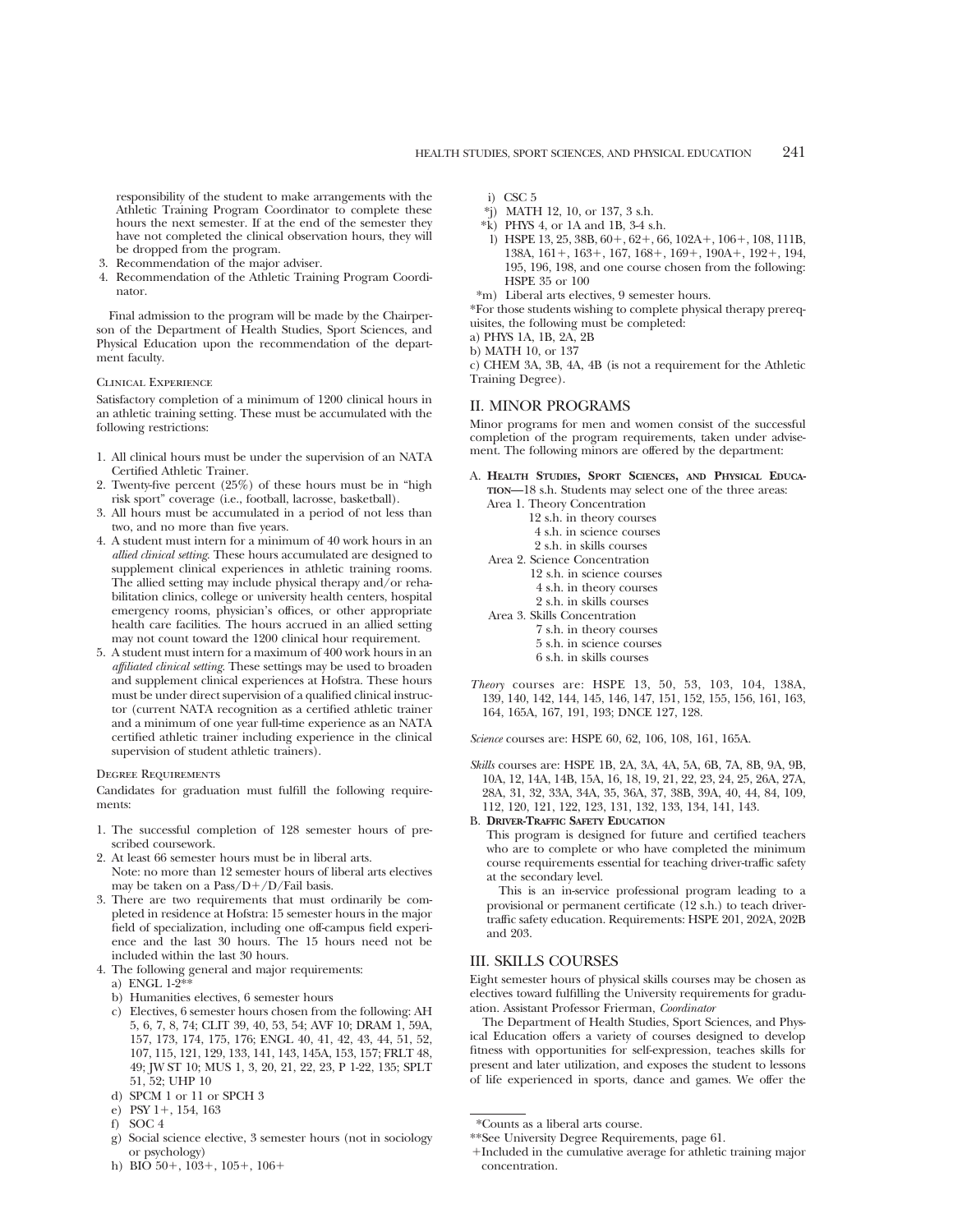student opportunities for development, for enrichment and for the pleasure and joy which come from achievement and excellence.

The classes are arranged to permit individual selection of activity in conjunction with the needs, interests and abilities of the student.

Each semester is divided into two programs: Outdoor Program and Indoor Program. Courses are offered on an 8-week, 1/2-1 credit basis and on a full semester 16-week, 1-2 credit basis. A student interested in registering for physical education has the following choices:

- 1. One 8-week, 1⁄2-1 credit course from either the Outdoor or Indoor Program; 1⁄2-1 credit courses do not have to be taken in sequence. A student does not have to accumulate one whole credit in any given semester.
- 2. One 8-week, 1⁄2-1 credit course from *each* program, i.e., Outdoor and Indoor, for a total of 1-2 credits for the semester.
- 3. Two 1⁄2-1 credit courses from the Outdoor or Indoor Program.
- 4. One 2-credit course from the Outdoor or Indoor Program which runs the entire semester, i.e., fencing, scuba diving, gymnastics, fitness for life, swim for fitness, advanced life saving, water safety instructor and aerobic dance.
- 5. A maximum of 8 credits in physical education skills courses may be applied toward graduation requirements. However, credit for the same numbered skills course taken *more* than *twice* will not be applicable toward graduation.
- 6. Courses are graded  $Pass/D+/D/Fall$  with the option of a letter grade for 1-2 credit skills courses, which run a full semester.

## IV. MASTER OF ARTS: HEALTH ADMINISTRATION

This degree program is designed for persons interested in careers in health care management as well as those with ideas for initiating creative health projects. The program, with an interdisciplinary approach, offers study and experience in a variety of specialized areas through a range of health, management, counseling, psychology and education courses.

The program is supported by the full-time faculty of the University. In addition to the full-time faculty in this Department, specialized healthcare management courses are taught by adjunct faculty who come from executive positions in hospital or nursing home administration, ambulatory care management, managed care and the voluntary health agency sector. Students study general management theory and practice with faculty from the Zarb School of Business; and research, funding, grant writing, and counseling with faculty from the Department of Counseling, Research, Special Education, and Rehabilitation. This range of faculty expertise affords students a broad understanding of the discipline.

Applicants must hold a bachelor's degree with a minimum 2.75 grade-point average and have a departmental interview. Applicants must submit two current letters of recommendation and a brief statement, one to two pages, describing their interests, activities and objectives related to health.

Some students with an undergraduate grade-point average between 2.5 and 2.75 can be admitted for a probationary period. These students are required to maintain a 3.0 grade-point average for the first 12 credits in the program, selected under advisement, before probation is eliminated. Students with less than a 2.5 average must meet with a departmental adviser to determine if additional entrance requirements can be established. Adjunct Assistant Professor Clark, *Coordinator*

Program: 45 graduate credits distributed as follows:

- MHAE 261. *Introduction to Health & Disease*, 3 s.h.
- 262. *Current Health Issues*, 3. s.h.
- COUN 207. *Health Counseling*, 3 s.h.
- RES 257. *Epidemiological Research*, 3 s.h.
- Major field requirements: 24 s.h.
- MHAE 259. *Introduction to the American Healthcare System*, 3 s.h.
	- 260. *Health Services Policy & Management*, 3 s.h.
		- 263B. *Administrative Residency*/or equivalent, 6 s.h. (Equivalent selected under advisement only; determination based on amount and type of previous health administration experience. Taken in the last year of study.)
	- 264. *Economic Dimensions of Health Services Delivery Systems*, 3 s.h.
- RES 387. *Skills in Funding & Proposal Development: Government, Foundation & Corporate*, 3 s.h.
- MGT 202. *Innovative Management of Contemporary Organizaitons,* 3 s.h. (students lacking approved undergraduate management background must complete the prerequisite MGT 201C.)
- One course to be selected from the following:<br>MGT 204 Individual  $\mathcal{E}$  Crown Behavior in C
	- MGT 204. *Individual & Group Behavior in Organizations,* 3 s.h. 205. *Current Problems in Managing Nonprofit Organizations,* 3 s.h.
		- 206. *Evaluation & Accountability of Public Management Programs,* 3 s.h.
		- 208. *Training & Development*, 3 s.h.<br>209. Management Communication 3
		- 209. *Management Communication,* 3 s.h.
		-
		- 210. *Human Resources Management*, 3 s.h.<br>211. *Production Planning* & Control, 3 s.h. 211. *Production Planning & Control*, 3 s.h.<br>215. *Multinational Business Management*, 3
		- 215. *Multinational Business Management,* 3 s.h.
		- 216. *Strategic Planning*, 3 s.h.
	- 220. *Organizational Development & Change,* 3 s.h.<br>257, A-Z. *Special Topics in Management*, 3 s.h.
		- 257, A-Z. *Special Topics in Management*, 3 s.h.
		- 262. *Seminar in Business Management,* 3 s.h.
		- 274. *Labor Relations & the Law*, 3 s.h.
		- 275. *Alternatives to Litigation,* 3 s.h.

**NOTE:** students may request a Pass/Fail grade in MGT 201C and MGT 202 **or** one of the MGT courses selected from above with the consent of their adviser. This request must be made within the time frame established by the University for P/F.

Recommended core electives, under advisement: 9 s.h.

MHAE 249, 250. *Nursing Home Administration I, II*, 3 s.h. each

- 251. *Special Readings Seminar*, 3 s.h.
- 253. *Health Services: Quality Assurance, Risk*
- *Management & Program Evaluation*, 3 s.h.
- 254A. *Home Healthcare Administration*, 11⁄2 s.h.
- 255. *Managed Healthcare Systems: PPO, HMO, & AD,* 11⁄2 s.h.
- 255B. *Managed Healthcare Systems II*, 11⁄2 s.h.
- 256A. *Legal & Ethical Issues in Healthcare Administration,* 11⁄2 s.h.
- 257A. *Public Health Issues & Policy Making*, 11⁄2 s.h.
- 263A. *Supervised Externship: Community Agencies*, 3 s.h.
- 266. *Practicum: Health Care Operations Administration I*,  $1\frac{1}{2}$  s.h.
- 267. *Practicum: Health Care Clinical Operations Administration II*, 11⁄2 s.h.
- 269. *Current Trends in Telecommunications and Microcomputer Applications for Health Professionals*,  $1\frac{1}{2}$  s.h.
- 271. *Economic Issues in the Healthcare Industry*, 11⁄2 s.h.
- 272. Ambulatory Care Management I, 1<sup>1</sup>/2 s.h.
- 272B. Ambulatory Care Management II, 1<sup>1</sup>/2 s.h.
- 274. *Medical Practice Management*, 1½ s.h.
- 275. *AIDS Education*, 11⁄2 s.h.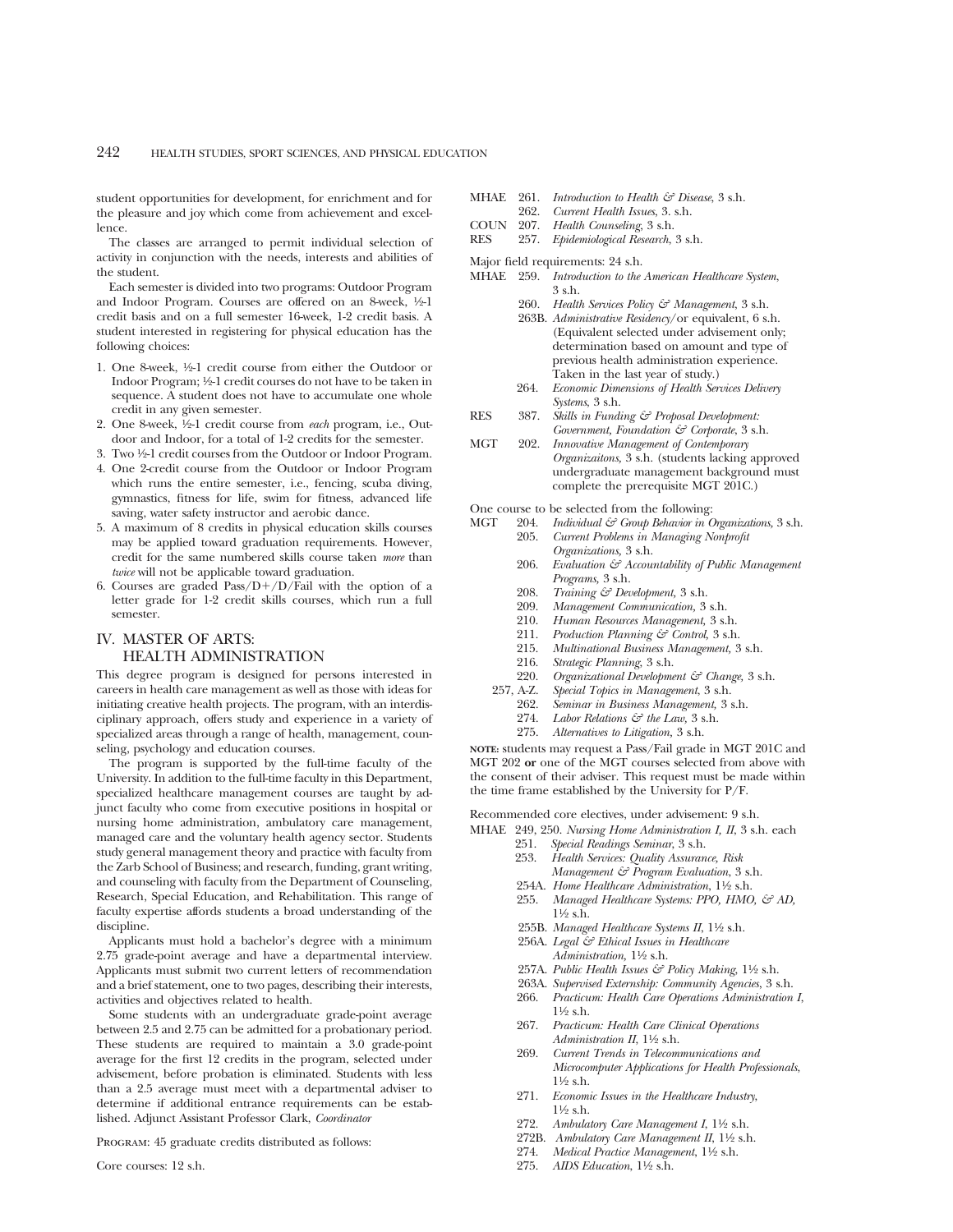- 276. *Computers & Their Application to Health Administration,* 11⁄2 s.h.
- 277. *Hospital Organization & Management*, 1<sup>1</sup>/2 s.h.
- 278. *Epidemiological Research Methods*, 11⁄2 s.h.
- 279. *Cases in Long Term Care Management*, 11⁄2 s.h.
- 280-289, A-Z. *Workshops,* 1-3 s.h. each

One recommended core elective(s) may be selected from the following courses *under advisement only:*

- MHAE 240. *Consumer Health*,  $1\frac{1}{2}$  s.h.<br>241. *Medical Terminology and* 
	- 241. *Medical Terminology and the New Technologies*,  $1\frac{1}{2}$  s.h.
	- 242. *Multicultural Issues in Health*, 11⁄2 s.h.
	- 244. *Human Sexuality & Family Life Issues*, 3 s.h.
	- 245. *Stress Management*, 11⁄2 s.h.
	- 246. *Basic Concepts & Issues in Substance Use, Abuse & Misuse*, 3 s.h.
	- 248. *Nutrition & Health*, 3 s.h.
	- 290A. *Sexual Health Issues*, 11⁄2 s.h.
	-
	- 294. Analysis of Child Abuse & Maltreatment, 1<sup>1</sup>/2 s.h.
- COUN 225. *Counseling for Death, Dying & Bereavement*, 3 s.h. CRSR 280-289, A-Z. *Workshops*, 1-4 s.h. each
- CRSR 280-289, A-Z. *Workshops*, 1-4 s.h. each
- 233A. *Therapy With Families in Crisis: A Clinical Approach*, 11⁄2 s.h.
- ACCT 201. *Financial Accounting & Reporting*, 3 s.h.
- BCIS 201. *Information Technology*, 3 s.h.
- GBUS 220. *Applied Business Principles & Aging*, 3 s.h.<br>MGT A 200-level course 3 s h.
- $\overrightarrow{A}$  200-level course, 3 s.h.
- MKT 201. *Marketing Principles & Concepts*, 3 s.h.<br>PSY 263. *Current Theory & Research in Psycholog*
- Current Theory  $\dot{\mathcal{Z}}$  Research in Psychology of Aging, 3 s.h.
- SED 254. *Moral Education & Values Clarification*, 3 s.h.

Additional Requirements

Successful completion of a comprehensive examination *or* MHAE 301, 302, *Master's Essay*. If the comprehensive examination is not passed, the student must complete MHAE 301, 302, *Master's Essay or* MHAE 300, *Departmental Seminar*.

See complete graduate information, page 67.

For additional information, contact the department office at (516) 463-5883.

## V. MASTER OF SCIENCE IN HEALTH EDUCATION

This program prepares students for careers in health education with emphasis on wellness and prevention. Courses in curriculum development and techniques of instruction for the community and school setting are included. Students who seek New York State certification and do not come from a certified discipline must fulfill additional requirements, among them a student teaching experience.

The program is supported by the full-time faculty of the University. Specialized health courses are taught by health-care professionals in their respective specialties on an adjunct basis. Courses in counseling, research and proposal writing are taught by faculty from the Department of Counseling, Research, Special Education, and Rehabilitation. Professor Weinstein, *Coordinator*.

#### Admission Requirements

Admission to the program requires teaching certification in any area, a departmental interview and a minimum grade-point average of 2.75 in undergraduate work. Applicants must submit two current letters of recommendation and a brief statement, one to two pages, describing their interests, activities and objectives related to health.

Students with a grade-point average between 2.5 and 2.75 can be admitted for a probationary period. These students are required to maintain a 3.0 grade-point average for the first 12 credits in the program, selected under advisement, before probation is eliminated. Students with less than a 2.5 grade-point average must meet with a departmental adviser to determine if additional entrance requirements can be established. Students must complete 24 hours in residence at Hofstra.

For candidates who want to teach in the public schools and do not hold prior teacher certification, the following courses must be completed: SED 205, 213, 264; one methods course selected under advisement *and* student teaching.

#### Prerequisite Requirements:

Students may satisfy any and all of the prerequisites listed below by having completed courses in these areas as part of their undergraduate program at an accredited institution or by completing them at Hofstra. Prerequisite courses do not carry degree credit for this program and may be satisfied with 100-level courses.

#### PREREQUISITES:

- Biology or Anatomy and Physiology, 4 s.h.
- Psychology or Sociology or Anthropology, 3 s.h.
- First Aid or CPR, 2 s.h. or equivalent
- Health, 3 s.h. (Students entering with 3 credits in health, complete the 36 credit program; students with no semester hours in health, complete the 39 credit program.)

Program: 36-39 graduate credits distributed as follows:

- Core courses: 12 s.h.
- MHAE 261. *Introduction to Health & Disease*, 3 s.h.
- 262. *Current Health Issues*, 3 s.h.
- COUN 207. *Health Counseling*, 3 s.h.
- RES 257. *Epidemiological Research*, 3 s.h.
- Major field requirements: 15 s.h.
- MHAE 243. *Health Education: Teaching & Learning Styles & Environments*, 3 s.h.
	- 244. *Human Sexuality & Family Life Issues*, 3 s.h.
	- 246. *Basic Concepts & Issues in Substance Use, Abuse & Misuse*, 3 s.h.
	- 248. *Nutrition & Health*, 3 s.h.
	- 258. *Analysis of Curricula & Implementation of School Health Programs*, 3 s.h.

**NOTE:** students with an extensive undergraduate background in health sciences may substitute recommended electives for major field requirements *under advisement only*.

Recommended electives, under advisement: 9-12 s.h.

- MHAE 217. *Research Implications on Curricula Trends in Physical Fitness*, 3 s.h.
	- 240. *Consumer Health*,  $1\frac{1}{2}$  s.h.
	- 242. *Multicultural Issues in Health*,  $1\frac{1}{2}$  s.h.
	- 245. Stress Management, 11/2 s.h.
	- 251. *Special Readings Seminar*, 1-3 s.h.
	- 256A. *Legal & Ethical Issues in Healthcare Administration,* 11⁄2 s.h.
	- 257A. Public Health Issues & Policy Making, 1<sup>1/2</sup> s.h.
	- 259. *Introduction to the American Healthcare System*,
	- 3 s.h. 263. *Internship: Supervised Field Experience for Health Teachers*, 3 s.h.
	- 268A. *Health & the Elementary School Child*, 11⁄2 s.h.
	- 270. *Conflict Resolution*,  $1\frac{1}{2}$  s.h.
	- 273. *Environmental Health*, 1½ s.h.
	- 275. *AIDS Education*, 11⁄2 s.h.

*Approach*, 1½ s.h.

- 280-289, A-Z. *Workshops,* 1-3 s.h. each
- 290A. *Sexual Health Issues*, 11⁄2 s.h.
- 
- 294. *Analysis of Child Abuse & Maltreatment*, 1½ s.h.<br>295. *Assessing Initiatives in Health Education*, 1½ s.h. 295. *Assessing Initiatives in Health Education*, 11⁄2 s.h.
- 296. *Bereavement & Death Education,* 11⁄2 s.h.
- MFT 233A. *Therapy With Families in Crisis: A Clinical*

**NOTE:** other electives may be selected *under advisement* by those students who have fulfilled these requirements through prior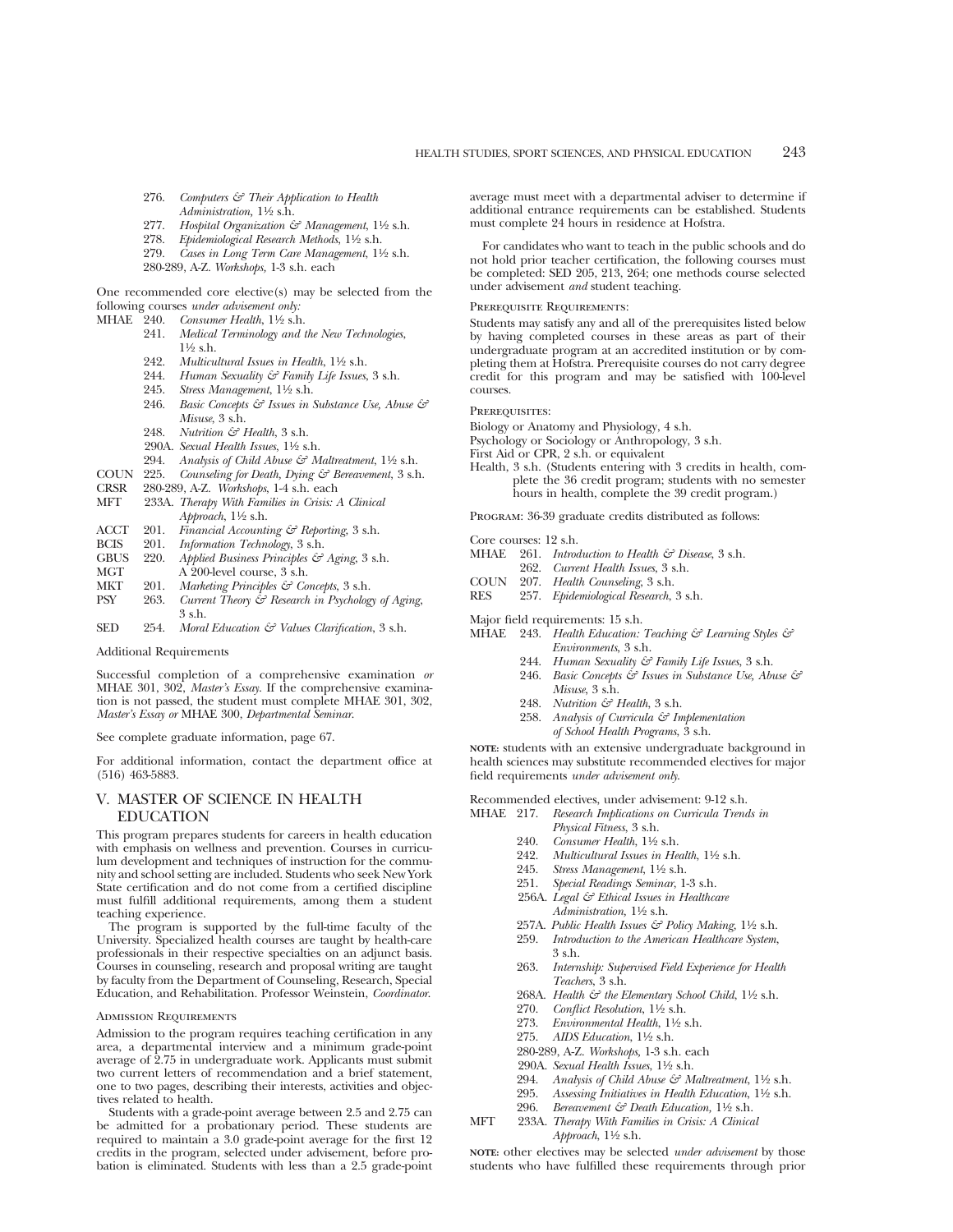undergraduate or graduate experiences, or who have related special interests.

Additional Requirements

Successful completion of a comprehensive examination *or* MHAE 301, 302, *Master's Essay*. If the comprehensive examination is not passed, the student must complete MHAE 301, 302, *Master's Essay or* MHAE 300, *Departmental Seminar*.

For additional information, contact the department office at (516) 463-5883.

## VI. MASTER OF SCIENCE IN PHYSICAL EDUCATION

This program is designed to further the professional development of teachers on the elementary and secondary levels. It focuses attention on the design and development of curricula through an understanding of contemporary pedagogical, sociocultural and scientific trends and issues in physical education and sport.

Associate Professor Clements, *Coordinator*

Admission Requirements

- 1. Admission to Hofstra University.
- 2. Hold a bachelor's degree from an accredited institution with a major in physical education. Candidates who do not hold a bachelor's degree in physical education or are not certified to teach, must meet with the Graduate Program Coordinator to determine which corequisites must be met before becoming matriculated in the program. The minimum corequisite requirements for students without a physical education degree or teaching certification: (a-g not part of 36 s.h.):
	- a) HSPE 103 or 154, 3 s.h.
	- b) HSPE 104, 3 s.h.
	- c) Education courses, 6 s.h. selected under advisement.
	- d) MSPE 230A-230B, *Student Teaching.*
	- e) BIO 103, 105, 6 s.h. or equivalent.
	- f) Skill content requirements (determined under advisement).
	- g) Students must receive at least a grade of "C" or better in all corequisite courses.
- 3. Undergraduate grade-point average of 2.5. Students with less than a 2.5 GPA must meet with the Graduate Program Coordinator to determine additional entrance requirements.
- 4. An interview with the Graduate Program Coordinator.
- 5. Submitting to Graduate Admissions:
	- a) three letters of recommendation;
	- b) a brief typed statement indicating the applicant's interest in the program and listing physical education activities, awards, teaching experience, etc.;
- 6. Satisfactory scores on the Graduate Record Examination (GRE).

CONTINUATION STANDARDS

Upon completion of 12 semester hours, each candidate must meet the following criteria to continue in the program:

- 1. A cumulative grade-point average of 3.0 or better.
- 2. Recommendation of the graduate faculty attesting to the candidate's professional knowledge, proficiency and competence in the area of specialization.

PROGRAM:  $36*$  semester hours distributed as follows:

Core courses: 15 s.h.

MSPE 210. *Pedagogical Trends & Issues in Physical Education & Sport*, 3 s.h.

- 211. *Contemporary Sociocultural Trends & Issues in Physical Education & Sport*, 3 s.h.
- 212. *Scientific Trends & Issues in Physical Education & Sport*, 3 s.h.
- RES 258. *Understanding Research Methodology*, 3 s.h.
	- 259. *Introduction to Statistical Methods in Educational Research*, 3 s.h.
- Major field requirements: 9 s.h.<br>MSPE 213. Innovative Instruc
	- 213. *Innovative Instructional Strategies for Teaching Physical Education*, 3 s.h.
	- 214. *Contemporary Curriculum Perspectives in Physical Education*, 3 s.h.
- COUN 203. *Introduction to Counseling*, 3 s.h. or
	- 207. *Health Counseling*, 3 s.h.
- Theory: electives selected under advisement, 3-9 s.h.<br>MSPE 215. Advanced Perceptual Motor Learning, 3
	- 215. *Advanced Perceptual Motor Learning*, 3 s.h.
	- 216. *Adaptive Physical Education*, 3 s.h.
	- 217. *Research Implications on Curricula Trends in Physical Fitness,* 3 s.h.
	- 218. *Sport & the Law*, 3 s.h.
	- 219. *Comparative Studies in Physical Education & Sport*, 3 s.h.
	- 220. *Motor Development*, 3 s.h.
	- 221. *Field Experience*, 3 s.h.

Application: electives selected under advisement,  $3-6$  s.h.<br>MSPE 223. *Implementing Health Related Fitness*  $\mathcal{S}^2$  Nutr.

- 223. *Implementing Health Related Fitness & Nutrition into School Curricula*, 3 s.h.
	- 224. *Implementing Motor Learning Theories*, 3 s.h.
	- 225. *Analysis of Movement*, 3 s.h.
	- 227. *Workshop: Movement & New Games for Elementary Physical Education Teachers*, 1 s.h.
	- 228. *Workshop: Dance Education, Advanced Theory & Practice,* 1 s.h.
	- 229. *Educational Gymnastics*, 1 s.h.
	- 235. *Movement & New Games for Elementary Physical Education Teachers*, 3 s.h.
	- 236. *Analysis of Team & Individual Sports,* 3 s.h.
	- 237, A-Z. *Special Topics in Physical Education & Sport,* 1-3 s.h.

Electives in other departments: foundations of education 200 level course recommended.

\*Thesis/Comprehensive Examination Option

Option A. Thesis (MSPE 301, *Master's Essay*), 3 s.h.

Option B. Comprehensive Examination

If the comprehensive examination is not passed, the student must complete MSPE 301, 302, *Master's Essay* or MSPE 300, *Departmental Seminar*.

## VII. PROFESIONAL DIPLOMA IN MANAGED CARE

This 21 semester hour course of study beyond the master's degree (or its equivalent in an approved discipline), leads to the Professional Diploma in Managed Care. It is intended for healthcare administrators, healthcare providers, and others with academic, clinical and practical experience in the delivery or management of healthcare services. The program described below is tailored to meet the present needs of the seasoned professional(s) and compliment their individual previous experiences. Opportunity for special research interests are afforded those with appropriate qualifications.

Note: a) one couse in managed care from an approved master's degree program (or other approved advanced study), may be transferred in if it was successfuly completed within the

\*Recommended for majors.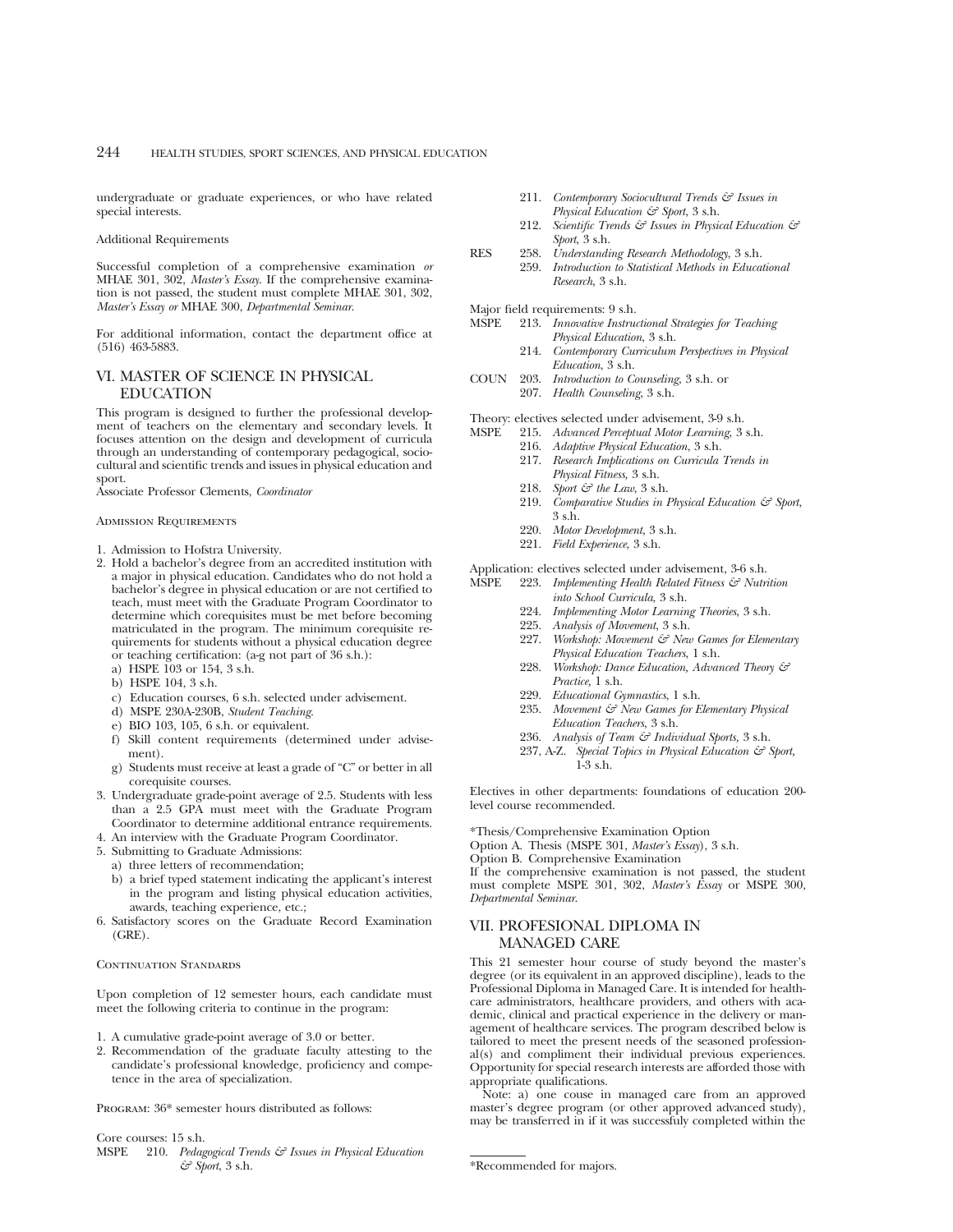last five years; b) students may waiver and substitute two courses (under advisement only), if they can document sufficient equivalent scholarly experience from in-service or employment.

#### Admission Requirements

- 1) a graduate degree in one of the allied health sciences (medicine, dentistry, nursing, physical therapy, occupational therapy), healthcare management, business, etc., or another approved discipline that includes professional training in the health service delivery models. Students who have degrees outside of healthcare, must document coursework or professional experience in the field.
- 2) a minimum graduate grade point average of 3.0;
- 3) a personal interview with a faculty adviser;
- 4) a detailed resume including related professional experiences;
- 5) three letters of recommendation.

#### Program Requirements

The Professional Diploma will be awarded after completion of the designated course of study described below with a minimum grade point average of 3.0.

| <b>MHAE</b> |      | 255. Managed Healthcare Systems: PPO,         |                     |
|-------------|------|-----------------------------------------------|---------------------|
|             |      | $HMO \n\mathcal{L}^2 AD$                      | $1\frac{1}{2}$ s.h. |
|             |      | 255B. Managed Healthcare Systems II           | $1\frac{1}{2}$ s.h. |
| <b>PDMC</b> |      | 310. Healthcare Marketing in a Managed Care   |                     |
|             |      | Environment                                   | 3 s.h.              |
|             |      | 311. Managed Care: Financial Principles       | 3 s.h.              |
|             |      | 312. Contracting $\mathcal G$ Negotiating the |                     |
|             |      | Managed Care Environment                      | 3 s.h.              |
|             | 313. | Comparative Health Care Policy                | 3 s.h.              |
|             | 314. | Case Studies in Managed Care                  | 3 s.h.              |
|             |      | 315. Advanced Seminar in Managed Care         | 3 s.h.              |
|             |      |                                               | $21$ s.h.           |

The following courses are available as an alternative for students with equivalent scholarly experience in the above courses, selected with the approval of a faculty adviser:

|  | PDMC 316. Managed Care Administrative Residency | 3 s.h. |
|--|-------------------------------------------------|--------|
|  | 317. Independent Study in Managed Care          | 3 s.h. |

See complete graduate information, page 67.

#### COURSES

In addition to semester notations next to each course, a selection of courses is offered during the January and Summer sessions. Consult the *January* and *Summer Sessions* bulletins for these schedules.

#### **Please note new course prefixes:**

| 1B through 203 will carry the prefix HSPE                   |
|-------------------------------------------------------------|
| 210 through 237 will carry the prefix MSPE                  |
| 240 through 296 will carry the prefix MHAE                  |
| 300, 301, 302, will carry the prefix MSPE or MHAE according |
| to program                                                  |
| 310 through 317 will carry the prefix PDMC                  |
|                                                             |

1B. *Adapted Physical Education* 1 s.h. Fall, Spring

Geared to meet the specific needs of students who have medical problems, i.e., weight control, physical handicaps, etc. (Formerly HPER)

| 2A, 2B. Archery | $A-\frac{1}{2}$ s.h., B-1 s.h. |
|-----------------|--------------------------------|
| Spring          |                                |

Basic skills and techniques, cost, care and maintenance of equipment. Interclass competitive shooting and attendance at an archery meet. (Formerly HPER)

3A, 3B. *Badminton* A-1⁄2 s.h., B-1 s.h.

Fall, Spring Basic strokes (grip, stance, form), rules of the game, care and selection of equipment. Class tournaments arranged. (Formerly HPER)

4A, 4B. *Baseball* A-1⁄2 s.h., B-1 s.h. Spring

For students interested in team sports. Basic instructions in the fundamentals of skills and team play. (Formerly HPER)

5A, 5B. *Basketball* A-1⁄2 s.h., B-1 s.h. Fall

Basic knowledge, techniques and the practice of fundamental skills. (Formerly HPER)

6B. *Hiking and Backpacking* 2 s.h. Fall, Spring

Introduction to skills and techniques which will be applied to specified situations. Weekend trips will be required for completion of the course. Students must supply or be willing to rent backpacking equipment. (Formerly HPER)

7A, 7B. *Bowling* A-1⁄2 s.h., B-1 s.h. Fall, Spring

The fundamentals of 10-pin bowling. Classes are held off campus. Students must provide their own transportation. Fees for games bowled are included in the tuition. (Formerly HPER)

8A, 8B. *Football Fundamentals* A-1⁄2 s.h., B-1 s.h. Fall

An introduction to individual and team concepts of football. Offensive and defensive theories of play as well as individual skills are presented. Theories and skills learned are applied in flag football scrimmages and games. (Formerly HPER)

9A. *Fencing* 1⁄2 s.h. Fall

Fundamental skills and strategies of foil fencing. (Formerly HPER)

9B. *Fencing* 2 s.h. Fall, Spring

Fundamental skills and strategies of foil fencing. Bouts and the use of electrical scoring equipment. (Formerly HPER)

10A, 10B. *Field Hockey* A-1⁄2 s.h., B-1 s.h. Fall

For students interested in team sports. Basic instruction includes the fundamentals of skills and team play. (Formerly HPER)

12. *Folk and Square Dance* 1 s.h. Fall

Broad range of elementary folk dances; customs and dances of other countries. (Formerly HPER)

13. *Fundamentals of Movement* 1 s.h. Fall

Concepts of the basic principles and practices of body movement. Body development, exercises and posture are emphasized. (Formerly HPER)

14A. 
$$
Goff
$$
  $\frac{1}{2}$  s.h.

The fundamentals of golf: grip, stance, swing, rules and etiquette. Practice with long and short irons, drivers and putters. (Formerly HPER)

| 14B. Golf    | 1 s.h. |
|--------------|--------|
| Fall, Spring |        |

For students seeking further skill and knowledge beyond the beginning level. Instruction is given mainly on a golf course. (Formerly HPER)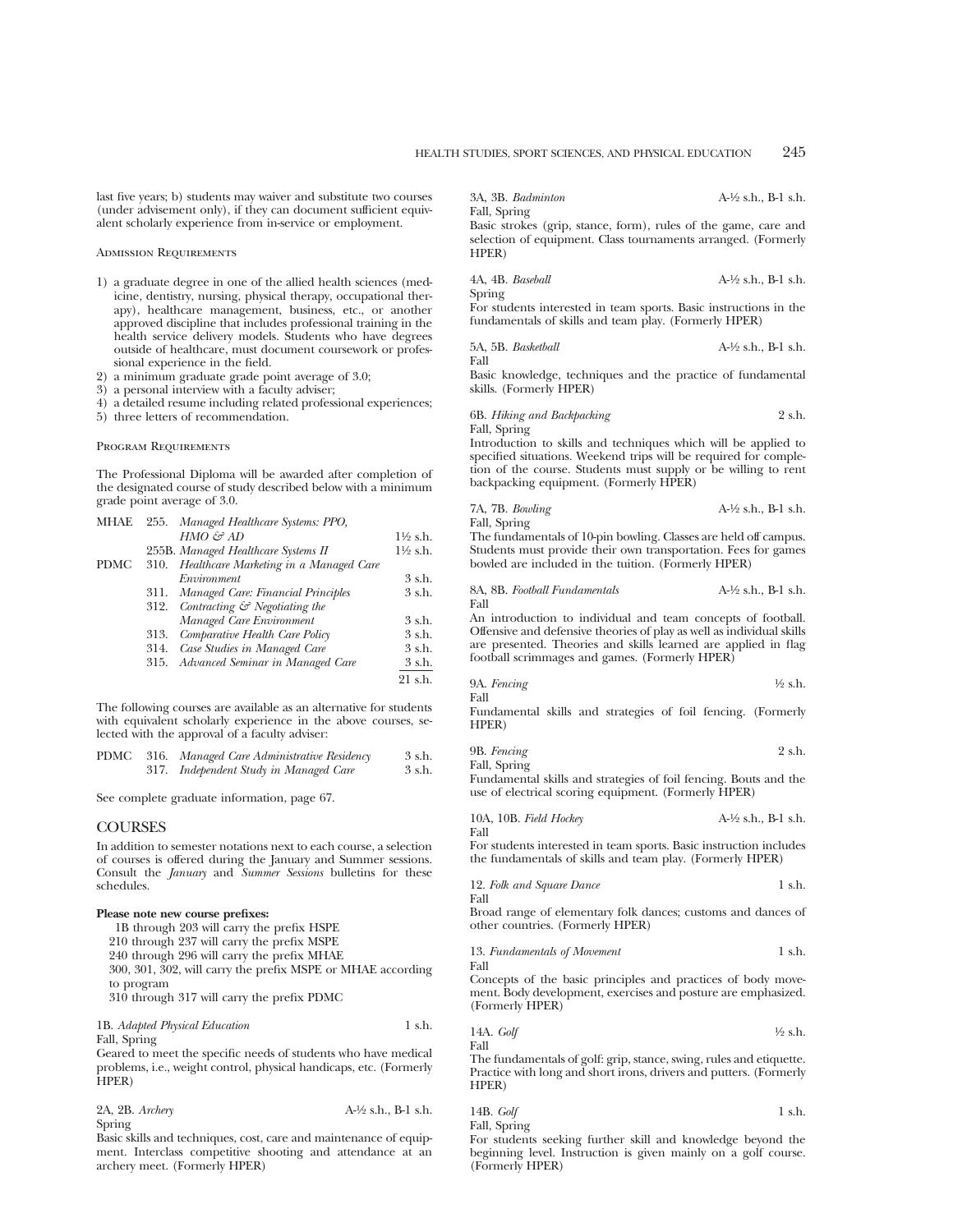#### 15A, 15B. *Gymnastics* A-1 s.h., B-2 s.h. Fall

This course is designed to help the physical education major to acquire the knowledge, the performance and pedagogical skills in tumbling, educational, and artistic gymnastics to enable him/ her to teach these activities effectively and safely in a school setting. (Formerly HPER; *Gymnastics I*.)

| 16. Lacrosse | $\frac{1}{2}$ s.h. |
|--------------|--------------------|
| Spring       |                    |

For students interested in team sports. Basic instruction includes the fundamentals of skills and team play. (Formerly HPER)

## 18. *Physical Conditioning* 2 s.h.

Fall, Spring, Summer Designed to introduce the basic principles of physical fitness through lecture and activity related experiences. A variety of activities are introduced that emphasize cardiovascular conditioning, strength and flexibility. Concepts of improving one's health related fitness and caloric intake are included. (Formerly HPER)

19. *Horseback Riding—English Style* 2 s.h. Fall, Spring

To foster an appreciation and understanding of safe riding techniques, to develop and encourage an interest in environment related leisure time activities, and to provide an atmosphere which promotes social interaction in an informal coeducational setting. Lab fees additional. (Formerly HPER)

#### 21. *Scuba: Basic Underwater Diving Techniques* 2 s.h. Fall, Spring

Students learn to dive using scuba equipment and to apply these skills to further investigate the underwater marine environment. All necessary equipment is supplied. Students may receive the National Association of Underwater Instructors (NAUI) certification by taking HSPE 121. Lab fees additional. (Formerly HPER)

| 22. Self-Defense    | 2 s.h. |
|---------------------|--------|
| $E_011$ $E_{minat}$ |        |

Fall, Spring

Instruction and practice for men and women. Strategy, skills and physical conditioning. Valuable skills can be attained for use in emergency situations. (Formerly HPER)

| 23. Advanced Life Saving |  | 2 s.h. |
|--------------------------|--|--------|
|--------------------------|--|--------|

Fall, Spring

Standard Red Cross Advanced Life Saving Certificate. Prerequisite: swimmer's certificate or permission. (Formerly HPER)

| 24. Downhill Skiing | 2 s.h. |
|---------------------|--------|
| <b>January</b>      |        |

For the beginner through the expert. Four weeks of classroom training and physical conditioning. Practical sessions held at a ski area in New Hampshire or Vermont during January intersession. Transportation via car pool. Lab fees additional, payable at second class meeting, include lodging and two meals/day for five days, equipment rental, lift tickets and five 11⁄2 hour lessons. (Formerly HPER)

25. *Fitness for Life* 2 s.h.

Fall, Spring

An activity course designed to improve one's fitness and to gain knowledge regarding aerobic fitness and weight control. Improvement of fitness is gained through activities including walking, jogging, resistive and exercise machines. Gaining of information regarding body percent fat, weight control, consumer nutrition, exercise prescription and stress reduction are included. (Formerly HPER)

| 26A, 26B. Soccer | $A-\frac{1}{2}$ s.h., B-1 s.h. |
|------------------|--------------------------------|
| Fall, Spring     |                                |

Basic skills in heading, dribbling, shooting as well as strategy and rules of the game. Interclass competition. (Formerly HPER)

### 27A, 27B. *Softball* A-1⁄2 s.h., B-1 s.h. Spring

For students interested in team sports. Basic instruction in the fundamentals of skills and team play. (Formerly HPER)

28A, 28B. *Speedball* A-1⁄2 s.h., B-1 s.h. Fall, Spring

For students interested in team sports. Basic knowledge, technique, and the practice of fundamental skills and team play. The variety of ways in which the ball may be kicked or passed, as a team works together to score, makes this sport highly enjoyable. (Formerly HPER)

31. *Swinning* 
$$
I
$$
 1 s.h.

Fall, Spring Fundamentals of elementary swimming, with emphasis on individual achievements and water safety, working toward the American Red Cross Beginners Certificate as minimum achievement. (Formerly HPER)

31C. *Water Polo* 2 s.h. Fall, Spring

Introduction to the fundamental skills of water polo. Discussion of the history, terminology and rules of the game. Fundamental principles of conditioning together with team defensive and offensive strategy are examined. Restricted to intermediate and advanced swimmers. (Formerly HPER)

32. *Tai Chi Chuan I* 2 s.h. Fall, Spring

An ancient Chinese exercise for health, relaxation, centering, balance, grace and fluidity. (Formerly HPER)

33A, 33B. *Tennis I* A-1⁄2 s.h., B-1 s.h. Fall, Spring

Fundamentals: grip, forehand, backhand, serve, etc., rules of the game, strategy, and care and selection of equipment. (Formerly HPER)

34A. *Track and Field* 
$$
\frac{1}{2}
$$
 s.h.

Spring Instruction and practice in fundamentals and techniques. (Formerly 34; HPER)

35. *Hatha Yoga* 2 s.h. Fall, Spring

Specially designed postures and exercises which not only improve the student's overall physical fitness level, but also increases bodily awareness and creativity. (Formerly HPER)

36A, 36B. *Volleyball* A-1⁄2 s.h., B-1 s.h. Fall, Spring

Basic knowledge of the rules and regulations, techniques, fundamental skills, and their application in game situations. (Formerly HPER)

37. *Weight Control* 1 s.h. Fall, Spring

Designed to outline exercise and condition factors conducive to weight loss and control. Information relative to diet, rest and metabolism will also be included. (Formerly HPER)

38A, 38B. *Weight Training* A-1⁄2 s.h., B-1 s.h. Fall, Spring

Basic principles and skills. Emphasis on cardiovascular and flexibility activities. (Formerly 38; HPER)

| 39A. Wrestling | $\frac{1}{2}$ s.h. |
|----------------|--------------------|
|                |                    |

Designed to develop an appreciation for and mastery of the basic fundamental holds, take downs, escapes, reversals and the understanding of the rules. (Formerly HPER)

Fall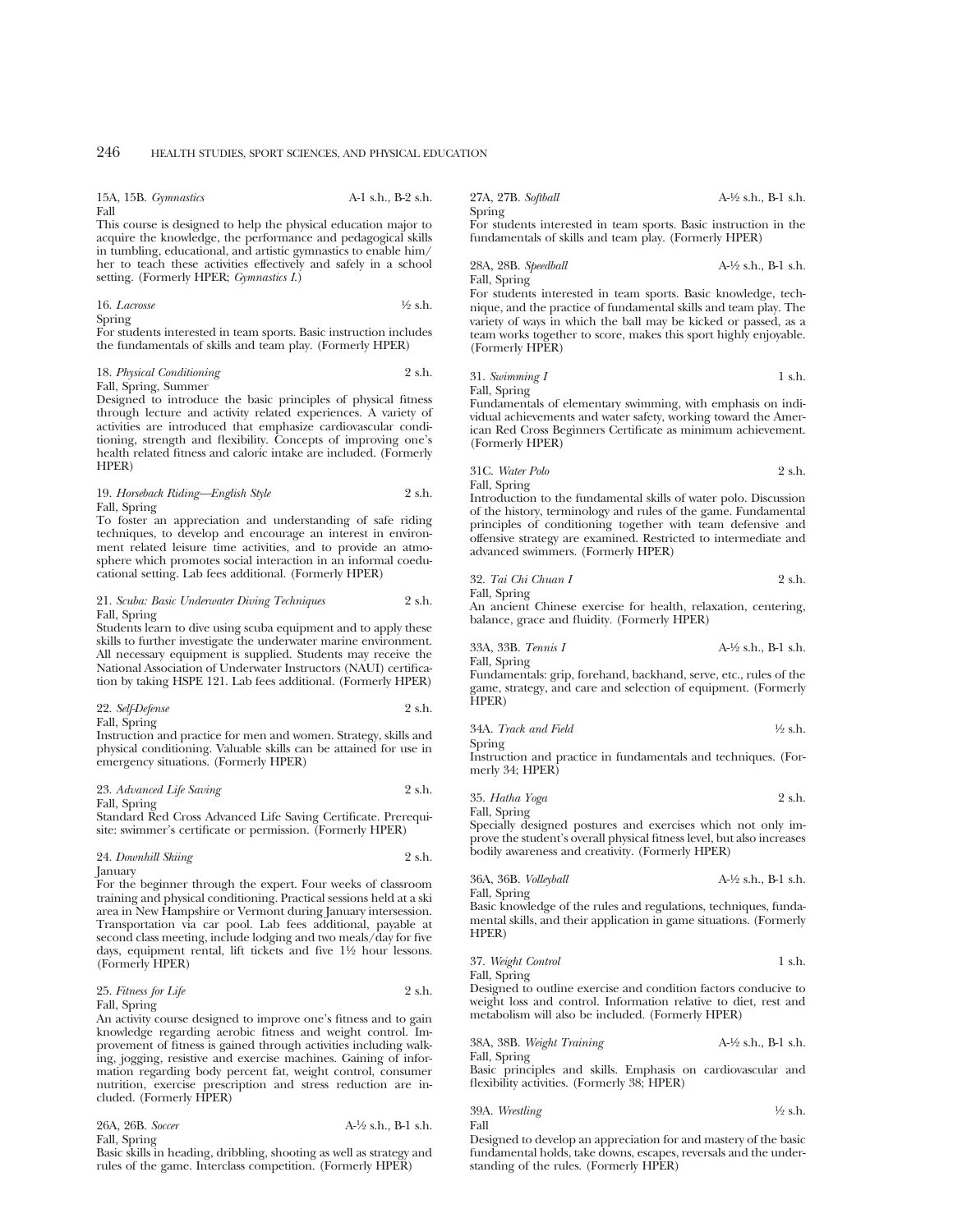40. *Paddleball* (one wall) 1 s.h.

Fall, Spring

Fundamental skills, rules and regulations, techniques and strategies of the one-wall game. (Formerly HPER)

42. *Lifeguard Training* 3 s.h. Once a year

The purpose of this course is to focus attention on the skills and knowledge required for an individual to assume the responsibilities of a lifeguard at a swimming pool or a protected (nonsurf) open-water beach. Upon completion of this course, students may be eligible for certification from the American Red Cross in lifeguard training, standard first aid and adult CPR. (Formerly HPER)

44. Karate I

\n
$$
2 \, \text{s.h.}
$$

Fall, Spring

Study of the traditional Japanese martial art as one of the most effective self-defense methods. (Formerly HPER)

| 45. Orienteering | $\frac{1}{2}$ s.h. |
|------------------|--------------------|
| Once a vear      |                    |

This course is designed to introduce the student to the locomotor skills, map and compass skills, and space and time skills as they relate to the sport of orienteering. (Formerly HPER)

46. *Camping Skills* 1⁄2 s.h.

Once a year

This course is designed to introduce the student to the knowledge and skills needed for a successful camping experience. A weekend camping trip is included in the course for which students may be required to either provide or rent various pieces of camping equipment. (Formerly HPER)

$$
50. \ Introduction \ to \ Physical \ Education* \\ \hspace*{2.5cm} 1 \ \mathrm{s.h.} \\ \hspace*{2.5cm}
$$
   
Fall

Provides a broad overview of the field of physical education and its related areas. Designed to acquaint the student with the realm of physical education as a profession with a past, present and future, related ethics, objectives and directions. (Formerly HPER)

53. *History and Philosophy of Physical Education\** 3 s.h. Spring

The historical and philosophical development of physical education from primitive man to the present with emphasis on major trends within the area and directions for the future. Consideration is given to the prominent figures who have shaped the field. (Formerly *Principles of Physical Education*; HPER)

60. *First Aid and Safety*\* 3 s.h.

Spring

A Red Cross certification course designed to develop skills and knowledge of first aid and CPR for the immediate care given to an individual who has been injured or suddenly taken ill. (Formerly HPER)

61. *Family Health: A Lifecycle Approach* 3 s.h. Once a year

Examination of family health issues throughout the family life cycle as they relate to optimal health and wellness. Topics covered include: lifestyle and relationship options, pregnancy and child care, health needs of children, adults, and the aged, life cycle patterns of diseases, and the impact of poverty and cultural differences on family health. (Formerly HPER)

62. *Personal and Community Health\** 3 s.h. Spring

Basic health concepts leading to an understanding of personal responsibility in the maintenance and improvement of health. Specific areas of focus include: examination of the various components of optimal health, personal health assessments and discussions on how to become an informed health consumer. (Formerly *Personal and Community Health and Inspection;* HPER)

63. *Community Health Care and Services* 3 s.h. Fall

Familiarizes students with the multidimensional system that responds to health needs in the community. Specific health problems, organizational structure of federal, state and local agencies, local voluntary health agency network and various systems for financing health care. Criteria for developing a health referral list and other health related concerns that constitute an effective health delivery system. (Formerly HPER)

64. *Consumer Health* 3 s.h. Spring

Recent research, new theories and the application of accepted nutritional concepts relating to disease prevention. Aspects of consumer behavior in the selection and use of health products, professionals and services. Influence of media on consumer attitudes; advertising tactics and consumer buying habits, and consumer health protection laws and agencies. (Formerly HPER)

#### 65. *Ethical, Legal and Critical Health Problems* 3 s.h. Fall

Ethical and moral issues in health behaviors and services. Exploration of domestic and international positions and laws relating to specific health problems. New technologies and recent advances in treatment and prevention of critical health problems. (Formerly HPER)

66. *Drugs and Alcohol* 3 s.h. Spring

Designed to provide students with an understanding of the physiological, psychological and socioeconomic aspects of drug and alcohol use and abuse. Introduction to appropriate instructional techniques for drug and alcohol education at the elementary and secondary school levels. (Formerly HPER)

67. *Gerontological Health* 3 s.h. Spring

Introduces students to the aging process in relation to the person's health. Focus on the determinations of healthy aging and preventive health care. Prerequisites: BIO 103, 105. (Formerly HPER)

68. *Environmental Health* 3 s.h. Spring

History, fundamentals, diseases, control and solutions of several major environmental health areas including air pollution, solid waste, water supply, insect and rodent control, food sanitation, radiological health and noise pollution. The current status and future of each environmental health area. (Formerly HPER)

69A. *Stress Management* 1 s.h. Fall

Intervention strategies for stress reduction and wellness models are reviewed and practiced. Techniques for working with students and clients are covered. (Formerly 69; HPER)

70A. *Epidemiology* 2 s.h. Fall

Basic understanding of the discipline of epidemiology: research designs and sources of bias in epidemiological research; and the epidemiological approach to infectious and chronic diseases. Physical inactivity as a risk factor for chronic disease is discussed. (Formerly 70, *Basic Epidemiology;* HPER)

71. *Chronic and Communicable Diseases* 3 s.h. Once a year

Analysis of chronic and communicable diseases focusing on disease identification, prevention, and control. Topics include: history of disease, causative agents, treatment modalities and practices, current research, and the relationship of wellness and

\*Recommended for majors.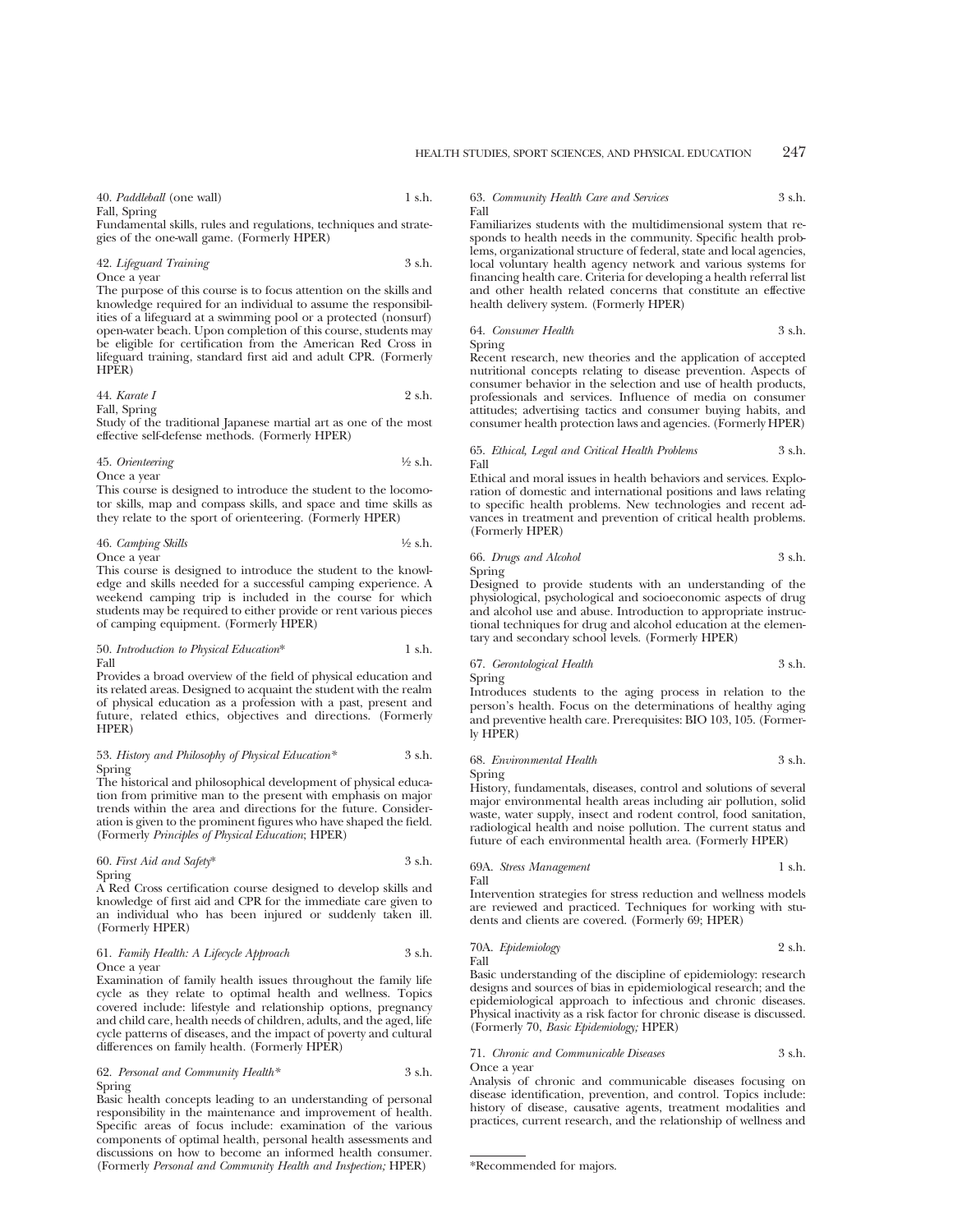health promotion to disease prevention and control. Prerequisite: HSPE 62. (Formerly HPER)

74. *Microcomputer Applications for Health Professionals* 3 s.h. Periodically

Concepts, methodology, and applications of microcomputers in the field of health. In-depth examination of programs designed to assist professionals responsible for providing health-related information to individuals in an educational or community setting. Prerequisite: CSC 5. (Formerly HPER)

## 75. *Life Cycle Sexual Health* 3 s.h. Spring

Examination of sexual health issues from a life cycle perspective. Topics covered include sexual growth and development; sexual health promotion; sexual health care and services; the maternity cycle; fertility, infertility, and contraception; STDs; illness, chronic disease, and sexuality; and sexuality and the aging process. The interrelationship of the various components of sexual health is also discussed. (Formerly HPER)

80. *Programming Fitness Activities* 1 s.h. Once a year

Designed to provide the individual with knowledge needed to plan, demonstrate, and implement fitness programs in the school and nonschool setting. Lectures and learning experiences reinforce the skills used in fitness assessment; programming and curriculum development for the K-12 school age child; and modifying training programs to suit various sport and recreational situations. Individuals demonstrate their understanding of fitness assessment and programming by successful completion of a comprehensive fitness unit. (Formerly HPER)

84. *Karate* 
$$
\Pi
$$
 2 s.h.

Fall, Spring A more intense study of the traditional Japanese martial art. Emphasis is on building a strong self-confidence and physical constitution as well as giving the student insight into Oriental philosophy. Prerequisite: HSPE 44. (Formerly HPER)

### 99. *Understanding Your Fitness and Health* 3 s.h. Fall, Spring

The process of selecting life-long activities and practices that would achieve a healthful living style. Through specific academic and seminar experiences, students understand the many dimensions of well-being inherent in the ability to reach their own individual health potential. Topics include stress management, weight control, basic nutrition, sports injuries, etc. (Formerly HPER)

100. *Swim for Fitness* 2 s.h. Fall, Spring

Improvement of overall physical conditioning through swimming. Introduction to the fundamental principles of physical conditioning and their application to swimming. Under the instructor's direction and utilizing both traditional and novel aquatic activities, individualized programs of conditioning will be set up to meet the student's personal needs. Restricted to intermediate and advanced swimmers. (Formerly HPER)

101. *Aquarobics* 2 s.h. Fall, Spring

Designed to improve physical fitness through water activities. Introduction of the principles of physical conditioning with the intent of improving cardiovascular fitness and flexibility using land activities applied to a water medium. No previous swimming experience necessary. (Formerly HPER)

#### 102. *Organization and Administration of School Health Programs* 3 s.h.

Spring

Interrelationship of health education, school health services and environment is the concern of the health educator and coordinator. Discussion of the organization of these components and the respective administrative procedures that result in a quality school health program. (Formerly HPER)

#### 102A. *Organization and Administration of*

*Athletic Training* 3 s.h. Once a year

This course is designed to provide the student with the knowledge of administrative duties within the athletic training profession. Topics include: planning, coordinating and supervising all administrative components of an athletic training program including those pertaining to health care services (physical examinations and screening, first aid and emergency care, follow-up care and rehabilitation, etc.); financial management, training room management, personnel management, and public relations. (Formerly HPER)

#### 103. *Methods and Materials for Teaching at the Elementary Level*\* 3 s.h. Spring

Methods, organization, curriculum planning and evaluation. Practice teaching in basic rhythms, games and dances. Observation of physical education in local elementary schools. (Formerly HPER)

#### 103A. *Methods and Materials of Health*

*Education: Children* 3 s.h. Once a year

This course investigates various teaching philosophies, methodologies and resources used to deliver effective health education to children at the preschool and elementary school levels. Emphasis is also placed on the need to consider the influence of gender, age appropriateness, cultural factors and socioeconomic realities in the planning process of health education programs. (Formerly HPER)

104. *Methods and Materials for Teaching*

Fall

Spring

*at the Secondary Level*\* 3 s.h.

Methods, organization, curriculum planning and evaluation. Observation at local schools. (Formerly HPER)

#### 104A. *Methods and Materials of Health Education:*

*Adolescents/Adults* 3 s.h. Once a year

This course investigates various teaching philosophies, methodologies and resources used to deliver effective health education in secondary schools and in the community. Emphasis is also placed on the need to consider the influence of gender, age appropriateness, cultural factors and socioeconomic realities in the planning process of health education programs. (Formerly HPER)

#### 105. *Health Education Curricula Development, K-12* 3 s.h. Spring

Exploration of various content areas applicable to health education curricula. Cognitive and affective components of each area of interest. Decisions regarding their ultimate inclusion in a comprehensive K-12 health education curricula are determined. (Formerly HPER)

106. *Kinesiology*\* 3 s.h.

The study of the principles of human movement and the analysis of motor skills through the application of kinesiological principles. Prerequisite: BIO 103. (Formerly HPER)

\*Recommended for majors.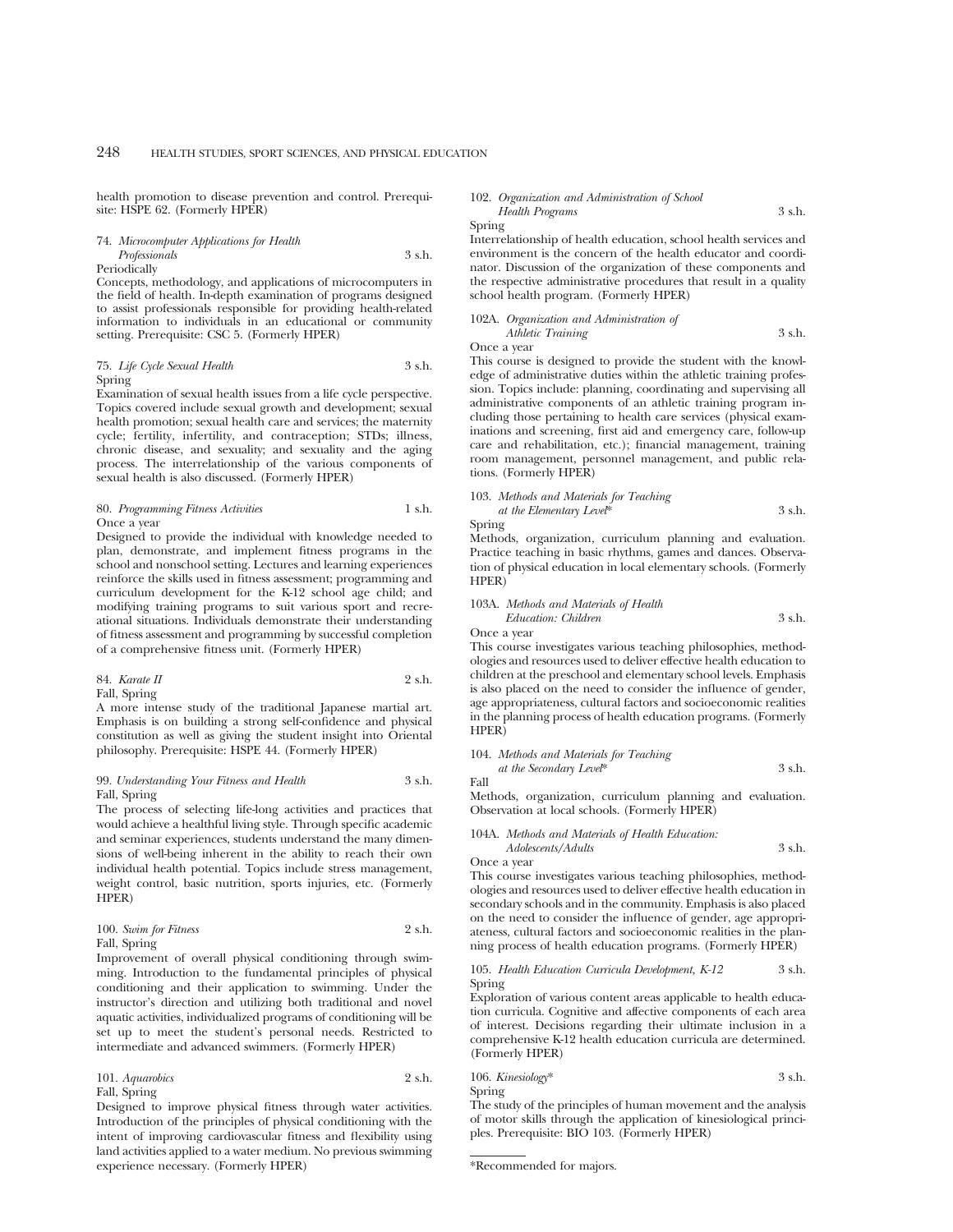#### 107. *Kinesiology for the Dancer* 4 s.h.

Once a year

The study of the anatomical and mechanical principles of movement with specific applications to the dancer. Analysis of dance movements, prevention of injuries, conditioning and relaxation techniques are examined.

108. *Measurement and Evaluation in Physical Education*\* 3 s.h.

Spring

The elementary statistical techniques necessary for interpreting test results, grading and evaluating current research in physical education. The evaluation, development and practical application of tests in such areas as fitness, motor ability, skills and knowledge. (Formerly HPER)

109. *Fencing II* 2 s.h. Fall, Spring

Instruction in advanced techniques of foil fencing with emphasis on competition. Prerequisite: HSPE 9A or permission. (Formerly HPER)

111B. *Aerobic Dance* 2 s.h.

Fall, Spring

Designed to develop cardiovascular fitness through the use of exercise to music. Muscular strength, endurance and flexibility are also developed. (Formerly HPER)

112. *Archery—Advanced* 1 s.h. Spring

Review of basic skills and techniques. Emphasis on competitive shooting. Practical hunting experience. Minimal skill standards must be met in the first week of class. (Formerly HPER)

113. *Cardiopulmonary Resuscitation (CPR)* 1 s.h. January, Summer

An American Red Cross certification course which develops competencies in the areas of artificial respiration (CPR), and aids to choking victims. (Formerly HPER)

114. *Applied Nutrition, Diet and Exercise* 3 s.h. Fall, Spring

Application of nutritional concepts, caloric intake, and eating habits; to health, performance, and weight control. Review of the current nutrition research as it relates to issues of wellness, disease prevention, weight management, exercise and performance enhancement. Information on methods to develop and adhere to a healthy eating lifestyle. (Formerly HPER)

#### 116. *Planning, Implementation and Evaluation*

*of Community Health Programs* 3 s.h. Once a year

Examination of the planning, implementation and evaluation of community health programs. Topics focused on include: the needs assessment process, defining target groups, setting goals and objectives, implementation design and procedures, and the assessment of program effectiveness. (Formerly HPER)

118. *Women's Health Issues* 3 s.h. Once a year

Overview of the broad spectrum of issues relevant to the health of women. Exploration of the history of women's health, current health risks for women and trends in treatment. Special emphasis is given to the issue of gender sensitivity versus gender insensitivity in health research. Discussions also focus on the politics of women's health. (Formerly HPER)

119. *Cooperative and Adventure Activities* 1 s.h. Fall

This course is an introduction to the various Project Adventure activities: cooperative games, initiative problem solving activities, trust activities and adventure ropes course activities. (Formerly HPER)

120. *Sailing* 1 s.h. Spring, Summer

Basic course which will enable the student to sail and handle a sailboat safely and proficiently. 15 hours of instruction conducted on the water. All instruction will be in fiberglass sloops. Lab fees additional.

Classes are held weekends during the spring semester; summer session classes weekdays only. (Formerly HPER)

#### 121. *Scuba Certification* 2 s.h. Fall, Spring

A continuation of basic scuba (HSPE 21). Students are given the opportunity to use the skills developed in basic scuba in actual diving. Course consists of a series of dives done in local Long Island area, in the Florida Keys and on an island in the Caribbean. Upon successful completion of the course, the student is registered and certified with the National Association of Underwater Instructors (NAUI). A wet suit, weight belt, weights and a buoyancy compensator must be supplied by each student (may be rented). Lab fees additional. Prerequisite: HSPE 21 or permission of instructor. (Formerly HPER)

122. *Sailing II* 2 s.h. Spring

Knowledge in and development of skills for sailing. Classroom: teaching of theory, general information and marlinspike seamanship. Practical work consists of practices afloat and an opportunity to apply theory, develop judgment and perfect skills. (Formerly HPER)

123. *Hatha Yoga II* 2 s.h. Spring

Course designed to allow proficient Yoga student to develop physical potential and expand creativity through intense practice of specially designed postures and exercises. Prerequisite: HSPE 35. (Formerly HPER)

## 125. *Violence in Children, Family, and the*

*Community* 3 s.h. Once a year

Basic concepts of the public health approach to violence in our society. Recognition of effects of violence on children, families, and communities and an understanding of primary and secondary prevention strategies used to curb the epidemic of violence. (Formerly HPER)

130A, 130B. *Student Teaching*\* 41⁄2 s.h. each Fall, Spring

Sixteen weeks of student teaching including four and one-half days per week in the school and participation in the after- school program. A seminar is conducted in conjunction with student teaching. In 130A, student teaching is done in the elementary school for eight weeks. In 130B, student teaching is done in the secondary school for eight weeks. Hofstra students must complete 130B in order to receive credit for 130A. (Formerly HPER)

131. *Swimming II* 1 s.h. Fall, Spring

Continuation of 31, working toward Swimmer's and Advanced Swimmer's American Red Cross Certificates. Prerequisite: HSPE 31 or permission of instructor. (Formerly HPER)

132. *Tai Chi Chuan II* 2 s.h. Fall, Spring

For the students who have completed *Tai Chi I* and wish to deepen their knowledge of form, push hands and application. (Formerly HPER)

<sup>\*</sup>Recommended for majors.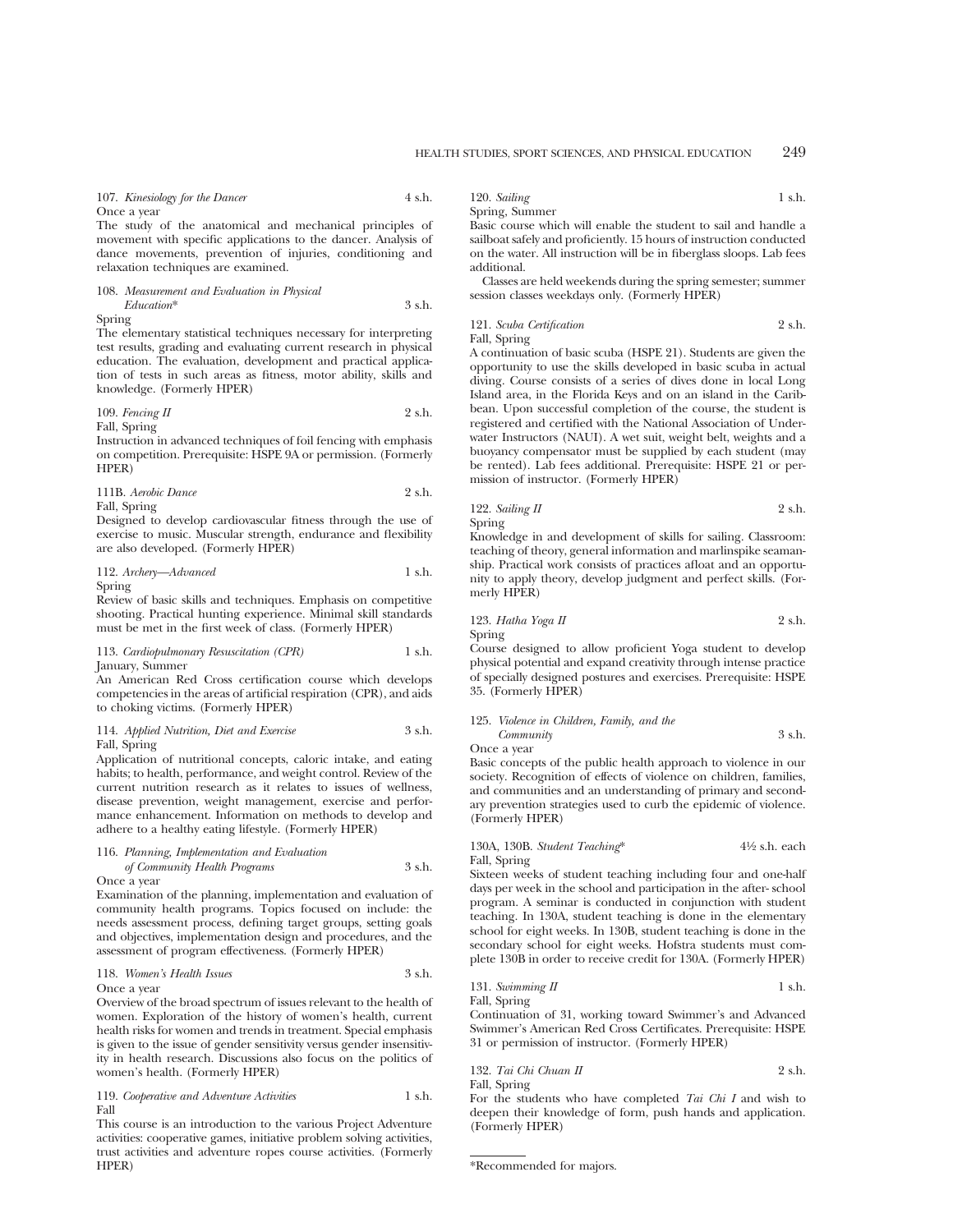#### 133. *Tennis II* 1 s.h. Fall, Spring

Practice in advanced techniques and skills to attain proficiency, rules and game strategy, care and selection of equipment. Students must meet minimal requirements during the first week of class in order to remain in the course. (Formerly HPER)

$$
134. \text{ Tennis III} \qquad \qquad 2 \text{ s.h.}
$$

Fall, Spring

Instruction and practice in fundamental techniques and skills to attain proficiency (a full semester). Rules and match play in singles and doubles. (Formerly HPER)

## 135. Activity Review  $I^*$  1 s.h.

January, Summer

Supplementary knowledge of skills in field hockey, soccer, basketball, volleyball, with emphasis on the review of teaching techniques. Individual needs of students are of prime consideration. Prerequisite: team sports. (Formerly HPER)

136. *Activity Review II*\* 1 s.h. Continuation of 135 with emphasis in lacrosse and individual sports. Prerequisites: lacrosse and individual sports. (Formerly HPER)

|      | 138A. Methods of Coaching* | 3 s.h. |
|------|----------------------------|--------|
| Fall |                            |        |

Designed to equip the physical education major student with the concepts of sound coaching principles and training methods in competitive athletics. (Formerly 138; HPER)

#### OFFICIATING\*

Technique and rules interpretation with the opportunity to secure an official's rating. Majors must complete two of the following courses. Prerequisite: basic skills in appropriate sport or permission of instructor. Open to all students. (Formerly HPER)

| 139. Officiating-Field Hockey<br>Fall | $\frac{1}{2}$ s.h. |
|---------------------------------------|--------------------|
| 140. Officiating-Basketball<br>Fall   | $\frac{1}{2}$ s.h. |

142. *Officiating—Football* 1⁄2 s.h. Fall

144. *Officiating—Volleyball* <sup>1</sup>/<sub>2</sub> s.h. Spring

145. *Officiating—Softball* 1⁄2 s.h. Spring

146. *Officiating—Lacrosse* <sup>1</sup>/2 s.h. Spring

| 147. Officiating-Track and Field | $\frac{1}{2}$ s.h. |
|----------------------------------|--------------------|
| Spring                           |                    |

| 141. Synchronized Swimming | 2 s.h. |
|----------------------------|--------|
| Spring                     |        |

Fundamental skill instruction in individual water stunts and group composition. Problems of music selection for water composition. Prerequisite: swimmer's certificate or permission. (Formerly HPER)

143. *Water Safety Instruction* 2 s.h.

Fall, Spring

Methods of teaching swimming and life saving techniques. Opportunity for American Red Cross Certificate. Prerequisite: Advanced Life Saving Certificate. (Formerly HPER)

149A, 149B. *Practicum in Exercise/Wellness* 3 s.h. each Fall, Spring

Supervised practicum in an approved setting. Student is placed in an appropriate community adult fitness/wellness center; a corporate wellness program; a fitness and health club; and/or cardiac rehabilitation center. Separate placements can be made for 149A, 149B or student can do all 6 semester hours in one placement under advisement. (Formerly HPER)

# 150A, 150B. *Field Experience: Nonschool*

*Setting* 41⁄2 s.h. each Supervised practicum in one or more nonschool setting agencies.

Students are assigned on the basis of past experiences and career goals. Course does not qualify a candidate for teaching certification. Open to students in a nonteaching track with permission only. (Formerly HPER)

151, 152. *Readings* 1-3 s.h. each

Fall, January, Spring, Summer

Fall, Spring

Individualized course designed to meet special interests of the student and to fill gaps in the student's understanding of physical education and recreation. Ordinarily open only to juniors and seniors who are capable of independent study. Prerequisites: written consent of chairperson of department and of instructor who will serve as tutor. (Formerly HPER)

#### 154. *Elementary Physical Education Content* 3 s.h. Fall

Designed to convey information and materials related to elementary school physical education content. Topics reflect the selection, criteria, time allotment and organization of program content. (Formerly HPER)

155. *Leisure Interpretation*\* 3 s.h. Fall

The historical and philosophical development of the role of leisure in the quality of life. An attempt to identify the events, interests and needs of people in pursuit of leisure. (Formerly HPER)

156. *Leisure Experiences: Seminar and Practicum*\* 3 s.h. Spring

The identification, investigation and analysis of existing leisure experiences and programs through regularly scheduled seminars and a field experience. Placement is contracted with instructor approval, according to student's interests and needs. Prerequisite: HSPE 155 or permission of instructor. (Formerly HPER)

157A, 157B. *Field Experience: Community Health* 3 s.h. each Fall, Spring

Supervised practicum in one or more community health agencies. Students are assigned on the basis of past experiences and career goals. Separate placements can be made for 157A, 157B, or student can do all 6 semester hours in one placement under advisement. (Formerly HPER)

159. *Sport and Physical Education in Cross-Cultural Context* 3 s.h. Once a year

The nature and significance of sport and physical education within selected nations. With consideration to the principal approaches utilized in cross-cultural study, the student focuses upon the identification and systematic analysis of persistent problems in American sport and physical education. Through comparing strategies adopted by nations which reflect contrasting social, political and economic value systems, the student endeavors to formulate plans for domestic change. May be applied toward liberal arts credit. (Formerly HPER)

160. *International Health Issues* 3 s.h. Once a year

Designed to provide students with an understanding of health from a global perspective. Topics covered include: global pat-

\*Recommended for majors.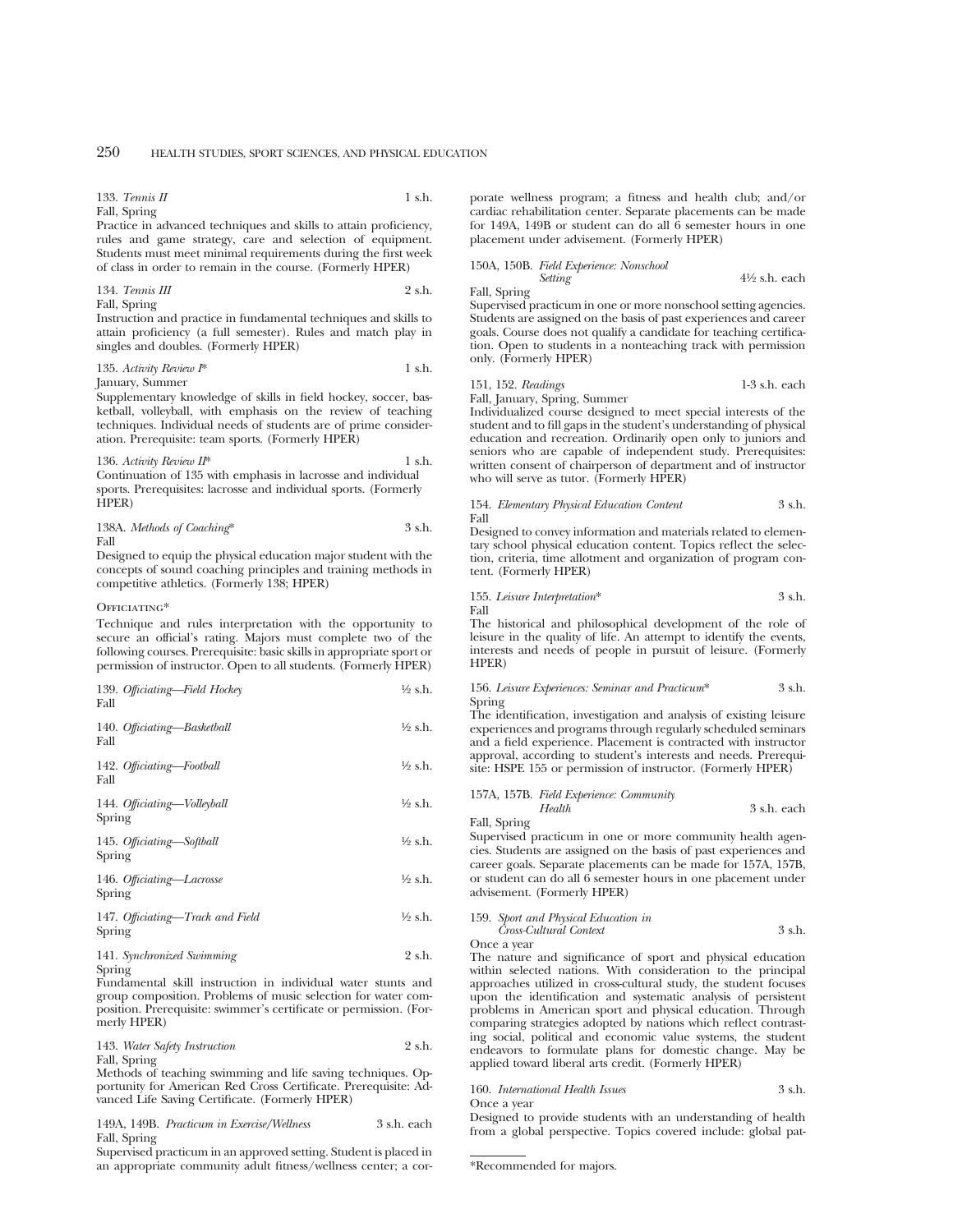terns of disease, pandemic and endemic health problems, health conditions in countries around the world, population, health care and delivery systems, and international health initiatives. (Formerly HPER)

161. *Care and Prevention of Athletic Injuries I* 3 s.h. Spring

For students anticipating work with athletic teams as a coach, supervisor, instructor or athletic trainer. Course work includes classroom lectures and practical applications of current athletic training methods. Prerequisites: HSPE 60, BIO 103. (Formerly HPER)

#### 162A. *Mental Health Care and Services* 3 s.h. Once a year

Designed to provide students with an understanding of the organization and delivery of mental health care and services in the United States. Examination of the etiology, diagnostic criteria, and epidemiology of mental illness. Effects of mental illness on society in general, and on the health care delivery system in particular are discussed. (Formerly HPER)

163. *Care and Prevention of Athletic Injuries II* 3 s.h. Fall

Advanced instruction for students wishing to become nationally certified athletic trainers. This course deals with rehabilitation, conditioning, modality application and injury recognition. Prerequisites: HSPE 161, BIO 105. (Formerly HPER)

164. *Organization and Administration of Physical Education*\* 3 s..h. Spring

Practices employed in actual physical education programs. Areas of inquiry include finance, facility utilization, intramural and extramural athletics, personnel and public relations. Prerequisites: HSPE 130A, 130B or permission of instructor. (Formerly HPER)

#### 165A. *Adapted Physical Education/Internship*\* 41⁄2 s.h. Spring

Selection and adaptation of activities to meet the individual needs of disabled children, the orthopedically disabled, the blind, deaf, mentally retarded and the emotionally disturbed. The course also includes a sustained field-based internship under systematic supervision to develop competencies in preparing and implementing an individualized educational program (IEP) for adapted and mainstreamed school populations. Prerequisites: HSPE 103, 104. (Formerly 165; 166, *Internship: Mainstreamed and Adapted Physical Education Program*; HPER)

167. *Principles of Perceptual Motor Learning* 3 s.h. Spring

Theories and principles of learning applied to gross motor performance; analysis and evaluation of variables affecting learning and performance in exercises, games, sports and dance. Lecture and laboratory experiences. (Formerly HPER)

168. *Advanced Topics in Athletic Training* 3 s.h. Once a year

This course is designed to provide the student with knowledge in advanced athletic training techniques. Topics include the use of emergency care equipment, management of the unconscious and/or paralyzed athlete, evaluations of athletic fitness, the use of ambulatory aids and pharmacological agents. Also discussed are current surgical techniques, caring for athletes with heatrelated illness, athletes with eating disorders and the latest techniques/modalities being utilized in the health care field. (Formerly HPER)

169. *Sport Safety and Use of Protective Equipment in Athletics* 3 s.h. Once a year

athletics. Included are the proper use and techniques of athletic

Course is designed to provide students with the knowledge and skill in the use of protective strapping, padding and equipment in

tapes, plastics, felt and rubber, and commercial athletic equipment. Considerations of equipment standards and rules and regulations are also covered. (Formerly HPER)

179, A-Z. *Workshops in Health* 1-3 s.h. each Periodically

Designed to meet the needs of specific groups of students interested in special topics in health not covered by other course offerings.

As individual subjects are selected, each is assigned a letter (A-Z) and added to the course number. Any course may be taken a number of times so long as there is a different letter designation each time it is taken. (Formerly HPER)

180 through 189, A-Z. *Workshops* 1-3 s.h. each Fall, Spring

Designed to meet the needs of specific groups of students or educators from individual schools or districts.

As individual subjects are selected, each is assigned a letter (A-Z) and added to the course number. Any course may be taken a number of times so long as there is a different letter designation each time it is taken. (Formerly HPER)

190A. *Therapeutic Exercise in Athletic Training* 3 s.h. Spring

Develops knowledges and skills in designing and implementing exercise programs for the reconditioning and rehabilitation of athletic injuries. The criteria for selection and use of various equipment and programs for injuries are discussed. Prerequisites: HSPE 161, 163. (Formerly HPER)

191. *Athletic Training Practicum I* 3 s.h. Spring

Actual practical experience in the training room, working with either a number of sports or assigned to one specific sport. Prerequisites: HSPE 163, BIO 106. (Formerly HPER)

#### 192. *Therapeutic Modalities in Athletic Training* 3 s.h. Once a year

Designed to teach the fundamental principles of various therapeutic modalities including heat, cold, sound, electricity and light. Investigation of the body's physiological response to such modalities as well as criteria for proper selection in treating athletic injuries. Prerequisites: HSPE 161, 163. (Formerly HPER)

193. *Athletic Training Practicum II* 3 s.h. Spring

Advanced practical experience in athletic training; the student is responsible for the actual maintenance and upkeep of injury records and case histories. Responsibility for treatment and referral of injuries. To be supervised and critiqued by the head athletic trainer. Prerequisites: HSPE 106, 191. (Formerly HPER)

194. *Internship: Health Fitness Evaluation* 3 s.h. Spring

Supervised internship in evaluating and assessing fitness components of students and athletes (50 hours). Prerequisites: BIO 106 and two fitness activity courses. Pass/ $D+/D/Fail$  grade only. (Formerly HPER)

195. *Observations in a Fitness Setting* 3 s.h. Fall

Observation of an ongoing fitness program in an approved setting. Students participate in assessing fitness levels and/or in leading exercise programs. Observation can be in one or more of the following settings: 1) fitness or sports club that does fitness evaluation and training; 2) corporate fitness program; 3) YMCA fitness evaluation program; 4) adult fitness program. (40 hours interning; 10 hours seminar.) Prerequisites: BIO 106, HSPE 25,

<sup>\*</sup>Recommended for majors.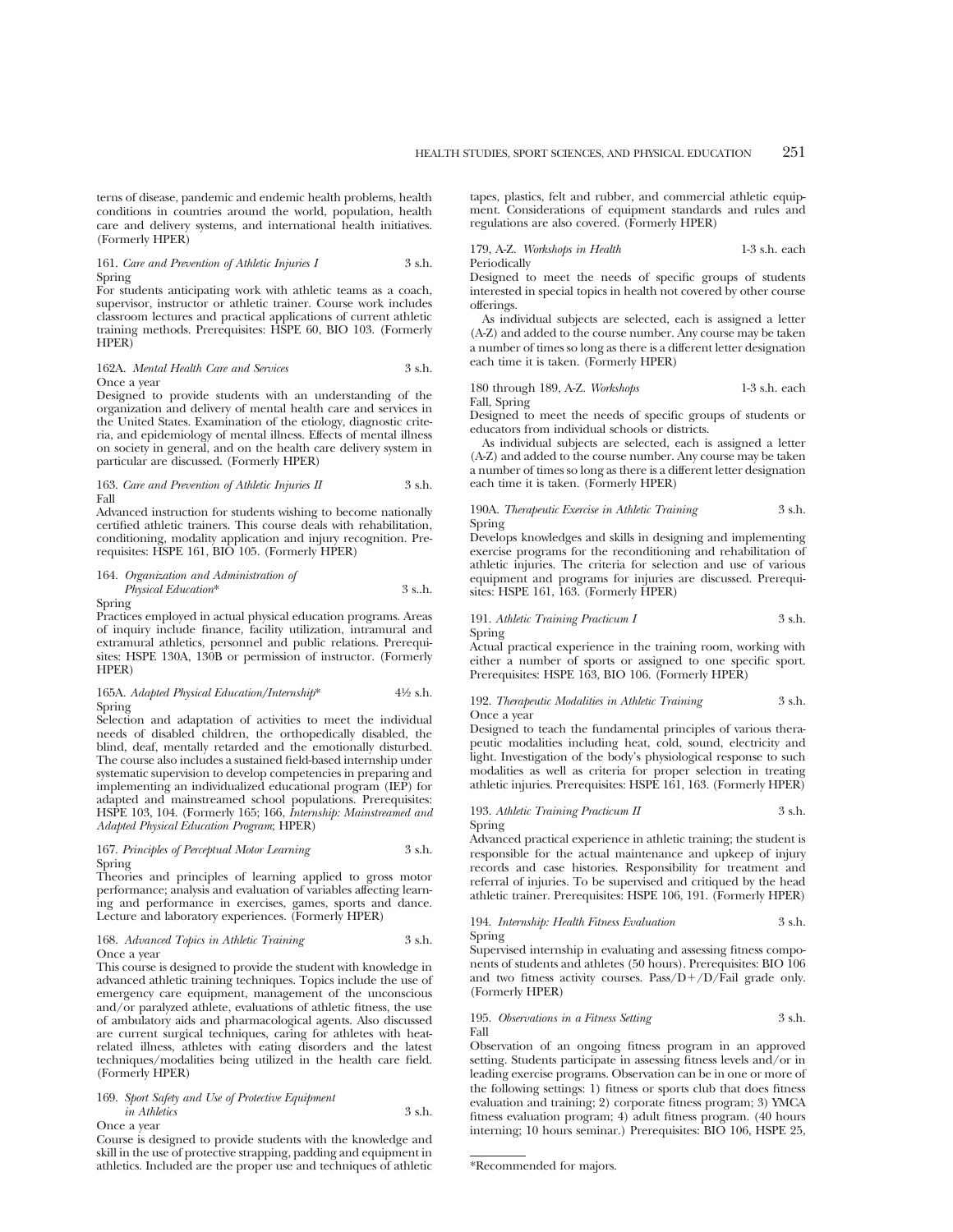111B. Pass/D+/D/Fail grade only. (Formerly *Internship in a Fitness Setting*; HPER)

196. *Applied Exercise Physiology: Health and Fitness* 3 s.h. Once a year

Explores the physiological basis and applied aspects of exercise to: 1) maintain and improve cardiovascular and physical fitness; 2) control weight; 3) reduce coronary risk factors; 4) prevent diseases and musculoskeletal injuries; 5) counteract the effects of aging. Prerequisite: BIO 106. (Formerly HPER)

#### 197. *Applied Exercise Physiology: Evaluation Techniques* 3 s.h. Once a year

Principles and techniques of evaluating health and fitness, and prescribing exercise for asymptomatic and symptomatic people. Emphases placed on exercise by means of heart rate, oxygen uptake, lactic acid, caloric expenditure and rating of perceived exertion. Students administer and serve as subjects for the tests. Prerequisites: HSPE 196, BIO 106. (Formerly HPER)

198. *Implementing Fitness Programs* 3 s.h. Once a year

A course on how to structure adult fitness classes. Active participation in stretching and strengthening techniques. Contraindications and precautions for dealing with people who have low back pain, high blood pressure and limited range of motion. Prerequisites: HSPE 196; BIO 106. (Formerly HPER)

### 199. *Practicum: Student Fitness Trainer* 3 s.h. Fall, Spring, Summer

Students are assigned two clients for whom they are responsible for developing and implementing a personalized fitness program. Students work individually with faculty advisers to develop appropriate programs for the clients. Student trainers meet with each client for a total of 12 to 15 hours. In addition, four seminars are scheduled during the semester. Exercise Specialist major course. Prerequisite: HSPE 194. Pass/D+/D/Fail grade only. (Formerly HPER)

### 201. *General Safety Education* 3 s.h. Fall, Spring

Designed to meet State Education Department requirements for teachers of driver and traffic safety education. Topics include safety for school, home, recreation, pedestrians, school bus, poison, fire, bicycle, industrial and occupational. The General Safety Education Policies: understanding the teacher's role in educating students about safety as prescribed by state law. (Formerly HPER)

## 202A, 202B. *Teaching of Driver and Traffic Safety Education I & II* 3 s.h. each

## Fall, Spring

Analysis of the traffic accident problem; knowledge, attitudes and skill factors essential for safe and efficient operations of motor vehicles, survey of materials, methods and teaching techniques. Includes classroom and 15 hours of laboratory (hours to be arranged at first session) teaching techniques.

For certified and future teachers who have completed the minimum course requirements essential for teaching in any subject area on the secondary level. (Formerly HPER)

#### 203. *Trends and Problems in Traffic Safety Education* 3 s.h. Fall, Spring

The administration, supervision and teaching including research, engineering, transportation, traffic law and enforcement, traffic safety management, analysis of current teaching methods, public relations and support. Prerequisites: HSPE 202A, 202B, completed within the past three years. (Formerly HPER)

#### **210 through 236 will carry the prefix MSPE**

210. *Pedagogical Trends and Issues in Physical Education and Sport* 3 s.h.

Once a year

In-depth investigation and discussion of current ideas, problems and issues relating to teaching physical education and sport. Students and instructor cooperatively identify a number of specific areas of investigation which become the focus of the course. (Formerly HPER)

#### 211. *Contemporary Sociocultural Trends and Issues in Physical Education and Sport* 3 s.h.

Once a year

In-depth examination of fundamental, recurring socio-cultural themes in contemporary American physical education and sport. Students and instructor cooperatively identify a number of significant issues for future critical analysis. (Formerly HPER)

#### 212. *Scientific Trends and Issues in Physical Education and Sport* 3 s.h. Once a year

Presentation of information and discussion of issues that are current in the scientific field of exercise and sport. Emphasis on issues that relate to the teaching of physical education and to the coaching of sport teams. (Formerly HPER)

#### 213. *Innovative Instructional Strategies for Teaching Physical Education* 3 s.h.

Once a year

Designed to introduce the student to new ideas for improving physical education instruction. Focus is on the development, implementation and evaluation of innovative instructional strategies. Introduces students to the use of effective change strategies to facilitate the implementation of innovative ideas. (Formerly HPER)

#### 214. *Contemporary Curriculum Perspectives in Physical Education* 3 s.h.

Once a year

Focus is on current issues and problems within the field of curriculum. Course examines conceptions of curriculum in education and its influence on the discipline of physical education. Designed to introduce the student to underlying historical, philosophical, social and intellectual foundations of curriculum development and evaluation. (Formerly HPER)

#### 215. *Advanced Perceptual Motor Learning* 3 s.h. Periodically

Investigation into various theories of motor learning and analysis of conditions related to skilled performance of children and adults. Research in areas relating to motor learning is surveyed and discussed. (Formerly HPER)

#### 216. *Adaptive Physical Education* 3 s.h. Periodically

In-depth examination of the basic philosophies of adaptive physical education. Course covers various teaching techniques, curriculum development for mainstreaming and handicapped situations, evaluation techniques and practical experience with the handicapped. (Formerly HPER)

#### 217. *Research Implications on Curricula*

*Trends in Physical Fitness* 3 s.h. Once a year

Discussion of the various components of physical fitness: cardiovascular endurance, muscular strength/endurance, flexibility and body composition. Exploration of the research literature dealing with the relationship of regular physical activity and proper nutrition to weight control and reduced risk of chronic diseases. Examination of various existing curricula which incor-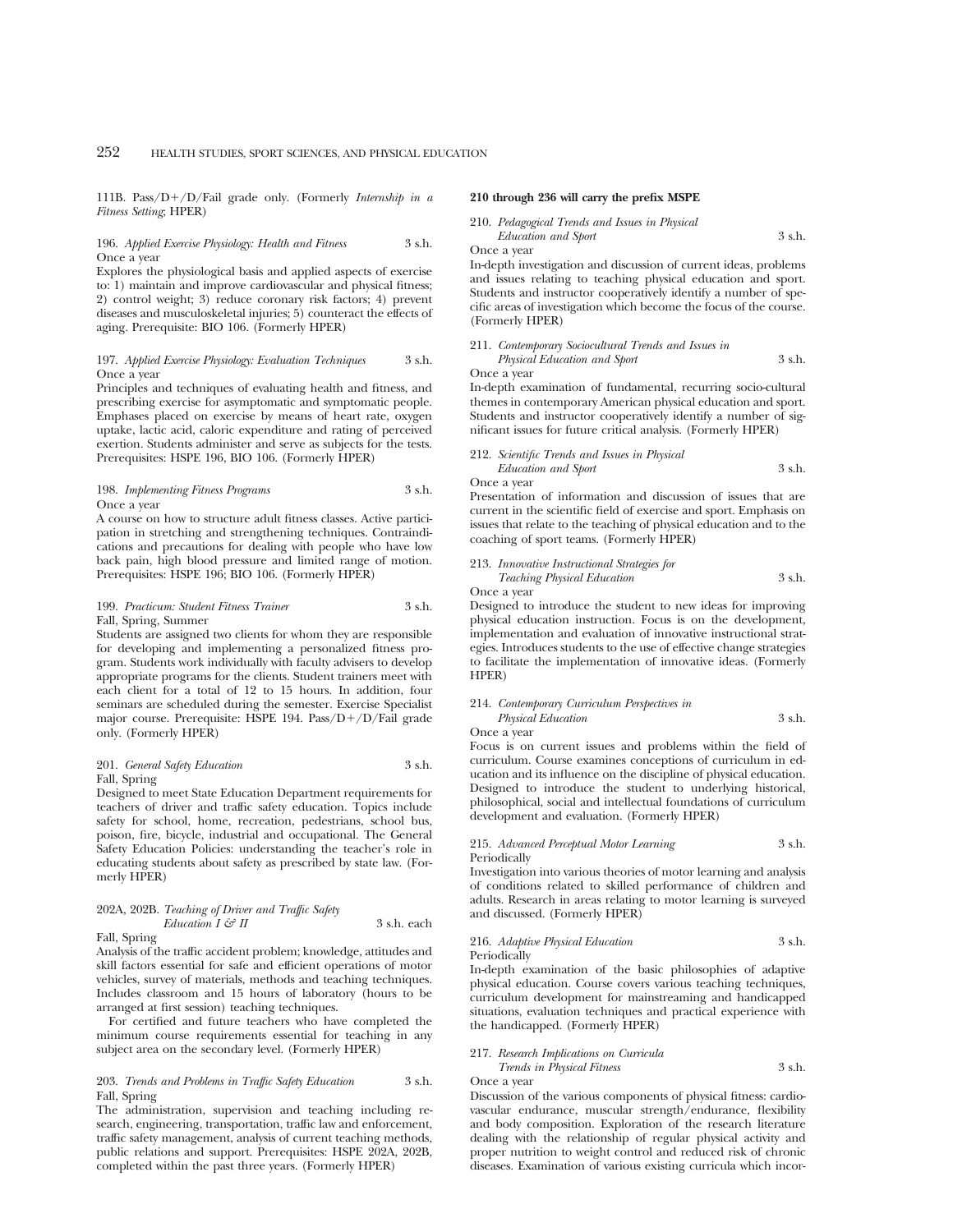porates cognitive and exercise components of physical fitness. (Formerly *Health Related Fitness, Weight Control and Nutrition*; HPER)

218. *Sport and the Law* 3 s.h.

Periodically

Designed to examine legal issues related to the operation of public and private schools, with particular emphasis on those issues specifically related to health, physical education and athletics. Constitutional, statutory, case law and administrative applications are analyzed. (Formerly HPER)

219. *Comparative Studies in Physical Education*

*and Sport* 3 s.h. Periodically

In-depth analysis of the relationship of sport to contrasting national and cultural value systems. Formulating his/her own methodological framework, the student critically examines problems in American physical education and sport in light of other ideological systems. (Formerly HPER)

220. *Motor Development* 3 s.h.

Periodically

Study of the motor and perceptual motor development of children. Special emphasis on the relationship of motor and perceptual-motor development to later skill acquisition of effective sports and movement skills. (Formerly HPER)

221. *Field Experience* 3 s.h.

Fall, Spring

Cooperatively guided experience in the elementary, junior and high school or other approved agencies through which students implement specific ideas and proposals developed in other courses. Students submit a plan and, upon acceptance, meet for periodic seminars at which time problems encountered in the field are discussed. (Formerly HPER)

223. *Implementing Health Related Fitness and Nutrition into School Curricula* 3 s.h.

Periodically

Laboratory experiences in assessing fitness levels of students, prescribing exercise and evaluating diets. Participation in, and critical analysis of, existing grade school fitness programs. Development of a health-related fitness module. (Formerly HPER)

#### 224. *Implementing Motor Learning Theories* 3 s.h. Periodically

Laboratory experiences in observing, assessing and designing motor learning situations. Emphasis placed on implementing motor learning theories in teaching motor skills to elementary and secondary school students. Prerequisite: MSPE 215 or permission of instructor. (Formerly HPER)

225. *Analysis of Movement* 3 s.h. Periodically

Investigation of the biomechanical basis of motor performance. Includes a descriptive analysis of sport skills and fundamental movement patterns and an examination of techniques for collecting biomechanical data. Prerequisite: kinesiology or permission of instructor. (Formerly HPER)

227. *Workshop: Movement and New Games for Elementary Physical Education Teachers* 1 s.h.

Periodically

The purpose of this course is to improve knowledge of games content, curriculum and methodology for elementary physical education. (Formerly HPER)

#### 228. *Workshop: Dance Education, Advanced Theory and Practice* 1 s.h. Periodically

This course is to improve knowledge of dance content for teaching in the public schools. It focuses attention on curricular knowledge and pedagogical content knowledge, that is, the ways children learn, develop, understand, and perform dance content and the ways of eliciting knowledge and skill. (Formerly HPER)

229. *Educational Gymnastics* 1 s.h. Periodically

This course is to improve knowledge of gymnastics content for teaching. It focuses on curriculum knowledge, that is, the way children learn, develop, and perform gymnastics content and ways of eliciting skill. (Formerly HPER)

#### 230A-230B. *Student Teaching in Health or Physical*

*Education: Elementary and Secondary* 3 s.h. each 230A: Elementary; 230B: Secondary

Fall, Spring

Student teaching is a full semester experience consisting of eight weeks at the elementary level and eight weeks at the secondary level for students in the M.S. in Health or Physical Education. The student is in the school the equivalent of four and one-half days each week. The experience may include participation in the after-school program. A seminar is conducted in conjunction with student teaching. Hofstra students must complete MSPE 230B in order to receive credit for MSPE 230A. Course is open to graduate students only. Does not count toward degree requirements.

#### 235. *Movement and New Games for Elementary Physical Education Teachers* 3 s.h.

Every other year

Designed to expand the individual's understanding of movement and games content. Lectures and learning experiences reinforce the definition, historical origin and key elements of both subject areas. Emphasis placed on how the two subject matters contribute to physical education; how theory is put into practice; and how teachers can plan for successful delivery and presentation. (Formerly HPER)

#### 236. *Analysis of Team and Individual Sports* 3 s.h. Once a year

The course is designed to enhance the individual's ability to recognize and analyze advanced movement, and provide corrective feedback on sport skills used during sports.

237, A-Z. *Special Topics in Physical Education and Sport* 1-3 s.h. Periodically

Designed to meet the needs of specific groups of students of educators interested in special topics not covered by other course offerings.

As individual subjects are selected, each is assigned a letter (A-Z) and added to the course number. Any course may be taken a number of times so long as there is a different letter designation each time it is taken.

#### **240 through 296 will carry the prefix MHAE**

240. *Consumer Health* 11⁄2 s.h.

Fall, Summer Designed to provide information on consumer behavior in the selection, purchase, and use of health products and services. Health insurance, medical aid, influence of media, and health protection laws and agencies are examined in detail. (Formerly HPER)

241. *Medical Terminology and the New Technologies* 11⁄2 s.h. Periodically

This course is designed to introduce medical and healthcare language and identify current technological advances that are commonly utilized in the healthcare industry. How vocabulary is applied and innovations explored in the context of the healthcare community are studied.

242. *Multicultural Issues in Health* 11⁄2 s.h. Once a year

This course provides the opportunity for students to examine various cultures and the culture-specific nuances that have implications to health education and health service delivery. Students also explore and analyze curricula and health education strategies that are sensitive to cultural diversity. (Formerly HPER)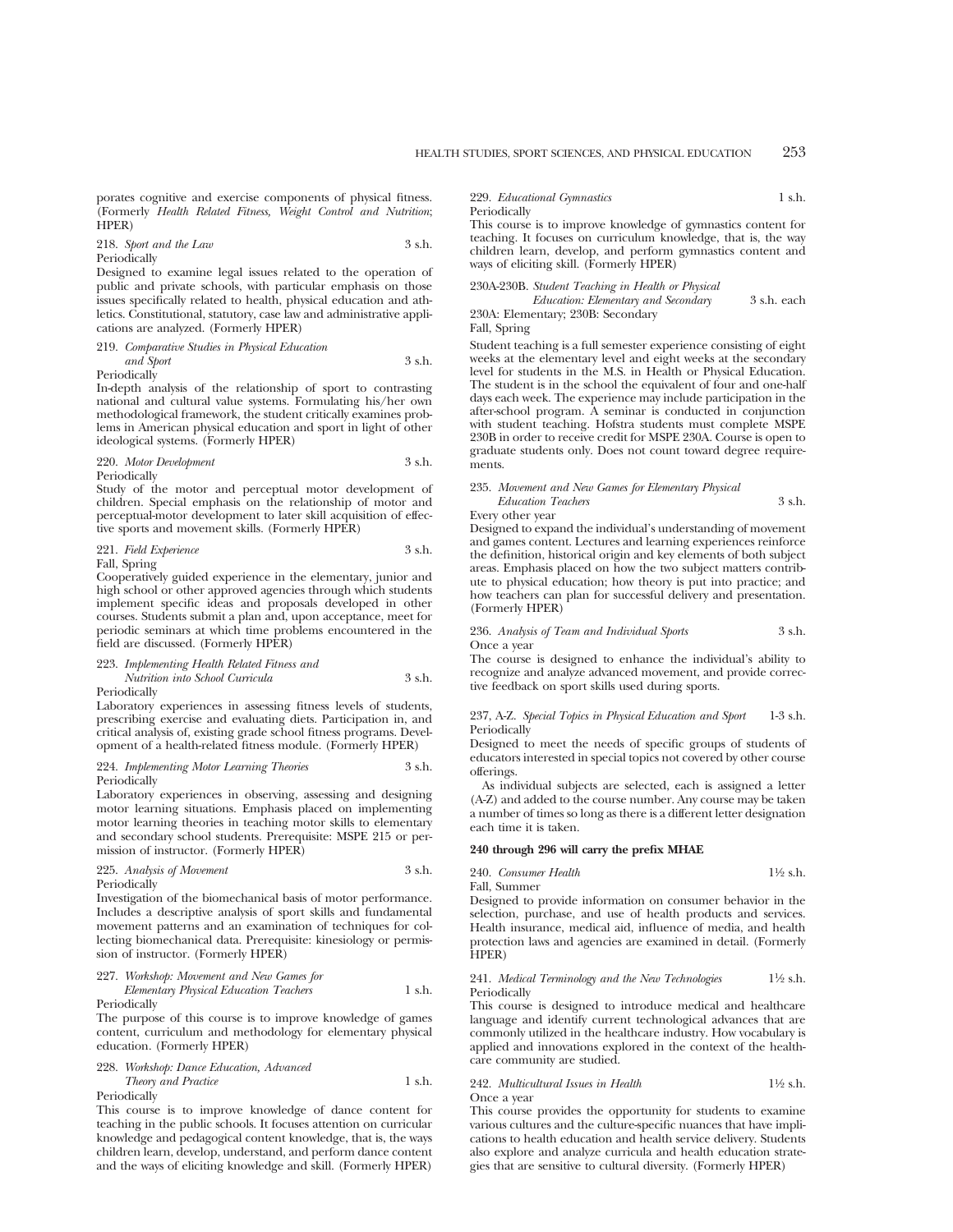## 243. *Health Education: Teaching and Learning*

*Styles and Environments* 3 s.h. Spring

This course focuses attention on the role of affective or experiental educational styles in enhancing students responsibility for health behavior awareness and change. Optimum learning environments for health instruction are discussed as they relate to various health issues, age, ethnicity, subculture and other student learning factors. (Formerly HPER)

244. *Human Sexuality and Family Life Issues* 3 s.h. Spring

This course covers the various aspects of family life and human sexuality including the influences of biological, psychological, sociological and historical factors. Semantic and comparative cultural aspects; adjustment needs and problems of children and adults during the course of maturing and aging, is included. Discussion and implications of selecting various methods and materials for instruction and the role of the school in sex education is explored. (Formerly HPER)

245. *Stress Management* 11⁄2 s.h. Spring, Summer

Examination of the physiological, psychological and sociological aspects of stress to provide students with an understanding of the meaning of stress. The study of theory, practices, and application of coping skills and stress reduction are emphasized. (Formerly HPER)

#### 246. *Basic Concepts and Issues in Substance Use, Abuse and Misuse* 3 s.h. Fall, Spring

Aspects of current research; methods of teaching about the problems; social, humanistic, pharmacological and psychological aspects of substance use as well as prevention and rehabilitation; an understanding of the humanistic and sociological aspects of our evolving adult and youth cultures is explored. Reasons for drug use and the effect of drug addiction on individual, family, community and society are examined. Discussion of the interdisciplinary approach to drug education with student and community involvement. (Formerly HPER)

#### 248. *Nutrition and Health* 3 s.h. Spring, Summer

Covers energy nutrients, vitamins, minerals and water in reference to aspects of current knowledge and research of nutrition and health. Deals with recommended nutrient intake and diet planning guides, as well as intentional and incidental food additives. Discussions where possible combat misleading advertisements, half-truths and pseudoscience. Planning of nutrition education programs are included. (Formerly *Nutrition and Consumer Health*; HPER)

## 249, 250. *Nursing Home Administration I, II* 3 s.h. each Once a year

Designed for students interested in nursing home administration and gerontological studies. Topics to be covered are geriatric illnesses; environmental and safety regulations; medical emergencies; human relations aspects of patient care; nursing policy, legal; organizational and management aspects of long-term care; utilization review and medical record keeping. (Formerly HPER)

#### 251, 252. *Special Readings Seminar* 1-3 s.h. each Fall, Spring, Summer

Investigations and reports on health education topics adapted to the student's program. Prerequisites: written consent of the chairperson and instructor. (Formerly HPER)

253. *Health Services: Quality Assurance,*

*Risk Management and Program Evaluation* 3 s.h. Fall, Spring

Provides a comprehensive review and evaluation of quality assurance and its related programs such as risk management, utilization review and program evaluation. Main areas of concentration include: 1) the interrelationships between QA and its related programs; 2) cost containment and its effect on QA; 3) program evaluation and program development and implementation. (Formerly HPER)

## 254A. *Home Healthcare Administration* 11⁄2 s.h. Once a year

Course examines the administration and provision of out-ofinstitutional home healthcare services. Emphasis placed on organizational structure, services delivered, costs, staffing, utilization review, quality assurance and need methodology. Other options such as adult day care and comprehensive outpatient rehabilitation facilities are also scrutinized. (Formerly 254; HPER)

## 255. *Managed Healthcare Systems: PPO, HMO and AD* 11⁄2 s.h. Once a year

Continuing pressure to reduce healthcare delivery cost, coupled with a rapidly changing environment, has resulted in considerable change in the healthcare industry over the past several years. Discussion of the history of the traditional medical insurance plan and examination of the changes that brought about the birth of Health Maintenance Organizations, Preferred Provider Organizations and Alternate Delivery Systems. Emphasis on the structure, financial arrangements, services, staffing and future of each system. (Formerly HPER)

## 255B. *Managed Healthcare Systems II* 1<sup>1</sup>/2 s.h. Once a year

This course focuses on healthcare reforms at the national level. Comparisons with that of Germany, France, and Canada are made. Detailed discussions on public policy initiatives are also included (Medicaid, Medicare, uninsured programs, etc.). Theories of Health Insurance Purchasing Cooperatives (HIPCS), and Allied Health Plans (AHPS) are evaluated. Prerequisite: MHAE 255. (Formerly HPER)

### 256A. *Legal and Ethical Issues in Healthcare*

*Administration* 1<sup>1</sup>⁄2 s.h. Once a year

Investigation of the legal and ethical issues and problems encountered by administrators of health care facilities and programs. Topics discussed include government regulation of health care providers; the admission and discharge of patients; patient consent to and refusal of treatment; reproduction issues; privacy and confidentiality; and mental health issues. (Formerly 256; HPER)

### 257A. *Public Health Issues and Policy Making* 11⁄2 s.h. Once a year

Deals with issues faced by health care professionals in their daily pursuit of providing health care for the public. Social, economic, legal, ethical and political issues are discussed in the context of the development of medicine and health care in the United States. (Formerly 257; HPER)

## 258. *Analysis of Curricula and Implementation*

*of School Health Programs* 3 s.h.

Fall, Spring

The role of the school, community and other outside agencies in the development of school health programs. Develop skills in organizing and evaluating curricula for elementary and secondary level health education. Effective methods of implementation and administration of health services within the school setting. (Formerly HPER)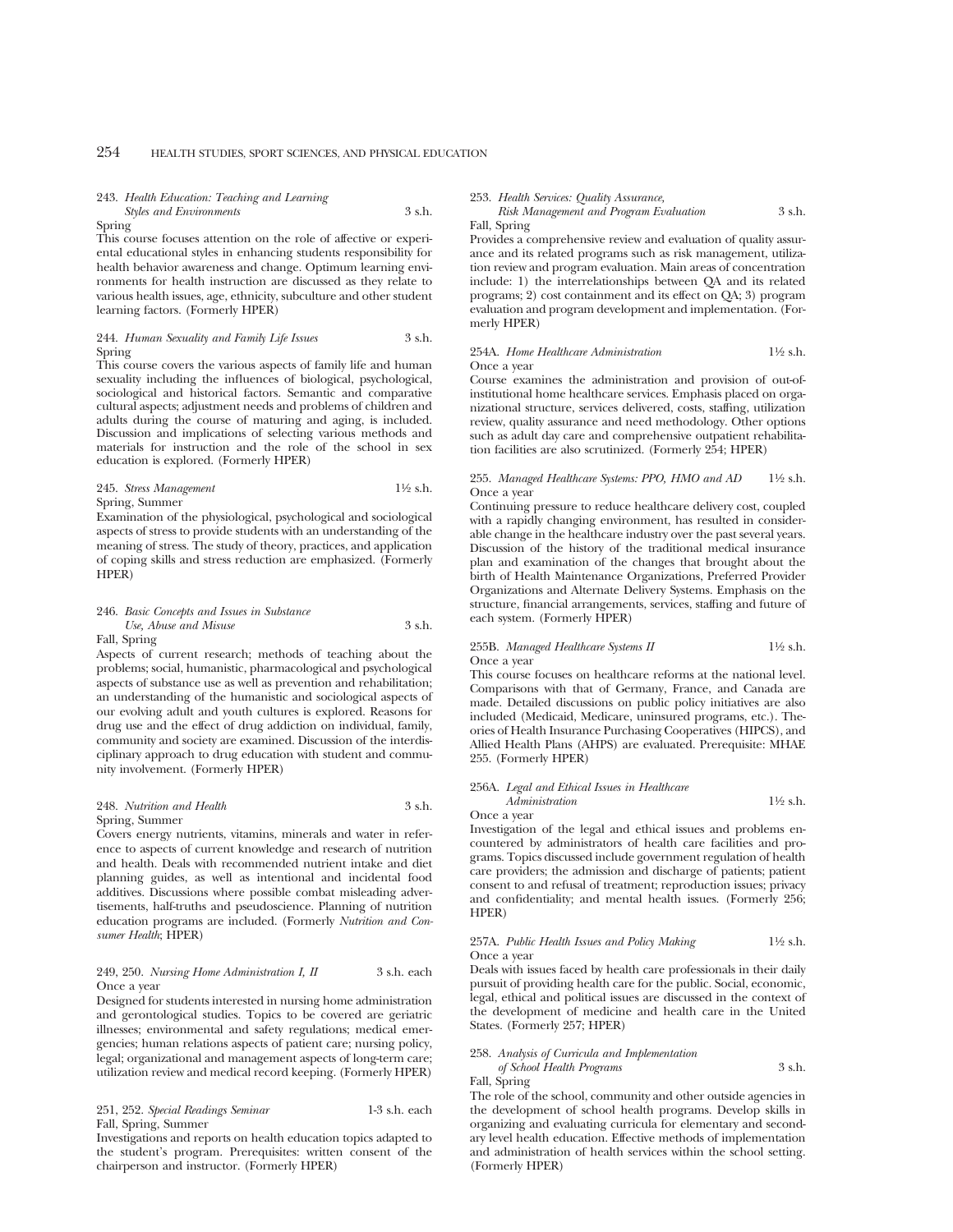259. *Introduction to the American Healthcare System* 3 s.h. Fall, Spring

Course provides an overview of the health care system in the United States. The course explores the role and dynamics of the institutions and group hospitals, nursing homes, ambulatory care facilities, home care agencies, providers, and government agencies that deliver health care. In addition, national trends in policy, financing, and delivery systems are analyzed. (Formerly *Community Health Organizational Operations I*; HPER)

260. *Health Services Policy and Management* 3 s.h. Fall, Spring

Designed for students interested in careers in health care administration. Explores basic concepts of health planning and policy analyses. Recurring problems in establishing health policy and technical aspects of planning for health service delivery are studied. Prerequisite: MHAE 259. (Formerly *Community Health Planning and Policy*; HPER)

#### 261. *Introduction to Health and Disease* 3 s.h. Fall, Spring

Introduction to the basic issues affecting human health. Focus on preparation for the health professional to assist people in achieving a better understanding of the cognitive and affective qualities necessary to promote a healthy life state. (Formerly HPER)

#### 262. *Current Health Issues* 3 s.h. Spring

Designed to familiarize the student with critical health issues affecting contemporary living. Primary areas of inquiry are narcotics, i.e., smoking, drugs and alcoholism. Specialists are invited. Prerequisite: MHAE 261. (Formerly HPER)

## 263. *Internship: Supervised Field Experience for Health Teachers* 3 s.h. Fall, Spring, Summer

Directed observation, participation and teaching service in elementary, junior and senior high schools for health education teacher candidates who have not student taught or who are teaching in a nonhealth field. Alternative health service agency experience for candidates with previous satisfactory health teaching experience. Prerequisites: MHAE 244, 246, 248, 261, 262; COUN 207. Pass/Fail grade only. (Formerly HPER)

#### 263A. *Supervised Externship: Community Agencies* 3 s.h. Fall, Spring, Summer

Semester-length "externship" where students will observe, study and report on health planning policies, disease prevention and health care procedures, and advocacy positions of two community health facilities. Prerequisite: department approval. Pass/Fail grade only. (Formerly HPER)

263B. *Administrative Residency* 6 s.h. Fall, Spring, Summer

Supervised field experience in health administration at a health agency or hospital. Prerequisite: permission of department. Pass/ Fail grade only. (Formerly *Internship: Supervised Field Experience for Health Professionals*; HPER)

264. *Economic Dimensions of Health Services Delivery Systems* 3 s.h. Once a year

Examination of the Fiscal Services Division of a hospital, its functions, interactions and responsibilities. Students understand how to interact with this Division. (Formerly HPER)

266. *Practicum: Health Care Operations Administration I* 11⁄2 s.h.

Once a year

Review of all active, current regulatory agencies (OHSM, JCAHO, CAP, DSAS, FDA, etc.) and respective regulations that impact

upon the Clinical Operations Administrator (Administrator on Duty). Topics covered include consents, DNR/Health Proxy Act, interhospital transfers, patient complaints, external disasters, clinical issues, NYS reportable incidents, etc. (Formerly HPER)

#### 267. *Practicum: Health Care Clinical Operations Administration II* 1<sup>1</sup>/<sub>2</sub> s.h.

## Once a year

Course affords students a practical experience shadowing an "Administrator on Duty" (A.O.D.). Policies and procedures of the hospital site are discussed and role play opportunities prepare the student for the experience. The A.O.D. student is involved in all decisions, deals directly with the public, medical staff and administration of chosen hospital. (Times vary to accommodate personal schedules.) Prerequisite: MHAE 266 or permission of faculty adviser. (Formerly HPER)

#### 268A. *Health and the Elementary School Child* 1<sup>1</sup>/2 s.h. Once a year

The focus of this course is on instruction of health education, preschool to 6th grade. Developmentally appropriate health information, instructional strategies and curricula planning with emphasis on interdisciplinary approaches are discussed. The school environment and school health services for this population are included. (Formerly HPER)

#### 269. *Current Trends in Telecommunications and*

*Microcomputer Applications for Health Professionals* 11⁄2 s.h. Spring

Concepts, methodology and applications of microcomputers in the field of health, designed for the professional who is relatively unfamiliar with automation systems. This course presents a practical overview of automation applications in the health field, including telecommunications via microcomputers as software programs written specifically for health educators/administrators and similar professionals. It also identifies and discusses issues and ethical challenges that have arisen as new systems are adopted and old ones are modernized.

#### 270. *Conflict Resolution* 11⁄2 s.h. Once a year

Course analyzes the impact of unresolved conflicts, provide insight into how conflicts arise and the ability to understand and define problems. Students examine internal and external patterns of conflict. The function of conflict and the patterns of conflict resolution are examined. (Formerly HPER)

#### 271. *Economic Issues in the Healthcare Industry* 3 s.h. Once a year

Course is designed to develop an understanding of the application of basic economic concepts to the broader healthcare industry. Through case studies, students apply micro and macro principles at the individual facility level and then to the larger healthcare delivery system. Prerequisite: MHAE 264. (Formerly HPER)

### 272. *Ambulatory Care Management I* 1<sup>1</sup>/2 s.h. Once a year

Course is designed to introduce students to and increase their knowledge, understanding, and analytical skills with respect to the management of health services in ambulatory care settings. (Formerly HPER)

#### 272B. *Ambulatory Care Management II* 11/2 s.h. Once a year

Students examine specific ambulatory care systems available to the healthcare consumer including: freestanding urgi-centers and surgi-centers, birthing centers, dialysis centers, prison health systems, emergency medical services systems, etc. An in-depth review of these programs is conducted to enable the students to have an understanding of each system and its impact on the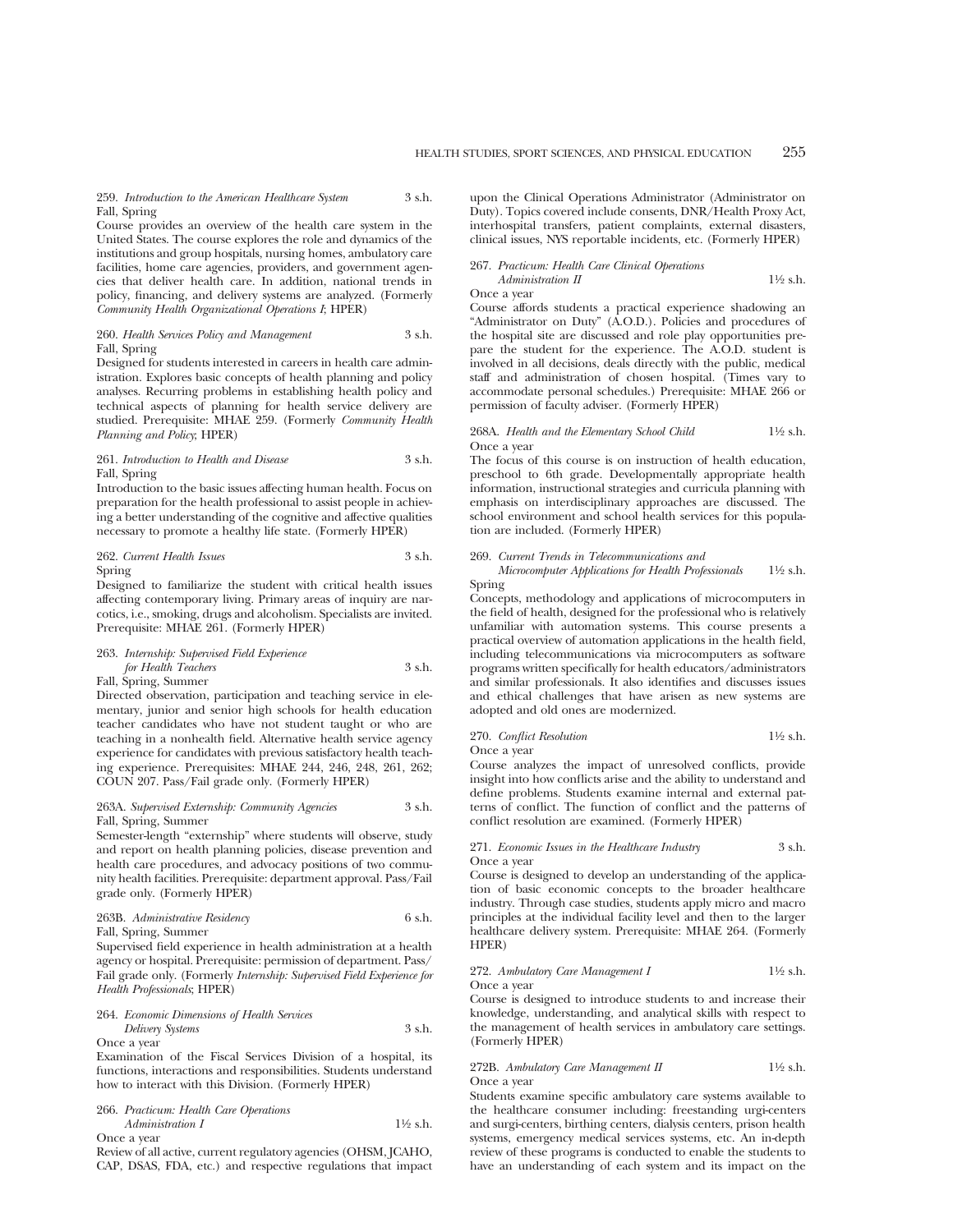healthcare consumer. Prerequisite: MHAE 272. (Formerly HPER)

273. *Environmental Health* 11⁄2 s.h. Once a year

Various elements and issues concerning health status and the environment are explored. Special emphasis paid to sociopolitical implications and personal attitudes and values as they affect the delivery of services, regulations, health promotion and prevention activities. (Formerly HPER)

274. *Medical Practice Management* 11⁄2 s.h. Once a year

Course applies management strategies to several types of practices including solo practices, partnerships, groups, and academic medical practices. We discuss the development of practices, marketing, the administrator's role, human resources functions, daily office operations, and financial considerations as they apply to these healthcare settings. (Formerly HPER)

275. *AIDS Education* 11⁄2 s.h. Once a year

An overview of the etiology of the disease, causes, treatment options, prevention and related social and political implications. The developmental issues that influence age-appropriate curricula selection and techniques for teaching in the classroom are discussed. Planning community, peer and parental educational programs and the use of resources and referrals are explored. (Formerly HPER)

#### 276. *Computers and Their Application to Health Administration* 1<sup>1</sup>/<sub>2</sub> s.h. Once a year

Assuming little or no prior experience, this course introduces the health administrator to the computer and its' capabilities, defined in terms of software, hardware and options available in the marketplace. The process of computer decisions is built in stages beginning with the understanding of what is currently happening in the operation, followed by what can be computerized, concluding with a model for evaluating the various vendors. (Formerly HPER)

#### 277. *Hospital Organization and Management* 11⁄2 s.h. Once a year

Intended to provide the student with an understanding of the hospital from the viewpoint of organizational and managerial systems. Encompasses an overview of traditional organizational theory, and both conceptual and pragmatic healthcare institutional management methods and techniques. (Formerly HPER)

| 278. Epidemiological Research Methods | $1\frac{1}{2}$ s.h. |
|---------------------------------------|---------------------|
| Once a vear                           |                     |

Covers the basics of descriptive and analytical epidemiology. Topics include a brief history of epidemiology, disease patterns, rates, retrospective and prospective studies, bias and epidemiological tools. Objective of the course is to prepare prospective health administrators with the ability to understand and critique relevant literature and the ability to develop epidemiologic tools for the design of methodologically sound studies. (Formerly HPER)

279. *Cases in Long Term Care Management* 11⁄2 s.h. Once a year

Course familiarizes the student with common management problems in long term care. Students develop analytical and diagnostic skills and apply them to arrive at solutions for the delivery of long term care services. Highlights the various levels of institutional and community noninstitutional long term care settings. (Formerly HPER)

280 through 289, A-Z. *Workshops* 1-3 s.h. each Periodically

Designed to meet the needs of specific groups of students or educators interested in special topics not covered by other course offerings.

As individual subjects are selected, each is assigned a letter (A-Z) and added to the course number. Any course may be taken a number of times so long as there is a different letter designation each time it is taken. (Formerly HPER)

## 290. *Sexual Health* 3 s.h.

Fall, Spring, January, Summer

This course emphasizes the several components of sexual physiology that contribute to the sexually healthy state. Such topics as stages of physical growth, conception, childbirth, fertility and infertility, contraception, sterilization and abortion are explored. Also considered are the problems of adolescent pregnancy, the effects of chronic and serious illness on sexuality, drug use and sexually transmitted diseases as they affect sexual functioning. The historical relationships between medical and mental health care systems and sexual health care in our society are studied. (Formerly HPER)

290A. *Sexual Health Issues* 11⁄2 s.h. Fall, Spring, Summer

This course is a brief overview of the components of sexual physiology that contribute to the sexually healthy state. Such topics as stages of physical growth, conception, childbirth, fertility and infertility, contraception, sterilization and abortion are explored. Also considered are the problems of adolescent pregnancy, the effects of chronic and serious illness on sexuality and drug use, and sexually transmitted diseases as they affect sexual functioning. (Formerly HPER)

291. *Nutrition and the Aging* 3 s.h. Once a year

Exploration of the importance of sound nutrition, nutritional practices and nutrition education for the aging. Psychosocial and cultural influences of nutrition on the elderly are included. (Formerly HPER)

292. *Health and Aging* 3 s.h. Once a year

Focus on aging as a normal process in the life cycle. Aspects of healthy aging, as well as the problem of illness and disease as they affect the elderly are covered. A survey of health services, security, nutrition, exercise, mental health, and the physical change in a systemic approach is included. (Formerly HPER)

- 293. *Healthcare Policies, Planning and*
- *Administration for the Aging* 3 s.h.

Once a year

Exploration of the special needs and service requirements that meet the demands of an increasing senior citizen population. Deals with the development of strategies for providing a broad spectrum of integrated services as well as a sensitivity and understanding among staff that serve this population. Emphasis on effective administration for service delivery. (Formerly HPER)

#### 294. *Analysis of Child Abuse and Maltreatment* 11⁄2 s.h. Once a year

In-depth examination of child abuse including issues of recognition, reporting, intervention, treatment and prevention. Theories of maltreatment with their intervention and prevention implications are explored. Completion of this course will satisfy the New York State Education Department licensure requirement concerning child abuse and maltreatment. (Formerly HPER)

#### 295. *Assessing Initiatives in Health Education* 11⁄2 s.h. Once a year

Course analyzes the essential components of the health education frameworks offered by the New York State New Compact for Learning Curriculum and Assessment Committee for Health,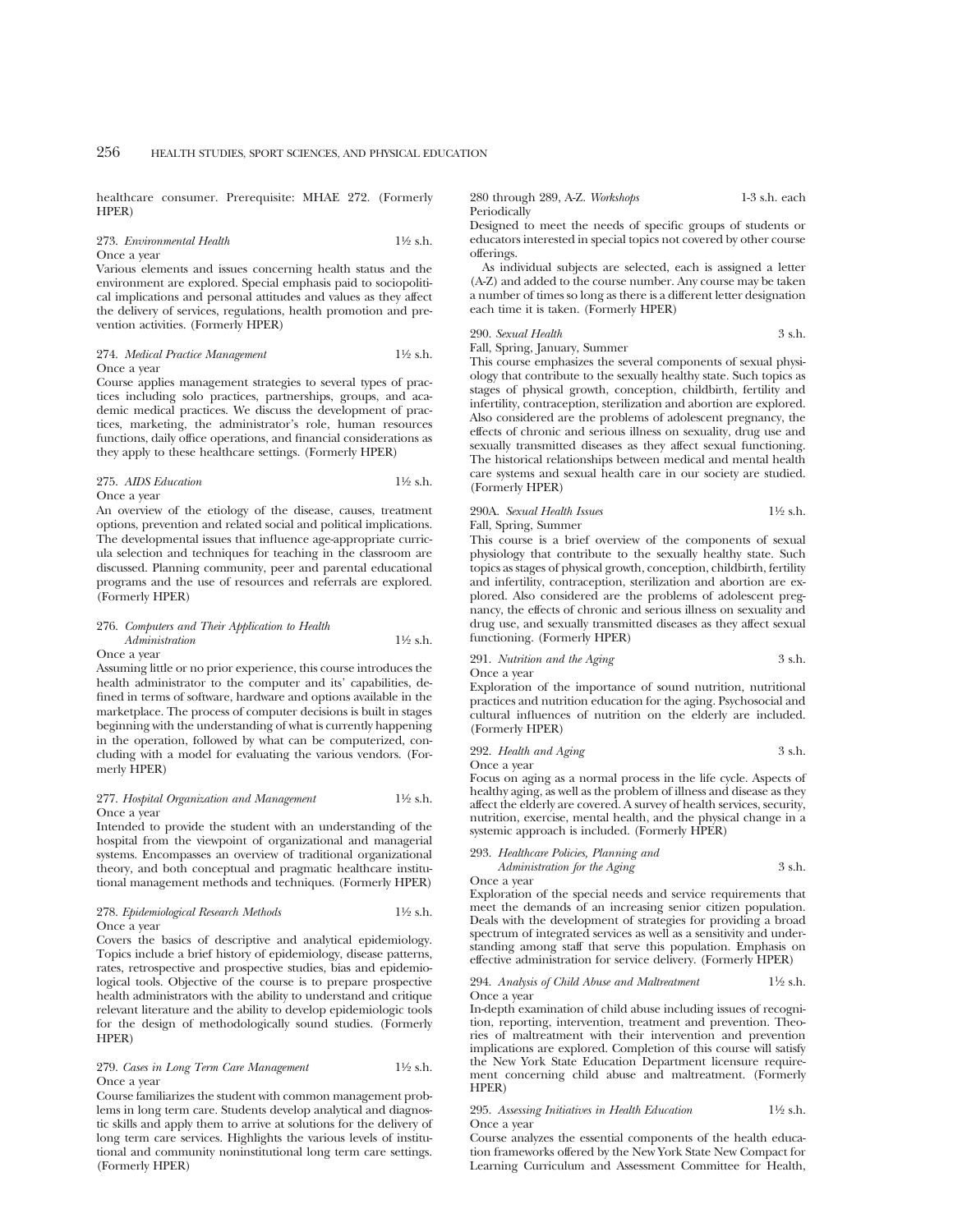Physical Education and Home Economics. The philosophy, outcomes, performance indicators and assessment recommendations are critically reviewed. (Formerly HPER)

296. *Bereavement and Death Education* 11⁄2 s.h. Once a year

This course provides an opportunity for educators to discuss death, dying and bereavement issues, review the literature, explore curricula and develop teaching strategies for K-12 students in the context of health education. (Formerly HPER)

#### **300, 301, 302, will carry the prefix MSPE or MHAE according to program**

#### 300. *Departmental Seminar* 3 s.h.

Fall, Spring, Summer

Serves an integrative and culminating function with respect to the student's studies and experiences in the School of Education. Emphasis is on themes which cut across traditional course and departmental lines; selected student papers and research may be compiled in year books of health education. Pass/Fail grade only. Prerequisites: matriculation in the department and completion of all required course work in professional education. (Formerly HPER)

**NOTE:** successful completion of MSPE or MHAE 300 may be offered in place of either the departmental comprehensive examination or the *Master's Essay* in MSPE or MHAE. This course may not be used to satisfy any part of the basic 33 s.h. requirement for a Master of Science degree in Education.

#### 301, 302. *Master's Essay* 3 s.h. each Fall, Spring

Supervision and instruction leading to the completion of the essay. Binding fee payable upon registration in 302. Admission by permission of department. (Formerly HPER)

#### **Courses numbered 310 through 317 carry the prefix PDMC.**

310. *Healthcare Marketing in a Managed Care Environment* 3 s.h. Fall, Spring

The course discusses the application of healthcare marketing principles to managed care environments. Also described are these principles applied to decision making in the healthcare system. Prerequisite: MHAE 255, 255B or special permission of faculty adviser.

#### 311. *Managed Care: Financial Principles* 3 s.h. Fall, Spring

Study of financial principles in managed care environments. Risk, premium development, actuarial methodologies, sources of data for utilization and unit costing, financial incentive options

and financial issues in contract negotiation are explored. Also covered are licensing issues in New York State and management information systems for managed care organizations. For students matriculated in the Professional Diploma in the Managed Care Program. Prerequisite: MHAE 255, 255B or equivalent, or permission of adviser.

| 312. Contracting and Negoiating the Managed |        |
|---------------------------------------------|--------|
| Care Environment                            | 3 s.h. |

Fall, Spring

The purpose of the course is to give the student a general understanding of managed care principles, and how to apply these principles in the managed care contractual environment. The complex relationships between hospitals, PPO's and HMO's are explored. For students matriculated in the Professional Diploma in the Managed Care Program. Prerequisite: MHAE 255, 255B or equivalent, or permission of adviser.

| 313. Comparative Healthcare Policy | 3 s.h. |
|------------------------------------|--------|
| Fall, Spring                       |        |

The course focuses on comparative healthcare policy at the national and international levels. Covered are recent national healthcare reform initiatives both proposed and implemented, H.C.F.A. and the administration of the Medicare program and

foreign healthcare policies (e.g., Canada, United Kingdom, Germany, Netherlands) and their applicability to the United States healthcare system. Special attention is paid to adaptability of United States system to a single payor and/or that of managed competition and a managed care model. For students matriculated in the Professional Diploma in the Managed Care Program. Prerequisite: MHAE 255, 255B or equivalent, or permission of adviser.

#### 314. *Case Studies in Managed Health Care* 3 s.h. Fall, Spring

Using the case study method, this course focuses on current examples of managed care models in operation in the United States. Through case examples, the course explores the development, implementation and operations of managed care models, HMO's, PPO's, and integrated systems. Students are able to identify and evaluate the challenges and successes in various managed competition, cost, service population, provider population, institutional structure. Through the use of cases, students are provided with an opportunity to develop their analytic, problem solving and decision-making skills. Prerequisite: permission of adviser.

#### 315. *Advanced Seminar in Managed Care* 3 s.h. Fall, Spring

This course provides the "capstone" experience for students completing the Professional Diploma in Managed Care. The seminar offers students the opportunity to review and integrate the knowledge they have gained from the courses they have taken in the managed care sequence. Students are required to undertake research that produces a decision paper that addresses a current issue or problem in managed care. Prerequisite: permission of adviser.

#### 316. *Managed Care Administrative Residency* 3 s.h. Fall, Spring

This is a guided administrative residency in a managed care environment that focuses on providing the student with an experience in the planning, policy and decision making. The residency requires a student participation commitment of a minimum of 150 hours. The student and the faculty supervisor contracts with an approved preceptor who is the on-site supervisor. The preceptor mentors the student on a regular basis and includes the student in meetings and other professional activities. Prerequisite: permission of adviser.

#### 317. *Independent Study in Managed Care* 3 s.h. Fall, Spring

Independent inquiry and report on advanced managed care topics. Open only to students matriculated in the Professional Diploma in Managed Care. Prerequisite: permission of supervisor.

## Hebrew, Modern (HEBR)

Administered by the Department of Comparative Literature and Languages. Associate Professor Waysek, *Chairperson*

Assistant Professor Berlinerblau, *Adviser*

**B.A. SPECIALIZATION IN HEBREW:** 24 semester hours in Hebrew beyond HEBR 4, plus six semester hours, chosen under advisement, from all Jewish Studies and the following courses:

- ANTH 106. *Peoples & Cultures of the Middle East and North Africa*, 3 s.h.
- CLIT 151. *Studies in Literature*, 3 s.h.
	- 39. *Mythologies & Literature of the Ancient World,* 3 s.h.
- ENGL 193. *Classical Influences on Modern Literature: the Bible & Greek & Roman Classics*, 3 s.h.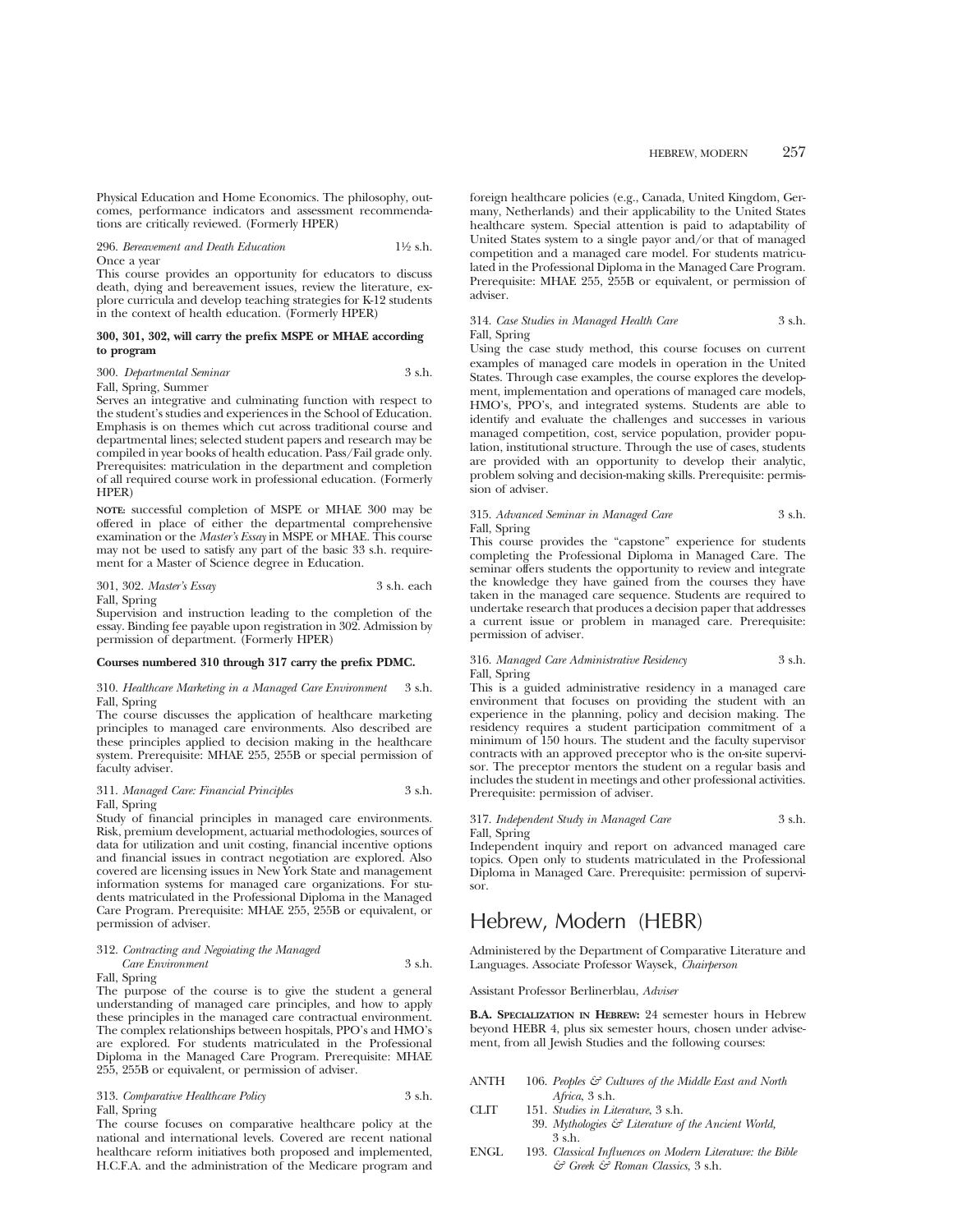#### 258 HISTORY

| LING        | 101. Introduction to Linguistics, 3 s.h.                  |
|-------------|-----------------------------------------------------------|
| <b>HIST</b> | 31. Jewish History from the Patriarchal Period to the Age |
|             | <i>of Emancipation</i> , 3 s.h.                           |
|             | 105. The Ancient Egyptians, Hebrews & Greeks, 3 s.h.      |

- JW ST 21. *Jewish Themes in American Literature*, 3 s.h.
- PSC 108. *Politics of the Middle East,* 3 s.h. 12. *Introduction to Western Religious Traditions*, 3 s.h. 15. *Introduction to Eastern Religious Traditions*, 3 s.h.

The adviser may direct the student to take additional courses to provide an integrated program.

See complete B.A. requirements, page 76.

Minor in Hebrew, see page 157.

B.A. Specialization in Jewish Studies, see page 269.

## **COURSES**

In addition to semester notations next to each course, a selection of courses is offered during the January and Summer sessions. Consult the *January* and *Summer Sessions* bulletins for these schedules.

|  | 1. Elementary Hebrew | 3 s.h. |  |
|--|----------------------|--------|--|
|--|----------------------|--------|--|

Fall

Fundamentals of grammar and pronunciation. Simple conversational patterns.

|  | 2. Elementary Hebrew |  | 3 s.h. |  |
|--|----------------------|--|--------|--|
|--|----------------------|--|--------|--|

Spring

Continuation of 1. Selected readings. Prerequisite: HEBR 1 or equivalent.

|      | 3. Intermediate Hebrew | 3 s.h. |
|------|------------------------|--------|
| Fall |                        |        |

Review of grammar. Reading and translation of prose of average difficulty. Prerequisite: HEBR 2 or equivalent.

| 4. Intermediate Hebrew | 3 s.h. |
|------------------------|--------|
| Spring                 |        |

Readings of selected materials and vocalized texts. Prerequisite: HEBR  $\overline{3}$  or equivalent.

| 101, 102, 103, 104, 151, 152, 153. |  |             |  |
|------------------------------------|--|-------------|--|
| Hebrew Language and Literature     |  | 3 s.h. each |  |

One course each semester

An integrated sequence of courses emphasizing both advanced language skills and literature. This sequence aims at gradually developing the student's proficiency in oral expression, composition (including grammar and syntax) and reading. The individual student's needs, interests and prior experience determine the exact nature, pace and contents of each course. A detailed personal record is maintained to assure the development of each student's skills. Prerequisite: HEBR 4.

To be offered one per semester in a three and one-half year cycle; may be taken in any order.

| 112 through 119. Hebrew Readings | 1 s.h. each |
|----------------------------------|-------------|
| Periodically                     |             |

Readings from masterpieces to keep alive the student's interest in the language and literature. Prerequisite: successful completion of HEBR 4 or equivalent.

199. *Seminar: Problems of Jewish Studies* 3 s.h. Periodically

This course presupposes an extensive background in Hebraica/ Judaica. The subject varies and depends on the special interest of the student.

# History (HIST)

#### Professor Jackson, *Chairperson*

Professors D'Innocenzo, Kern, Moore, Thorn; Associate Professors Eisenberg, Jeanneney, Walsh, Yohn; Assistant Professors Cheng, Parker, Pugliese.

The study of history is intended to give one a better understanding of oneself and the world. It is also intended to help one to think critically, to evaluate evidence, and to express oneself clearly and cogently. Understanding, thinking, speaking, writing—these are fundamental human skills useful in personal life and in any profession. The history courses listed below are all taught in ways that emphasize and assist student development of these skills.

Students may major in history, take a minor in history or simply enroll in a few courses of special interest. Basic courses in European, American, Asian or African civilization provide useful foundations for studies in many other disciplines. Advanced courses enable the student to get a closer look at the remnants of the past and at how historians go from those remnants—art, buildings, written documents—to conclusions about the past and present.

**B.A. SPECIALIZATION IN HISTORY:** 30 hours in history courses including the following:

- 1) at least 6 hours in European history;
- 2) at least 6 hours in American history;
- 3) at least 6 hours in one or two of the following: Asian, African, Russian or Latin-American history, including at least 3 hours in Asian or African history;
- 4) seminar, ordinarily taken during the junior year.

A grade of  $C-$  or better is required in each course and at least  $18$ of the 30 hours must be on the advanced level (three-digit courses).

Since history touches on every facet of human experience, majors should also take courses in other areas. Required: 3 hours of philosophy and 12 additional hours chosen from at least three other social sciences (see Academic Organization, page 8). Students are urged to take six hours of advanced courses in the literature of their field of interest. History majors can easily take minors in one of these areas or in another area such as computer science or business.

See complete B.A. requirements, page 76.

**A MINOR IN HISTORY** consists of the successful completion of 18 semester hours in history, under advisement, including no more than six hours of introductory courses. At least six hours must be in residence.

Teaching of High School Social Studies, see page 343.

PHI ALPHA THETA: an international history honor society, see page 65.

**MASTER OF ARTS IN HISTORY WITH CONCENTRATIONS IN AMERICAN, EUROPEAN, AND PUBLIC HISTORY**\*

**ADVANCED CERTIFICATE IN PUBLIC HISTORY**\*

#### **COURSES**

In addition to semester notations next to each course, a selection of courses is offered during the January and Summer sessions. Consult the *January* and *Summer Sessions* bulletins for these schedules.

#### Transferred Courses

The following course numbers are used exclusively to identify courses which Hofstra students have taken elsewhere and for which there are no other Hofstra equivalents:

1A, 1B. Introductory European History, 3 s.h. each

3A, 3B. Introductory American History, 3 s.h. each

<sup>\*</sup>Applications not accepted in 1998-99. For further information, contact the History Department. #Core course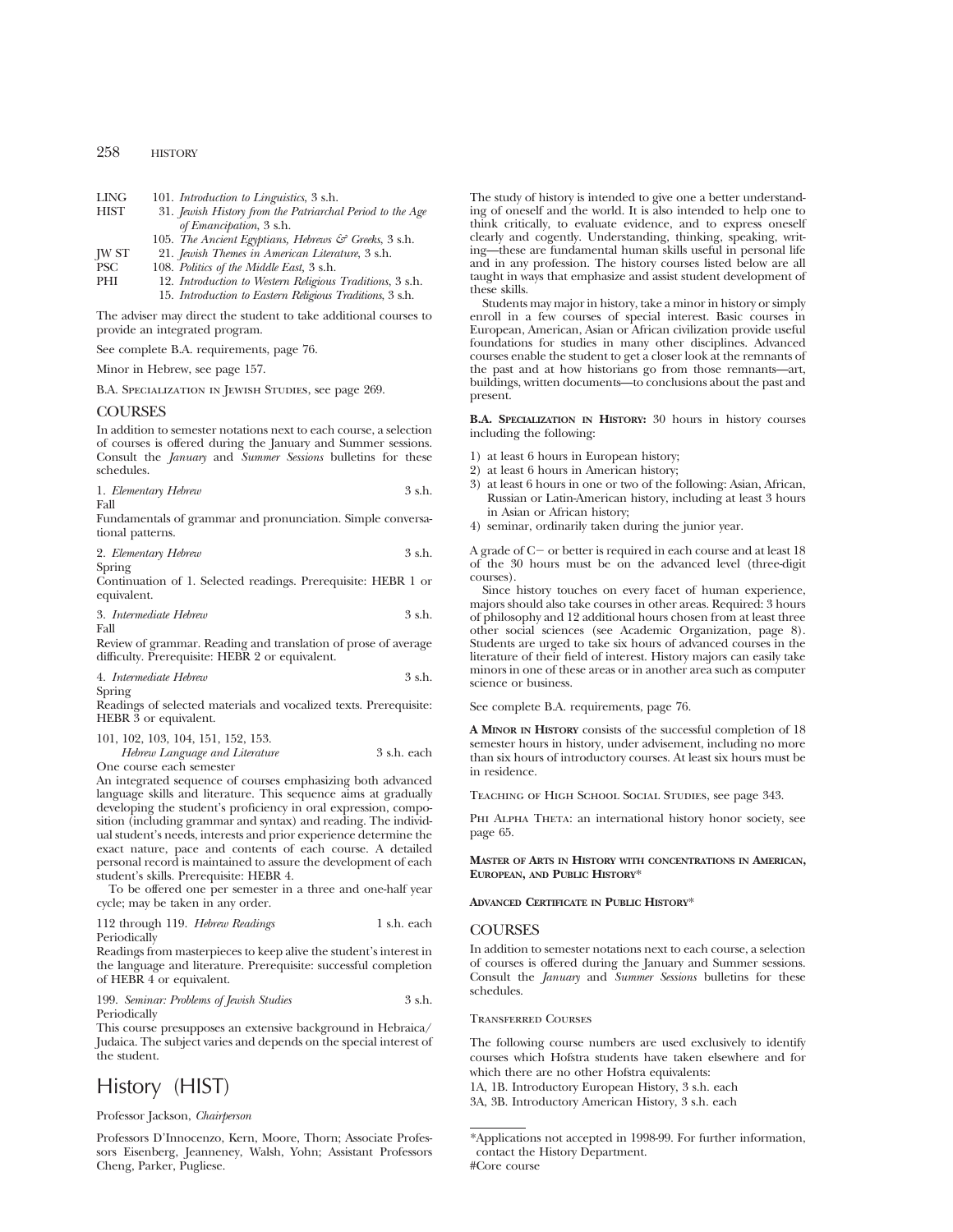101A, 101B. Advanced European History, 3 s.h. each 103A, 103B. Advanced American History, 3 s.h. each

Mini-Courses

Periodically

| 6A through 6Z. Changing Societies       | 1 s.h. each |
|-----------------------------------------|-------------|
| 7A through 7Z. Personalities in History | 1 s.h. each |
| 8A through 8Z. Key Events in History    | 1 s.h. each |

Introductory Courses

|  |  | 11. Western Civilization I# | 3 s.h. |  |
|--|--|-----------------------------|--------|--|
|--|--|-----------------------------|--------|--|

Fall, Spring

Formation of the western tradition from classical antiquity, merging Judaic, Greek, Roman and Christian elements, to the derivation of a distinctive and dynamic European offshoots in medieval and early modern times. Topics include Hebraic religion, civilization of the Greek city-states, Roman imperialism and law, the role of Christianity in western life, institutions and ideas of the middle ages and early modern Europe.

12. Western Civilization 
$$
\Pi
$$
 # 3 s.h. Fall, Spring

The rise of the modern west and the crises of the twentieth century: the struggles and contradictions which have led to continuing change in western civilization. Topics include the formation of the state, development of a capitalist economy, impact of technology on social change, development of science and philosophy, rise of industry and the emergence of a masssociety, modern nationalism, imperialism and war. A recurrent theme will be the role of revolution and the attempts to reconstruct society according to various ideal models including socialism, fascism and communism.

13. *American Civilization I* # 3 s.h. Fall

Intensive study of controversial issues from the colonial period through the Civil War. Conflicting points of view are presented in lectures and readings followed by seminar discussions.

14C. American Civilization 
$$
H#
$$
 3 s.h.

Spring

Intensive study of controversial issues from Reconstruction through the 1960's. Lectures, readings and seminars emphasize interpretive differences. (Formerly 14.)

20. *The Present in Historical Perspective* 3 s.h. Periodically

Contemporary problems seen in relation to their historical origins. The content of this course will change to reflect current developments.

29. *American Lives in Historical Perspective* # 3 s.h. Fall, Spring

A biographical approach to pre-twentieth-century America that explores the role of key individuals and/or important families in the development of American society and culture. Persons studied might include: Benjamin Franklin, Thomas Jefferson, John Adams, Stephen A. Douglas, Elizabeth Cady Stanton, John Brown and Harriet Tubman. A familial focus might examine the Mathers, the Byrds, the Adamses, the Beechers, the Jameses, etc. Mutual influence of indivudals on one another and the ways in which they both shape and are shaped by American thought and historical experience, are the central concerns of the course. Where appropriate materials are available, biographical and autobiographical readings are supplemented by films, sound recordings and visits to historical sites.

30. *Contemporary American Lives* 3 s.h. Spring

In a biographical approach to historical understanding, the course considers the lives of four to six American men and women, chosen by the instructor to represent important aspects of American society since 1920. In a particular semester the persons studied might include Eleanor Roosevelt, Margaret Sanger, Jackie Robinson, Joseph McCarthy and John Kennedy. Individuals are examined in regard to their interaction with society and one another, in the light not only of biographical and autobiographical reading, but also of sound recordings, films and visits to historical sites.

#### 31. *Jewish History from the Patriarchal Period to the Age of Emancipation* 3 s.h.

Periodically

Hebrew civilization in ancient and medieval times and its impact on the western world. An analysis of the socioeconomic and cultural development of the Babylonian, Spanish, Franco-German and Eastern European Jewish communities within the context of their contemporary societies.

71. *China and Japan to 1800 #* 3 s.h. Fall

A study of Chinese and Japanese history from ancient times to 1800. Focus is on the formation and evolvement of the Confucian world and its lasting but differing impressions on the political and social institutions of China and Japan. (Formerly *India, China and Japan of Tradition.*)

72C. *China and Japan Since 1800 #* 3 s.h. Spring

An examination of the modern transformations of China and Japan in response to the challenge of the West and the quest of modernity. Emphasis on China's and Japan's contrasting approaches to the redefined problems of state and society, nation formation, cultural orientation and modernization. (Formerly *India, China and Japan in Modern Revolution*; 72.)

Advanced Courses

(Open to freshmen only with permission.)

100. *Honors Essay* 3 s.h. Fall, Spring

Research and writing of a substantial historical essay, under tutorial supervision. Open only to history majors desiring to graduate with departmental honors. Students should normally start work with their faculty adviser in the semester preceding their registration in HIST 100. Permission prior to registration is required.

105. *Ancient Egyptians, Hebrews and Greeks #* 3 s.h. Fall

Myth and religion, epic and tragedy, art and philosophy. Designed to provide an historical background for students of art, drama, literature, archaeology, philosophy or religion, as well as of history. Credit given for this course or New College SH 3, not both.

106. *Hellenistic and Roman Worlds* 3 s.h. Spring

The conquests of Alexander and the spread of Greek culture, the expansion of Rome's control over the ancient world and the creation of the Roman Empire and the eventual acceptance of Christianity by most of the Empire—400 B.C. to 400 A.D.

107. *Medieval Europe, 400 A.D. to 1300 A.D.* 3 s.h. Periodically

Formative period of European culture stressing the incorporation of Christian and classical traditions into European creations. Topics usually include feudal society and chivalric culture, medieval boom, twelfth-century renaissance, papal- imperial struggle, princely and urban government, crusades, heresy.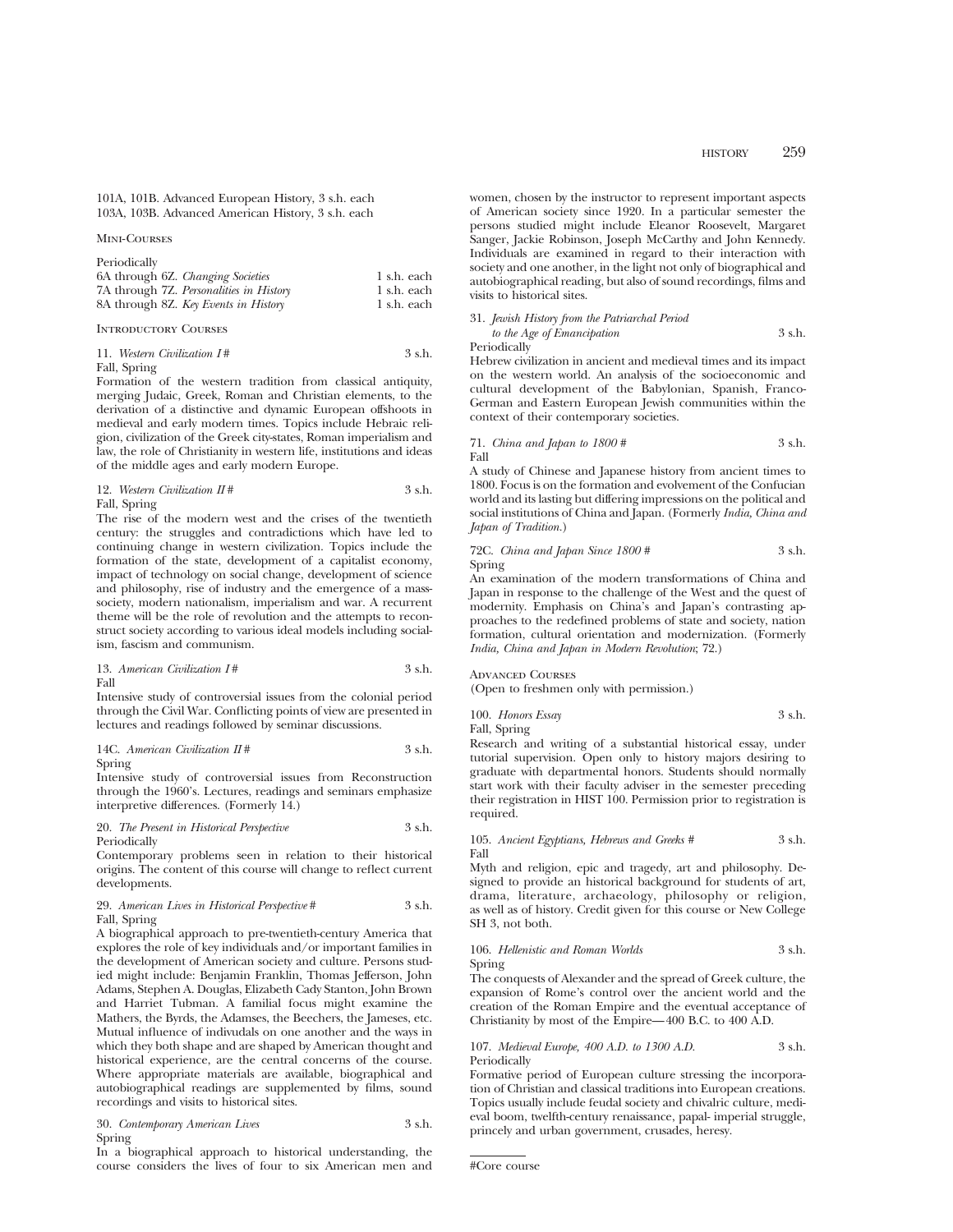## 260 HISTORY

#### 108. *Renaissance Europe, from St. Louis to Luther* 3 s.h. Periodically

The emergence of a society in which leadership was shifted from clergy to laymen in economy, government, religion, literature and art. Stress is laid on the impact of the Black Death, the rise of religious dissent, the Hundred Years War, the rise of parliamentary institutions and the city states of Renaissance Italy. The evidence of visual arts is drawn on throughout.

#### 109. *The Old Regime in Western Europe, 1648-1789* 3 s.h. Periodically

Changing forms of social life under the tensions created by population growth, war, the making of the modern state and the subversion of the old moral order.

112. *The French Revolution and Napoleon* 3 s.h. Periodically

Transformation of European consciousness in the violent years of the first social revolution as France embraced and then abandoned its new belief in freedom and the common man.

113. *Europe, 1800-1848* 3 s.h. Every other year

Romanticism and revolution: the search for beauty and justice in the era of reaction between Napoleon's Empire and the Revolutions of 1848.

114. *Europe, 1848-1914* 3 s.h. Every other year

The struggle against the loss of individual identity in a world of big cities, big business and big government. Emphasis on those social changes and cultural achievements which affect our contemporary world.

115. *The Afro-American in American History, 1619-1865* 3 s.h. Every other year

From the African origins of black slavery through emancipation and the Civil War. Emphasis is given to the slave trade, the nature of black society under slavery in both North and South, the relation of the American Revolution to the antislavery movement, and the role of blacks in Abolitionism and the Civil War.

116. *The Afro-American in American History, 1865 to the Present* 3 s.h. Every other year

Emphasis is given to the end of slavery in the successes and failures of Reconstruction, the nature of black society in the era of national segregation and the changes developing during and after the two World Wars. The struggle for civil, educational, economic and political equality is traced in the context of an emerging diversified black leadership, provided by such figures as Booker T. Washington, W. E. B. DuBois, Marcus Garvey, Malcolm X and Martin Luther King, Jr.

117A. *History of Africa to 1800* # 3 s.h. Every other year

History of Africa from the traditional period to the beginning of the modern era. Emphasis on Bantu migration, precolonial society and the slave trade. Credit given for this course or HIST 117, not both. (Formerly 117, *History of Southern Africa to 1850.*)

118A. *History of Africa, 1800 to the Present* 3 s.h. Every other year

The colonial period, African nationalism, independence and the apartheid system. Credit given for this course or HIST 118, not both. (Formerly 118, *History of Southern Africa, 1850 to the Present.*)

120. *Reformation Europe, from Luther to Richelieu* 3 s.h. Periodically

Religious revolution in Europe furthering the dominance of laymen and the acceptance of the ethical value of secular life.

Stress is laid on the Protestant and Catholic religious controversies within the context of these other major developments: the rise and fall of the Hapsburg political ascendancy; the oceanic discoveries and the new colonial empires; scientific breakthroughs from Copernicus to Galileo; the new technology of printing, guns and clocks; the development of Renaissance into Baroque culture.

121. *History of England to 1688* 3 s.h. Periodically

England considered as a sample of the European experience, as a study in the emergence of political unity, as a classic instance of economic modernization, as the creator of a great language, literature and law. Emphasis on the Tudor and Stuart period after 1485.

122. *Modern Britain* 3 s.h. Periodically

Transformation of Britain into a complex, crowded industrial nation, with emphasis on social cultural and political developments which have accompanied this process.

123. *Origins of Modern Law* 3 s.h. Periodically

Roman, Canon, Germanic Customary, Feudal and English Common Law. Moved by the needs of an expanding and evolving society, Europeans of the 11th through 13th centuries created new legal systems. They drew on the legal wisdom of the ancient Romans and on the written and unwritten traditions of the early middle ages. The legal systems they created gave shape and direction to the society of early Europe, still observable in the modern world, especially in Europe and America.

124. *American Way of War: United States Military Experience, 1670 to the Present* 3 s.h.

Once a year

American military experience from the perspective of the "new" military history that is focused upon the complex interrelationship of warfare with political, economic and social institutions.

128, 129. *Christian Churches from the New Testament Era to the Present* 3 s.h. each

Periodically

Efforts of Christians in different eras and cultures to give their faith concrete expression in doctrine, institutions, liturgy and the arts. 129 begins with the Protestant Reformation.

#### 131. *Europe, 1914-1939: Nazism, Stalinism*

*and Democracy* 3 s.h. Every other year

Emphasis on the crisis of parliamentary democracies and the disintegration of 19th-century social values. The focus of the course will be on the rise of totalitarian movements.

#### 132. *Europe, 1939 to Present: World War,*

*Cold War and Beyond* 3 s.h. Every other year

World War II and the Holocaust, origins and course of the Cold War, the Soviet Union and Eastern Europe from Stalin to Gorbachev. Decolonization and relations with the Third World, American influences and consumerism, European unity and its failings, de Gaulle and "neutralism." The 1968 student uprising and Eurocommunism, decentralization and Soviet control in the Communist bloc, the problems of a European identity.

## 135. *Intellectual History of Europe, Reformation*

*to Enlightenment* 3 s.h. Periodically

Intellectual and cultural formation of modern western consciousness, from the 16th to the 18th century. The nature of the state,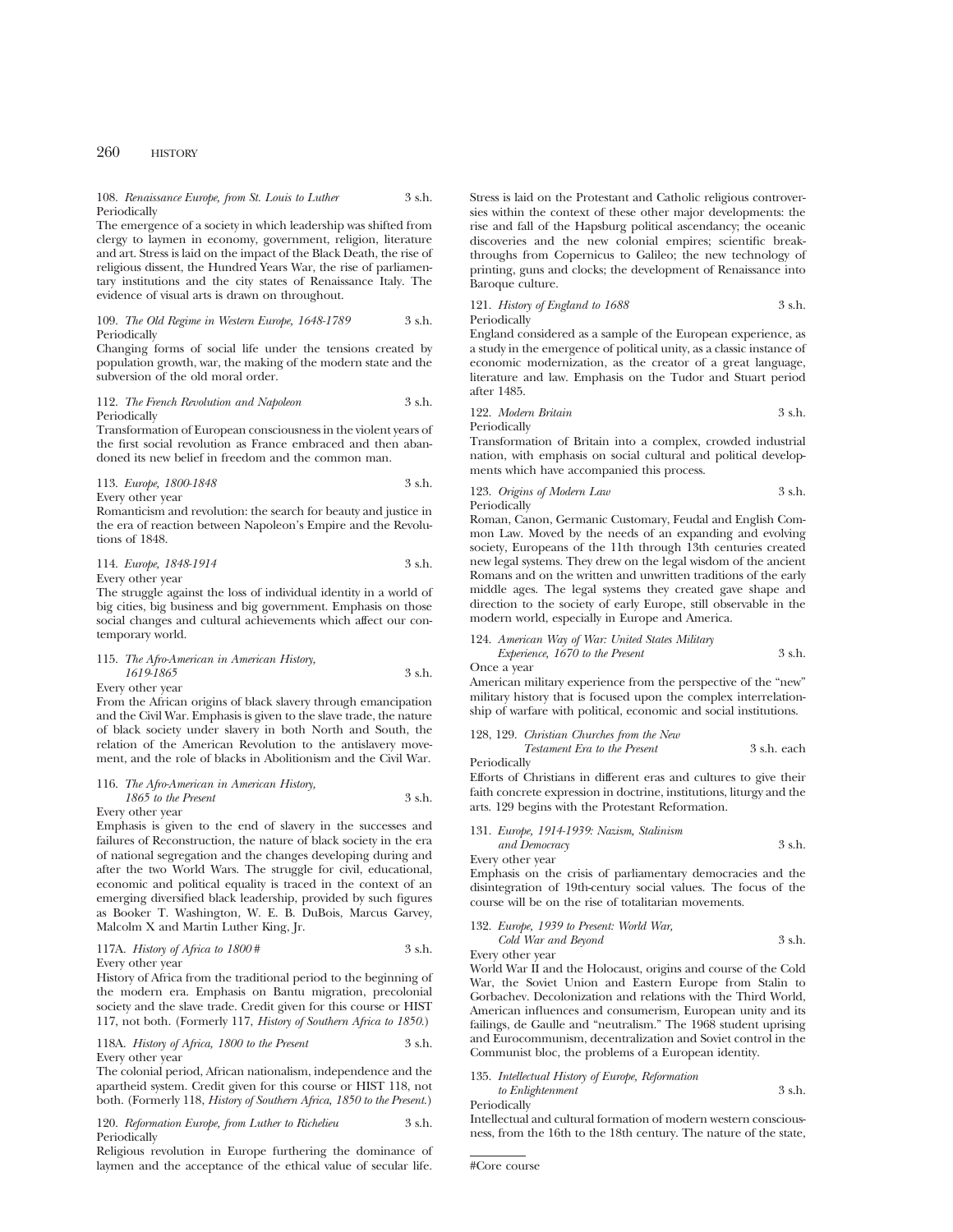the basis of scientific thought as a way of finding order in nature, and the revelation of totalitarian traits in radical religious sects. Major beliefs about the significance of human experience.

136. *Intellectual History of Europe, French Revolution to 20th Century* 3 s.h. Periodically

Intellectual and cultural crystallization of modern European consciousness into the ordering principles of pre-World War I society. The romantic view of nature and the individual, the historicization of western thought and the secular religions of new political and social mass-movements are analyzed. The achievement of a cultural synthesis and the signs of cultural dislocation in pre-World War I life.

#### 137. *History of Russia from Its Origins to 1856* 3 s.h. Every other year

A study of such influences as Greek orthodoxy and the Tartar Conquest on the development of Russian society and its institutions. The role of "economic backwardness" and the compulsion toward modernization. The development of the autocracy and the rural peasant-serf style of life. The blossoming of Russian culture in the Age of Enlightenment and the French Revolution up through the Crimean War.

## 138. *Modern Russia: Reform and Revolution from the Russian Empire to Modern Times, 1856 to the Present* 3 s.h.

Every other year

Historical roots of Russian society and institutions as transformed by the Great Reforms of the 19th century, the revolutions of the 20th century, the Stalin Era and the reforms of Khrushchev and Gorbachev. Examination of traditional Russian culture and government in the 19th and 20th centuries with an emphasis on continuity and change. Russia is compared and contrasted to the West. One of the themes is the gradual evolution of civil society up to and including the era of perestroika. (Formerly *Russia in the Age of Lenin and Stalin*.)

#### 139. *Economic History of Europe* 3 s.h. Periodically

The changing economic framework of European institutions and culture studied in selected pivotal periods such as the 11th-12th, 14-15th and 17th-19th centuries. Prerequisite: ECO 1 or HIST 11, 12; or for seniors, permission of instructor. Same as ECO 139.

#### 140. *Economic History of the United States* 3 s.h. Periodically

Trends and patterns in the production, distribution and consumption of material wealth that mark the economic development of the United States from colonial times to the 20th century. These matters are subjected to economic analysis, but are also seen in relation to changing social and political institutions and moral values. Prerequisite: ECO 1 or HIST 13, 14C, or permission of instructor. Same as ECO 140.

#### 142. *Latin America: 1810 to the Present* 3 s.h. Periodically

The transformation of Latin-American society and culture in the crucible of revolution; the struggles of emerging nationhood; social, political, economic and cultural trends in the context of governmental experimentation and the quest for stability. Special attention is given to regional problems of modernization, urbanization, political unrest and revolution.

#### 143. *American Colonial History* 3 s.h. Every other year

Interplay of European heritage and frontier environment in the shaping of American institutions. Focus on how English colonies became "American"; political developments examined in the changing social contexts of the times.

## 144. *American Revolution* 3 s.h. Once a year

Emergence of the United States out of the struggle between the colonies and Great Britain. The "Great Debates" prior to 1776; the Revolution as an internal and external struggle; the origin of political parties; state's rights vs. national government; cultural nationalism. Particular attention will be devoted to assessing the roles of individual leaders.

145. *Early 19th-Century America* 3 s.h. Every other year

The evolution of antebellum political, economic and social institutions and their transformation by the forces of geographic expansion and industrialization. Attention is given to the culture of Federalism and Jeffersonianism, the Jacksonian era and the reform impulse, and nationalism and Manifest Destiny.

146. *Late 19th-Century America* 3 s.h. Every other year

The rise of a modern America in the wake of the Civil War as a result of rapid industrialization, immigration and urbanization. Topics include the Civil War and reconstruction; the Gilded Age; labor organization, socialism and labor violence; urban life and social reform; agricultural unrest and populism.

147. *The United States: 1900-1945* 3 s.h. Once a year

Politics and society in America from the turn of the century to 1945. Emphasis on changing political thought and trends in business, labor, family life and popular culture.

#### 148. *The United States: 1945 to the Present* 3 s.h. Once a year

Social trends and political thought in the U.S. since World War II. Emphasis on the background of contemporary issues including the impact of the Cold War on American society, development of right and left wing thought, emergence of mass culture and roots of contemporary feminism.

#### 149. *Women in America* 3 s.h. Every other year

An introduction to the history of women in the United States, focusing on four interrelated themes: evolving theories of feminism, patterns of women's paid and unpaid work, changes in views of sexuality and movements for political change. Covers the span of American history emphasizing the period from the Civil War to the present. Credit given for this course or HIST 41 or New College SHG 5. (Formerly 41.)

#### 151. *Social and Intellectual History of the United States: Colonial Period to 1870* 3 s.h.

Every other year

Origins and development of the major social institutions of American life, evolution of the religious tradition, sources, content and impact of significant American beliefs and ideas. Topics include Puritanism, the Great Awakening, the Enlightenment, the rise of political and cultural nationalism, the impact of technology and early industrialism, the social myth of the "selfmade man."

#### 152. *Social and Intellectual History of the*

*United States: 1870 to the Present* 3 s.h. Every other year

Dynamic change in the American environment of modernization, mass production and postindustrial culture. Prominent themes are Pragmatism, Social Darwinism, the Social Gospel Movement, the challenge of organized labor and agrarian unrest, populism, progressivism and liberal reform, existentialism, the changing role of institutions and individuals in contemporary American life.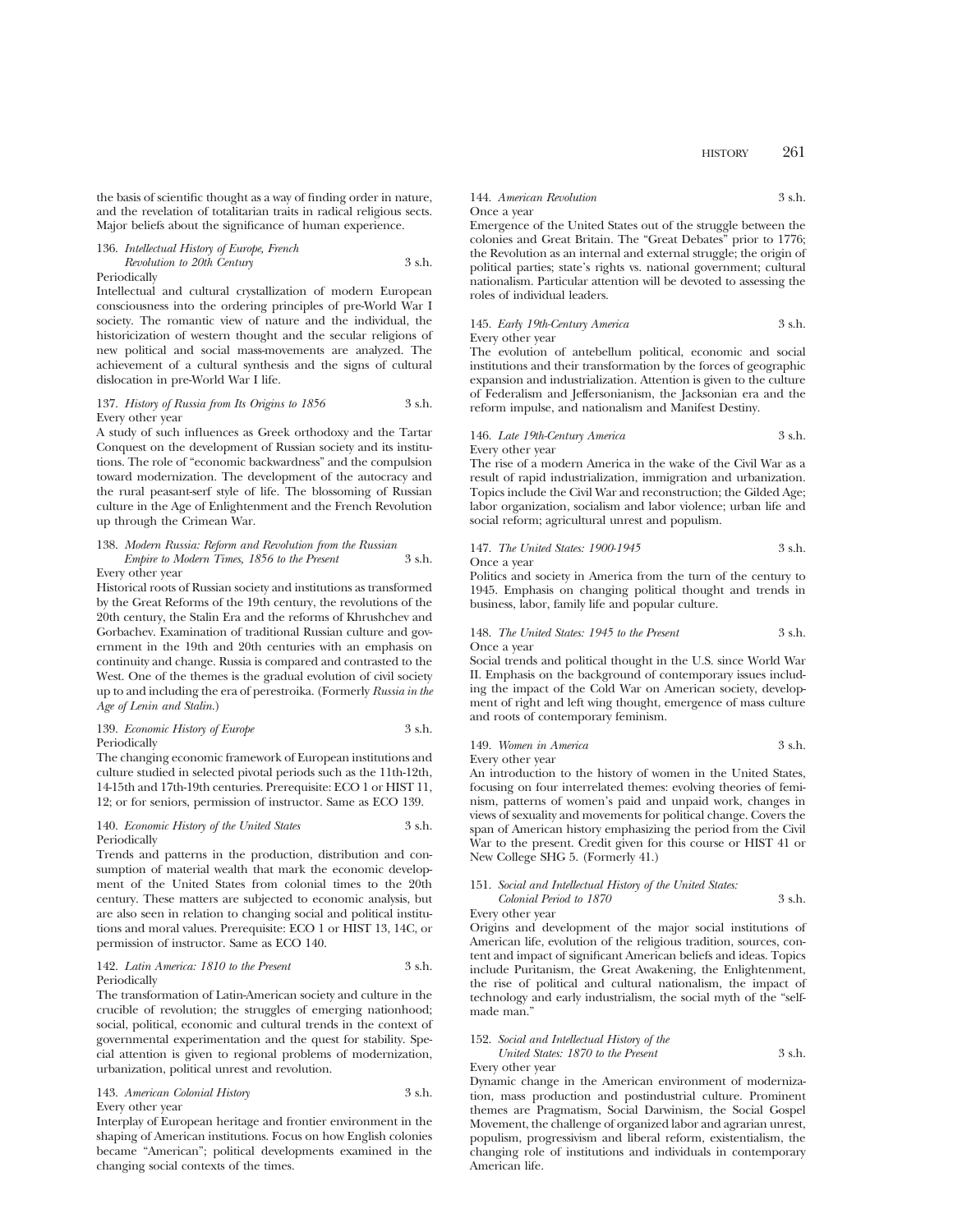## 262 HISTORY

153. *Diplomatic History of the United States: 1776-1914* 3 s.h.

Periodically

American foreign policy and diplomacy from the Revolution to the beginning of World War I. Emphasis is given to diplomatic aspects of the Revolution, the Federalist Era, Louisiana Purchase, War of 1812, Monroe Doctrine, Civil War and American expansionism in the era of the Spanish-American War and the Panama Canal.

154. *Diplomatic History of the United States: 1914 to the Present* 3 s.h.

Periodically

America's changing role in world affairs from the onset of World War I to the contemporary Cold War Era emphasizing the nation's rise to the rank of a major power and the ensuing problems. Particular attention is given to U.S. involvement in two World Wars, Cold War diplomacy, the arms race and disarmament attempts, the Korean War, the Cuban crises, the Vietnam conflict, America's present and probable future role in international affairs.

157. *History of Labor in the United States* 3 s.h. Periodically

Work and workers from the colonial period to the present: social and economic forces interacting with changes in technology to shape changes in the structure of work and the work place and in the composition of the work force. Special attention is given to the rise of the labor movement, the emergence of labor leaders such as Samuel Gompers and John L. Lewis, and the impact of contemporary developments on the organization of work.

158. *Psychohistory* 3 s.h.

Periodically

A biographical account and analysis of several 20th-century world leaders based on biographies and historical studies which make use of a psychological approach as one tool for understanding their character and their role in history.

#### 160. *Screening American History* 3 s.h. Periodically

Through the medium of the popular film, this course provides viewpoints into the social and cultural history of Northern America. The images, thematic concerns and ideological presuppositions of selected American films (1890's to present) are examined for evidences of continuity and change in social and cultural attitudes. Students should expect to commit some time beyond the scheduled class hours in order to view some of the longer films that are shown. Class meets twice a week; each class period lasting 120 minutes.

#### 162C. *Protest and Reform in American History* # 3 s.h. Periodically

Exploration of the broad theme of social change in American historical experience. Through a consideration of selected aspects of radical and meliorist reform traditions, the dynamics of the interrelationships between individual conscience and social institutions, and the role of personal and collective idealism and commitment in the attempt to redirect cultural traditions and transform social institutions are studied. Movements examined might include: abolitionism, temperance, anti-war movements and pacifism, civil rights and social equality movements, women's rights and feminism, anarchism and socialism, Populism, Progressivism and the New Deal. (Formerly 162.)

#### 163. *American Popular and Material Culture* 3 s.h. Periodically

The artifacts and processes of handcraft culture, their transformation by industrialism and mass production and the rise of mass culture in the post-industrial era. Special attention is given to the tools and objects of everyday life, popular amusements and

recreations, folklore and popular literature, advertising and the cult of personality, the impact of the mass media, the commercialization of sex and pornography and the video revolution.

#### 165. *The American Civil War and Reconstruction* 3 s.h. Periodically

The disruption of the Union, an intensive study of the war, with emphasis upon its nonmilitary aspects, and the restoration and readjustment of the American society after the war.

#### 166. *Re-Viewing Vietnam* 3 s.h. Periodically

An historical reconsideration of America's longest, most unpopular, and most divisive war in the context of the impact of Imperialism and Westernization on the traditional societies of Southeast Asia. Since special attention is given to the role of the media in shaping the popular understanding of the war, a television history of the conflict and selected cinematic materials are incorporated into class sessions.

167. *History of New York State* 3 s.h. Periodically

Emphasis is on the 17th-19th century era, with selective examination of later developments in New York history. Attention is paid both to ways in which the State was distinctive and to ways in which it was representative of its region and the nation.

169. *Immigrants and American Society* 3 s.h. Once a year

An appraisal of the greatest movement of people in the history of the world. Experiences of immigrants and ethnic adjustments over generations are analyzed from comparative perspectives. Focus primarily on immigration of the 19th and 20th centuries.

173. *Modern China #* 3 s.h. Periodically

An examination of modern Chinese history from the Opium war to the era of Communist revolution with special focus on the interwoven imperatives of reform and revolution in China's encounters with the West and the demands of modernity.

#### 174. *Modern Japan* 3 s.h. Periodically

Political and social history since 1867, with emphasis on the selectivity of and contradictions within the Japanese response to the western challenge, culminating in the post-World War II synthesis. Independent research an option.

#### 175. *Confucian China: Origins to the 18th Century* 3 s.h. Periodically

The great stable societies: the Confucian Chinese example in historical perspective. Stress is placed on the emerging interlock of the philosophical, political, familial and technological components of a society distinct from and highly resistant to western civilization.

#### 177, 178. *Special Studies in History* 3 s.h. each Periodically

Studies in periods, countries or special themes in history such as the Revolutions of 1848, peasant reform in Russia, changes in values after the first World War, geography as a force in cultural development, or a comparison of the American, French and Russian revolutions. Subjects to be announced yearly.

Seminars: seminars generally are small classes that concentrate attention upon a particular period of history. Students read, reflect upon and write research papers about selected topics, and discuss and defend their views in weekly class meetings. Ordi-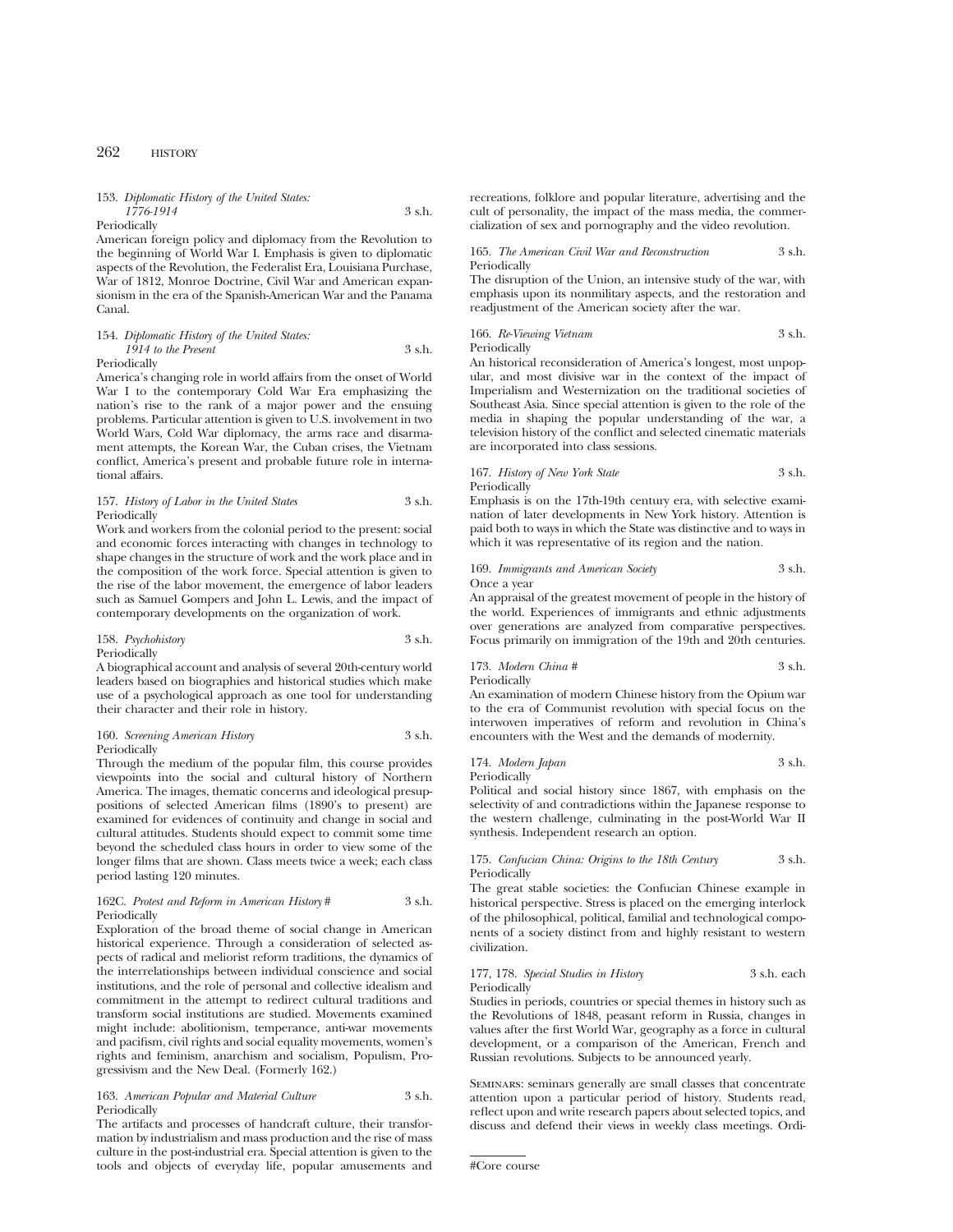narily not open to freshmen and sophomores. The seminar meets as a class for two hours per week with one additional hour each week for individual consultation with each student.

| 180. Seminar: British History<br>Periodically                                | $3$ s.h. |
|------------------------------------------------------------------------------|----------|
| 181. Seminar: Medieval Europe,<br>400 A.D. to 1300 A.D.<br>Periodically      | 3 s.h.   |
| 182. Seminar: Early Modern Europe,<br>1300 A.D. to 1600 A.D.<br>Periodically | 3 s.h.   |
| 183. Seminar: Modern European History<br>Periodically                        | $3$ s.h. |
| 184. Seminar: 18th-Century America<br>Periodically                           | $3$ s.h. |
| 185. Seminar: 19th-Century America<br>Periodically                           | $3$ s.h. |
| 186. Seminar: American Society and Thought<br>Periodically                   | 3 s.h.   |
| 187. Seminar: 20th-Century America<br>Periodically                           | 3 s.h.   |
| 196. Seminar: Ancient History<br>Periodically                                | $3$ s.h. |
| <b>READING COURSES</b>                                                       |          |

| 192. Readings in History I | 3 s.h. |
|----------------------------|--------|
| Fall, Spring               |        |

Individualized course designed to fill gaps in the student's knowledge of history. Ordinarily open only to seniors who are exceptionally capable of independent work. Before registering for this course, the prospective student must find a member of the department who will agree in writing to serve as the tutor. This course may not be used to satisfy the department's seminar requirements.

| 194. Readings in History $II$ | 3 s.h. |
|-------------------------------|--------|
| Fall, Spring                  |        |

Individualized course limited to students who have taken 192 and who have secured agreement in writing from a member of the department to serve as tutor for this course. May not be used to satisfy the department's seminar requirements.

| 235. Studies in Long Island Regional History | 3 s.h. |
|----------------------------------------------|--------|
| Once a year                                  |        |

Long Island from the native Indian inhabitants and early Dutch and English settlements to present day suburbs, the New York metropolis and exurbs. Variety of topics selected by the instructor. Introduction to methods and sources for local history: family history, artifacts and material culture, and oral history. Students are encouraged to study local subjects in relation to regional and national patterns with attention to both similarities and differences. Open to all graduate students.

**GRADUATE READING COURSES:** these courses are designed to permit students to pursue an individualized plan of reading in subject areas of interest under the guidance of a member of the history faculty. Students prepare a list of suitable readings in consultation with their tutor with whom they will confer periodically about the progress of their work. Limited to those who have attended at least one semester as a matriculated student in the M.A. program in history and has been accepted for a reading course by a member of the department before registration. Students are normally expected to use sources in the language of the area which they are studying.

| 251, 252. Readings in American History<br>Fall, Spring | 3 s.h. each |
|--------------------------------------------------------|-------------|
| 253, 254. Readings in European History<br>Fall, Spring | 3 s.h. each |
| 255, 256. Readings in Russian History<br>Fall, Spring  | 3 s.h. each |

291, 292. *Special Studies in History* 3 s.h. each Studies in periods, personalities on themes in history. Subjects to be announced yearly.

## Humanities (HUM)

Administered by the Department of Fine Arts, Art History and Humanities. Professor Infield, *Chairperson*

**MASTER OF ARTS IN HUMANITIES:** this program involves an interdisciplinary approach toward the areas of English, languages, music, drama, art history and fine arts. It is designed for teachers seeking advanced degrees as well as for those who desire a more complete understanding of the humanities.

Admission requirements appear on page 67. The candidate must complete 33 semester hours of courses numbered 200 or above, of which at least 27 hours must be completed at the University.

Professor Masheck, *Coordinator*

The program requirements are as follows:<br>HUM 203. Philosophy of Criticism

203. Philosophy of Criticism

- 301. *Master's Essay*
- one course selected from the HUM 231-234 series

at least 18 credits must be completed in courses taken in the Division of Humanities. (See Academic Organization, page 8)

the remaining credits may be taken in the humanities

only six credits of fine arts studio courses may be applied toward the degree

six credits of electives may be chosen from divisions other than the humanities

See complete graduate information, page 67.

## **COURSES**

In addition to semester notations next to each course, a selection of courses is offered during the January and Summer sessions. Consult the *January* and *Summer Sessions* bulletins for these schedules.

1, 2. *Arts and Artists* 3 s.h. each Periodically

An interdisciplinary introduction to vital issues—especially for any artist—in aesthetics, art theory, history and criticism. Centered in the visual arts, inquiry extends to other arts and beyond. Typical themes include medium; form; style; representation; semeiotics; expressive value; pragmatics of the "art world"; historical contextualism versus an "eternal present"; criticism in theory and practice.

100. Arts of the Jazz Age 3 s.h. Periodically

The arts in America during the first quarter of the twentieth century. Emphasis is on the work of writers, musicians, artists and architects who captured the spirit of the country. Development of modern jazz; attention to the foregrounding of jazz of improvi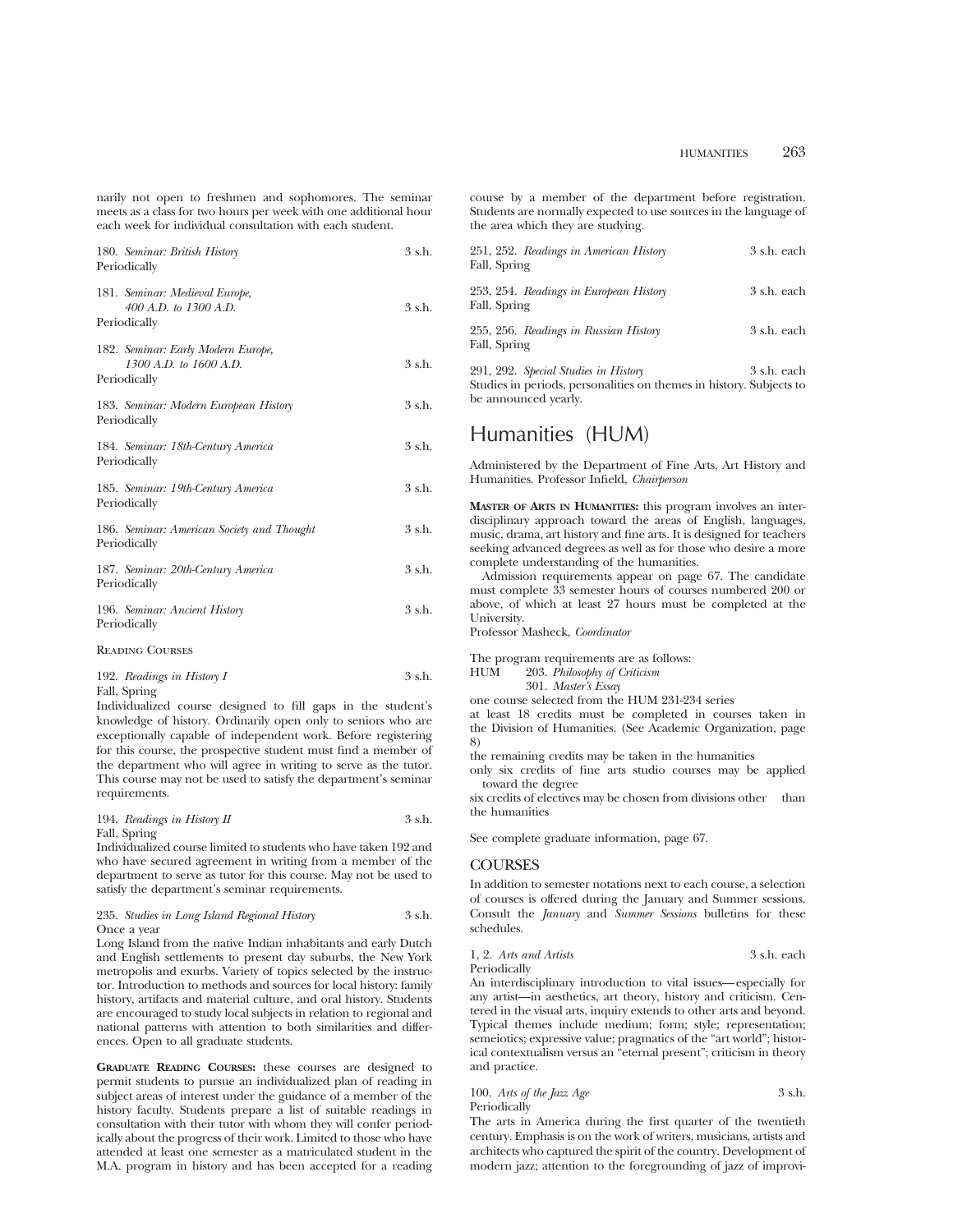sation, arrangement and performance as important for artists and writers as well as musicians.

141. *History of Photography* 3 s.h. Every other year

From the invention of photography, its early processes and emergence as an independent art form. Its development in the 20th century into a dominant social force, and influences on painting, film and television. (Formerly *History of 19th-Century Photography; History of Photography: the 19th and 20th Centuries*.)

142. *Fiction and Film* 3 s.h.

Periodically

Selected readings in the novel and analysis of films that have been made from these works.

201. *Renaissance Art and Culture* 3 s.h. Periodically

Painting, sculpture and architecture from the late medieval to the Mannerist style, examined in the context of contemporary European culture during the passage from feudalism to capitalism. Religious, philosophical and literary elements in the formation of humanism; artistic diffusion and provincialism; the problem of Mannerism. (Formerly *Arts of the Early Renaissance.*)

202. *Baroque Art and Culture* 3 s.h. Periodically

Painting, sculpture and architecture from about 1600 to the later eighteenth century, in the context of contemporary European culture. Classical and anticlassical currents of the Baroque, the Rococo and the Enlightenment in religious, philosophical, literary and musical, as well as artistic manifestations. (Formerly *Arts of the High Renaissance and Baroque.*)

203. *Philosophy of Criticism* 3 s.h. Spring

Problems of significance and value in art and culture; aesthetic and critical inquiry in theory and analytical practice. The course, which takes varying interdisciplinary emphasis is conducted in the form of a colloquium in which significant texts bearing on some principal theme are read and discussed in common, with individual reports. Required of all candidates for the M.A. in Humanities (open to other qualified students with the permission of the humanities graduate coordinator).

207. *Art of the 19th Century* 3 s.h. Periodically

A survey, mainly of painting, through the main period-styles of neoclassicism, romanticism, realism, naturalism, impressionism and postimpressionism, with attention to parallel developments in contemporary culture and society. Emphasis on French, Spanish, English, and German art, with some attention to graphics (drawing; early lithography and photography).

208. *Art of the 20th Century* 3 s.h. Periodically

A conceptual as well as stylistic overview of the major movements in painting, especially in Europe, since the avant-garde challenges to academic representation of the later 19th century. The formative role of French art and the emergence of rival centers; a crisis of abstraction and figuration between the World Wars; postwar rivalry with America; conceptualism; neoexpressionism; the lingering problem of modernism.

#### 210. *Studies in American Art and Culture Since 1900* 3 s.h. Periodically

Interrelationships between literature and the visual arts in the United States. Representative works of major writers and artists are analyzed against the background of the attitudes, tastes and values of American society. (Formerly *Art in America, 1900 to the Present*.)

#### 230. *Modern Photography* 3 s.h. Periodically

The development of photography with emphasis on style. Consideration is given to the interrelationships of photography with the visual arts, film and television—thus: aesthetic affiliations of photography with the other arts. Some direct scrutiny, as far as practicable, of original prints in the Hofstra Museum collection. (Formerly, *20th-Century Photography in America.*)

231, 232, 233, 234. *Interdisciplinary Studies in the Humanities* 3 s.h. each 231, 232: Fall; 233, 234: Spring

Analysis of style, significance and milieu in the various arts. While the program seeks to produce a cycle of related general themes, the content of these courses may vary from year to year. 231: antiquity and the classical tradition; 232: alternative traditions (e.g., Germanic expressionism); 233: Modernism and postmodernism; 234: modern architecture and design. May be repeated for credit when topics vary.

251. *Readings* 3 s.h. Fall, Spring

In consultation and under the guidance of a faculty member, students prepare a list of readings on themes in humanities. Students and faculty periodically review readings and research. Limited to those who have attended at least one semester as a matriculated student in the M.A. in Humanities program. Permission of the humanities graduate coordinator required.

268. *Internship* 6 s.h. Fall, Spring

Open only to students in the M.A. in Humanities program able to arrange for supervision of work substantially relevant to their studies at a museum, library, art gallery, journal or other appropriate institutional site. Permission of the humanities graduate coordinator as well as of the sponsoring supervisor is required. The student produces a written report (not a diary or notebook) on the academic significance of his or her activities for evaluation by the sponsor. Pass/Fail grade only.

301. *Master's Essay* 3 s.h. Fall, Spring

Each candidate for the M.A. in Humanities is required to write a substantial master's essay (in addition to course papers) under the supervision of an appropriate adviser. This may consist of a fresh approach to known material, provided the same thoroughness of scholarship and scholarly presentation obtain as for a more traditional research thesis.

# Interdisciplinary Studies at New College

**MASTER OF ARTS PROGRAM (MAP) IN INTERDISCIPLINARY STUDIES:** serves students with a bachelor's degree and a strong undergraduate record who share a commitment to the intellectual and practical dimensions of the liberal arts. Students are assisted in achieving their liberal arts goals through curricula more individualized in response to student needs and interests, more flexible in requirements and more varied in modes of learning than normally found in traditional graduate-level programs. Senior Assistant Dean Johnson, *M.A.P. Administrator*

Components leading to the degree are:

- MAP 200. An Initial Study of research and performance skills at a graduate level through a series of oncampus seminars and a library-research project.
- MAP 201-203. Three learning contracts, individually constructed with the assistance of University faculty members and supervised by professionals either at the University or at an appropriate site. Contracts include library research, field research, apprenticeships, internships, laboratory work, studio participation and course attendance.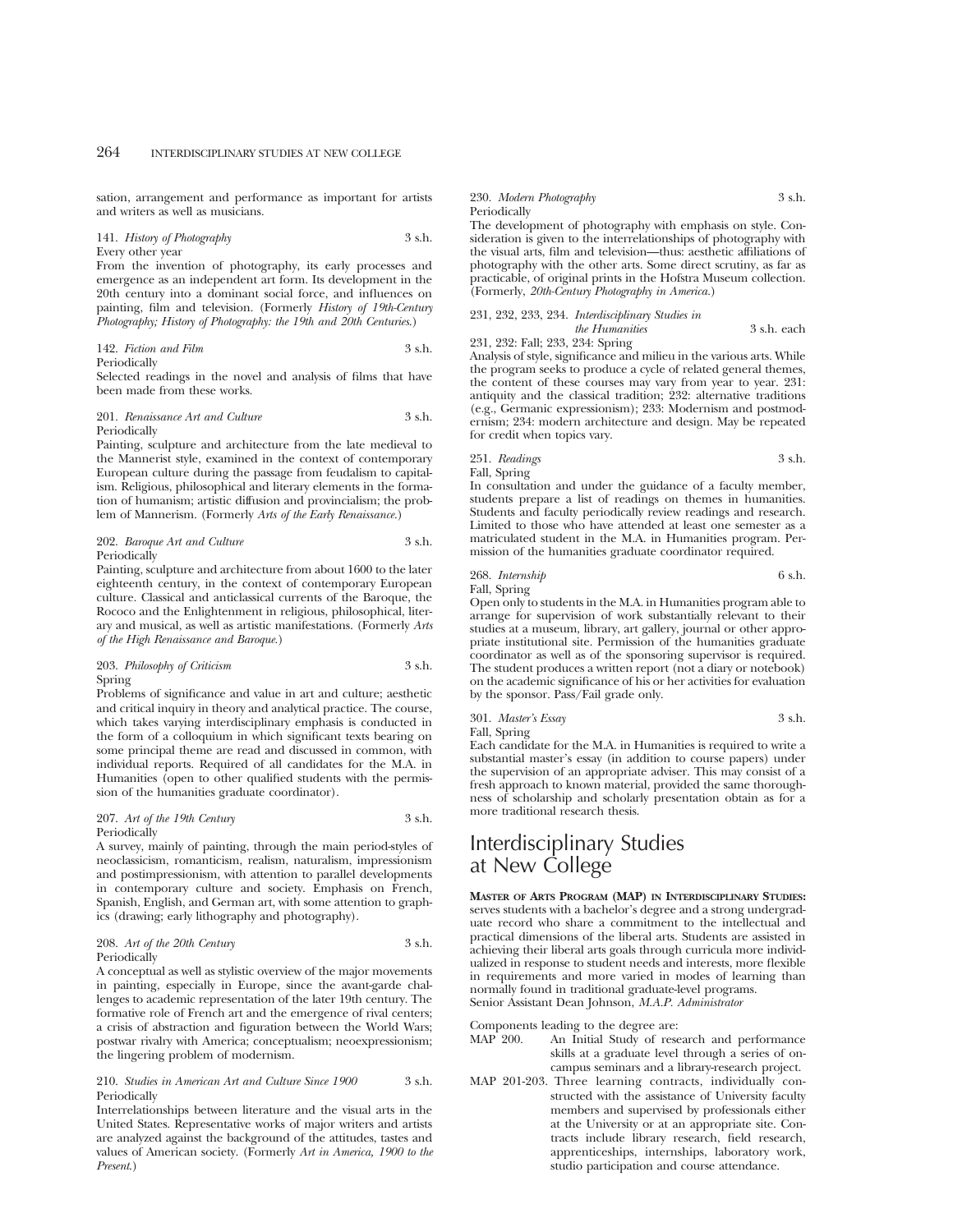MAP 205. A master's thesis, with the theme or topic approved by the Program's core faculty, a contractual project reflecting the accumulation of research and performance skills from the preceding three contracts. For additional information, consult the New College *Master of Arts Addendum*. See also page 95.

# Interdisciplinary Undergraduate Programs

Freshman Level Program (FLP) Mixed Level Program (MLP)

The Hofstra College of Liberal Arts and Sciences offers freshmen and upper-class students several interdisciplinary programs that provide academic opportunities not available anywhere else in the curriculum. Four are for freshmen exclusively (FLP or Freshman Level Program) and one is for all class levels (MLP or Mixed Level Program).

Each unit consists of three courses from different departments, offered in a cluster, where the instructors coordinate and integrate the subject matter and style of instruction. Those who enroll in one of these units have the advantage of joining a small community in which students get to know one another. Because students take the same courses, it is a closer and more intimate learning experience. Information can be obtained in the University Advisement Office.

Units and courses include the following; (courses may change from semester to semester):

- FLP 1. *Principles of Economics* (ECO 1) *American Politics #* (PSC 1) (English) *Composition* (ENGL 1)
- FLP 2. *Introduction to Ethics I#* (PHI 14) *Contemporary Society#* (SOC 4) (English) *Composition* (ENGL 1)
- FLP 3. *Human Evolution in Philosophical Perspective* # (ANTH 1) *Biology in Society #* (BIO 3) (English) *Composition* (ENGL 1)
- FLP 4. *The American Experience in Context* # (ENGL 52) *American Civilization II* # (HIST 14C) (English) *Composition* (ENGL 1)
- MLP 1. Man, Myth and Religion in the Ancient World *Mythologies and Literature of the Ancient World #* (CLIT 39) *Literature of the Emerging Europe #* (CLIT 40) *Ancient Egyptians, Hebrews and Greeks #* (HIST 105) *Hellenistic and Roman Worlds* (HIST 106)

In contrast to FLP and MLP, the following interdisciplinary programs (listed alphabetically in this *Bulletin*) can be chosen for either academic majors or academic minors (see page 76). Courses used for a minor in one of these areas must be outside the student's major field and must be approved by the minor's program director. Minors may also be taken in the Zarb School of Business (see page 99), the School of Communication (see page 108), and in the School of Education (see page 112). Africana Studies\*

American Studies\* Asian Studies\* Earth Resources\*\*

Ibero-American Studies\*

International Affairs†

Italian Studies† Jewish Studies\* Liberal Arts\*\* Philosophy of Science† Religious Studies†

# International Affairs

Administered by the Department of Political Science. Professor Landis, *Chairperson*

Assistant Professor of Political Science Burgess, *Adviser*

**MINOR IN INTERNATIONAL AFFAIRS** is an interdisciplinary program consisting of the successful completion of 18 semester hours, with at least six credits taken in residence. At least 12 semester hours must be outside the major. Study of at least one foreign language beyond level 4 is strongly recommended.

- A. Required
	- PSC 135. *International Politics,* 3 s.h.
- B. Six semester hours chosen from the following:
	- ECO 110. *Economics of Latin America,* 3 s.h.
		- 111. *Economic Development in Sub-Saharan Africa,* 3 s.h.
			- 112. *Economic Development of China,* 3 s.h.
			- 114. *Japan's Modern Economy,* 3 s.h.
			- 115. *Economy of Western Europe,* 3 s.h.
			- 116. *Economics of the Middle East,* 3 s.h.
	- PSC 108. *Politics of the Middle East,* 3 s.h.
		- 110. *African Politics #,* 3 s.h.
			- 130. *Latin-American Politics,* 3 s.h.
		- 132. *Comparative European Governments,* 3 s.h.
		- 144. *Asian Politics & Government #,* 3 s.h.
- C. Nine semester hours chosen from the courses listed below:<br>ECO 137. Transnational Enterprise in World Economy. 137. *Transnational Enterprise in World Economy*,
	- 3 s.h.
		- 142. *International Economics,* 3 s.h.
	- GEOG 102. *Population, Resources & Environment,* 3 s.h. 113. *Economic Geography of East &*
		- *Southeast Asia,* 3 s.h.
		- 122. *Western Europe,* 3 s.h.
		- 123. *Eastern Europe and the Republics of the Former Soviet Union,* 3 s.h.
		- 131. *Japan,* 3 s.h.
		- 140. *Geography of Latin America#,* 3 s.h.
	- HIST 118A. *History of Africa, 1800 to the Present,* 3 s.h.
		- 132. *Europe, 1939 to Present: World War, Cold War and Beyond,* 3 s.h.
			- 138. *Modern Russia: Reform & Revolution from the Russian Empire to Modern Times: 1856 to the Present,* 3 s.h.
			- 142. *Latin America: 1810 to the Present,* 3 s.h.
			- 154. *Diplomatic History of the United States:*
			- *1914 to the Present,* 3 s.h. 173. *Modern China #,* 3 s.h.
		-
		- 174. *Modern Japan,* 3 s.h.
	- IB 150. *Introduction to International Business,* 3 s.h. 154. *Analysis of the International Environment and Global Business Research,* 3 s.h.
		- 157. A-Z. *Seminar: Special Topics in International Business,* 3 s.h.

- \*Major and minor programs.
- \*\*Majors only.

<sup>†</sup>Minor program only.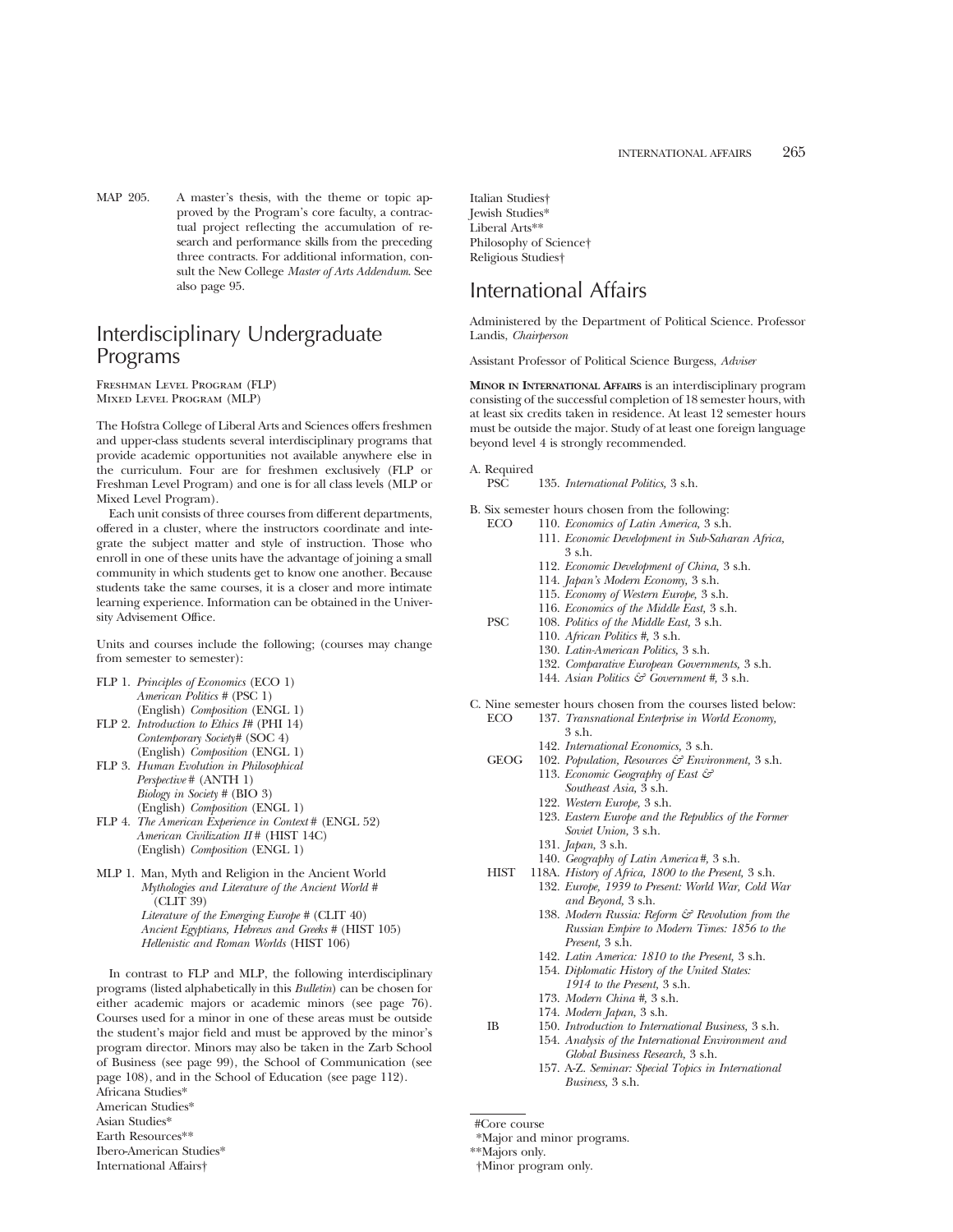## 266 INTERNATIONAL BUSINESS

- IB 160. *African Business,* 3 s.h. **NOTE**: no more than one of the IB 160 series may count toward this minor.
	- 161. *Asian Business,* 3 s.h.
	- 162. *European Business,* 3 s.h.
	- 163. *Latin-American Business,* 3 s.h.
	- 170. *International Marketing,* 3 s.h.
	- 175. *Global Business Policies, Planning and Strategies,* 3 s.h.
- MASS 101. *Understanding Global Media & News Systems*, 3 s.h.
- PSC 133. *Politics of the Common Market,* 3 s.h.
	- 134. *American Foreign Policy,* 3 s.h.
	- 137. *World Organization & International Law,* 3 s.h.
	- 152. *Seminar: International Politics,* 3 s.h.
	- 192. *Workshop: United States in the United Nations,* 3 s.h.

# International Business (IB)

Administered by the Department of Marketing and International Business. Associate Professor Barak, *Chairperson*

Distinguished Professor Emerita Cohen; Professors Berman, Evans, James, Neelankavil, Sherman; Associate Professors Forman, Mathur, Moore; Assistant Professors Elenkov, Lee, Maignan, Zhang.

**B.B.A. SPECIALIZATION IN INTERNATIONAL BUSINESS**: the core requirements are: IB 150, 154; one of the following four courses: IB 160, 161, 162, or 163; IB 175, FIN 165, MGT 171, and MKT/IB 170. In addition, a three-credit IB elective not part of IB core is required. Only one additional IB 160-level course can be taken as an elective.

See complete B.B.A. requirements, page 97.

Minors in Business, see page 99.

Master of Business Administration Programs, see page 101.

BUSINESS HONOR SOCIETIES, see pages 64, 71.

#### COURSES

These courses are sometimes offered during January and Summer sessions. Consult the *January* and *Summer Sessions* bulletins for these schedules.

#### 150. *Introduction to International Business* 3 s.h. Fall, Spring

Course focuses on exploring terminology, scope, status and evolving patterns of international business. Specifically, the course addresses the role of social, cultural, political, ethical, technological, environmental and economic factors in the international context; the impact of global forces on businesses at home and abroad; role of governments in promoting and predicting business interests at home and abroad; role of international agencies in the functioning of business; and the interlink between managerial, operational, marketing, and financial functions in doing business abroad. Prerequisite: sophomore class standing or above.

|  | 151, 152. Readings | $1-3$ s.h. each |  |
|--|--------------------|-----------------|--|
|--|--------------------|-----------------|--|

Fall, Spring

Assigned readings on a tutorial basis; oral or written reports may be required. Prerequisites: IB 150 and permission of department chairperson.

## 154. *Analysis of the International Environment and Global Business Research* 3 s.h.

Fall, Spring

Techniques, concepts, and analytical tools needed to understand the global business environment and markets. Focus on an

overview of international business research; research techniques available; development of skills in gathering and analyzing information; and demonstration of the pitfalls inherent in international research. Prerequisites: junior class standing or above; IB 150 and QM 1.

## 157, A-Z. *Seminar: Special Topics in International*

*Business* 3 s.h. Periodically

An advanced in-depth treatment of special topics. Current topics are explored through a variety of methods, such as lectures, projects and case studies. Prerequisites: IB 150, junior class standing or above, and permission of department chairperson.

As individual subjects are selected, each is assigned a letter (A-Z) which is affixed to the course number. Students may take up to two of these courses to fulfill their major requirements so long as each seminar has a different letter designation.

### Business in Foreign Continents

| 160. African Business        | 3 s.h.      |
|------------------------------|-------------|
| 161. Asian Business          | $3 \,$ s.h. |
| 162. European Business       | $3$ s.h.    |
| 163. Latin-American Business | $3$ s.h.    |

Each offered every other year

Intensive study of the unique aspects of doing business in foreign continents. Topics include managing capital sources, assets, pricing and employee compensation; coordinating multinational production and marketing strategy in the context of export and import protectionism and regional integration; conducting relations with central banks, planning agencies, political and economic elites, trade associations and labor unions. Marketing in a heterogeneous socioeconomic environment; organizational design; worker/management relations; building data bases for supporting continental operations. Prerequisites: junior class standing and IB 150.

170. *International Marketing* 3 s.h. Fall, Spring

Conditions affecting the international marketing position of the United States and other selected countries, development of multinational marketing policies, trade with developed and developing countries. Foreign market research, channels of international marketing, international advertising media, mechanics and documentation of foreign trade. Organization and management of international marketing intermediaries. Emphasis on case studies and experiential exercises. Prerequisites: MKT 101; junior class standing or above. Same as MKT 170.

174. *Business Internship* 1-3 s.h. Fall, Spring

Actual practical experience in an approved setting open to junior and senior international business majors. Students work a minimum of 40 hours for 1 credit or a minimum of 80 hours for 2 credits or a minimum of 120 hours for 3 credits in a structured international business program offered by a for-profit or not-forprofit organization. **NOTE:** Students may take this course only once. Satisfactory completion of this course counts toward general degree requirements but does not satisfy international business major requirements. Prerequisites: permission of department chairperson, a minimum grade point average of 2.5 in international business courses and 2.5 overall, IB 150, junior class standing or above.

#### 175. *Global Business Policies, Planning and Strategies* 3 s.h. Fall, Spring

An integrating course addressing global issues that challenge today's international business people. Focus on learning concepts, techniques, and the process involved in developing business plans and strategic options for global markets. Specifically, the following key areas are covered: how to recognize and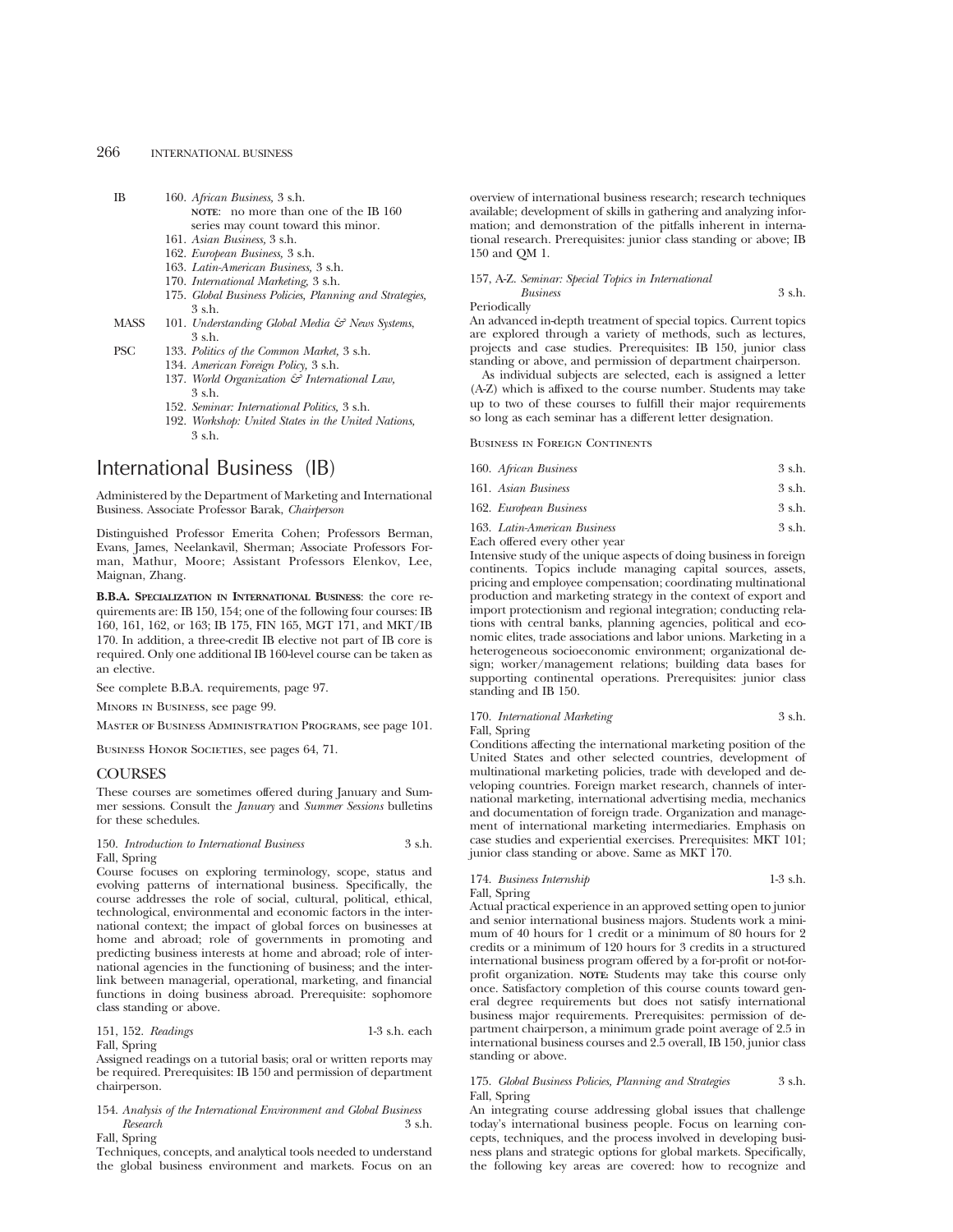evaluate world markets; how to obtain a working knowledge of analytical techniques for strategic business decisions, and how to develop a comprehensive and strategic business plan for the global market. Prerequisites: senior class standing; IB 154, 6 semester hours of additional international business major electives.

185. *Internship in International Business* 3 s.h. Fall, Spring

A work-study program open to senior international business majors. Students work a minimum of 120 hours in a structured international business training program offered by a for-profit or not-for-profit organization. Prerequisites: permission of department chairperson, a minimum grade point average of 3.0 in international business courses and 3.0 overall, IB 150, 154. Prerequisite or corequisite: related course in the area of internship. (Students who do not meet these requirements, see IB 174.) (Formerly *Internship.*)

190. *Honors Essay* 3 s.h. Fall, Spring

Research for and the writing of a substantial essay in the field of international business. Open only to senior international business majors who are eligible for and desire to graduate with departmental honors and who secure, before registration, written permission of the department chairperson. Prerequisites: a minimum grade-point average of 3.5 in international business and a 3.4 overall, IB 154.

#### 210. *Environmental Analysis for International Business*\* 3 s.h. Periodically

An intensive course in the techniques of analyzing the complex aspects of foreign and global business environments. Emphasis on the cultural, political and social characteristics of foreign regions, and how these affect the multinational firm, its operations and decisions. The central focus is on systematic development of skills and tools (e.g., scanning, cultural assessment, forecasting, risk appraisal) that international managers find useful in analyzing environmental conditions, threats and opportunities. Awareness of complexities involved in international business decisions. Prerequisites: MGT 201C, MKT 201.

#### 219. *Global Business Decision Making\** 3 s.h. Fall, Spring

Course applies a cross-functional integrative approach to analyzing, formulating and implementing organizational strategy for different sizes and types of organizations in a global setting. Course reviews the concept of global strategy and analyzes the crucial linkages between strategy development and organizational design. Production, marketing, finance, accounting, information technology, and human resources strategies are formulated and implemented in the global context. Other topics include competitive analysis, industry and firm value chain, leadership, financial and market analysis, and organizational structure and culture in the context of technological, ethical and ecological factors affecting international and global organizations. Students assess the effectiveness of different approaches to strategy by using them to examine performance of multinational companies. Prerequisites: 12 s.h. in M.B.A. advanced core courses.

#### 257, A-Z. *Seminar: Special Topics in International Business\** 3 s.h.

#### Periodically

An advanced in-depth treatment of special topics. Current topics are explored through a variety of methods, such as lectures, projects and case studies. Prerequisites: MKT 207 and permission of department chairperson.

As individual subjects are selected, each is assigned a letter (A-Z) which is affixed to the course number. Students may take up to two of these courses to fulfill their major requirements so long as each seminar has a different letter designation.

#### 304. *Advanced Research Seminar in*

*International Business\** 3 s.h. Fall, Spring

(NOTE: IB 306-308 may be offered in place of 304.) Students write an integrative paper on an assigned topic based on secondary research and then formulate a written primary data research design to investigate a specific key issue. They must formulate research questions and hypotheses, construct survey instruments and experimental designs, draft sample plans, outline data handling procedures, and prepare a comprehensive research proposal, furnishing justifications for its theoretical as well as practical significance. An oral presentation of each project is required at the conclusion of the semester. Prerequisites: completion of all core competency courses, 21 s.h. of advanced core courses or above (including QM 210, IB 219†, and at least 6 s.h. of the required 15 s.h. in the area of concentration), and permission of department chairperson.

#### 305. *M.B.A. Honors Research Thesis in*

*International Business\** 3-6 s.h. Periodically

Student selects and designs an integrative research project with the approval and guidance of a faculty member in the area of specialization. Student is required to justify the project's significance within a decision-making framework and define the management applications of the research findings. An oral report of the research findings is presented to a faculty committee. With joint permission of the department chairperson and thesis adviser, a student may expand the M.B.A. Honors Research Thesis from 3 to 6 s.h.; the additional 3 s.h. may be counted toward elective requirements in the area of concentration. Prerequisites: minimum cumulative grade point average of 3.5, completion of all core competency courses, 21 s.h. of advanced core courses or above (including  $\dot{Q}M$  210, IB 219<sup>+</sup>, and at least 6 s.h. of the required 15 s.h. in the area of concentration), and permission of department chairperson.

## 306. *Case Focused Research Seminar in International Business\** 3 s.h.

Periodically

Emphasis on multiple functional areas that are taught in the Zarb School of Business. A case study approach is utilized in this course, and students are challenged to understand how decisions and policies from different functional areas are integrated within an organization. Students present detailed recommendations toward resolution of complex business problems within an industry or company which must be supported by appropriate documentation of research and analysis. Written and oral reports are required. Prerequisites: completion of all core competency courses, 21 s.h. of advanced core courses or above (including QM 210, IB 219†, and at least 6 s.h. of the required 15 s.h. in the area of concentration), and permission of department chairperson. Same as ACCT 306, BCIS 306, FIN 306, MGT 306, MKT 306.

#### 307. *Consulting Research Project\** 3 s.h. Periodically

Under the supervision of an instructor and working singularly or in a small group, students are assigned to a client organization for one semester. The students and the client organization to which they are assigned will identify the clients' specific problems and objectives. Students design and complete one or more integrative consulting projects involving various business principles and conduct research. A written consulting report and an oral presentation are made to a faculty committee and the senior management of the organization. Prerequisites: minimum cumu-

<sup>\*</sup>Open only to matriculated Zarb School of Business graduate students and/or M.A. in Health Administration students where appropriate.

<sup>†</sup>Full-time students may take 219 as a corequisite.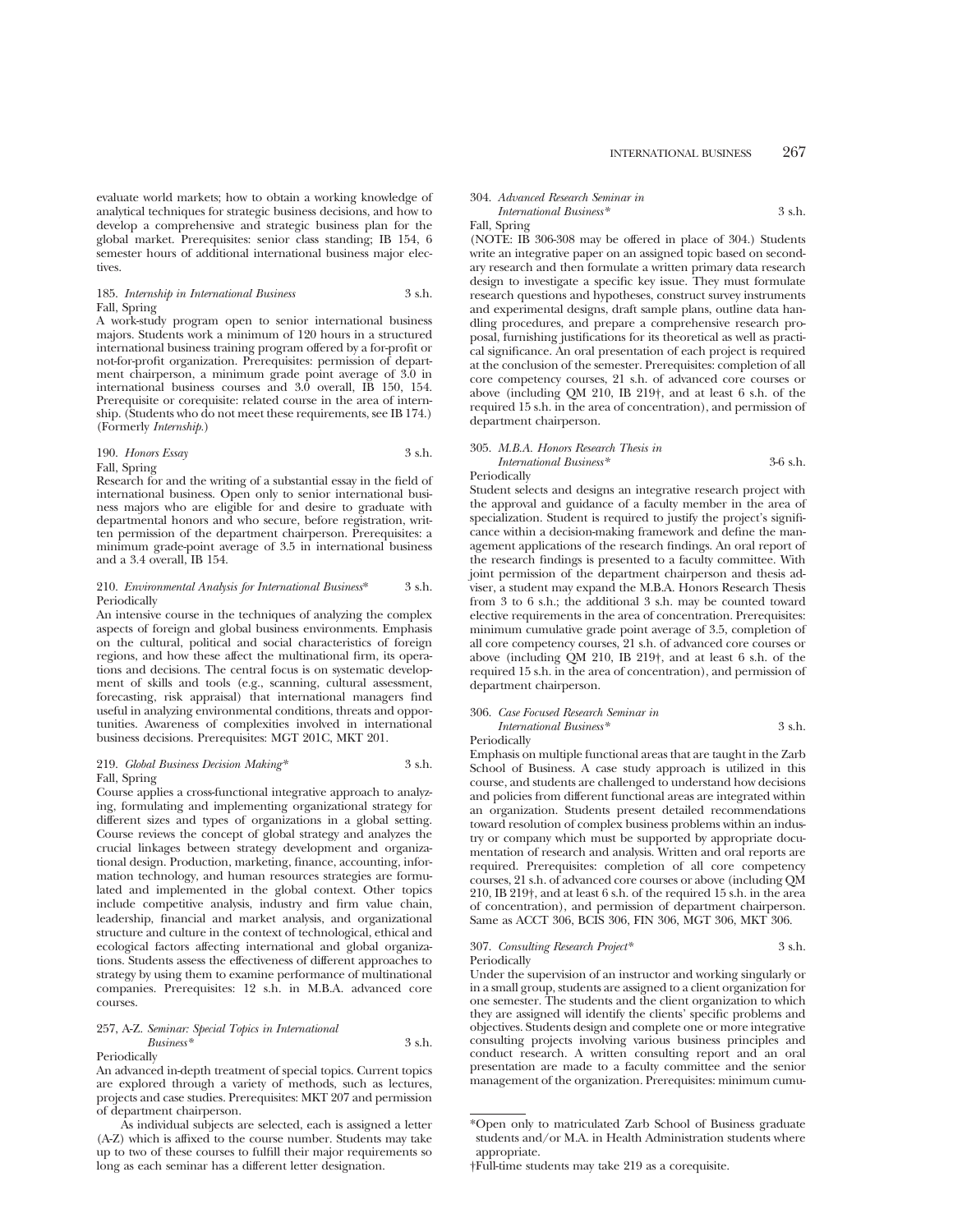## 268 ITALIAN

lative grade point average of 3.5, completion of all core competency courses, 21 s.h. of advanced core courses or above (including QM 210, IB 219†, and at least 6 s.h. of the required 15 s.h. in the area of concentration), and permission of the senior assistant dean and director of graduate programs and the department chairperson. Same as ACCT 307, BCIS 307, FIN 307, MGT 307, MKT 307.

308. *Integrative Business Simulation\** 3 s.h. Periodically

Course utilizes a comprehensive and integrative computer simulation to create a variety of complex multifunctional business problems to which students must respond under varying conditions of uncertainty. A team-based approach to decision making is used in resolving problems created by the computer model. Students are required to provide detailed reports on decisions made and to provide quantitative and qualitative justifications for their decisions. These justifications must be supported through the use of research and must be presented orally and in writing. Prerequisites: completion of all core competency courses, 21 s.h. of advanced core courses or above (including QM 210, IB 219†, and at least 6 s.h. of the required 15 s.h. in the area of concentration), and permission of department chairperson. Same as ACCT 308, BCIS 308, FIN 308, MGT 308, MKT 308. (Formerly *Computer Simulation (Management Game) in International Business.*)

330. *Graduate Internship\** 3 s.h. Fall, Spring

A work-study program open to graduate students who are specializing in international business.

Students work a minimum of 100 hours in the semester for selected business organizations in their area of specialization. A written evaluation of a complex international business decision is prepared by the student at the completion of the course. Most internship opportunities involve some form of monetary remuneration. Prerequisites: all core competency courses or approved equivalents, 24 graduate-level credits with a 3.3 average and permission of department chairperson. (Formerly GBUS 330.)

## Italian (ITAL)

Administered by the Department of Comparative Literature and Languages. Associate Professor Waysek, *Chairperson*

Assistant Professor Palma, *Adviser*

Major and minor requirements in Italian, see page 157.

For Italian Literature in Translation courses, see page 275.

Summer Study in Italy, see International Study, page 17.

#### **COURSES**

In addition to semester notations next to each course, a selection of courses is offered during the January and Summer sessions. Consult the *January* and *Summer Sessions* bulletins for these schedules.

| 1. Elementary Italian | 3 s.h. |
|-----------------------|--------|
| Fall, Spring          |        |

Fundamentals of structure. Oral drill.

| 2. Elementary Italian | 3 s.h. |
|-----------------------|--------|
| Fall, Spring          |        |

Continuation of 1; selected readings. Prerequisite: ITAL 1 or equivalent.

|  | 3. Intermediate Italian |  |  | 3 s.h. |
|--|-------------------------|--|--|--------|
|--|-------------------------|--|--|--------|

Fall, Spring

Structural review, readings and conversations on culture. Prerequisite: ITAL 2 or equivalent.

| 4. Intermediate Italian | 3 s.h. |
|-------------------------|--------|
| Spring                  |        |

Readings from contemporary authors. Conversational topics. Prerequisite: ITAL 3 or equivalent.

5. *Advanced Reading* 3 s.h. Periodically

Development of the reading skill. While the foreign language, spoken and written is the basis of classwork and written assignments, the course aims at attaining the stage of liberated reading.

13. *Summer Workshop in Italian Language and Civilization* 3-4 s.h. Summer

Given in conjuction with the Hofstra Summer Program in Italy (see International Study, page 17). Conversational topics will be supplied by daily contact with Italian life and newspapers. Designed to train students in understanding contemporary Italian usage. Additional work can earn student an additional hour credit. Prerequisite: ITAL 2 or permission of instructor.

100. *Honors Essay* 3 s.h. Fall, Spring

Research and writing of a substantial essay in the field of Italian. Open only to senior majors who are eligible for departmental honors and who secure, before registration, written permission of the faculty adviser who will supervise the essay.

*Prerequisites for all courses numbered* 101 *through* 106*: successful completion of* 4 *or permission.*

101 through 106. *Advanced Italian Language* 3 s.h. each One course each semester

An integrated sequence of courses, rather than six individual courses, this sequence gradually develops the student's proficiency in the spoken language, in writing (including grammar) and in reading. Text material ranges from simple stories to more sophisticated language and includes culture and civilization topics. The individual student's needs and wishes determine the exact nature of each course. A detailed personal record is maintained to assure the development of each student's skills.

To be offered one per semester in a three-year cycle; may be taken in any order.

109, 110. *Italian Conversation and Oral Practice* 3 s.h. each Once a year

Intensive training in oral practice and self-expression. Prepared discussion on assigned topics with definite vocabulary preparation, oral reports and oral criticism of Italian literature.

116, 117. *Advanced Readings* 1 s.h. each Periodically

Designedto help the student maintain proficiency in Italian and at the same time enhance the reading facility within the specific field.

*Prerequisites for the courses listed below:* 101 *and* 102 *or permission.*

```
151 through 156. Masterpieces of
              Italian Literature 3 s.h. each
```
One course each semester

The primary object is to develop each student's ability in the critical reading of outstanding authors from the beginning to the present. Readings are chosen according to each student's prior experience and interests. Rather than a chronological approach, with division into literary movements, the student chooses, upon advisement, one or more themes (e.g., the artist and society,

<sup>\*</sup>Open only to matriculated Zarb School of Business graduate students and/or M.A. in Health Administration students where appropriate.

<sup>†</sup>Full-time students may take IB 219 as a corequisite.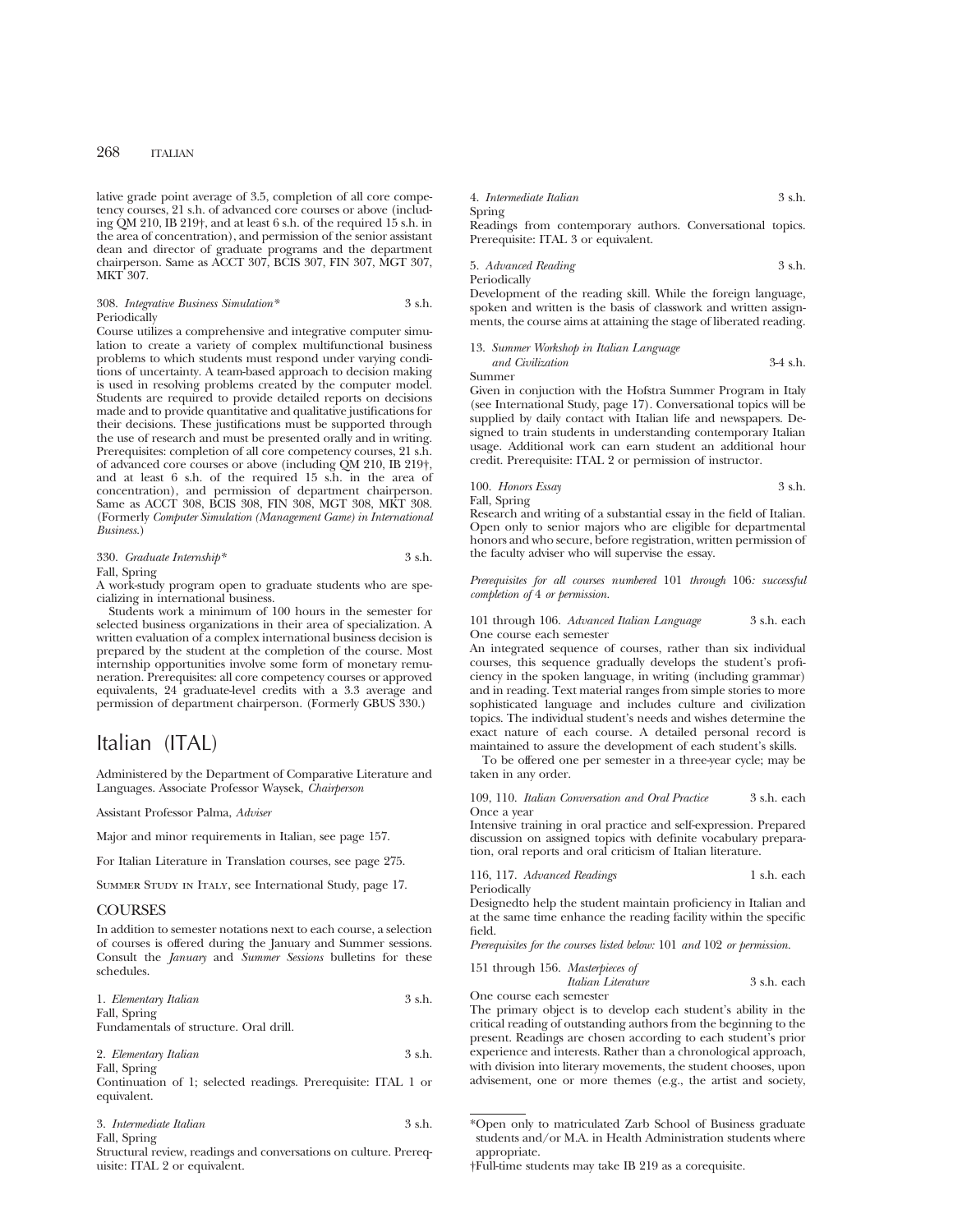literature of social protest, the role of women, the search for identity) which is pursued by reports to the whole class. A detailed personal record of reading progress is maintained to assure the systematic development of each student's facility in literary criticism.

To be offered one per semester in a three-year cycle; may be taken in any order.

160. Translation I 3 s.h. Every other year

Analysis and study of techniques and problems inherent to the translation process. Intensive exercises from Italian into English and English into Italian. Journalistic, editorial and literary texts are used.

# Italian Studies (IT ST)

Administered by the Department of Comparative Literature and Languages. Associate Professor Waysek, *Chairperson*

#### Professor D'Acierno, *Adviser*

**MINOR IN ITALIAN STUDIES:** an interdisciplinary program which explores the richness and variety of Italian culture as it developed in Italy and influenced other societies, notably the United States.

The course of study focuses attention on academic courses offered by various departments as well as on programs such as Summer in Italy, (see International Study, page 17) and Italian Heritage Day.

The program consists of the successful completion of 18 semester hours of required and elective courses listed below and six hours in residence.

A. Required

- 6P. Ancient Italy, 1 s.h. or
- 106. *Hellenistic & Roman Worlds,* 3 s.h.
	- 6Q. *Christian Italy,* 1 s.h.
	- 6R. *National Italy,* 1 s.h.
- IT ST 131. *Italian Civilization: the Middle Ages to the*
	- *Renaissance,* 3-4 s.h. 132. *Italian Civilization: the Age of Baroque to the Present,* 3-4 s.h.
- 
- B. Electives, 6-9 semester hours chosen from the following:<br>ANTH 132. Contemporary Italy: an Anthropological View, 132. *Contemporary Italy: an Anthropological View*, 3 s.h.
	- AH 106. *Italian Renaissance Art*, 3 s.h.<br>CLIT 40. *Literature of the Emerging Euro*
	- CLIT 40. *Literature of the Emerging Europe,* 3 s.h. 161. *Renaissance,* 3 s.h.
		-
	- HIST 6S. *The Italian-American Immigrant,* 1 s.h.
		- 106. *Hellenistic & Roman Worlds,* 3 s.h. 108. *Renaissance Europe from St. Louis to Luther,*
		- 3 s.h.
	- ITAL 4. *Intermediate Italian,* 3 s.h.
		- 5. *Advanced Reading,* 3 s.h.
		- 13. *Summer Workshop: Italian Language & Civilizations,* 3-4 s.h.
		- 101 through 106. *Advanced Italian Language,* 3 s.h. each
		- 109, 110. *Italian Conversation & Oral Practice,* 3 s.h. each
		- 116, 117. *Advanced Readings,* 1 s.h. each
		- 151 through 156. *Masterpieces of Italian Literature,* 3 s.h. each
	- IT ST 141. *Italian Cinema from Neorealism to the Present,* 3 s.h.
	- LAT 4. *Vergil,* 3 s.h.
		- 112 through 117. *Latin Readings,* 1 s.h. each
		- 120. *Lyric & Elegiac Poetry,* 3 s.h.
		- 121. *Roman Drama,* 3 s.h.
		- 122. *Roman Philosophy,* 3 s.h.
		- 123. *Roman Novelists,* 3 s.h.
		- 124. *Roman Historiography,* 3 s.h.
		- 125. *Roman Satire,* 3 s.h.
	- LIT 5. *Italian Culture & Civilization,* 3-4 s.h.

35. *Myth, Literature & Culture of the Roman World,* 3 s.h.

68. *Highlights of Italian Literature,* 3 s.h.

MUS 129. *Opera,* 3 s.h.

**NOTE:** substitutions for and additions to the courses on this list may be made with the approval of the Italian Studies Advisory Committee.

## **COURSES**

| 131. Italian Civilization: the Middle                           |            |
|-----------------------------------------------------------------|------------|
| Ages to the Renaissance                                         | $3-4$ s.h. |
| See course description, page 383.                               |            |
| 132. Italian Civilization: the Age of Baroque<br>to the Present | $3-4$ s.h. |
| See course description, page 383.                               |            |

141. *Italian Cinema from Neorealism to the Present* 3 s.h. See course description, page 383.

## Japanese (JPAN)

Administered by the Department of Comparative Literature and Languages. Associate Professor Waysek, *Chairperson*

Given only upon sufficient demand.

## **COURSES**

Courses are sometimes offered during January and Summer sessions. Consult the *January* and *Summer Sessions* bulletins for these schedules.

| 1. Elementary Japanese                 | 3 s.h. |
|----------------------------------------|--------|
| Fall                                   |        |
| Fundamentals of structure. Oral drill. |        |

2. *Elementary Japanese* 3 s.h. Spring

Continuation of 1. Prerequisite: JPAN 1 or equivalent.

3. *Intermediate Japanese* 3 s.h. Fall

Continuation of 2. Emphasis on Kogotai (modern colloquial Japanese). Readings and translation of material of average difficulty. Prerequisite: JPAN 2 or equivalent.

4. *Intermediate Japanese* 3 s.h.

Spring

Introduction to Bungotai (modern literary Japanese). Brief survey of Japanese culture. Prerequisite: JPAN 3 or equivalent.

# Jewish Studies (JW ST)

Administered by the Department of Comparative Literature and Languages. Associate Professor Waysek, *Chairperson*

Assistant Professor Berlinerblau, *Adviser*

For related Literature in Translation courses, see page 275.

**B.A. SPECIALIZATION IN JEWISH STUDIES:** three semester hours in Hebrew beyond HEBR 4; 15 semester hours chosen from the following: JW ST 10, 13, 15, 16, 19, 140 (*Senior Seminar: Jewish Studies,* 3 s.h.), 155; LIT 20, 24. In addition the student will select, under advisement, 12 semester hours from the pertinent courses given by other departments as listed under the B.A. Specialization in Hebrew, page 257.

See complete B.A. requirements, page 76.

**A MINOR IN JEWISH STUDIES** consists of the successful completion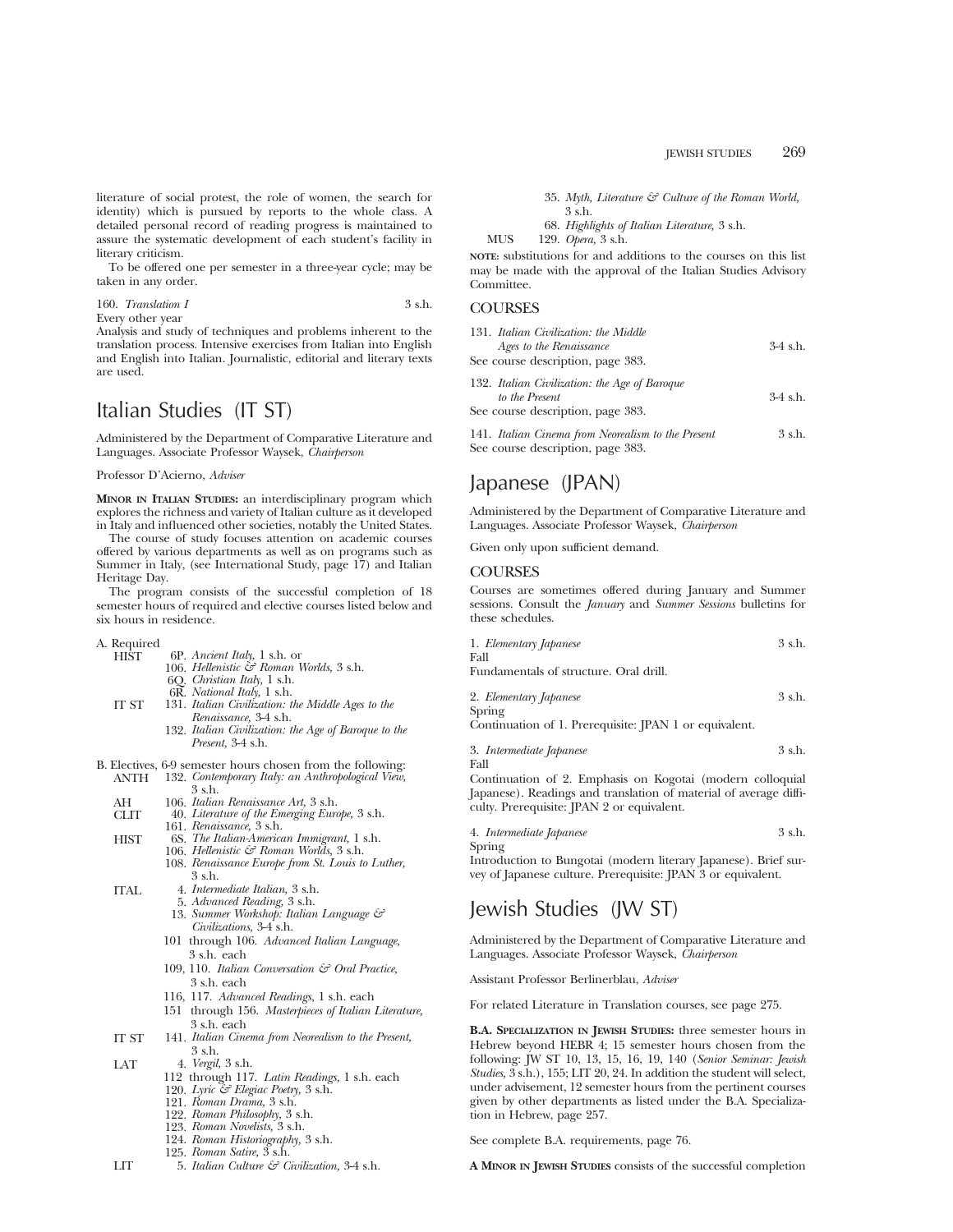of 18 semester hours in this department, under advisement, with at least six hours in residence.

## **COURSES**

Courses are sometimes offered during January and Summer sessions. Consult the *January* and *Summer Sessions* bulletins for these schedules.

10. *The Bible: Ancient and Modern Perspectives* # 3 s.h. Every other year

Various genres of biblical literature and teachings are studied against the background of contemporary Near Eastern civilizations and in light of the findings of modern biblical research and archaeology.

13, 14. *The Bible and Its Interpretation through the Ages* 3 s.h. each Every other year

A comparative literary study of the various interpretations of the Bible with special reference to the Septuaginta, Aramaic Targumim and the commentaries that are based on the rabbinic tradition.

|             | 15, 16. Foundations of Jewish |             |
|-------------|-------------------------------|-------------|
|             | <i>Tradition and Culture</i>  | 3 s.h. each |
| Once a year |                               |             |

The Jewish heritage in terms of its beliefs, laws and folkways as reflected in classical and modern Hebrew literature.

| 19. Post-Biblical Literature | 3 s.h. |
|------------------------------|--------|
| Every other year             |        |

Selections from post-Biblical works in prose and poetry. Readings from medieval, philosophical, mystical and ethical writings with special reference to Judah Halevi and Maimonides.

```
21. Jewish Themes in American Literature 3 s.h.
Periodically
```
An examination of Old Testament themes in American literature and an assessment of the distinctive values and assumptions of historical Judaism, which have been introduced into American literature by Jewish-American writers of the 20th century. The origin and development of literary stereotypes are explored. Prerequisite: one semester of American history or American literature. (Formerly *Hebraic Values in American Culture and Literature.*)

30. *Literature of the Holocaust #* 3 s.h. See course description, page 383.

100. *Honors Essay* 3 s.h. Fall, Spring

Research and writing of a substantial essay in the field of Jewish Studies. Open only to senior majors who are eligible for departmental honors and who secure, before registration, written permission of the faculty adviser who will supervise the essay.

101. *Special Topics in Jewish Studies* 3 s.h. Once a year

Designed to treat special subjects or themes dealing with some major spiritual, political and social issues facing the Jewish people. The subject is chosen at the discretion of the department but with the students' interest in view. Such themes as the dynamics of rabbinic Judaism; philosophy of ancient Israel; foundations of Jewish mysticism, etc., are considered. This course may be repeated when topics vary.

115. *Special Topics in Jewish Studies* 1 s.h. Periodically

Designed to treat special subjects or themes dealing with some major spiritual, political and social issues facing the Jewish people. The subject is chosen at the discretion of the department but with the students' interest in view. Such themes as women in Jewish tradition, The Book of Splendor, etc., are considered. This course may be repeated when topics vary.

140. *Senior Seminar: Jewish Studies* 3 s.h. Periodically

Concentration on a particular topic of interest and small group discussions leading to a required essay on a topic chosen by the student.

155. *Judaism and Islam: Jews and Arabs* 3 s.h. Every other year

Dynamics of the relationship between Islam and Judaism. Arab-Israeli conflict viewed against the multidimensional aspect of the Jewish existence in the Middle East.

156. *The Golden Age of Jewish Culture and Literature* 3 s.h. Every other year

Introduction to various genres of literature of the Jewish Golden Age in Spain. Readings from works of poetry, prose, ethics, philosophy, Jewish law and responsa. Emphasis on the writings of Saadya, Halevi, Idn Gabirol, Ibn Ezra, Maimonides and Karo. The historical development and its interplay with contemporary Arabic literature and Islamic civilization.

# Journalism (JRNL)

Administered by the Department of Journalism and Mass Media Studies

Professor Rubenstein, *Chairperson*

Professor Greene; Associate Professors Frasca, Knowlton; Assistant Professor Bird.

Candidates for graduation from the School of Communication with the degree of Bachelor of Arts must fulfill the B.A. requirements as listed under the School of Communication on page 104. In addition, students majoring in Journalism must complete the program requirements listed below plus a liberal arts minor from one of the following: any minor in the College of Liberal Arts and Sciences, or the Department of Speech Communication and Rhetorical Studies. The minor must consist of 18 semester hours as defined by that discipline, of which at least 6 hours must be taken in residence.

**(NOTE:** Major and minor fields will be listed on the student's record. Only courses acceptable for the major may be applied toward the minor, and only with grades of  $C<sup>-</sup>$  or better.  $Pass/D+/D/Fail credit will be given toward an academic minor$ for courses offered only on this basis.)

Journalism majors transferring to Hofstra may bring no more than six journalism credits from other schools for use in satisfying journalism major requirements at Hofstra. These six credits are subject to the approval of the Department of Journalism and Mass Media Studies of the School of Communication. Transfer credits are approved only for those courses meeting the department's curriculum requirements and course standards.

All department majors must have a minimum grade point average of 2.5.

#### **B.A. MAJOR IN PRINT JOURNALISM:** 36 s.h.

27 s.h.—SCO 2, JRNL 1, 11, 13, 15, 53, 72 (50 may be substituted for 72), 170, and MASS 104

- 6 s.h.—Chosen under advisement
- 3 s.h.—selected from the following: MASS 101, 112, 120, 199, or JRNL/MASS 180-189, A-Z

#### **B.A. MAJOR IN BROADCAST JOURNALISM:** 36 s.h.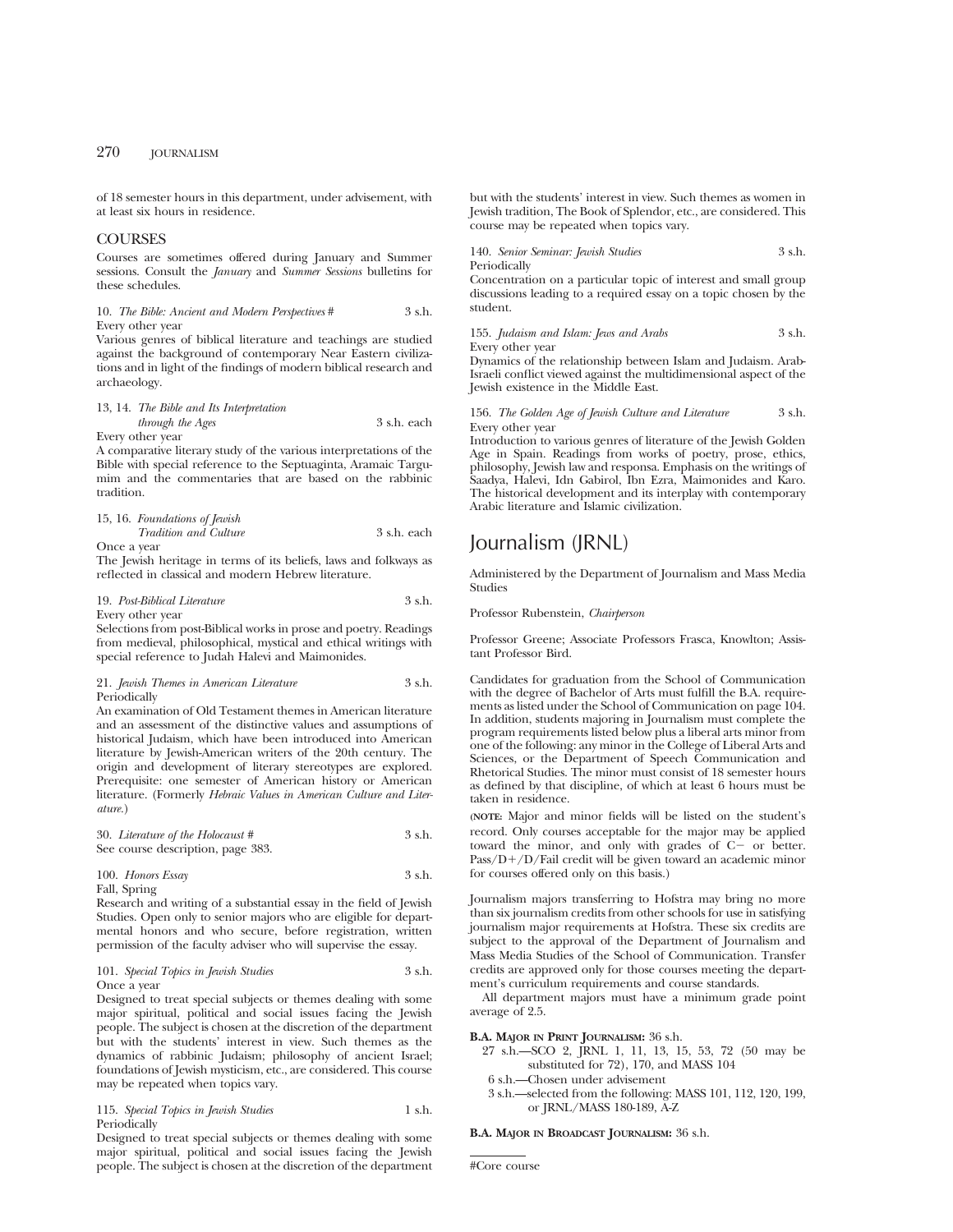27 s.h.—SCO 2, JRNL 1, 11, 13, 15, 16, 17, 120, 170, and MASS 104

6 s.h.—Chosen under advisement

3 s.h.—selected from the following: MASS 101, 112, 120, 199

Under advisement, Journalism students will take SCO 1, 3, and 4. **NOTE:** For students interested in majoring in combined specializations, inquiry should be made in the School of Communication Dean's office, Room 318, Dempster Hall.

For additional programs offered in the Department of Journalism and Mass Media Studies, see page 287.

**A MINOR IN JOURNALISM** consists of the successful completion of 18 semester hours in journalism, with at least 12 semester hours in residence, under advisement and with the approval of the adviser.

#### COURSES

In addition to semester notations next to each course, a selection of courses is offered during January and Summer sessions. Consult the *January* and *Summer Sessions* bulletins for these schedules.

| 1. Historical and Ethical Principles of the American |                  |
|------------------------------------------------------|------------------|
| News Media                                           | $3 \text{ s.h.}$ |
| See course description, page 387.                    |                  |

#### 11. *News Writing and Reporting* 3 s.h. Fall, Spring

Practice and criticism in gathering, evaluating and writing wellrounded news, features, interviews, including considerations of interpretive and objective reporting and the responsibilities of journalists. Outside community research and reporting time is required. Prerequisites: ENGL 1-2. (Formerly COMM 76; *Elements of Journalism.)*

|                               | 13. Advanced News Writing and Reporting | 3 s.h. |
|-------------------------------|-----------------------------------------|--------|
| $\Gamma$ 11 $\alpha$ $\cdots$ |                                         |        |

#### Fall, Spring

Theory and development of news stories, with special emphasis on interviewing, observation, document research, source development, and other standard reporting techniques. Students cover community beats and report and write news stories from these beats. The course concentrates on public affairs reporting and features field visits to criminal courts, in-class press conferences with government officials, and on-the-scene coverage of governmental meetings. Students are also versed in the theory, history, and use of Freedom of Information laws, shield protection laws, and open meeting laws, and are introduced to libel and invasion of privacy statutes. Outside community research and reporting time is required. Prerequisites: JRNL 11, PSC 1. (Formerly COMM 77; *Intermediate Journalism*.)

$$
15. Broadcast News I 3 s.h.
$$

Fall, Spring

Theory and practice of the reporting and writing of news in sound and video broadcasting. Emphasis is on the special qualities of broadcast media used to enhance audience understanding of issues and ideas in news and documentary programs by means of effective verbal and pictorial approaches. Outside community research and reporting time is required. Prerequisite: JRNL 13 (completed or concurrent). No liberal arts credit. (Formerly COMM 78; *Broadcast Journalism*.)

| 16. Broadcast News II             | 3 s.h. |
|-----------------------------------|--------|
| See course description, page 387. |        |

| 17. Advanced Broadcast News | $3$ s.h. |
|-----------------------------|----------|
| Fall, Spring                |          |

This course emphasizes interview techniques, the series, and short documentary news formats for radio and television and the

writing and production of the film story for television news. Professional and ethical issues for the electronic journalist are considered. Outside community research and reporting time is required. Prerequisite: JRNL 16. (Formerly COMM 193, *Advanced Broadcast Journalism; Intermediate Broadcast Journalism.*)

20. *Survey of News Issues* 3 s.h. **Periodically** 

An examination of six to ten important, current news stories regional, national and international—their contexts, the issues involved, and how these stories are being pursued, developed, and presented by newspapers, radio, TV, online, and other mainstream news sources. A critical assessment of the various approaches to these stories provides the focus to evaluate the various factors influencing news handling, writing, editing, and play. Outside community research and reporting time is required. Prerequisites for Journalism majors: JRNL 13, 15. Same as MASS 20. (Formerly COMM 80: *Survey of the News Media*.)

#### 21. *Critical View of Electronic Media* 3 s.h. Fall, Spring

Critical survey of the electronic media. Broadcast regulations and access, politics, news and investigative reporting, advertising and audience measurement, sex and violence, television drama, children's and public broadcasting are discussed and analyzed. Current issues and the electronic media's approach to them are also discussed. Outside community research and reporting time is required. Same as MASS 21. (Formerly COMM 9, *Critical View of the Electronic Media: Television, Cable and Radio.*)

#### 50. *Feature and Magazine Writing* 3 s.h. Fall, Spring

This course emphasizes reporting the interpretive story. Outside community research and reporting time is required. Prerequisite:

JRNL 13. (Formerly COMM 186; *Feature Writing*.)

| 53. Copy Editing                  | 3 s.h. |
|-----------------------------------|--------|
| See course description, page 387. |        |

#### 54. *Advanced Feature and Magazine Writing* 3 s.h. Once a year

Workshop experience in the preparation of material for periodical publication from concept to final appearance in print. Each student will conceive, write and edit publishable nonfiction articles on a variety of topics. Prerequisite: JRNL 11 or permission of instructor. (Formerly COMM 188; *Magazine Writing and Editing*.)

| 56. Desktop Publishing<br>See course description, page 387. | 3 s.h. |
|-------------------------------------------------------------|--------|
|                                                             |        |

58. *Editorial and Review Writing* 3 s.h. Fall

The theory and practice of writing opinion and criticism. Examination of the work of leading editorial writers and critics. Emphasis is placed on the reporting and writing required to marshal evidence to build a cogent and convincing case. Requires several evening assignments of cultural events. Outside community research and reporting time is required. Prerequisite: JRNL 13. (Formerly COMM 102, *Critical Practices in the Communication Arts; Review Writing.*)

#### 60. *Fundamentals of Public Relations* 3 s.h. Periodically

Focusing on public information from two viewpoints—the communicator's and the receiver's—this course explores the dissemination of public information and its effect on contemporary culture. Lectures, discussions, and practical projects provide, from social and ethical perspectives, firsthand experience in the analysis of public information and media employed. Seminarworkshop includes student evaluation of case studies and guest lectures. Outside community research and reporting time is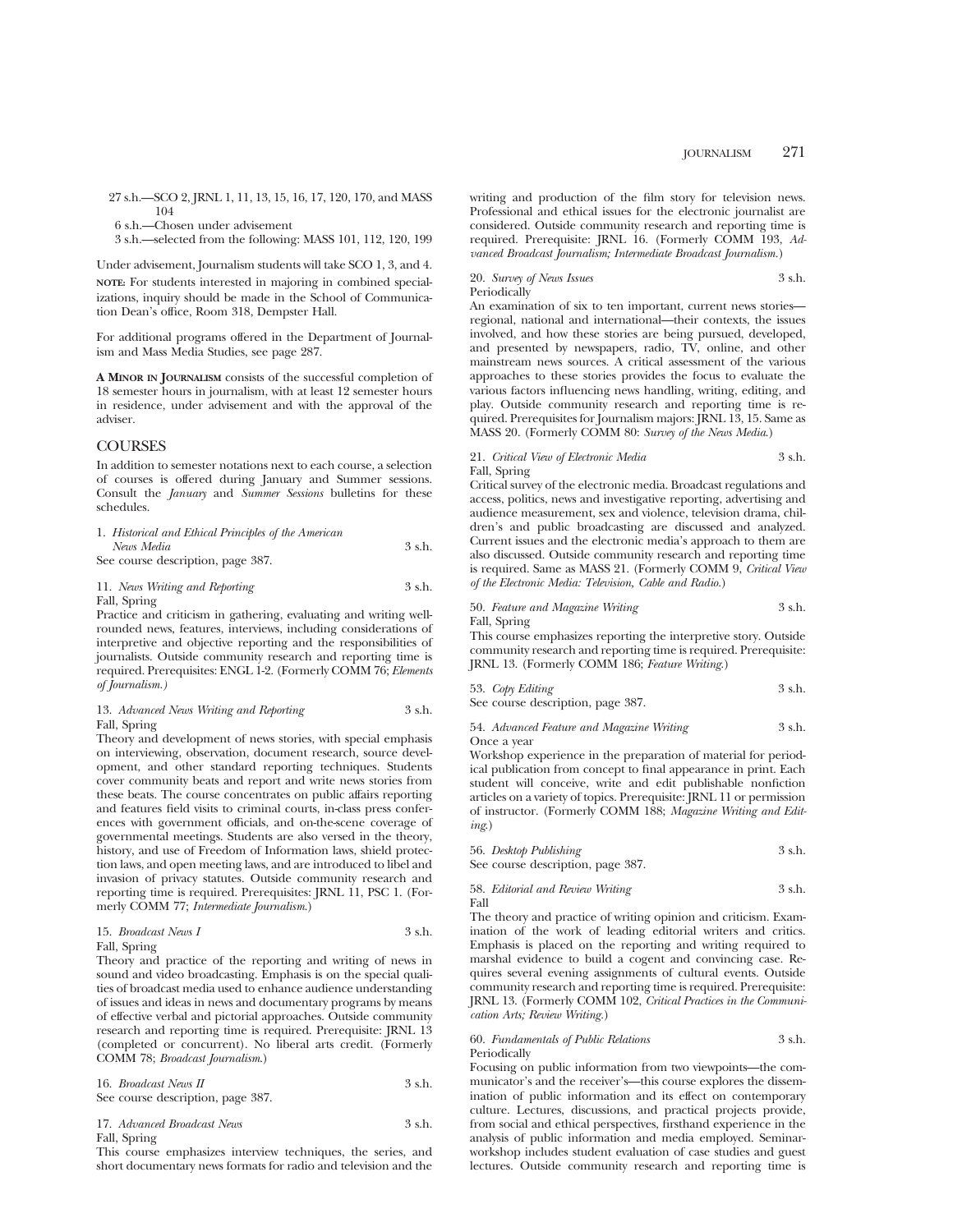## 272 LANGUAGES, FOREIGN

required. Prerequisites: JRNL 11, 13. Same as MASS 60. (Formerly COMM 190; *Public Information and Public Response.*)

| 72. Investigative and Depth Reporting<br>See course description, page 387.                                                                                                                                                                                                                                                                                                                                                                                                                                       | 3 s.h. |
|------------------------------------------------------------------------------------------------------------------------------------------------------------------------------------------------------------------------------------------------------------------------------------------------------------------------------------------------------------------------------------------------------------------------------------------------------------------------------------------------------------------|--------|
| 76. Advanced Broadcast Journalism<br>See course description, page 387.                                                                                                                                                                                                                                                                                                                                                                                                                                           | 3 s.h. |
| $\mathbf{1} \times \mathbf{1} \times \mathbf{1} \times \mathbf{1} \times \mathbf{1} \times \mathbf{1} \times \mathbf{1} \times \mathbf{1} \times \mathbf{1} \times \mathbf{1} \times \mathbf{1} \times \mathbf{1} \times \mathbf{1} \times \mathbf{1} \times \mathbf{1} \times \mathbf{1} \times \mathbf{1} \times \mathbf{1} \times \mathbf{1} \times \mathbf{1} \times \mathbf{1} \times \mathbf{1} \times \mathbf{1} \times \mathbf{1} \times \mathbf{1} \times \mathbf{1} \times \mathbf{1} \times \mathbf{$ |        |

| 150, 151. Independent Study/Readings in |                 |
|-----------------------------------------|-----------------|
| Mass Media Studies                      | $1-3$ s.h. each |
| $E:11$ $C:11$ $C:11$                    |                 |

Fall, Spring, Summer

Individualized projects in mass media including historical, critical and analytical studies. Open only to juniors and seniors in the Department of Journalism and Mass Media Studies who secure, before registration, written permission of the instructor who will supervise the study. May be repeated up to 6 s.h. in different subject areas. Prerequisite: permission of department chairperson. (Formerly COMM 110, *Readings in Communications.*)

| 170, 171. Internships | $1-3$ s.h. each |
|-----------------------|-----------------|
| Fall, Spring, Summer  |                 |

An internship program that affords students an opportunity to apply their classroom experience in an appropriate professional work setting. Students must work a requisite number of hours and complete a paper relevant to their work experience. Periodic meetings with supervising faculty are required. Prerequisites: JRNL 1, SCO 2, MASS 104, JRNL 11, and must have completed or is taking JRNL 13; junior class standing, successful completion of 21 credits in major, and permission of adviser.

| 180-189, A-Z. Special Topics | $1-4$ s.h. each |
|------------------------------|-----------------|
| Periodically                 |                 |

Designed to meet the needs of individual and specific groups of students interested in special topics not covered by other course offerings.

As individual subjects are selected, each is assigned a letter (A-Z) and added to the course number. Any course may be taken a number of times as long as there is a different letter designation each time it is taken.

Not all *Special Topics* courses in Journalism are for liberal arts credit.

| 199. Departmental Honors | 3 s.h. |
|--------------------------|--------|
| Fall, Spring             |        |

Research in and the writing of a significant publishable paper. Open only to seniors in the Department of Journalism and Mass Media Studies who desire to graduate with departmental honors and who secure, before registration, written permission of the instructor who will supervise the essay or project. Cumulative grade point average must conform with departmental honors as defined on page 64 under eligibility requirements. (Formerly COMM 199.)

## Languages, Foreign

SEE PAGE 156.

## Latin (LAT)

Administered by the Department of Comparative Literature and Languages. Associate Professor Waysek, *Chairperson*

Major and minor requirements in Latin, see page 157.

For Latin Literature in Translation courses, see page 274.

### **COURSES**

Courses are sometimes offered during January and Summer sessions. Consult the *January* and *Summer Sessions* bulletins for these schedules.

| 1, 2. Elementary Latin | 3 s.h. each |
|------------------------|-------------|
| $1:$ Fall; $2:$ Spring |             |

The elements of grammar and syntax. Selected readings. Latin as a source for English vocabulary.

2A. *Intensive Elementary Latin* 6 s.h. Summer

Intensive exposure to the fundamentals of elementary Latin; will be covered in one semester. No credit for both this course and 1 and/or 2.

3. Latin Prose 
$$
3 \sinh(3)
$$

Fall

Review of grammar and syntax. Readings in Cicero and other prose writers. Rome as a republic.

| 4. Vergil | 3 s.h. |
|-----------|--------|
| Spring    |        |

Introduction to Latin poetry. Vergil's *Aeneid.* Rome at the time of the Empire.

| 100. Honors Essay | 3 s.h. |
|-------------------|--------|
| Fall, Spring      |        |

Research and writing of a substantial essay in the field of Latin. Open only to senior majors who are eligible for departmental honors and who secure, before registration, written permission of the faculty adviser who will supervise the essay.

*Prerequisite for the courses listed below:* 4 *or equivalent.*

| 112 through 117. Latin Readings                                                                                                  | 1 s.h. each |
|----------------------------------------------------------------------------------------------------------------------------------|-------------|
| Periodically<br>Readings from masterpieces to maintain the student's interest<br>and proficiency in the language and literature. |             |
| 118, 119. Prose Composition I, II<br>Periodically                                                                                | 1 s.h. each |
| Fundamentals of syntax and style. Translation of continuous<br>passages into Latin.                                              |             |
| 120. Lyric and Elegiac Poetry<br>Periodically                                                                                    | 3 s.h.      |
| Poetry of Catullus, Homee, Tibullus and Propertius                                                                               |             |

Poetry of Catullus, Horace, Tibullus and Propertius.

121. *Roman Drama* 3 s.h. Periodically Reading of selected plays of Plautus, Terence and Seneca.

122. *Roman Philosophy* 3 s.h. Periodically

Main currents in Roman philosophical thought during the Republic and Empire. Selections from Lucretius, Cicero and Seneca.

123. *Roman Novelists* 3 s.h. Periodically

Examination of the style and form of Petronius' *Cena Trimalchionis* and Apuleius' *The Golden Ass.* Influence on the development of the novel.

124. *Roman Historiography* 3 s.h. Periodically

Development of Roman historical writing. Analysis of the style and attitudes of Caesar, Sallust, Livy and Tacitus.

125. *Roman Satire* 3 s.h. Periodically Satires of Horace and Juvenal.

# Law, School of

SEE PAGE 119.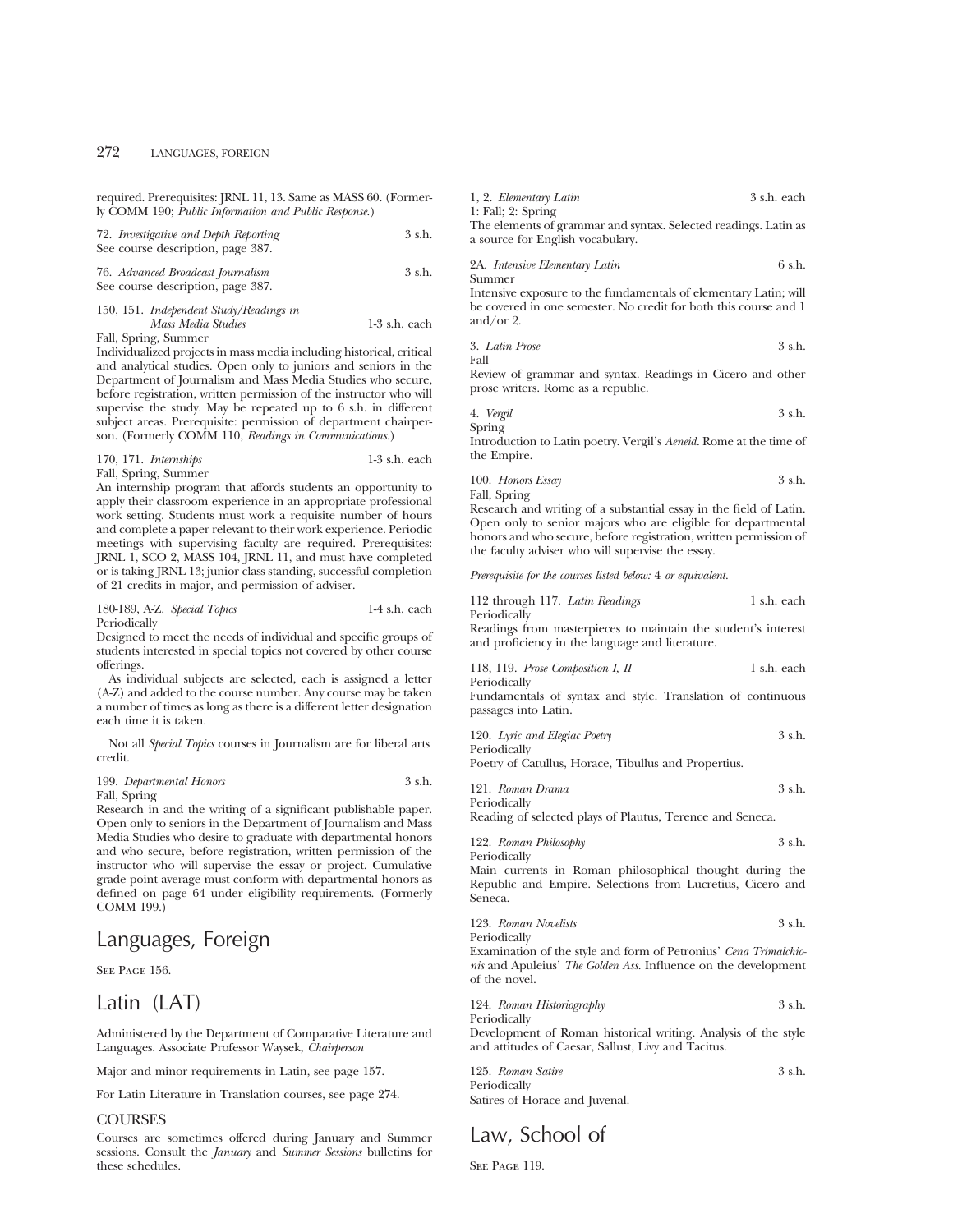# Liberal Arts and Sciences, College of

SEE PAGE 75.

# Liberal Arts Colloquia (LA)

Administered by the Dean and the curriculum committees of Hofstra College of Liberal Arts and Sciences.

These courses present topics which span numerous disciplines or have substantial contemporary interest.

## 15. *Multidisciplinary Regional Study* 3 s.h. Periodically

A particular nation or region, for example Canada or the West Indies, presented for introductory study in a variety of approaches drawn from the disciplines of the social sciences and humanities. Emphasis on the present century. Reserved for nations or regions not already the focus of Hofstra programs. Particular subject for each offering announced in advance.

20, 21. *Liberal Arts Colloquium* 1 s.h. each Periodically

Play-readings, panel discussions, films, guest-lectures, museum studies, etc.  $Pass/D+/D/Fail$  grade only.

110. *Peer Teaching* 3 s.h. Fall, Spring

Open only to very highly qualified students. Preparation to enable students to teach a 1- or 2-semester hour course in a subject in which the student is especially qualified. The student must obtain the approval of a faculty member who is willing to act as supervisor and also approval of the department. The planning for this course must begin a full semester in advance.

# Liberal Arts Major

Administered by the Dean of Hofstra College of Liberal Arts and Sciences.

**B.A. SPECIALIZATION IN LIBERAL ARTS**: designed for students who wish to pursue studies in several areas rather than concentrate in one discipline. It offers more options than the traditional major for students with diverse interests.

The student chooses three areas of concentration from the departments and programs in the College of Liberal Arts and Sciences. The areas of concentration may be chosen from the same or from different divisions.

The major consists of at least 60 credits in the three areas of concentration in nonintroductory courses for which liberal arts credit is given, with a minimum of 18 credits in each of the three areas. Only courses permitted for the major or minor may be applied to the Liberal Arts major. In departments that require eight or more credits of introductory courses as a prerequisite for all further courses, only 15 credits above the introductory level are required, but the total of 60 credits still applies. (A list of introductory-level courses, which do not count toward this major, is available in the Office of the Dean of Hofstra College.)

At least six semester hours in each of the three areas of concentration must be completed in residence at Hofstra.

Candidates for this degree may take no more than one course among all three areas of study on a  $Pass/D+/D/Fall$  basis, not counting those courses normally given on the  $Pass/D+/D/Fall$ basis.

Students who wish to elect this major should apply to the Office of the Dean of the College, preferably no later than the sophomore year.

Transcripts will read Bachelor of Arts in Liberal Arts with the three areas of study listed.

## Linguistics (LING)

Administered by the Department of Comparative Literature and Languages. Associate Professor Waysek, *Chairperson*

Professor Leonard, *Adviser*

Minor in Linguistics, see page 157.

**MASTER OF ARTS IN APPLIED LINGUISTICS** (TESL): this program is designed to broaden the theoretical and practical base of people involved in all aspects of working with adult or college- level non-native speakers of English including teaching, materials development and publishing or related areas. The program shares a common core of courses with the M.S. in Ed. program leading to primary and secondary school certification in TESL for New York State.

For further information, contact Assistant Professor Greaney, English Language Program.

#### Admission Requirements

- 1) A bachelor's degree from an accredited institution with a background in linguistics and a major in TESL, English, a foreign language, linguistics, reading or other related area;
- 2) Proficiency in English including reading, writing, and speaking;
- 3) 12 semester hours of foreign language study including at least 6 hours at the 100-level or equivalent;
- 4) A letter of recommendation from a college instructor and an interview with the coordinator of the master's program;
- 5) If the student's background shows deficiencies in foreign language study or linguistics, admission will be conditional until deficiencies are made up by taking some undergraduate courses without graduate credit, as specified by the adviser.

#### Degree Requirements

- 1) The completion of a minimum of 36 semester hours, of which a total of 30 must be taken in the primary courses and linguistic track;
- 2) Completion of a supervised research project in conjunction with the LING 299 seminar course.

#### Program Requirements

- 1) Primary Courses
	- A. Methodological component, 9 s.h.<br>CT 266. The Learner in the Scho
		- CT 266. *The Learner in the School*
		- 267. Teaching English to Adolescent & Adult Speak*ers of Other Languages*
		- READ 239. *Psycholinguistic Foundations for Reading & Writing Instruction*
	- B. Linguistic component, 9 s.h.
		- ENGL 203. *Approaches to English Grammar*
		- LING 210. *Second Language Acquisition*
		- SPCH 209. *Developmental Psycholinguistics*
- 2) Applied linguistics track, 12 s.h.
	- LING 212. *Workshop: English Language Program* 262. *Applied Linguisitics*
		- 299. *Seminar: Applied Linguistics*
	- SPAN 213. *Development of Social & Psychological Bilingual Trends in the United States*
- 3) Recommended electives, 6 s.h., to be chosen under advisement, according to student's interests:
	- RES 241. *Testing & Evaluation of Bilingual Students*
	- ELED 246. Methods & Materials for Bilingual Teaching of Read*ing in a Bicultural Setting*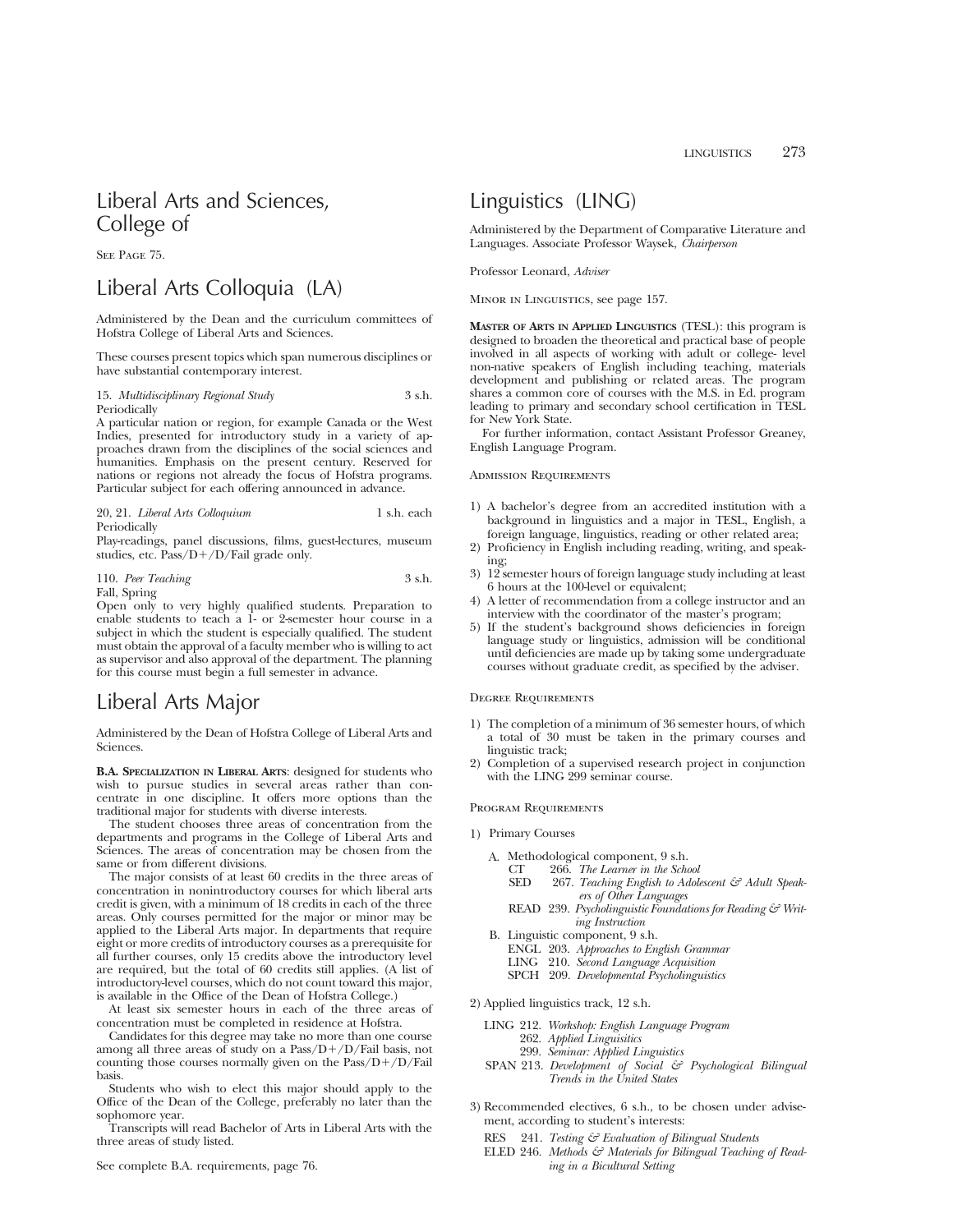## 274 LITERATURE IN TRANSLATION

- ELED 247. *Social Studies & Communication Arts for*
	- *Bilingual/Bicultural Children* 248. Methods & Materials for Bilingual Teaching of Math*ematics & Science*
- READ 223. *Advanced Reading Instruction for Teachers of Bilingual Children & Adolescents*
	- 255. *Psychological Foundations of Reading & Writing Instruction*
	- 256. *Psycholinguistics, Sociolinguistics, & the Processes of Reading & Writing*

SPAN 212. *Contrastive Bilingualism*

214. *Bilingualism in Perspective*

and appropriate 200-level courses chosen from English, Comparative Literature, French, etc.

See complete graduate information, page 67.

#### **COURSES**

Courses are sometimes offered during January and Summer sessions. Consult the *January* and *Summer Sessions* bulletins for these schedules.

| 7. The History of Chinese Calligraphy and Language |  | 3 s.h. |
|----------------------------------------------------|--|--------|
| Once a vear                                        |  |        |

The nature and evolution of the Chinese language and written characters.

| 10. Elementary Esperanto                     | 3 s.h. |
|----------------------------------------------|--------|
| Periodically                                 |        |
| Fundamentals of structure. Oral drill.       |        |
| 71. Language and Society in Africa, Asia and |        |

*Latin America* # 3 s.h.

See course description, page 383.

101. *Introduction to Linguistics* 3 s.h.

Fall, Spring

Principles of general linguistics. Essentials of phonology, morphology, syntax and semantics. Language change and language diversity. Language, culture and language universals. Credit given for this course or New College SLB 1/HGB 1.

| 103. The Classical Roots of English Words<br>See course description, page 383. |        |  |
|--------------------------------------------------------------------------------|--------|--|
| 111. Scientific Terminology and Etymology                                      | 3 s.h. |  |

See course description, page 383.

125. *Natural Languages vs Programming Languages* 3 s.h. Periodically

Formal definition of language and the concept of grammar as they apply to both natural and programming languages. The syntax of English and how it might be handled in computer programs. Prerequisite: CSC 120.

151. *Phonology* 3 s.h. Periodically

An introduction to structural phonemics and generative phonology with emphasis on: a) distinctive oppositions and their relevance for signaling differences, and b) phonological rules and their implications.

152. *Syntax* 3 s.h. Periodically

An introduction to the analysis of sentence structure, with emphasis on current theoretical approaches to various problems. The concentration is on English although other languages are attempted.

161. *Historical Linguistics* 3 s.h.

Periodically

Introduction to the principles and methods of historical and comparative linguistics with emphasis on the Indo-European

languages. Theories of phonological, grammatical and semantic evolution.

162. *Applied Linguistics* 3 s.h. Periodically

Theories of linguistics applied to anthropology, sociology, neurology, literature and education. Focus on areas of ethnic interaction such as teaching English to speakers of other languages (TESL). Prerequisite: LING 101, ENGL 103 or permission of instructor.

171. *Sociolinguistics* 3 s.h. Once a year

Relations between language and society; investigation of the linguistic correlates of social behavior as well as the influence of society on the nature of language. Prerequisite: LING 101.

181. *Special Studies in Linguistics* 1-3 s.h. Periodically

Directed investigation of topics in any of the various subfields of linguistics such as phonological rules and representations, syntactic change, semantics, language and social/psychological behavior, and artificial intelligence and natural language processing. Subjects to be announced yearly. May be repeated when topics vary.

190. *Formal Grammars* 3 s.h. Periodically

Natural language as a formal system. Various types of grammars: finite state, context-free and transformational grammars. These systems are studied from the algebraic, automata and the rewriting rule points of view. Prerequisite: a total of 6 s.h. from linguistics, mathematics or computer science courses.

210. *Second Language Acquisition* 3 s.h. Once a year

Designed to familiarize students with current issues in second language acquisition. The course examines the linguistic, psychological and sociocultural processes that relate to second language acquisition. The relevance of such findings for classroom teachers is explored.

212. *Workshop: English Language Program* 3 s.h. Every other year

Field experience in the tutorial component of the English Language Program and classroom observations. Overview of the various methods and materials used in teaching English as a second language to college students.

262. *Applied Linguistics* 3 s.h. Every other year

Application of current linguistic theory to problems in the teaching and learning of language. Topics include varieties, contrastive studies, the learner's language, the syllabus and pedagogic grammars, evaluation and testing and computer assisted language instruction.

299. *Seminar: Applied Linguistics* 3 s.h. Every other year

Reading and analysis of research literature in applied linguistics. Individual supervised research and discussions of investigations undertaken by students in their areas of specialization. Prerequisite: 15 s.h. in linguistics or related areas in 200-level courses.

## Literature in Translation (LIT)

Administered by the Department of Comparative Literature and Languages. Associate Professor Waysek, *Chairperson*

## **COURSES**

In addition to semester notations next to each course, several courses are offered during the January and Summer sessions.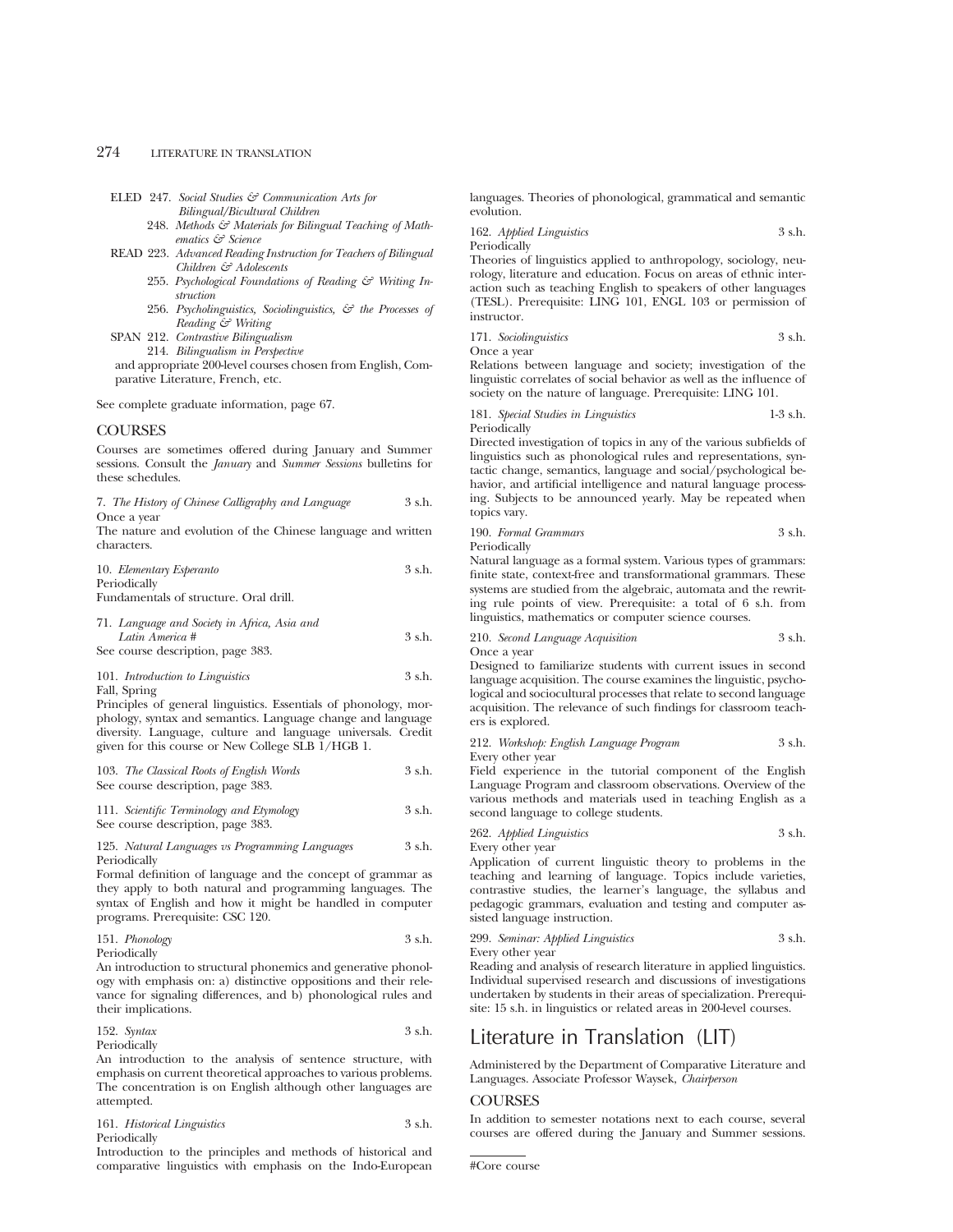Consult the *January* and *Summer Sessions* bulletins for these schedules.

Literature in Translation courses are given in English.

5. *Italian Culture and Civilization* 3-4 s.h.

Once a year

Given in conjunction with the Hofstra Summer Program in Italy (see International Study, page 17). Readings in history and literature pertaining to the specific Italian surroundings in which the student will live. Additional work can earn student an additional hour of credit.

|  |  | 20. Modern Hebrew Literature |  | 3 s.h. |
|--|--|------------------------------|--|--------|
|--|--|------------------------------|--|--------|

Once a year

The period of Enlightenment (Haskalah): Hassidism, Hebrew Renaissance, contemporary essays, poetry, short stories, novels. Readings from the works of Bialik, Ahad Ha-am, Agnon and Hazaz.

| 24. Israeli Literature | 3 s.h. |
|------------------------|--------|
| Once a vear            |        |

Fiction, essays, poetry, literary criticism.

| 26. Yiddish Literature | 3 s.h. |
|------------------------|--------|
| Once a vear            |        |

Fiction, essays, poetry, literary criticism. Hassidic tales and humor.

31. *Myth, Literature and Culture of the Greek World* 3 s.h. Periodically

Greek epic, lyric and dramatic poetry, with emphasis on the cultural and historical life of Greece from the Mycenean period through the age of Alexander.

35. *Myth, Literature and Culture of the Roman World* 3 s.h. Periodically

Roman drama, epic, lyric, satire and the novel, with emphasis on the major events and figures of the late Republic and early Empire.

Descriptions for French Literature and Translation courses appear under the French Department on page 228.

| <b>FRLT</b> | 41. Me, Myself, and I: Autobiographical Expressions      |             |
|-------------|----------------------------------------------------------|-------------|
|             | from the French#                                         | 3 s.h.      |
|             | 42. Heroines Exotic and Erotic: Romantic Women           |             |
|             | in 19th-Century French Narrative Prose#                  | $3$ s.h.    |
|             | 43. Decolonizing the Mind: Contemporary                  |             |
|             | Literature from Africa, Southeast Asia, and              |             |
|             | the Caribbean #                                          | $3$ s.h.    |
|             | 44. Major Works of French Literature to 1800             | 3 s.h.      |
|             | 45. Major Works of French Literature Since               |             |
|             | 1800                                                     | 3 s.h.      |
|             | 46. Sex, Gender & Love in 20th-Century                   |             |
|             | French Prose #                                           | 3 s.h.      |
|             | 47. French Literature $\mathcal{C}$ the World of Music # | $3$ s.h.    |
|             | 48. The Knightly Heritage in French Literature #         | $3$ s.h.    |
|             | 49. Irony in Modern French Literature #                  | $3$ s.h.    |
|             | 60. Modern French Feminist Thought                       | 3 s.h.      |
|             | 120, 121. Special Topics in French                       |             |
|             | Literature & Civilization                                | 3 s.h. each |
|             |                                                          |             |

Descriptions for Spanish Literature in Translation courses appear under the Spanish Department on page 358.

| 3 s.h. |
|--------|
| 3 s.h. |
|        |
| 3 s.h. |
| 3 s.h. |
| 3 s.h. |
|        |
| 3 s.h. |
|        |

|  |  |  | 67. Italian Literature of Medieval and |  |  |  |
|--|--|--|----------------------------------------|--|--|--|
|--|--|--|----------------------------------------|--|--|--|

*Renaissance Periods* 3 s.h. Every other year

St. Francis, stilnovismo, Dante, Petrarch, Boccaccio, Ariosto, Tasso. To acquaint those students of literature who have no knowledge of the language with the importance of Italian literature, especially the Renaissance.

68. *Highlights of Italian Literature* 3 s.h. Every other year

From Marinismo to the present: Goldoni, Foscolo, Manzoni, verismo, Pirandello, Moravia, Buzzati.

69. *Highlights of Italian Dramatic Literature* 3 s.h. Every other year

Emphasis will be on the period of the renovation of comedy and tragedy (II Rinnovamento): Machiavelli, Aretino, Le Academie, Alfieri, Goldoni.

70. *Brecht and His Epic Theater* 1 s.h. Periodically

International influence of Brecht's plays and stage technique. Development of Brecht from anarchist to Marxist.

74. *Romanticism and Realism in German Literature* 3 s.h. Three-year cycle; courses 74-78, one course each semester

The late 18th and 19th centuries: Sturm und Drang, romanticism and realism. Goethe, Schiller, Kleist, Hoffmann, Fontane and other representative writers.

#### 75. *German Literature of the 20th Century: the First Fifty Years*

$$
3\text{ sh}
$$

Three-year cycle; courses 74-78, one course each semester The individual versus society in peace and war. Hermann Hesse, Thomas Mann, Erich Maria Remarque, Alfred Doeblin, Wolfgang Borchert and other representative writers.

| 76. The Romantic Mind | 3 s.h. |
|-----------------------|--------|
|-----------------------|--------|

Three-year cycle; courses 74-78, one course each semester An investigation of the literature, philosophy, music, visual arts and social mores of German Romanticism, which more than any other movement influenced and shaped the German mind throughout the 19th and 20th centuries.

## 77. *The 20th Century: from the Establishment*

*of the Two German States to the Present* 3 s.h. Three-year cycle; courses 74-78, one course each semester

An exploration of the literature of the two Germanys. Stefan Heym, Johannes Bobrowsky, Wolf Biermann, Siegfried Lenz, Christa Wolf, Hermann Kant, Guenter Grass, Heinrich Boell.

78. *Contemporary German Literature and*

*Film as Mirrors of Social Life* 3 s.h. Three-year cycle; courses 74-78, one course each semester

A study of the present German cultural scene through the writings of major contemporary authors and the films of leading German directors.

80. *Chinese Literature in Translation* 3 s.h. Periodically

Survey course: from the ancient Book of Songs through Zen experience to the contemporary experiments of communist writers. Readings will be grouped around special topics such as love and death, nature and women.

85. *Oriental Literature in Translation* 3 s.h. Periodically

Reading and discussion of major works which have helped shape the view of man, the human condition and disciplines of self-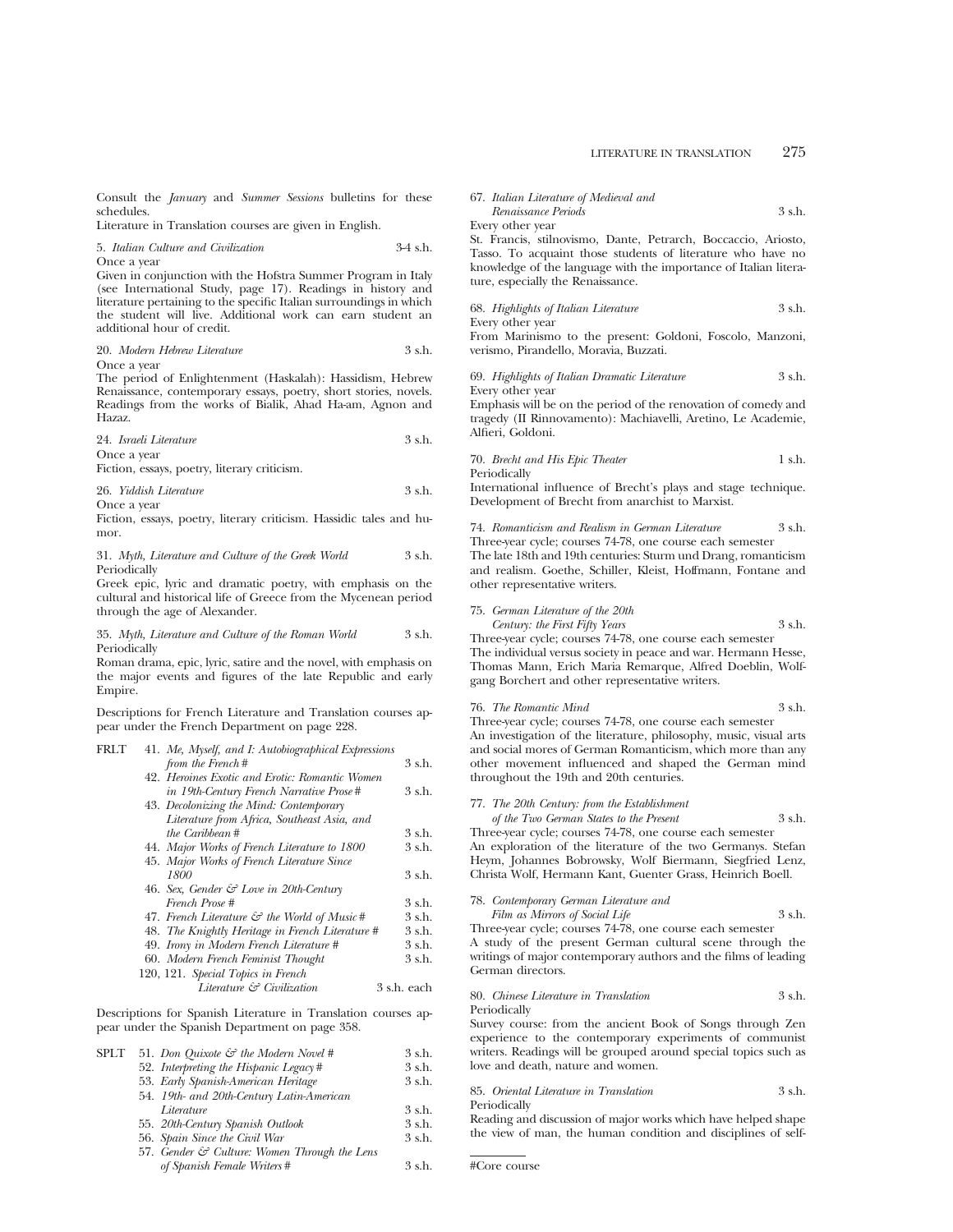cultivation in one of the following cultures: the Islamic world, India, Japan.

| 89. Beauty and Sadness in Japanese Literature<br>and Culture #<br>See course description, page 383. | $3$ s.h. |
|-----------------------------------------------------------------------------------------------------|----------|
| 90. Modern Arabic Literature #<br>See course description, page 384.                                 | $3$ s.h. |

98, 99. *Russian Literature in Translation* 3 s.h. each Once a year

Literature of the 19th and 20th centuries reflecting the political and cultural background of the period. No credit toward major in Russian.

190. *Special Studies in Nonlisted Literatures* 3-4 s.h. Periodically

Readings in translation in some of the lesser known literatures such as Icelandic, Yugoslav, Dutch, Polish. Open only to juniors, seniors and graduate students.

## Managed Care

See Health Studies, Sport Sciences, and Physical Education

## Management and General Business

Management courses are listed below.

General Business courses are listed alphabetically.

Associate Professor Charnov, *Acting Chairperson*

Professors Lazarus, Montana, Roukis, Sonfield; Associate Professors Blonder, Farid, Flynn, Gao, Smith, Wahba; Assistant Professors Buda, Ferguson.

The Robert F. Dall Distinguished Professorship in Business is held by Professor Sonfield. See page 400.

The Mel Weitz Distinguished Professorship in Business is held by Professor Lazarus. See page 402.

## Management (MGT)

Administered by the Department of Management and General Business. Associate Professor Charnov, *Acting Chairperson*

**B.B.A. SPECIALIZATION IN MANAGEMENT:** (All specializations must have prior approval of adviser.) Any six three-credit undergraduate elective courses in management and/or general business (except GBUS 1 and 180) based on the student's specified concentration.

See complete B.B.A. requirements, page 97.

**A MINOR IN MANAGEMENT** consists of the successful completion of a minimum of 18 semester hours of course work with grades of C – or better, *under faculty advisement in the Department of Management and General Business,* with at least 6 semester hours in residence. The requirements are: MGT 101 and five additional three-credit management courses. A completed minor in management will be listed on the student's transcript.

*No School of Business courses may be taken on a Pass/D+/D/Fail basis.*

Nonbusiness majors may choose a management minor.

No student pursuing a bachelor's degree other than a Bachelor of Business Administration degree, may complete more than 30 semester hours of School of Business course work without permission of the School of Business Dean's Office. The student must have the appropriate form approved and filed with the major and minor departments.

*All minors must be declared at the Office of Financial and Academic Records.*

Master of Business Administration Programs, see page 101.

BUSINESS HONOR SOCIETIES, see pages 64, 71.

#### **COURSES**

In addition to semester notations next to each course, several courses are offered during the January and Summer sessions. Consult the *January* and *Summer Sessions* bulletins for these schedules.

47. *Personal Career Planning* 3 s.h. Periodically

Conceptual and experiential learning are combined to provide a focused process for career planning and decision making. Students assess their individual values, skills, strengths, aptitudes, interests, and styles of behavior in order to develop appropriate career goals; and learn the job search strategies of preparing resumes, interviewing, writing letters of application and follow up, evaluating job offers, and selecting an organization. Participants engage in a process of career life planning applicable to all stages of life and career. Cannot be used toward major or minor credit.

101. *Introduction to Management* 3 s.h. Fall, Spring

A comprehensive analysis of the functions and processes of management in profit and not-for-profit organizations. Classical and contemporary theories of organizational behavior and design; ethical, political, global, social and environmental considerations. Prerequisite: sophomore class standing or above.

110. *Introduction to Operations Management* 3 s.h. Fall, Spring

Management of the operations function of an organization. Operations system design, capacity planning, job scheduling, inventory control, project planning, technological issues, and total quality management. Social, environmental, ethical, and international considerations. Prerequisites: MGT 101, BCIS 10, junior class standing or above. (Formerly *Advanced Concepts of Management.*)

114. *Management Systems* 3 s.h. Once a year

The organization is examined as a total system, and the role of information and computers are explored to facilitate decision making in planning, control and operations. Prerequisites: MGT 101, BCIS 10; junior class standing or above.

118. *Litigation and Alternate Dispute*

*Resolution* 3 s.h. Periodically

A consideration of domestic and international litigation, negotiation, mediation, fact-finding, arbitration, and recently developed variations of the foregoing. Emphasis on the extent to which these various methods of dispute resolution can be developed and controlled by the disputing parties themselves and/or by the courts. Historical development of ADR and emerging ethical issues are considered. Prerequisite: BLAW 20. Same as BLAW 118.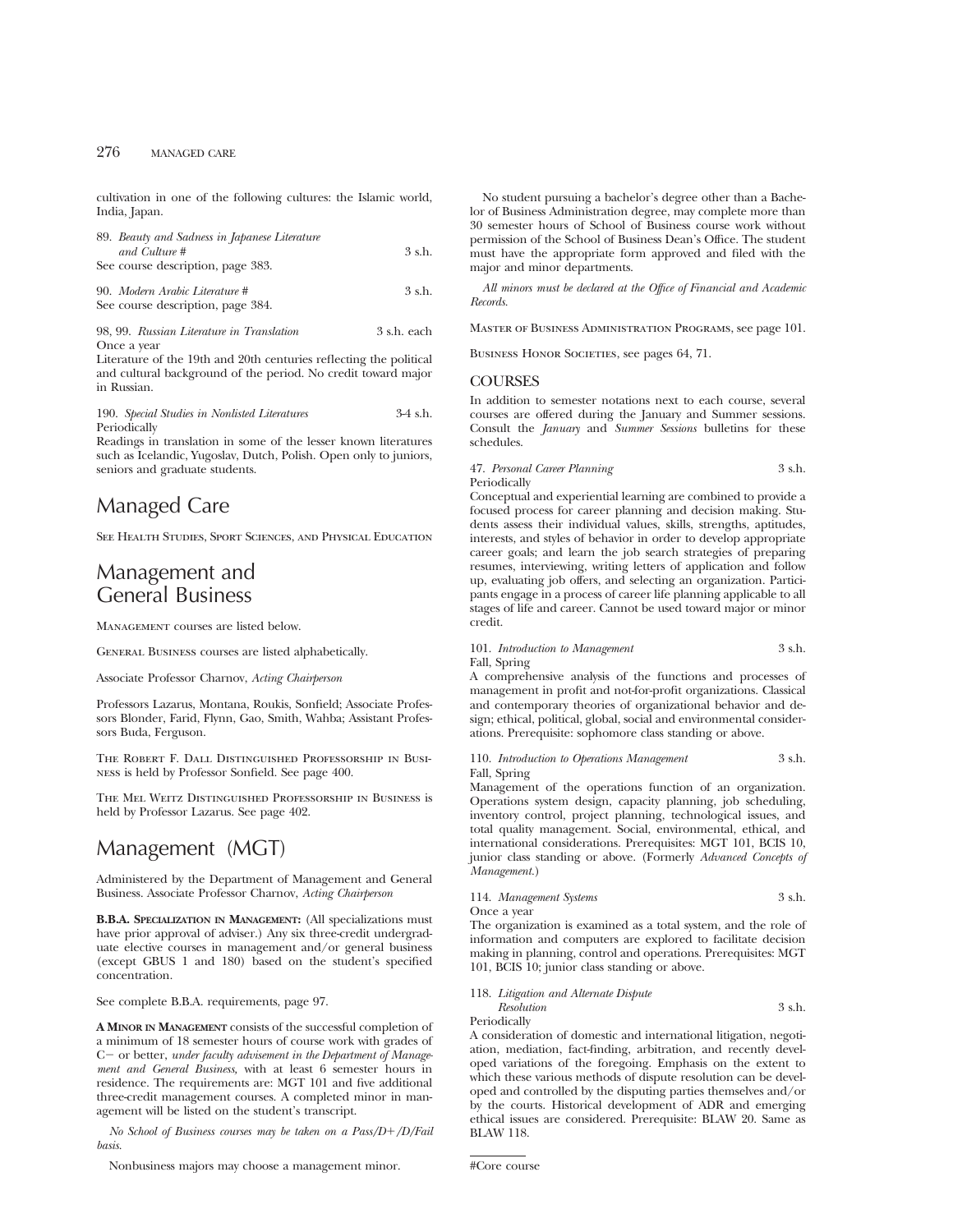## MANAGEMENT 277

#### 121. *Human Resources Management* 3 s.h.

## Fall, Spring

Human resources function as it relates to industrial, service, and not-for-profit organizations: selection and placement of workers, supervision, wage and salary administration, union-management relations, management development. Prerequisites: MGT 101; junior class standing or above. (*Formerly Personnel Administration.*)

122. *Advanced Topics of Organizational Recruitment and Selection* 3 s.h.

Once a year

Foundations of recruitment and selection of individuals in organizations. Emphasis on effective management and business practices. Recruitment methods including planning, analysis of internal and external labor markets, applicant screening, interviewing, and evaluation. Ethical and diversity-related aspects of staffing and downsizing in national and multinational corporations. EEO considerations, job descriptions, job analysis, personnel testing, internal selection, placement, reliability and validity, and utility of selection practices. Prerequisites: MGT 121 and junior class standing or above.

#### 127. *Work Analysis—Time and Motion Study and Job Evaluation* 3 s.h. Once a year

Factors and techniques affecting utilization of human effort, principles of motion economy, time study, performance rating, ratio delay studies, techniques of job analysis, evaluation, specifications and description; motivation and job enlargement techniques. Prerequisites: MGT 110, QM 1.

#### 130. *Human Relations in Organizations* 3 s.h. Fall, Spring

Formal and informal organization; theories of leadership and motivation, interpersonal communication, participation, counseling and morale. Prerequisites: MGT 101; junior class standing or above.

#### 142. *Production Management* 3 s.h. Once a year

Methods of planning, routing, scheduling and controlling industrial production processes; demand forecasting and inventory control; and the design of production management control systems. Students design production systems and use them to manage production operations in a computer simulated manufacturing environment. Prerequisites: MGT 110, QM 1, BCIS 10. QM 122 suggested as corequisite or prerequisite.

145. *Purchasing Management* 3 s.h. Fall, Spring

Analysis of the activities and mechanics of purchasing and materials management. Emphasis on buy-make decisions in the private and public sector, single vs. multiple sourcing, competitive bidding vs. negotiations, the logistics of delivery systems, purchasing ethics and vendor relations, international purchasing, ISO 9000 and computerized inventory systems. Prerequisite: MGT 110. (Formerly 155, *Purchasing.*)

#### 150, 151. *Field Research in an Industrial Society* 3 s.h. each Periodically

Field trip to study production processes, distribution, organization and interpersonal relationships in business. Examination of the role of management, labor unions, trade associations and government agencies in the solution of business and community problems. Prerequisite: MGT 110.

| 152, 153. Readings | $1-3$ s.h. each |
|--------------------|-----------------|
| Periodically       |                 |

Assigned readings on a tutorial basis; oral or written reports may be required. Prerequisites: MGT 110 and permission of department chairperson.

#### 157, A-Z. *Seminar: Special Topics in Management* 3 s.h. Periodically

An advanced in-depth treatment of special topics. Current topics are explored through a variety of methods, such as lectures, projects and case studies. Prerequisites: MGT 101, junior class standing or above, and permission of department chairperson.

As individual subjects are selected, each is assigned a letter (A-Z) which is affixed to the course number. Students may take up to two of these courses to fulfill their major requirements so long as each seminar has a different letter designation.

## 160. *Managing Nonprofit Organizations* 3 s.h. Once a year

Development of skills useful in the management of nonprofit institutions. With the use of lectures, cases, films, role-playing and selected readings, students develop and demonstrate their competency to deal with and institute change in such organizations as government agencies, hospitals and universities. Presents a management system for achieving results in managing nonprofit organizations, not isolated management tools. Prerequisites: MGT 101 and junior class standing or above. (Formerly *Public Management*.)

## 165. *Managing Industrial Development* 3 s.h. Periodically

Strategic role corporate and government planners perform in managing regional industrial development. Consideration is given to effective policy development and implementation in the United States and overseas. Problems of specific industries are also examined. Prerequisites: MGT 101 and junior class standing or above. (Formerly 125, *Industrial Development.*)

#### 171. *Problems in International Management:*

*Strategy Formulation and Business Negotiation* 3 s.h. Fall, Spring

Analysis and practice of intrafirm and external negotiating processes involved in implementing multinational corporate objectives, strategies and tactics. Uses negotiation simulation technique based on intensive student interaction within the context of actual business case situations. Focus on international business strategy models, negotiating tactics and negotiating processes related to international investment, cartel and joint-venture management, sales, purchasing, labor-management relations, governmental policy formulation and pressures from nationalist, consumer and environmentalist groups. Prerequisites: MGT 101 and junior class standing or above.

## 172. Collective Bargaining 3 s.h. Fall, Spring

Labor-management negotiations; the evolution of the modern labor contract, labor law analysis, grievance procedures, techniques of conciliation, mediation and arbitration. Prerequisites: MGT 101 and junior class standing or above.

### 174. *Business Internship* 1-3 s.h. Fall, Spring

Actual practical experience in an approved setting open to junior and senior management majors. Students work a minimum of 40 hours for 1 credit or a minimum of 80 hours for 2 credits or a minimum of 120 hours for 3 credits in a structured management program offered by a for-profit or not-for-profit organization. **NOTE:** Students may take this course only once. Satisfactory completion of this course counts toward general degree requirements but does not satisfy management major requirements. Prerequisites: permission of department chairperson, a minimum grade point average of 2.5 in management courses and 2.5 overall, MGT 110, junior class standing or above.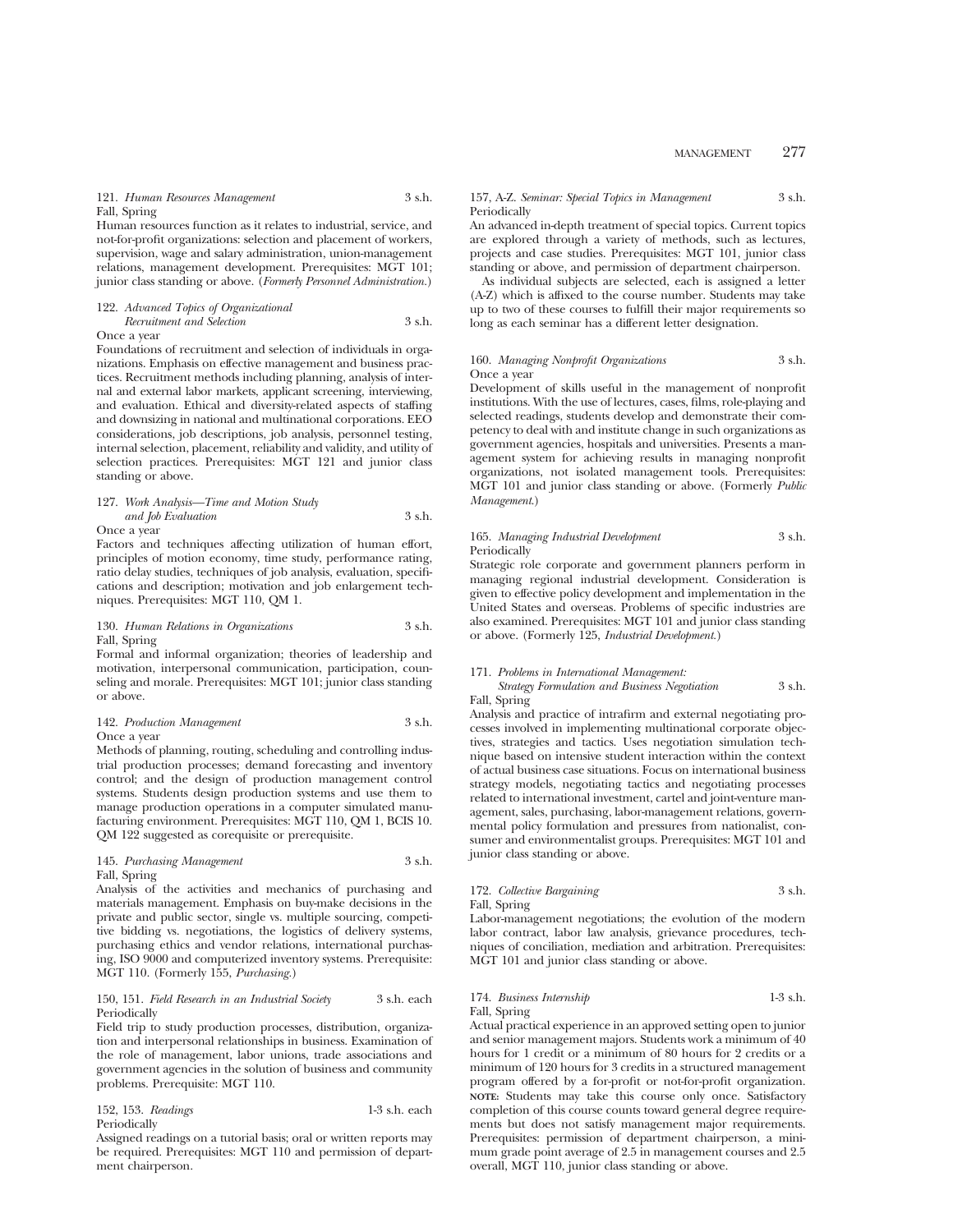## 278 MANAGEMENT

175. *Management of Change and Innovation*

*in Organizations* 3 s.h. Once a year

Presents theoretical and managerial approaches to the successful management of change and innovation, primarily within the context of technological and service-based organizations. Major theories, trends and research findings related to the management of change and of innovation are explored. Prerequisites: MGT 101 and junior class standing or above.

179. *Managerial Skill Development* 3 s.h. Once a year

Course focuses on developing cognitive insights and skills necessary for managing organizations in a culturally diverse global environment. Experiential learning activities at the individual and group levels are emphasized to enhance students' capacities to set and achieve goals, communicate, delegate, motivate, manage conflict, and build productive teams. Prerequisites: MGT 110 and junior class standing or above.

| 184. Deterministic Models in Operations Research | 3 s.h. |
|--------------------------------------------------|--------|
| Periodically                                     |        |
| Same as OM 184.                                  |        |

| 185. Internship in Management | 3 s.h. |
|-------------------------------|--------|
| Fall, Spring                  |        |

A work-study program open to senior management majors. Students work a minimum of 120 hours in a structured management training program offered by a for-profit or not-for-profit organization. Prerequisites: permission of department chairperson, a minimum grade-point average of 3.0 in management courses and 3.0 overall, MGT 110. Corequisite: related course in the area of internship. (Students who do not meet these requirements, see MGT 174.) (Formerly *Internship.*)

| 190. Honors Essay | 3 s.h. |
|-------------------|--------|
| Fall, Spring      |        |

Research for and the writing of substantial essay in the field of management. Open only to senior management majors who are eligible for and desire to graduate with departmental honors and who secure, before registration, written permission of the department chairperson. Prerequisites: a minimum grade-point average of 3.5 in management and 3.4 overall.

#### 201C. *Operations, Technology and Quality Management\** 3 s.h. Fall, Spring

Examination of how manufacturing and service processes utilize human resources, technology, equipment, materials, information and capital to create goods and services. Operations systems, objectives and incentives, production management, inventory management, quality management and management of operations to meet special market needs in a global economy are covered, as well as the influence of new technology on organizational efficiency and growth. (Formerly 201, *Introduction to Administration;* 201A, *Introduction to Production and Operations Management.*)

## 202. *Innovative Management of Contemporary Organizations\** 3 s.h.

Fall, Spring

An empowering, interactive workshop in which management assumptions are questioned, hypothesis-testing research is designed and research findings are applied for the prevention or solution of current and possible future problems facing organizations. Course builds a sense of community within teams and with the rest of the class in a cooperative, win-win environment; explores ethical issues related to globalization, diversity and the environment; and exercises participants' competence to innovate and to institute constructive change. Topics include leadership, communication, decision making, trust, management by

objectives, meetings and time management, organization principles and structure, motivation and contingency planning, all applicable to business and not-for-profit organizations. Prerequisite: MGT 201C or approved equivalent. (Formerly *Organization Theory.*)

#### 204. *Individual and Group Behavior in Organizations\** 3 s.h. Once a year

Intensive analysis of interfaces between individuals, groups, and organizational processes and systems. Foundation theories and current research findings. Topics include personality, perception and attitude formation; motivation, stress, and rewards; intergroup dynamics, stereotyping, and demographic diversity; effect of organizational politics, leadership and decision making. Global perspectives and experiential learning emphasized. Prerequisite: MGT 202.

## 205. *Current Problems in Managing Nonprofit Organizations\** 3 s.h.

Once a year

Applications of management techniques, concepts, and research findings to the solution of current problems faced by administrators in government agencies, hospitals, colleges, labor unions, charitable and religious institutions and associations. Similarities and differences in the administration of profit and nonprofit organizations are explored. Prerequisite: MGT 202. (Formerly *Current Problems in Public Management.*)

#### 206. *Evaluation and Accountability of Public*

*Management Programs*\* 3 s.h. Periodically

Review of the Federal Office of Management and Budget, Congressional Budget Office and General Accounting Office (GAO) systems of program evaluation. Study to determine the techniques of standards formulation to rate program achievement and operations efficiency and to develop the skills and knowledge to measure and ascertain program impact. Prerequisite: MGT 202.

#### 208. *Training and Development*\* 3 s.h. Once a year

Concepts, principles and conditions of learning as applied to the training, education and development of human resources in profit and nonprofit organizations. Train-the-trainer instruction is provided for developing and implementing practical programs used in these organizations including needs analyses, program design, subject matter, resources, facilities, materials, evaluation and follow-up. Prerequisite: MGT 202. (Formerly *Employee Training and Development.*)

#### 209. *Management Communication*\* 3 s.h. Periodically

Examine communication in business organizations and nonprofit institutions by in-depth study of interpersonal communication, communication in small groups and organizationwide communication. Consideration is given to models and theories of the role of communication systems in the formulation of management policies relative to internal and external relationships. Prerequisite: MGT 202.

## 210. *Human Resources Management*\* 3 s.h. Once a year

In-depth examination of the activities involved in the management of the human resources function. Models for thinking, analyzing and managing these activities are studied in theory and for practical application in organizations. Prerequisite: MGT 202. (Formerly *Advanced Personnel Management.*)

<sup>\*</sup>Open only to matriculated Zarb School of Business graduate students and/or M.A. in Health Administration students where appropriate.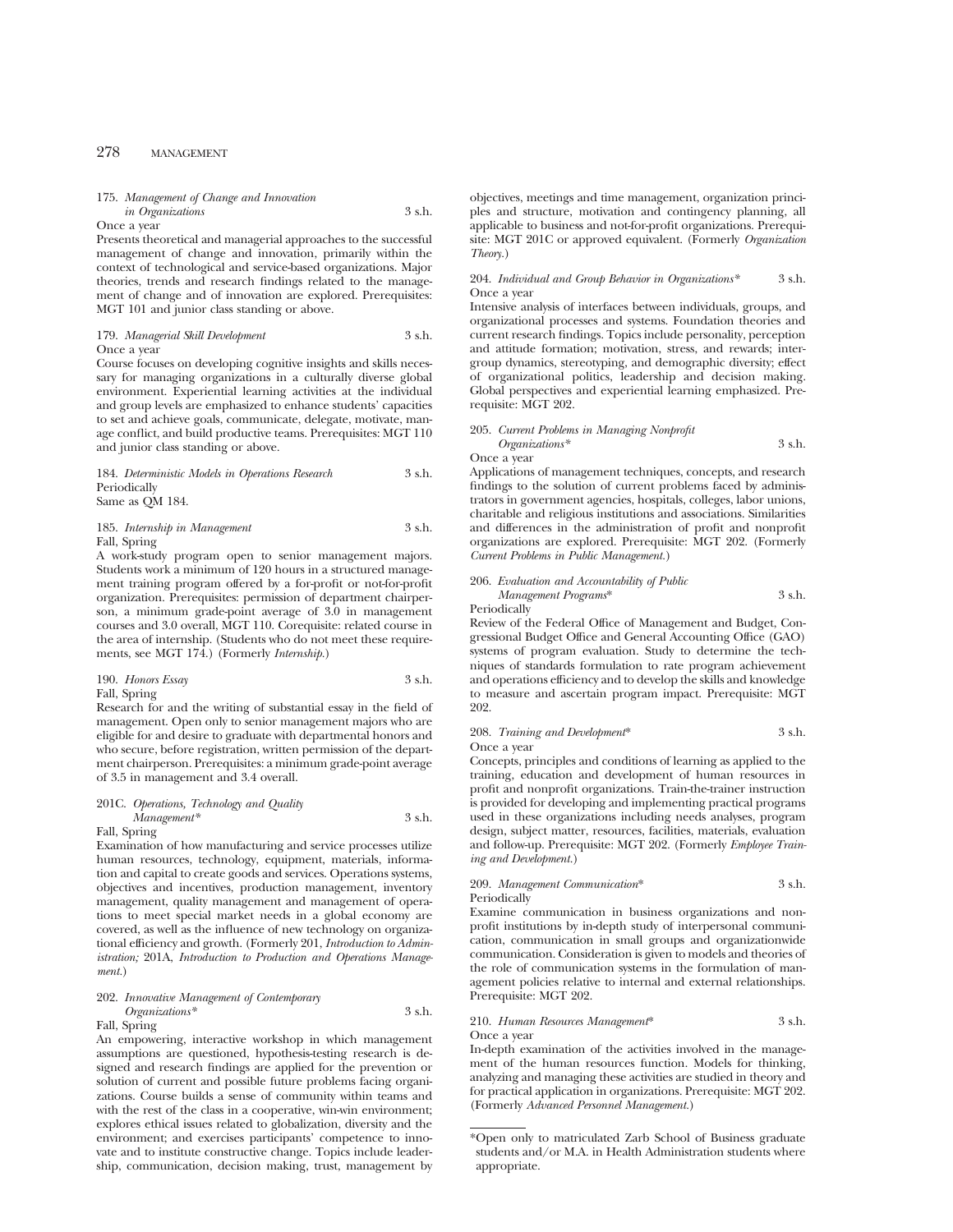## 211. *Production Planning and Control*\* 3 s.h. Periodically

Production and operations management decision problems using current analytical techniques. Topics include design decisions, production functions, facility location and layout, capacity decisions, work and human resource input, inventory management, scheduling, allocation, quality control. Prerequisites: QM 210, MGT 202.

#### 212. *Executive Leadership Skills\** 3 s.h. Periodically

An intensive experiential forum for examining, assessing, and developing practical and personal executive leadership skills. Participants are guided in linking cognitive models of "people skill" techniques, awareness exercises of personal skill proficiency and intensive skill improvement workshops. Topics include personal problem-solving skills, motivating others, communicating supportively, gaining power and influence, managing stress, bridging multicultural differences in the workplace. Prerequisite: MGT 202.

## 214. *Ethics, Environmental Responsibility and Sociopolitical Diversity in Business Organizations\** 3 s.h.

Fall, Spring

A cross-functional integrative approach to the exploration of the political and social foundations of the development of organizations and the ethical duties of managers in a multinational business environment. A consideration of the serious social responsibilities borne by leaders for ensuring the welfare of customers, suppliers, employees, communities, and the natural environment; meeting environmental regulations; using technology responsibly; and developing an appreciation for cultural and ethnic diversity in the workplace. Prerequisites: completion of core competency courses or approved equivalents.

#### 215. *Multinational Business Management*\* 3 s.h. Once a year

Analysis of fundamental concepts and decision processes. Emphasis on operational and behavioral distinctions with view toward developing international planning specialization and regional adaptation skills in the student. Examination of trade patterns and partners, especially the European Economic Community. Prerequisites: MGT 202, MKT 207.

#### 216. *Strategic Planning*\* 3 s.h. Once a year

An introduction to the strategic planning process and an insight into its nature. Background for line managers who will do such planning, staff who will aid in the process and others interested in understanding present and future corporate performance. As the components of the organization are increasingly integrated into an effective strategic management system, creative strategic planning becomes a major management tool for (1) formulation and implementation of corporate strategy, (2) discovery and development of opportunity and growth, and (3) avoidance of confrontations with society over unintended impacts from the corporate operations. Prerequisites: MGT 202, FIN 202.

#### 217. *Developing Leadership and Communication Skills\** 3 s.h. Fall, Spring

A cross-functional integrative approach for examining, assessing, and developing practical and personal leadership skills in an experiential forum. Participants are guided in linking cognitive models of "people skill" techniques, awareness exercises of personal skill proficiency, and skill improvement workshops. Topics include personal problem-solving skills, motivating others, communicating supportively, negotiating, gaining power and influence, managing stress, and bridging multicultural differences in the workplace. Prerequisite: 201C or approved equivalent.

#### 220. *Organizational Development and Change*\* 3 s.h. Once a year

Examines planned approaches to organizational change as an ongoing, interactive process. Topics include introduction to organization development, theory and concepts underlying organization development, goal setting, planning, research findings dealing with the results of OD interventions, OD approaches in different types of organizations and consultant- client relationships. Prerequisite: MGT 202.

#### 257, A-Z. *Seminar: Special Topics in Management\** 3 s.h. Periodically

An advanced in-depth treatment of special topics. Current topics are explored through a variety of methods, such as lectures, projects and case studies. Prerequisites: MGT 202 and permission of department chairperson.

As individual subjects are selected, each is assigned a letter (A-Z) which is affixed to the course number. Students may take up to two of these courses to fulfill their major requirements so long as each seminar has a different letter designation.

262. *Seminar in Business Management*\* 3 s.h. Periodically

Analysis of problems of top management. Discussions and written reports based on individual student research. Prerequisites: MGT 202 and permission of department chairperson.

274. *Labor Relations and the Law*\* 3 s.h. Once a year

Federal and state labor legislation affecting wages and conditions of all employees unionized or not, management's interest in constructive employee relations within the frame of the Labor Management Relations Act, dispute settlement techniques. Prerequisite: MGT 202.

275. *Alternatives to Litigation*\* 3 s.h. Periodically

Nature and sources of conflicts amenable to alternative dispute resolution techniques. Examination of the techniques of negotiations, conciliation, mediation, fact-finding, med-arb and arbitration; fashioning procedures for handling recurring conflicts in particular business organizations and settings. Emphasis on developing skills and understandings needed to effectively resolve disputes normally handled in civil litigation. Students engage in mock problem situations. Prerequisite: MGT 202.

#### 304. *Advanced Research Seminar in Management\** 3 s.h. Fall, Spring

(NOTE: MGT 306-308 may be offered in place of 304.) Students write an integrative paper on an assigned topic based on secondary research and then formulate a written primary data research design to investigate a specific key issue. They must formulate research questions and hypotheses, construct survey instruments and experimental designs, draft sample plans, outline data handling procedures, and prepare a comprehensive research proposal, furnishing justifications for its theoretical as well as practical significance. An oral presentation of each project is required at the conclusion of the semester. Prerequisites: completion of all core competency courses, 21 s.h. of advanced core courses or above (including QM 210, IB 219†, and at least 6 s.h. of the required 15 s.h. in the area of concentration), and permission of the department chairperson.

305. *M.B.A. Honors Research Thesis in Management\** 3-6 s.h.

Periodically

Student selects and designs an integrative research project with the approval and guidance of a faculty member in the area of

<sup>\*</sup>Open only to matriculated Zarb School of Business graduate students and/or M.A. in Health Administration students where appropriate.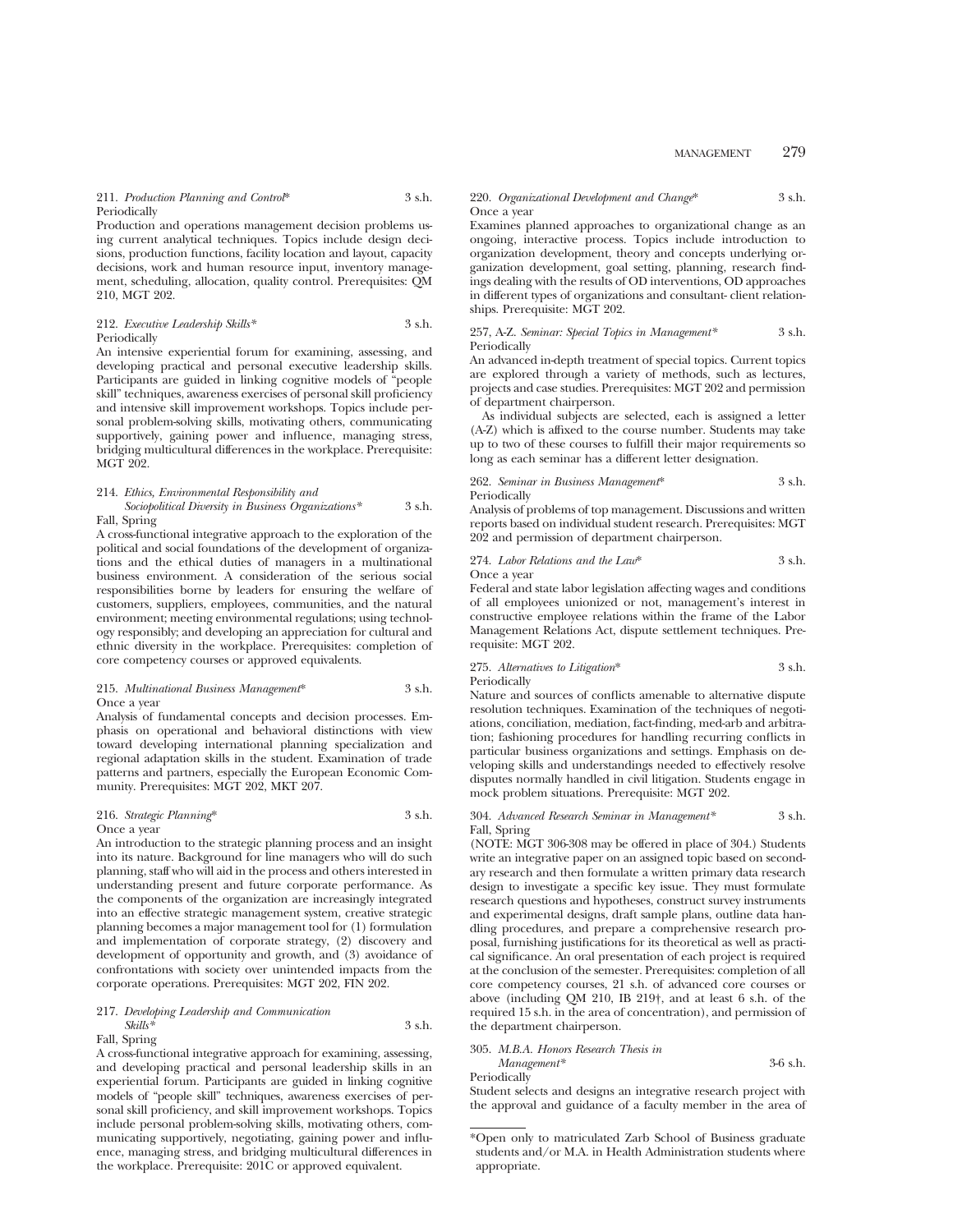specialization. Student is required to justify the project's significance within a decision-making framework and define the management applications of the research findings. An oral report of the research findings is presented to a faculty committee. With joint permission of the department chairperson and thesis adviser, a student may expand the M.B.A. Honors Research Thesis from 3 to 6 s.h.; the additional 3 s.h. may be counted toward elective requirements in the area of concentration. Prerequisites: minimum cumulative grade point average of 3.5, completion of all core competency courses, 21 s.h. of advanced core courses or above (including QM 210, IB 219†, and at least 6 s.h. of the required 15 s.h. in the area of concentration), and permission of department chairperson.

#### 306. *Case Focused Research Seminar in Management\** 3 s.h.

Periodically

Emphasis on multiple functional areas that are taught in the Zarb School of Business. A case study approach is utilized in this course, and students are challenged to understand how decisions and policies from different functional areas are integrated within an organization. Students present detailed recommendations toward resolution of complex business problems within an industry or company which must be supported by appropriate documentation of research and analysis. Written and oral reports are required. Prerequisites: completion of all core competency courses, 21 s.h. of advanced core courses or above (including QM 210, IB 219†, and at least 6 s.h. of the required 15 s.h. in the area of concentration), and permission of department chairperson. Same as ACCT 306, BCIS 306, FIN 306, IB 306, MKT 306.

307. *Consulting Research Project\** 3 s.h. Periodically

Under the supervision of an instructor and working singularly or in a small group, students are assigned to a client organization for one semester. The students and the client organization to which they are assigned will identify the clients' specific problems and objectives. Students design and complete one or more integrative consulting projects involving various business principles and conduct research. A written consulting report and an oral presentation are made to a faculty committee and the senior management of the organization. Prerequisites: minimum cumulative grade point average of 3.5, completion of all core competency courses, 21 s.h. of advanced core courses or above (including QM 210, IB 219†, and at least 6 s.h. of the required 15 s.h. in the area of concentration), and permission of the senior assistant dean and director of graduate programs and the department chairperson. Same as ACCT 307, BCIS 307, FIN 307, IB 307, MKT 307.

308. *Integrative Business Simulation\** 3 s.h. Periodically

Course utilizes a comprehensive and integrative computer simulation to create a variety of complex multifunctional business problems to which students must respond under varying conditions of uncertainty. A team-based approach to decision making is used in resolving problems created by the computer model. Students are required to provide detailed reports on decisions made and to provide quantitative and qualitative justifications for their decisions. These justifications must be supported through the use of research and must be presented orally and in writing. Prerequisites: completion of all core competency courses, 21 s.h. of advanced core courses or above (including QM 210, IB 219†, and at least 6 s.h. of the required 15 s.h. in the area of concentration), and permission of department chairperson. Same as ACCT 308, BCIS 308, FIN 308, IB 308, MKT 308. (Formerly *Computer Simulation (Management Game) in Management.*)

|  | 330. Graduate Internship* | 3 s.h. |
|--|---------------------------|--------|
|--|---------------------------|--------|

## Fall, Spring

A work-study program open to graduate students who are specializing in management.

Students work a minimum of 100 hours in the semester for selected business organizations. A written evaluation of a complex managerial decision is prepared by the student at the completion of the course. Most internship opportunities involve some form of monetary remuneration. Prerequisites: all core competency courses or approved equivalents, 24 graduate-level credits with a 3.3 average and permission of department chairperson. (Formerly GBUS 330.)

#### 401. *Operations Management\*\** 2 s.h. Periodically

An examination of the processes organizations use to transform resources into high quality goods and services that satisfy consumers. Techniques for designing production and operation systems that are efficient as well as effective are included.

402. *Managing Contemporary Organizations\*\** 4 s.h. Periodically

Issues of organizational behavior and design in all types of corporations, nonprofit institutions, and governmental agencies are discussed. Emphasis is placed on motivational systems, intragroup and intergroup communications, power relationships, and the management of change. The effects of cultural diversity on organizational dynamics are also considered.

# Marketing and International Business

Marketing courses are listed below.

INTERNATIONAL BUSINESS courses are listed alphabetically.

Associate Professor Barak, *Chairperson*

Distinguished Professor Emerita Cohen; Professors Berman, Evans, James, Neelankavil, Sherman; Associate Professors Forman, Mathur, Moore; Assistant Professors Elenkov, Lee, Maignan, Zhang.

The Walter H. "Bud" Miller Distinguished Professorship in Business is held by Professor Berman. See page 401.

The RMI Distinguished Professorship in Business is held by Professor Evans. See page 401.

## Marketing (MKT)

Administered by the Department of Marketing and International Business. Associate Professor Barak, *Chairperson*

**B.B.A. SPECIALIZATION IN MARKETING:** (All specializations must have prior approval of adviser.) The requirements are: MKT 124, 144, 175; and four additional three-credit courses in marketing (may include GBUS 170).

See complete B.B.A. requirements, page 97.

**A MINOR IN MARKETING** consists of the successful completion of a minimum of 18 semester hours of course work with grades of Cor better, *under faculty advisement in the Department of Marketing and International Business,* with at least 9 semester hours in residence.

The requirements for a *marketing minor who is a major in another*

<sup>\*</sup>Open only to matriculated Zarb School of Business graduate students and/or M.A. in Health Administration students where appropriate.

<sup>\*\*</sup>Open only to matriculated Zarb School of Business E.M.B.A. students.

<sup>†</sup>Full-time students may take IB 219 as a corequisite.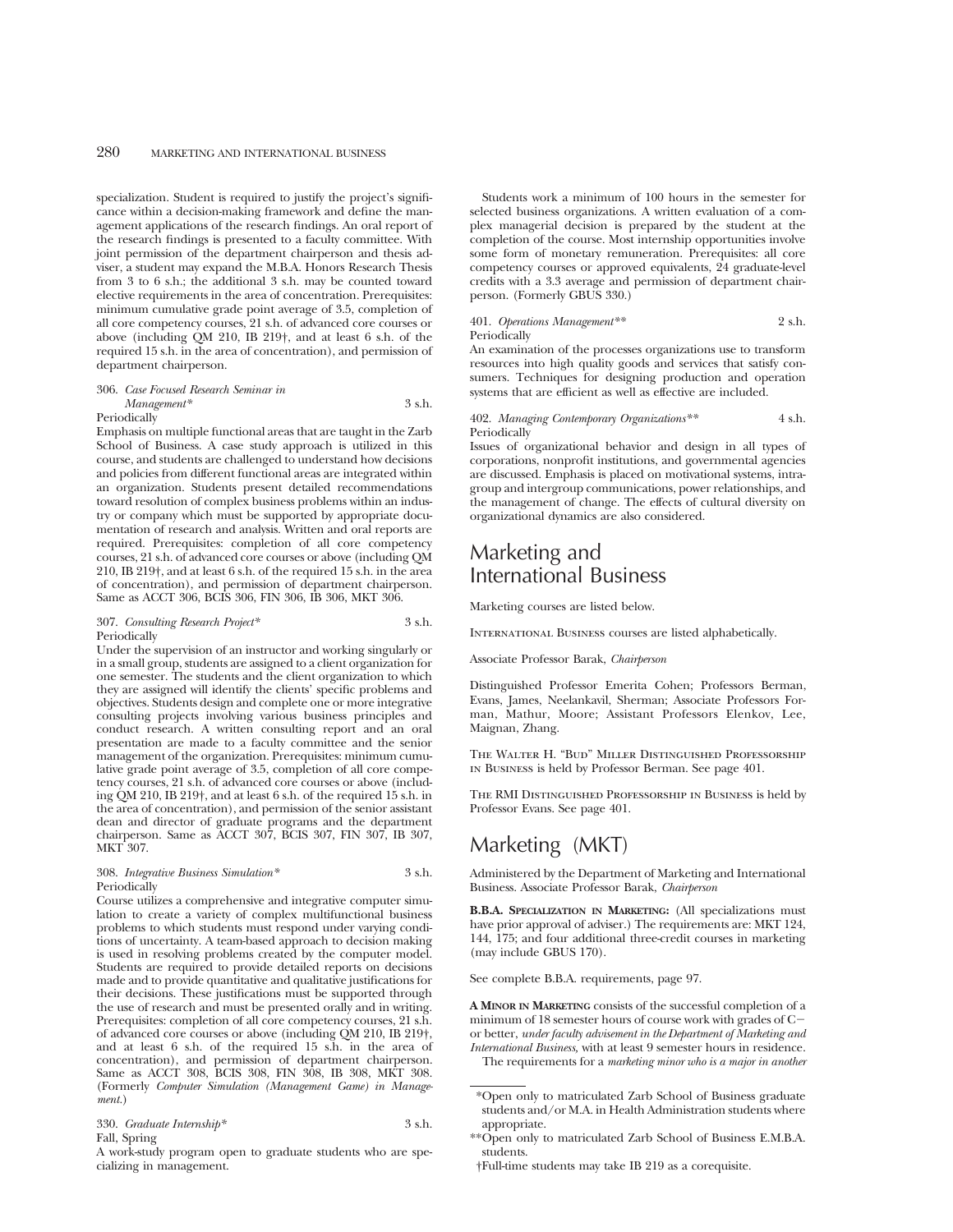*business area* are: MKT 101, 124, 175 and three additional courses chosen from the following: MKT 131, 135, 140, 141, 144, 149, 157, A-Z, 168, 169, 170, 172; IB 150; GBUS 170. See course listings for prerequisites.

Nonbusiness majors may also choose a marketing minor. The requirements for a *marketing minor who is a nonbusiness major* are: MKT 101, 124, and four additional courses chosen from the following: MKT 131, 135, 140, 141, 144, 149, 157, A-Z, 168, 169, 170, 172, 175; IB 150; GBUS 170. See course listings for prerequisites.

A completed minor in marketing will be listed on the student's transcript.

## *No School of Business courses may be taken on a Pass/D+/D/Fail basis.*

No student pursuing a bachelor's degree other than a Bachelor of Business Administration degree may complete more than 30 semester hours of School of Business coursework without permission of the School of Business Dean's Office. The student must have the appropriate form approved by and filed with the major and minor departments.

*All minors must be declared at the Office of Financial and Academic Records.*

Master of Business Administration Programs, see page 101.

BUSINESS HONOR SOCIETIES, see pages 64, 71.

#### COURSES

In addition to semester notations next to each course, several courses are offered during the January and Summer sessions. Consult the *January* and *Summer Sessions* bulletins for these schedules.

| 101. Principles of Marketing | 3 s.h. |
|------------------------------|--------|
| Fall, Spring                 |        |

An intensive analysis of the concepts, structure and operation of the domestic and international marketing system, the development and evaluation of marketing plans, industrial and final consumers, product planning, agencies and functions of distribution, promotion and publicity, pricing, legislation, ethics, social responsibility and environmental issues. Prerequisite: sophomore class standing or above.

124. *Consumer Behavior* 3 s.h. Fall, Spring

An examination and analysis of the theories and concepts that contribute to successful domestic and international marketing approaches. Explores consumer issues concerning the acquisition, consumption, and disposition of goods, services and ideas both domestically and from a cross-cultural perspective. Topics include segmentation, perception, motivation, and decision making. Examines ethical practices on behalf of business and consumers. Prerequisites: MKT 101 and junior class standing or above. (Formerly *Behavioral Science in Marketing*.)

131. *Principles of Advertising* 3 s.h. Fall, Spring

Design and evaluation of advertising strategies based upon knowledge of consumer demand, advertising methods, mechanics and institutions with emphasis on media selection, copy selection, budgetary planning, legal and ethical constraints and research to determine advertising effectiveness. Prerequisites: MKT 101 and junior class standing or above.

135. *Foundations of Direct Marketing* 3 s.h. Fall, Spring

An examination of the concepts, strategies and applications involved in direct marketing. Topics include the scope of direct

marketing, launching direct marketing programs, planning and market segmentation, developing and managing products and services, promotion and multimedia plans, creativity production, pricing, customer service, and responses and performance measures. Analysis includes both industrial and final consumer direct marketing. Prerequisites: MKT 101 and junior class standing or above.

140. *Sales Management* 3 s.h. Fall, Spring

Organization, administration and evaluation of the sales function within the firm. Selection, training, motivation, performance evaluation, and compensation of the sales force. Effective selling and the relationship of sales to other marketing functions. Ethical issues and international perspectives within the sales context. Prerequisites: MKT 101 and junior class standing or above.

## 141. *Retail Management* 3 s.h. Fall, Spring

Examination of the framework of retailing, retail institutions, strategic retail planning, trade-area and site-selection analysis, retail organizations, merchandise planning and management, service retailing, store image, promotion, pricing, retail audit and retailing in the future. Prerequisites: MKT 101 and junior class standing or above.

144. *Marketing Research* 3 s.h. Fall, Spring

Design and implementation of market research investigations to help solve conceptual and operational marketing problems. Topics include development of research proposals, sources of primary and secondary data, questionnaire construction, sampling considerations, application of statistical analysis including computer-based techniques, and report writing. Prerequisites: MKT 124, QM 122.

149. *Public Relations* 3 s.h. Fall, Spring

Objectives and methods of communication between the firm and its publics, i.e., stockholders, employees, consumers, general public. The role of social, political, ethical and ecological considerations in formulating public relations policy. Prerequisites: MKT 101 and junior class standing or above.

151. *Readings* 1-3 s.h. each Fall, Spring

Assigned readings on a tutorial basis; oral or written reports may be required. Prerequisites: MKT 101, junior class standing or above, and permission of department chairperson.

#### 157, A-Z. *Seminar: Special Topics in Marketing* 3 s.h. Periodically

An advanced in-depth treatment of special topics. Current topics are explored through a variety of methods, such as lectures, projects and case studies. Prerequisites: MKT 101, junior class standing or above, and permission of department chairperson.

As individual subjects are selected, each is assigned a letter (A-Z) which is affixed to the course number. Students may take up to two of these courses to fulfill their major requirements so long as each seminar has a different letter designation.

## 168. *Business-to-Business Marketing* 3 s.h. Periodically

A managerial approach to marketing decision making in an industrial market. Topics include vendor and value analysis, inventory control, sales forecasting, industrial market planning, market auditing, sales-force planning and channel management. Prerequisites: MKT 101 and junior class standing or above. (Formerly *Industrial Marketing*.)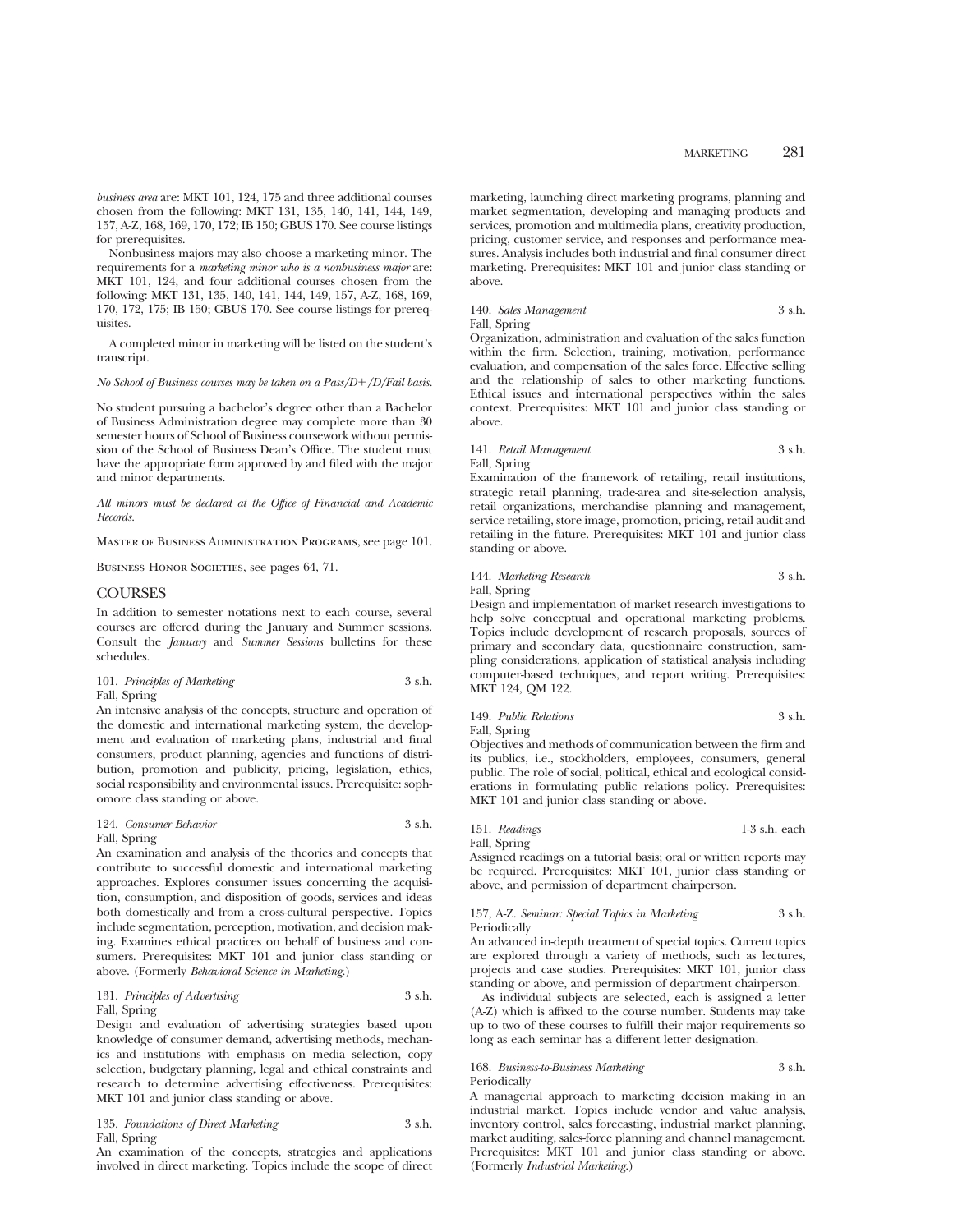## 282 MARKETING

#### 169. *Marketing of Services* 3 s.h. Periodically

This course focuses on the difference between goods and services and the impact of these differences on marketing of services. Topics include service quality, customer service/satisfaction, ethical issues in marketing of services, and marketing of services internationally. Prerequisites: MKT 101, junior class standing or above.

| 170. International Marketing | 3 s.h. |
|------------------------------|--------|
| Fall, Spring                 |        |

Conditions affecting the international marketing position of the United States and other selected countries, development of multinational marketing policies, trade with developed and developing countries. Foreign market research, channels of international marketing, international advertising media, mechanics and documentation of foreign trade. Organization and management of international marketing intermediaries. Emphasis on case studies and experiential exercises. Prerequisites: MKT 101; junior class standing or above. Same as IB 170.

172. *Export/Import Marketing* 3 s.h. Periodically

Intensive study of all of the aspects of export-import marketing. Topics covered include marketing strategy, company resources to support export-import operations, export marketing research, evaluation of governmental incentives and barriers to trade, establishment of distribution policies, evaluating transportation alternatives, evaluating financing alternatives, maritime and credit insurance programs, export/import documentation and electronic data interchange, product adaptation, pricing tactics and strategy, promotion approaches, after sales service, finding service and product suppliers, organizational considerations of the export-import business, and ethical issues which arise in arranging transactions, complying with government regulations, and shipping goods. Prerequisites: MKT 101, IB 150, and junior class standing or above.

174. *Business Internship* 1-3 s.h. Fall, Spring

Actual practical experience in an approved setting open to junior and senior marketing majors. Students work a minimum of 40 hours for 1 credit or a minimum of 80 hours for 2 credits or a minimum of 120 hours for 3 credits in a structured marketing program offered by a for-profit or not-for-profit organization. **NOTE:** Students may take this course only once. Satisfactory completion of this course counts toward general degree requirements but does not satisfy marketing major requirements. Prerequisites: permission of department chairperson, a minimum grade point average of 2.5 in marketing courses and 2.5 overall, MKT 101, junior class standing or above.

#### 175. *Marketing Planning and Product Strategies* 3 s.h. Fall, Spring

Examination of the environment in which the firm operates and the impact of these conditions on marketing strategy decisions. Student's analytical skills and decision-making abilities in marketing are enhanced through a combination of high level reading assignments, class discussions and participation, term projects and/or assignments, and written examinations. Prerequisites: MKT 101, 124, senior class standing, and 6 additional semester hours of marketing electives.

185. *Internship in Marketing* 3 s.h. Fall, Spring

A work-study program open to senior marketing majors. Students work a minimum of 120 hours in a structured marketing training program offered by a for-profit or not-for- profit organization. Prerequisites: permission of department chairperson, a minimum grade point average of 3.0 in marketing courses, and 3.0 overall, MKT 124. Corequisite: related course in the area of internship. (Students who do not meet these requirements, see MKT 174.) (Formerly *Internship.*)

## 190. *Honors Essay* 3 s.h. Fall, Spring

Research for and the writing of a substantial essay in the field of marketing. Open only to senior marketing majors who are eligible for and desire to graduate with departmental honors and who secure, before registration, written permission of the department chairperson. Prerequisites: a minimum grade-point average of 3.5 in marketing and 3.4 overall, MKT 124.

## 201. *Marketing Principles and Concepts\** 3 s.h. Fall, Spring

Intensive coverage of the theory and practice of marketing. Topics include marketing strategy determination, the role of market research, consumer behavior, marketing and the law, consumerism, social and ethical responsibility of marketers, environmental considerations in marketing decision making, international marketing, as well as product, promotion, pricing, distribution, and channel policy. (Formerly *Survey of Marketing.*)

#### 207. *Marketing Management\** 3 s.h. Fall, Spring

Managerial decisions in the marketing area and approaches to making those decisions. Included are identification of opportunities and threats in a global environment; ethical and environmental considerations in marketing; analytical techniques in developing, implementing and controlling marketing plans; integration and coordination of the planning process with other functions; and market plan auditing. Prerequisite: MKT 201 or approved equivalent. (Formerly *Management of the Marketing Process.*)

### 211. *Advertising Management*\* 3 s.h. Periodically

Appraising the promotional opportunity, selecting the target market, media selection and strategy, developing and evaluating advertising messages, social and ethical considerations. Prerequisite: MKT 207.

### 212. *Strategic Marketing of Services\** 3 s.h. Periodically

A specialized course dealing with the strategic decision making for marketing of services. The course deals with the special nature of services and their marketing implications. Topics include strategic analysis of services, service quality and standardization, issues related to customer satisfaction, industrialization of services, use of technology in service delivery, ethical considerations, and service marketing in global markets. Applications of these concepts to specific industries (e.g., health care, hospitality) are also discussed. Prerequisite: MKT 207.

#### 220. *International Marketing*\* 3 s.h. Once a year

Organizing and managing international marketing operations. Stresses concepts, terminology, institutions and trends. Comparative analysis of consumer and institutional behavior in selected industrial and nonindustrial countries. Emphasizes data sources and cross-cultural research methodology. Examines organizational models, North-South dialogue, protectionism, commodity trading, marketing consortia, East-West trade, regional integration, development of under-sea resources and socioeconomic impact of multinational marketing. Prerequisite: MKT 207.

<sup>\*</sup>Open only to matriculated Zarb School of Business graduate students and/or M.A. in Health Adiminstration students where appropriate.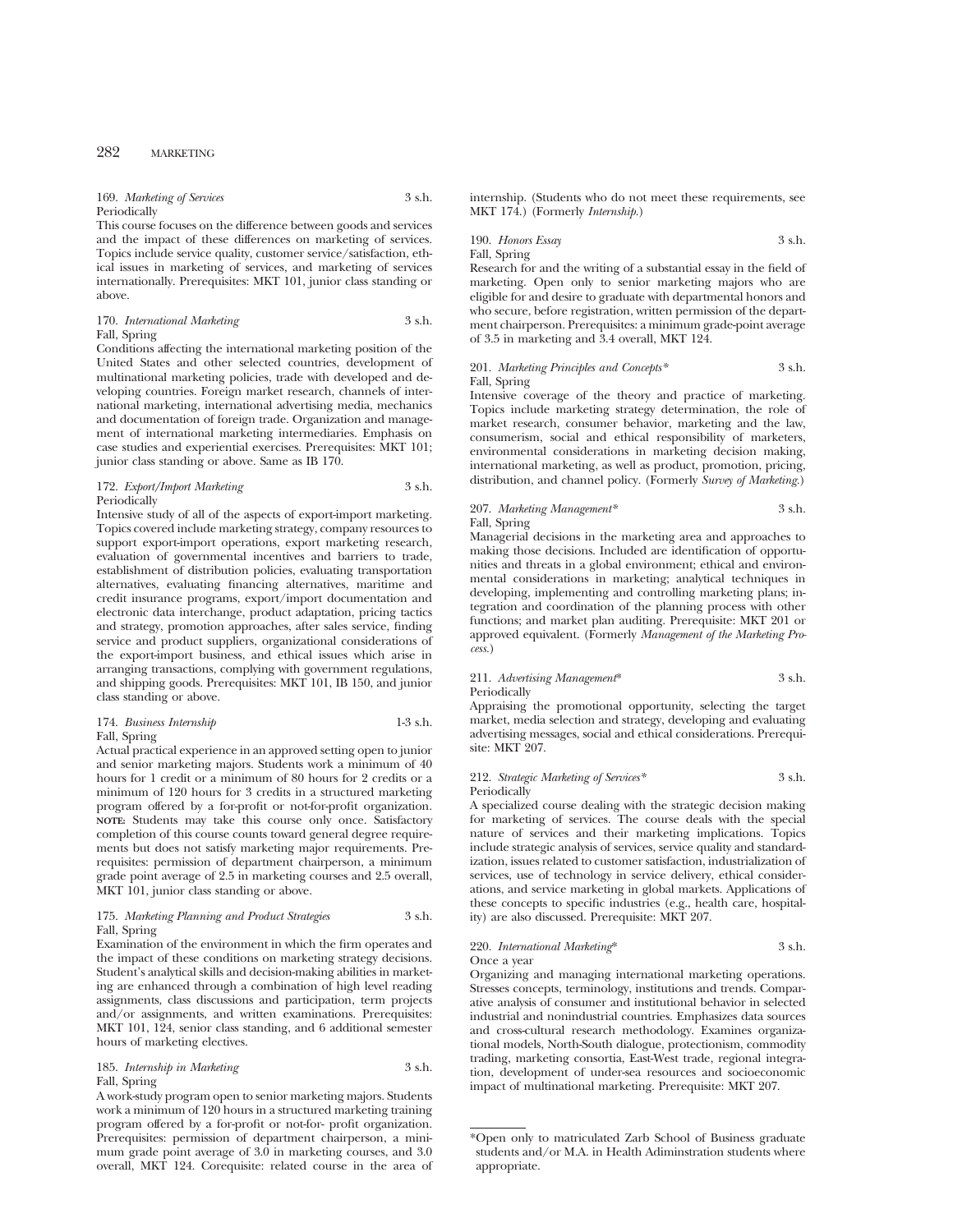## MARKETING 283

#### 221. *Distribution Management*\* 3 s.h. Periodically

Analysis and management of distribution systems for products and services. Evaluation of objectives and functions of manufacturers, wholesalers, retailers and consumers. Stresses systems analysis, historical evolution of U.S. distribution system, channel power, control and conflict, physical distribution, distribution costs and international comparisons of marketing systems. Socioeconomic costs and benefits of public and private distribution systems emphasized. Prerequisite: MKT 207.

#### 230. *Pricing Theory and Practice*\* 3 s.h. Periodically

A managerial approach to pricing decisions. Topics include a legal and ethical environment of pricing decisions; demand curve estimation; psychological pricing; demand, cost and competitive approaches to pricing; decision model in pricing models and decisions by channel members. Prerequisite: MKT 207.

240. *Advanced Sales Management*\* 3 s.h. Periodically

An analytical and quantitative course in managing sales. Topics include complex organizational structures, recruitment and motivation techniques, sales forecasting methods, budgeting, quotas, territory allocation and management, marketing models, compensation packages, expense accounts, sales and cost analysis, and the legal environment. Prerequisites: MKT 207, QM 210.

#### 245. *Research for Marketing Decisions*\* 3 s.h. Periodically

Principles, procedures and techniques of defining and solving marketing problems; research designs and analytical methods; statistical techniques in market research. Prerequisites: MKT 207, QM 210.

| 247. Consumer Behavior* | 3 s.h. |
|-------------------------|--------|
| Periodically            |        |

A survey of the role of psychology, sociology and economic-based theories in the explanation of consumer decision making. Topics include perception; learning; presearch, search and use processes; postpurchase behavior; and brand loyalty. Emphasis on marketing strategy implications. Prerequisite: MKT 207.

#### 249. *Product Innovation and Planning*\* 3 s.h. Once a year

Product policy and strategy as the keystone of corporate planning. The product planning and development sequence: search for opportunity, screening, economic evaluation, development of product, development of marketing plan testing, commercialization. Organization of the product planning function. Prerequisite: MKT 207.

## 250. *Healthcare Marketing* 3 s.h. Periodically

An introductory marketing course for healthcare professionals, such as administrators dealing with the elderly who need to understand their markets. This course examines the healthcare environment directed towards the needs of the aging. Emphasis is on how to develop effective programs to meet the needs of this market. Specific areas examined include the changing health and medical marketing environment, the elderly as a viable market, new product development, pricing, promotional planning, channels of distribution, decision making of healthcare services and future trends for this market. Open only to students matriculated in the Gerontology Program. Not for M.B.A. degree credit.

257, A-Z. *Seminar: Special Topics in Marketing\** 3 s.h. Periodically

An advanced in-depth treatment of special topics. Current topics are explored through a variety of methods, such as lectures, projects and case studies. Prerequisites: MKT 207 and permission of department chairperson.

As individual subjects are selected, each is assigned a letter (A-Z) which is affixed to the course number. Students may take up to two of these courses to fulfill their major requirements so long as each seminar has a different letter designation.

#### 270. *Marketing Problems Seminar*\* 3 s.h. Periodically

A systematic examination of marketing planning and analysis. Includes decision-making problems and projects, analysis of contemporary marketing policies and issues, and the integration of institutional and quantitative information. Prerequisite: MKT 207.

#### 275. *Strategic Planning in Marketing\** 3 s.h. **Periodically**

A thorough examination of strategic planning in marketing—the process by which sustainable customer-driven competitive advantages are achieved over time by building relationships, offerings, timing, and resources. Particular emphasis placed on planning, integrating, implementing, and analyzing marketing strategies; the context of strategic marketing management within a firm; alternative strategic approaches to marketing; such marketing models as Profit Impact of Marketing Strategy (PIMS); the value chain; benchmarking; customer satisfaction; strategic marketing audits; the global context of strategic marketing; ethical dimensions of marketing strategies; and other key concepts. Individual and group assignments, including a computer simulation. Prerequisite: MKT 207.

#### 304. *Advanced Research Seminar in Marketing\** 3 s.h. Fall, Spring

(NOTE: MKT 306-308 may be offered in place of 304.) Students write an integrative paper on an assigned topic based on secondary research and then formulate a written primary data research design to investigate a specific key issue. They must formulate research questions and hypotheses, construct survey instruments and experimental designs, draft sample plans, outline data handling procedures, and prepare a comprehensive research proposal, furnishing justifications for its theoretical as well as practical significance. An oral presentation of each project is required at the conclusion of the semester. Prerequisites: completion of all core competency courses, 21 s.h. of advanced core courses or above (including QM 210, IB 219†, and at least 6 s.h. of the required 15 s.h. in the area of concentration), and permission of department chairperson.

#### 305. *M.B.A. Honors Research Thesis in Marketing\** 3-6 s.h. Periodically

Student selects and designs an integrative research project with the approval and guidance of a faculty member in the area of specialization. Student is required to justify the project's significance within a decision-making framework and define the management applications of the research findings. An oral report of the research findings is presented to a faculty committee. With joint permission of the department chairperson and thesis adviser, a student may expand the M.B.A. Honors Research Thesis from 3 to 6 s.h.; the additional 3 s.h. may be counted toward elective requirements in the areas of concentration. Prerequisites: minimum cumulative grade point average of 3.5, completion of all core competency courses, 21 s.h. of advanced core

<sup>\*</sup>Open only to matriculated Zarb School of Business graduate students and/or M.A. in Health Administration students where appropriate.

<sup>†</sup>Full-time students may take IB 219 as a corequisite.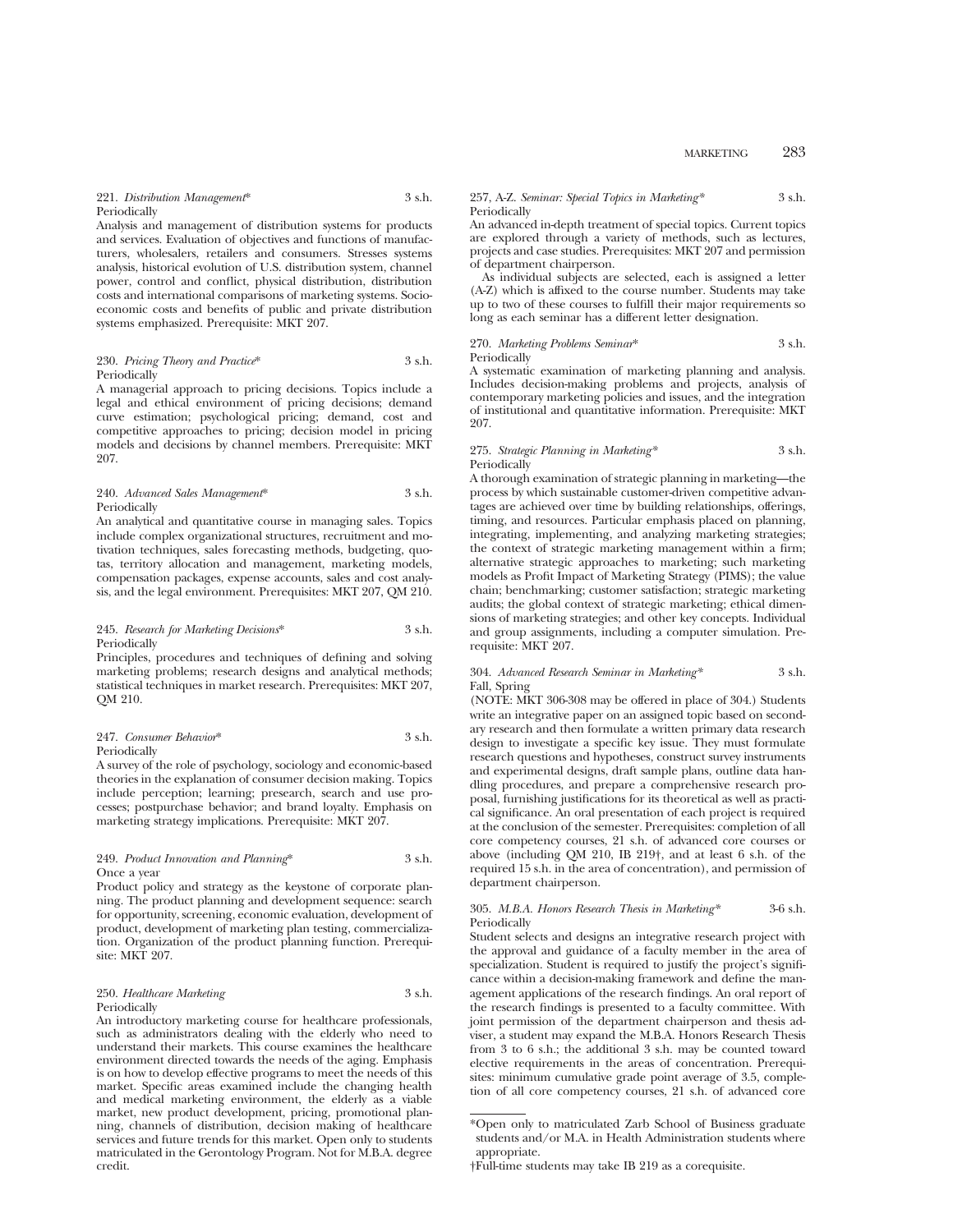courses or above (including QM 210, IB 219†, and at least 6 s.h. of the required 15 s.h. in the area of concentration), and permission of department chairperson.

#### 306. *Case Focused Research Seminar in Marketing\** 3 s.h. Periodically

Emphasis on multiple functional areas that are taught in the Zarb School of Business. A case study approach is utilized in this course, and students are challenged to understand how decisions and policies from different functional areas are integrated within an organization. Students present detailed recommendations toward resolution of complex business problems within an industry or company which must be supported by appropriate documentation of research and analysis. Written and oral reports are required. Prerequisites: completion of all core competency courses, 21 s.h. of advanced core courses or above (including QM 210, IB 219†, and at least 6 s.h. of the required 15 s.h. in the area of concentration), and permission of department chairperson. Same as ACCT 306, BCIS 306, FIN 306, IB 306, MGT 306.

| 307. Consulting Research Project* | 3 s.h. |
|-----------------------------------|--------|
| Periodically                      |        |

Under the supervision of an instructor and working singularly or in a small group, students are assigned to a client organization for one semester. The students and the client organization to which they are assigned will identify the clients' specific problems and objectives of the organization. Students design and complete one or more integrative consulting projects involving various business principles and conduct research. A written consulting report and an oral presentation are made to a faculty committee and the senior management of the organization. Prerequisites: minimum cumulative grade point average of 3.5, completion of all core competency courses, 21 s.h. of advanced core courses or above (including QM 210, IB 219†, and at least 6 s.h. of the required 15 s.h. in the area of concentration), and permission of the senior assistant dean and director of graduate programs and the department chairperson. Same as ACCT 307, BCIS 307, FIN 307, IB 307, MGT 307.

#### 308. *Integrative Business Simulation\** 3 s.h. Periodically

Course utilizes a comprehensive and integrative computer simulation to create a variety of complex multifunctional business problems to which students must respond under varying conditions of uncertainty. A team-based approach to decision making is used in resolving problems created by the computer model. Students are required to provide detailed reports on decisions made and to provide quantitative and qualitative justifications for their decisions. These justifications must be supported through the use of research and must be presented orally and in writing. Prerequisites: completion of all core competency courses, 21 s.h. of advanced core courses or above (including QM 210, IB 219†, and at least 6 s.h. of the required 15 s.h. in the area of concentration), and permission of department chairperson. Same as ACCT 308, BCIS 308, FIN 308, IB 308, MGT 308. (Formerly *Computer Simulation (Management Game) in Marketing.*)

#### 330. *Graduate Internship\** 3 s.h. Fall, Spring

A work-study program open to graduate students who are specializing in marketing.

Students work a minimum of 100 hours in the semester for selected business organizations in their area of specialization. A written evaluation of a complex marketing decision is prepared by the student at the completion of the course. Most internship opportunities involve some form of monetary remuneration. Prerequisites: all core competency courses or approved equivalents, 24 graduate-level credits with a 3.3 average and permission of department chairperson. (Formerly GBUS 330.)

#### 401. *Marketing Analysis and Management\*\** 4 s.h. Periodically

Major focus on the role and functions of marketing in modern society, strategic planning and marketing and the types of marketing decisions made by executives. Topical coverage includes the broad scope of marketing; the development of strategic marketing plans; marketing information systems; marketing in a global context; ethical, societal, and environmental considerations; consumer behavior and market segmentation; tactical decisions relating to products, pricing, distribution, and promotion; the integration and coordination of marketing planning with other functional areas; and marketing audits.

# Marriage and Family Therapy (MFT)

Administered by the Department of Counseling, Research, Special Education, and Rehabilitation. Associate Professor Wong, *Chairperson*

Professor Atwood, *Program Coordinator and Adviser*

## MASTER OF ARTS: MARRIAGE AND FAMILY THERAPY AND PROFESSIONAL DIPLOMA IN MARRIAGE AND FAMILY THERAPY CERTIFICATE IN FAMILY THERAPY

The M.A. program in Marriage and Family Therapy provides the skills necessary to function as a marriage and family therapist. Marriage and family therapy is one of the fastest growing mental health fields and focuses on the emotional life of the family unit rather than the individual client. The program at Hofstra combines classroom instruction with intensive field experience and includes individual supervision in a field setting. The program, which was approved by the New York State Education Department in 1982, has been designed in accordance with the guidelines of the American Association for Marriage and Family Therapy.

The Professional Diploma in Marriage and Family Therapy provides the student with a diploma beyond the master's level. This program is available to experienced practitioners who, at the time of application, are currently employed in therapy activities.

The Professional Diploma is awarded after a candidate has completed individualized program of study. Candidates for this diploma may transfer a maximum of 30 semester hours of courses on the graduate level taken at Hofstra or elsewhere if they satisfy the program requirements. All candidates are interviewed by a faculty member to assess depth of knowledge and practice skills.

## Master of Arts: Marriage and Family **THERAPY**

Admission Requirements

- 1. Bachelor's degree from an accredited institution.
- 2. Graduate record examination scores of 450 on the verbal and 900 on the combined verbal and numerical tests.
- 3. Letters of recommendation.
- 4. Personal interview with a faculty member.

\*\*Open only to matriculated Zarb School of Business E.M.B.A. students.

<sup>\*</sup>Open only to matriculated Zarb School of Business graduate students and/or M.A. in Health Administration students where appropriate.

<sup>†</sup>Full-time students may take IB 219 as a corequisite.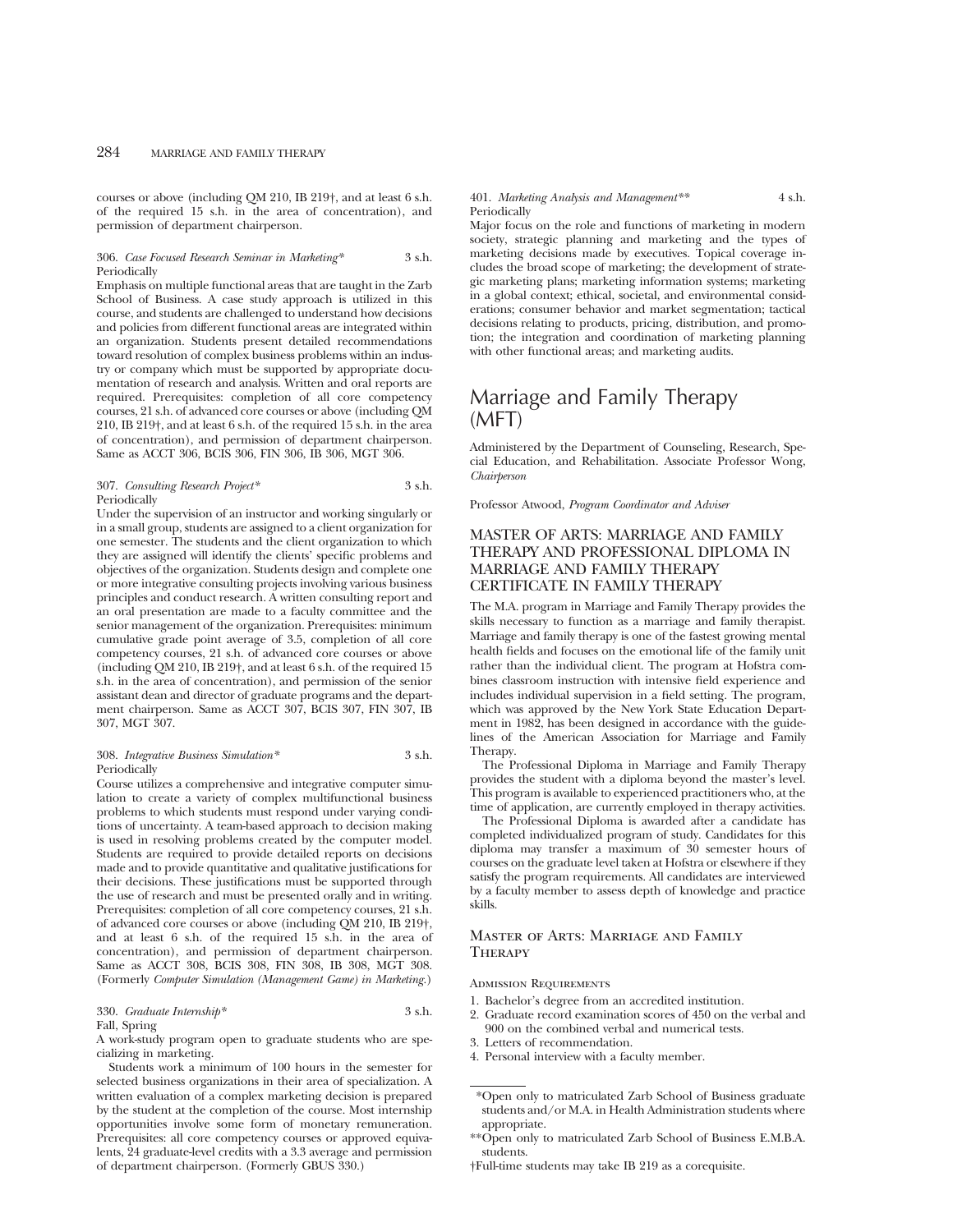## Degree Completion

The program may be completed on a part or full-time basis with courses offered during the fall, spring and summer sessions. The program requires 61 credits of graduate study in addition to the prerequisites listed below. The degree is awarded after successful completion of course work and a comprehensive examination.

#### Prerequisite Requirements

**NOTE:** students may satisfy any or all of the prerequisites listed below by having completed courses in these areas as part of their undergraduate program at an accredited institution or by completing them at Hofstra. Prerequisite courses do not carry graduate degree credit toward this program and may be satisfied with 100-level courses.

Prerequisites

- 1) one course from *each* of the following areas, 9 s.h.: child psychology adolescent psychology
- personality theory 2) additional courses, as needed, selected under advisement,
- from the following areas, 9 s.h.: sociology anthropology psychology

*Sem. Hrs.*

#### PROGRAM OF STUDY

|     | A. Personality, Behavior and Counseling                           | 18 |
|-----|-------------------------------------------------------------------|----|
|     | COUN 223. Theories $\mathcal{F}$ Principles of Counseling, 6 s.h. |    |
|     | 279. Human Sexuality & Counseling, 3 s.h.                         |    |
| MFT | 204. Family Life Cycle Development, 3 s.h.                        |    |
| PSY | 206. Theories of Personality, 3 s.h.                              |    |
|     | 216. Behavior & Personality-Normal &                              |    |
|     | Abnormal, 3 s.h.                                                  |    |
|     | B. Family Development and Counseling                              | 22 |
| MFT | 205. Historical & Sociocultural Aspects                           |    |
|     | of Family Development $\mathcal{C}$ Theory,                       |    |
|     | 3 s.h.                                                            |    |
|     | 238. Couple Therapy, 4 s.h.                                       |    |
|     | 239. Families In Transition, 3 s.h.                               |    |
|     | 266. Family Therapy, 4 s.h.                                       |    |
|     | 267, 268. Seminar: Diagnosis, Assessment                          |    |
|     | & Intervention in Marriage &                                      |    |
|     | Family Therapy, 4 s.h. each                                       |    |
|     | C. Supervised Clinical Practice                                   | 12 |
| MFT | 269, 270. Practicum in Marriage &                                 |    |
|     | Family Therapy, 3 s.h. each                                       |    |
|     | 298, 299. Individual Supervision in                               |    |
|     | Marriage & Family Therapy,                                        |    |
|     | 3 s.h. each                                                       |    |
|     | D. Research Methodology                                           | 3  |
| RES | 258. Understanding Research Method-                               |    |
|     | $\omega$ logy, 3 s.h.                                             |    |
|     | E. Electives, two 3-credit courses or 4 mini-courses              |    |
|     | $(1.5 \text{ s.h.}$ each) chosen under advisement.                | 6  |
|     |                                                                   | 61 |

## Professional Diploma in Marriage and Family **THERAPY**

#### Admission Requirements

- 1. Master's degree in counseling or a related field.
- 2. Three current letters of recommendation from someone who has knowledge of your counseling skills.
- 3. A detailed resume of professional, clinical and related experiences.
- 4. A statement of professional goals and objectives (all to be typed).

#### Program Completion

The program may be completed on a part or full-time basis with courses offered during the fall, January, spring and summer sessions. The degree is awarded after successful completion of course work.

The following program is a guide for those individuals who already hold a master's degree in counseling or a related area from Hofstra or another accredited institution and where 30 credits have already been accepted. For those individuals who need to make up additional course work, the remaining credits are to be taken in the area of counseling, psychology, sociology or a related social science area, under advisement.

| Program of Study                                       | Sem. Hrs. |
|--------------------------------------------------------|-----------|
| A. Required Courses                                    | 18        |
| MFT 205. Historical $\mathcal O$ Sociocultural Aspects |           |
| of Family Development $\mathcal{C}$ Theory,            |           |
| 3 s.h.                                                 |           |
| 238. Couple Therapy, 4 s.h.                            |           |
| 239. Families in Transition, 3 s.h.                    |           |
| 266. Family Therapy, 4 s.h.                            |           |
| 268. Seminar: Diagnosis, Assessment &                  |           |
| Intervention in Marriage $\mathcal{C}$ Family          |           |
| <i>Therapy</i> , 4 s.h.                                |           |
| B. Supervised Clinical Practice                        | 6         |
| MFT 269 or 270. Practicum in Marriage &                |           |
| Family Therapy, 3 s.h. each                            |           |
| 298. Individual Supervision in                         |           |
| Marriage $\mathcal G$ Family Therapy,                  |           |
| 3 s.h.                                                 |           |
| C. Electives, two 3-credit or four (1.5 s.h.) mini-    |           |
| courses                                                | 6         |
|                                                        | 30        |
|                                                        |           |

See complete graduate information, page 67.

## POST-MASTER'S DEGREE STUDY

Satisfactory completion of the program will be recognized with the awarding of a certificate by Hofstra University.\*

Application for admission is made to the Graduate Admissions Office. An interview by a member of the department is required.

*Sem. Hrs.*

## Family Therapy

| Required |                                                    |    |
|----------|----------------------------------------------------|----|
|          | MFT 266. Family Therapy                            |    |
|          | 267, 268. Seminar: Diagnosis, Assessment           |    |
|          | $\mathcal G$ Intervention in Marriage $\mathcal G$ |    |
|          | Family Therapy                                     | 8  |
|          | 269. Practicum in Marriage & Family                |    |
|          | Therapy                                            | 3  |
|          |                                                    | 15 |

## **COURSES**

In addition to semester notations next to each course, a selection of courses is offered during January and Summer sessions. Consult the *January* and *Summer Sessions* bulletins for these schedules.

204. *Family Life Cycle Development* 3 s.h. Periodically

Eight stages of family-life cycle are examined at three different levels of analysis: individual, systemic and relational ethical. Major psychological tasks of each stage are presented with an examination of the potential problems. Family dysfunctions at each stage

<sup>\*</sup>Since this is not a degree program, it may not be used toward permanent certification by persons who hold provisional teaching certificates.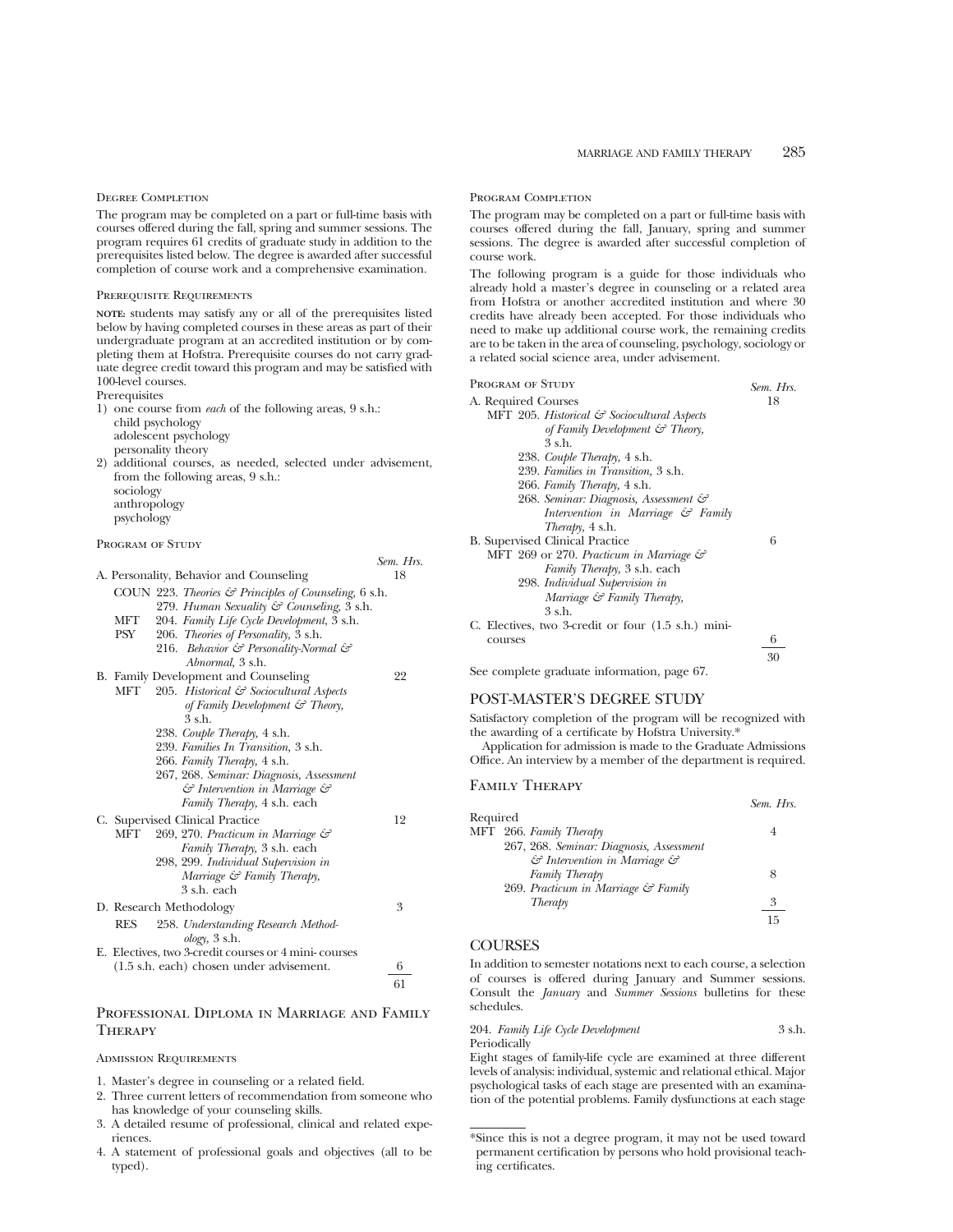are considered from a systemic point of view as compared to other, more individually-oriented theories such as behaviorism, psychodynamic and developmental theories. (Formerly MFC; CPRE.)

205. *Historical and Sociocultural Aspects of Family Development and Theory* 3 s.h. Fall

Study of the institution of family and marriage from the 18th century to the present with emphasis on the effect of differing social and economic conditions on the written and implied marital contract, and their relation to current theories of marriage and family therapy. (Formerly MFC; CPRE.)

#### 232. *Family Therapy With Children of Divorce* 11⁄2 s.h. Once a year

Teaches therapists how to counsel parents about various problems their children may have during separation and divorce. Focus on how to counsel children who are going through the divorcing process. Discussion of the various denial processes a child may use, feelings of abandonment a child may experience when his/her parents are separating or divorcing and the therapeutic techniques associated with each. (Formerly MFC, *Family Counseling With Children of Divorce*; CPRE.)

#### 233. *Therapy With Families in Crisis: a Clinical Approach* 3 s.h. Once a year

Explores various symptoms of families in crisis who are seen in a clinical setting. Major theoretical approaches are examined, along with intervention strategies for helping these families. Some family crises explored are suicide, child or spouse abuse, rape, natural and accidental disaster, illness, relationship dissolution and death. (Formerly MFC, *Counseling Families in Crisis: a Clinical Approach*; CPRE.)

233A. *Therapy With Families in Crisis: a Clinical Approach* 11⁄2 s.h. Once a year

Provides non-Marriage and Family Therapy majors with information on crisis counseling in various situations such as suicide, child or spouse abuse, rape, natural or unnatural disasters, illness, relationship dissolution, domestic violence, and death. The course educates the student about recognizing the symptomology of each situation; provides information on initial steps to be taken and gives them guidelines for appropriate referral sources. Credit given for this course or MFT 233, not both. (Formerly MFC, *Counseling Families in Crisis: A Clinical Approach*.)

234. *Brief Family Therapy* 3 s.h. Once a year

Focus is on the potency and efficacy of brief family therapy as a therapeutic model which promotes change in families who have become stabilized around the maintenance of a symptom or a problem in one or more of its members. (Formerly MFC, *Brief Family Counseling*; CPRE.)

#### 236. *Family Therapy and Ethnicity* 3 s.h. Spring

Ethnicity relates family process to the broader context in which it evolves. Coming to terms with ethnicity for therapists is necessary in order to gain a perspective on the relativity of our belief systems. Cultural groups vary in the emphasis they place on different transitions. Different groups vary as to what behaviors they see as problematic as well as solutions to problems. Describes the difference between various groups with regard to problems typically presented in therapy. Specific interventions are discussed with the primary goal being to help therapists understand people's behavior in an ethnic context. (Formerly MFC, *Family Counseling and Ethnicity*; CPRE.)

#### 238. *Couple Therapy* 4 s.h. Fall

Comprehensive and thorough couple therapy workshop. Through the use of role playing, videotape, lectures and demonstrations, students are exposed to relevant theories of couple therapy. Focus is on interviewing, assessment of interactional dynamics and intervention. Topics covered are: creation of positive expectancies and exchanges, cognitive restructuring, contingency contracting and marriage enrichment. Treatment strategies are examined for a variety of problem areas such as sexual dysfunctions, child-rearing problems, partner abuse (emotional and physical), jealousy and conflicts regarding affiliation and independence. Prerequisite: COUN 223 or permission of the program coordinator. (Formerly MFC, *Couple Counseling*; CPRE.)

### 239. *Families in Transition* 3 s.h. Spring, Summer

Separating, divorcing and families suffering a loss through death of a member are the focus of this course. Relevant theories of separation and divorce are considered, along with incidences and sociocultural information. Emotional responses, identity change, responses of children and family structural changes are discussed, with the appropriate treatment approaches. Also considered are familial grief responses and short-term crisis intervention with families. (Formerly MFC; CPRE.)

#### 240. *Family Therapy and Chemical Dependency* 3 s.h. Once a year

This course provides an overview of chemical dependency and its systemic effect upon family roles and functions. It provides a bio-psycho-social model of understanding of addiction in adolescence and adulthood and its concomitant family codependency issues. Students learn about planned intervention, relapse prevention, 12-step recovery, and alternative clinical management strategies of short/long-term systemic family treatment goals.

251, 252. *Readings* 2-3 s.h. each Fall, Spring, Summer

Directed readings on topics of interest to the student. Prerequisite: permission of instructor.

260. *Sexual Issues in Marriage and Family Therapy* 3 s.h. Spring

This course is separated into three sections in the field of sexuality issues on marital and family therapy. 1) Describes the history of sex research and sex therapy, developing a historical context for the contemporary field of sex therapy, along with a consideration of the methodological problems inherent in this type of research. 2) It defines the common sexual issues and sexual dysfunctions seen by marriage and family therapists. In so doing, it presents a thorough, detailed investigation of the basic traditional therapeutic models for the treatment of such problems. 3) And most importantly, the course explores the systemic basis of sexual issues placing them in a relational, interpersonal context, and describes systemic assessment, diagnosis, and treatment. In so doing, the possibility of combining of the fields of sexual and marital therapy is examined. Prerequisites: MFC 266 and either an undergraduate course in Human Sexuality or COUN 279 and permission of the adviser.

266. *Family Therapy* 4 s.h. Fall, Summer

Course includes an intense examination of theories, rationale, assumptions, goals and interventive strategies used in family treatment. Students are introduced to concepts and techniques of the family approach to therapy through family roleplaying, videotapes, readings and demonstrations. Prerequisite: COUN 223 or permission. (Formerly MFC, *Family Counseling*; CPRE.)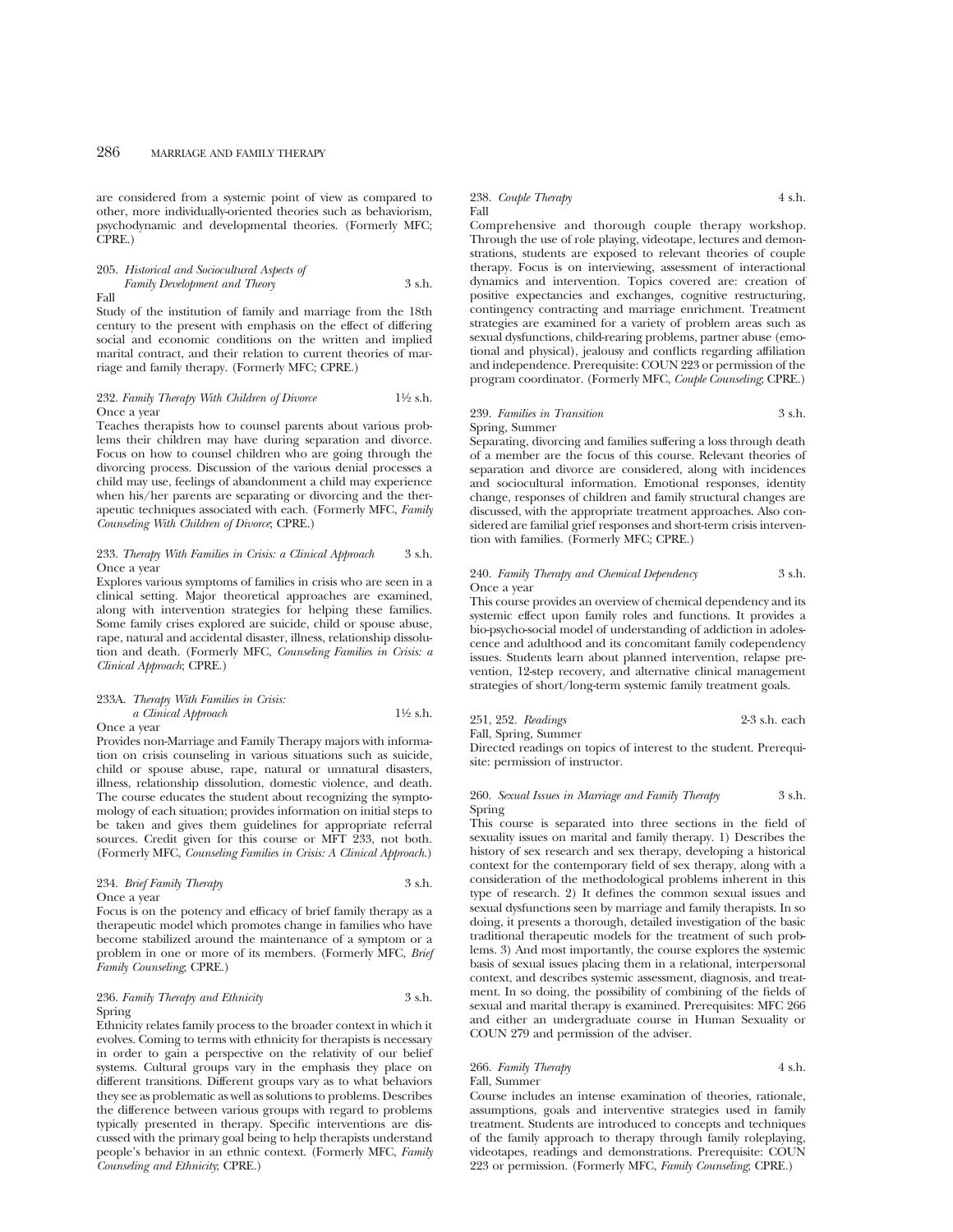## 267, 268. *Seminar: Diagnosis, Assessment and Intervention in Marriage and*

*Family Therapy* 4 s.h. each

Fall, Spring

Intense and thorough examination of diagnosis, assessment and treatment strategies from each of the major schools of family therapy. Demonstrations of various assessment techniques such as the genogram, eco-map and sculpting. Various types of dysfunctional family systems are presented and analyzed. Treatment strategies explored. Therapeutic-alliance patterns, destructive interactions and distracting subgroups are examined. Prerequisites: MFT 238, 266 or permission. (Formerly MFC, *Seminar: Diagnosis, Assessment and Intervention in Marriage and Family Counseling*; CPRE.)

#### 269, 270. *Practicum in Marriage and Family Therapy* 3 s.h. each

Fall, Spring

Practice in marriage and family therapy. Classroom presentation of case material. Through student involvement in role playing, videotapes and demonstrations of frequently observed marriage and family problems, clinical techniques, strategies and interventions used to deal with specific problems are presented and explored. Prerequisites: MFT 267, 268 or permission. (Formerly MFC, *Practicum in Marriage and Family Counseling*; CPRE.)

#### 280 through 289, A-Z. *Workshops* 1-4 s.h. each Periodically

Designed to meet the needs of specific groups of students or educators.

As individual subjects are selected, each is assigned a letter (A-Z) and added to the course number. Any course may be taken a number of times so long as there is a different letter designation each time it is taken. (Formerly MFC.)

## 298, 299. *Individual Supervision in Marriage and Family Therapy* 3 s.h. each

Fall, Spring

Practice in marriage and family therapy in a social agency. Fieldwork supervision is provided by an agency staff member approved by the University. The student is supervised on a weekly basis by a faculty member. Assignment is determined by the student's interest and readiness. A minimum of 300 hours is required. Prerequisites: MFT 267, 268. (Formerly MFC, *Individual Supervision in Marriage and Family Counseling*; CPRE.)

#### 311. *Family Therapy With the Single-Parent Family System* 1<sup>1</sup>⁄2 s.h. Periodically

Study of the phenomena of the single, custodial-parent family system, how it has evolved, how this family differs in function and structure from the traditional two-parent family. The unique qualities and problems of the single-parent family are examined in relation to family roles, alliances, interactional patterns and therapeutic interventions. (Formerly MFC, *Family Counseling with the Single-Parent Family System*; CPRE.)

#### 312. *Family Therapy With Psychosomatic Families* 3 s.h. Periodically

Course presents the treatment of psychosomatic families as done in the Structural, Strategic and the Milan Systemic Schools. Similarities and differences in the approaches are examined, along with an examination of attempts to do verifiable research. Prerequisite: MFT 266 or permission of instructor. (Formerly MFC; CPRE.)

## Mass Media Studies (MASS)

Administered by the Department of Journalism and Mass Media Studies.

Professor Rubenstein, *Chairperson*

#### Associate Professor Frasca.

Candidates for graduation from the School of Communication with the degree of Bachelor of Arts must fulfill the B.A. requirements as listed under the School of Communication on page 104. In addition, students majoring in Mass Media Studies must complete the program requirements listed below *plus* a liberal arts minor from one of the following: any minor in the College of Liberal Arts and Sciences or the Department of Speech Communication and Rhetorical Studies. The minor must consist of 18 semester hours as defined by that discipline, of which at least 6 hours must be taken in residence.

**(NOTE:** Major and minor fields will be listed on the student's record. Only courses acceptable for the major may be applied toward the minor, and only with grades of  $C<sup>-</sup>$  or better.  $Pass/D+/D/Fail credit will be given toward an academic major$ and minor for courses offered only on this basis.)

#### **B.A. MAJOR IN MASS MEDIA STUDIES:** 36 s.h.

12 s.h.—SCO 1, 2, 3, 4

15 s.h.—MASS 11, 20, 101, 104, 112, 120; JRNL 21, 60

9 s.h.—Chosen under advisement

**NOTE:** For students interested in majoring in combined disciplines, inquiry should be made in the School of Communication Dean's office, Room 318, Dempster Hall.

For additional programs offered in the Department of Journalism and Mass Media Studies, see page 270.

**A MINOR IN MASS MEDIA STUDIES** consists of the successful completion of 18 semester hours in mass media studies with at least 12 semester hours in residence, under advisement and with the approval of the adviser.

All department majors must have a minimum GPA of 2.5.

#### **COURSES**

In addition to semester notations next to each course, a selection of courses is offered during January and Summer sessions. Consult the *January* and *Summer Sessions* bulletins for these schedules.

11. *Mass Communications in Contemporary Society* 3 s.h. Fall, Spring

An intensive study of various tested theories and modes of analysis. Analyzes the functions, nature, and content of the media and the social, political and economic impact of modern communication technologies. Examines the effects of media on our political, legal, economic, social, and value systems. The emphasis is on ideas, relationships and issues. Prerequisite: SCO 2. (Formerly COMM 100.)

#### 20. *Survey of News Issues* 3 s.h. Periodically

An examination of six to ten important, current news stories regional, national and international—their contexts, the issues involved, and how these stories are being pursued, developed, and presented by newspapers, radio, TV, online, and other mainstream news sources. A critical assessment of the various approaches to these stories provides the focus to evaluate the various factors influencing news handling, writing, editing, and play. Outside community research and reporting time is required. Prerequisites for Journalism majors: JRNL 13, 15. Same as JRNL 20. (Formerly COMM 80; *Survey of the News Media*.)

101. *Understanding Global Media and News Systems* 3 s.h. Once a year

Focuses on the mass media, global news flows, problems of international journalism and challenges to press freedoms. The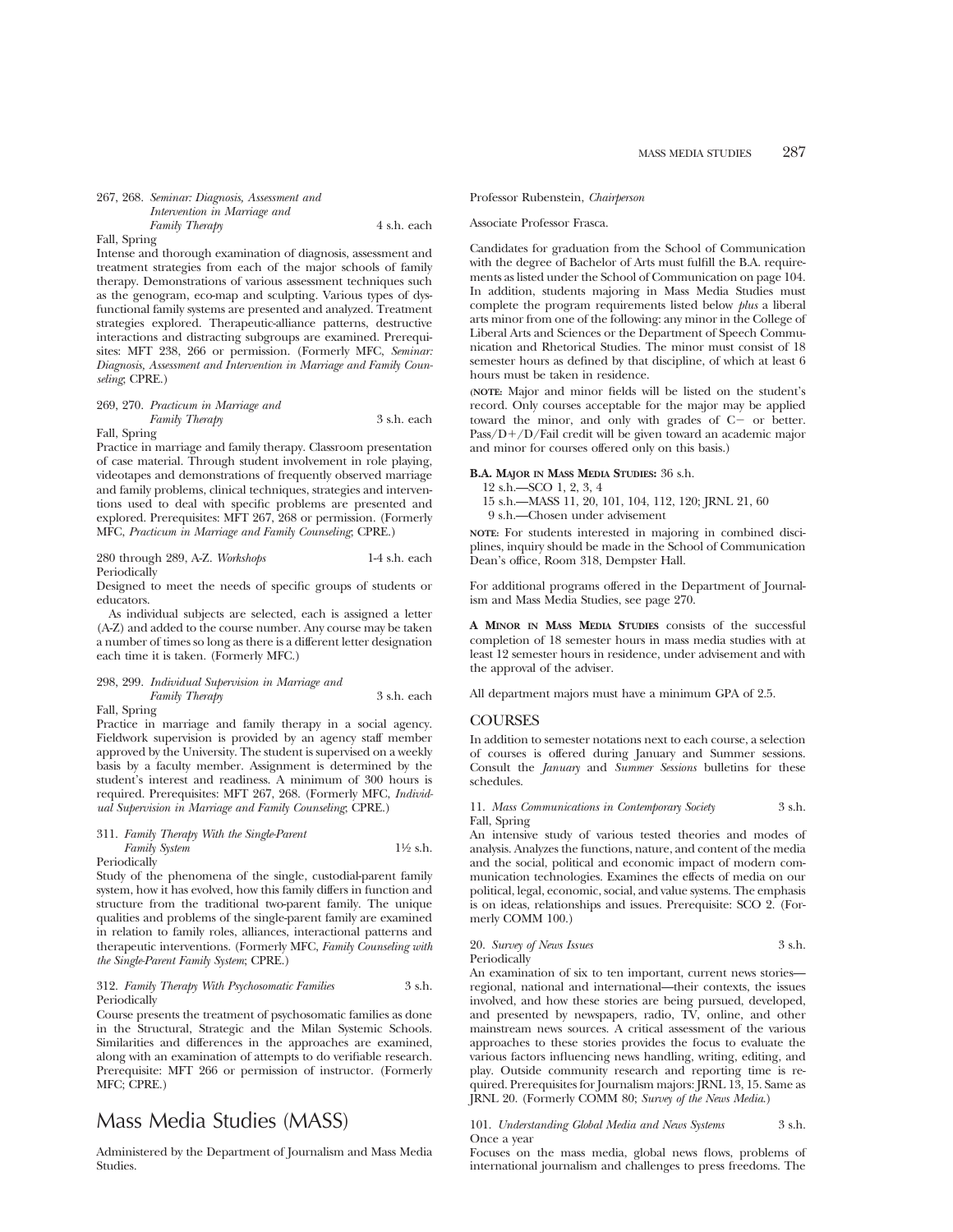course is designed to enhance understanding of intercultural dynamics and their relationship to the media systems of other countries and to international communication in general. Prerequisites: MASS 11 and PSC 1. (Formerly COMM 101, *International Communication and Cultural Exchange; Global Communication and Cultural Exchange.*)

#### 104. *Media and the Law* 3 s.h. Fall, Spring

This course is designed to acquaint the student with censorship issues and the way in which the United States Supreme Court has dealt with these cases. Sample cases will be analyzed with a view to understanding the evolution of certain attitudes and policies regarding freedom of speech and press in the United States. Controversial subjects, such as prior restraint, obscenity, public access to the media, invasion of privacy, libel, etc., will be discussed. Prerequisite: MASS 11 or permission of instructor. Prerequisite for Journalism majors: JRNL 15. (Formerly *Censorship and the Media;* COMM 104, *Censorship and Communications.*)

#### 112. *Surveying Public Opinion: Introduction to Public Opinion Research* 3 s.h.

Once a year

Introduction to the subject of commercial, social and political opinion research; methodologies and their pitfalls; uses of public opinion studies; relationship between such studies and their influence in the marketplace of ideas, services and products. Other topics include effect of the polling phenomenon on the press and how news is created out of polling results. Prerequisites: MASS 11 and PSC 1, or permission of instructor. Strongly recommended for journalism majors. (Formerly COMM 107.)

#### 120. *Research in Mass Media Studies* 3 s.h. Fall, Spring

Written and oral reports on selected topics concerning major issues relating to the functions and influence of mass communications. Comprehensive studies of areas not covered or only briefly touched in preceding courses. Open only to juniors and seniors. Prerequisite: MASS 11. (Formerly COMM 105, *Research Seminar in Communication Problems*.)

## 150, 151. *Independent Study/Readings in*

*Mass Media Studies* 1-3 s.h. each

Fall, Spring, Summer

Individualized projects in mass media including historical, critical and analytical studies. Open only to juniors and seniors in the Department of Journalism and Mass Media Studies who secure, before registration, written permission of the instructor who will supervise the study. May be repeated up to 6 s.h. in different subject areas. Prerequisite: permission of department chairperson. (Formerly COMM 110, *Readings in Communications.*)

#### 170, 171. *Internships* 1-3 s.h. each Fall, Spring, Summer

An internship program that affords students an opportunity to apply their classroom experience in an appropriate professional work setting. Students must work a requisite number of hours and complete a paper relevant to their work experience. Periodic meetings with supervising faculty are required. Prerequisites: JRNL 1, SCO 2, MASS 11 and 104. Internships in areas involving writing require JRNL 11 and 13 completed or concurrent; junior class standing, successful completion of 21 credits in major, and permission of adviser.

|              | 180-189, A-Z. Special Topics | $1-4$ s.h. each |
|--------------|------------------------------|-----------------|
| Periodically |                              |                 |

Designed to meet the needs of individual and specific groups of students interested in special topics not covered by other course offerings.

As individual subjects are selected, each is assigned a letter (A-Z) and added to the course number. Any course may be taken a number of times as long as there is a different letter designation each time it is taken.

#### 199. *Departmental Honors* 3 s.h. Fall, Spring

Students research and write a significant scholarly paper. Open only to seniors in the Department of Journalism and Mass Media Studies who desire to graduate with departmental honors and who secure, before registration, written permission of the instructor who will supervise the essay or project. Cumulative grade point average must conform with departmental honors as defined on page 64 under eligibility requirements. (Formerly COMM 199.)

## Master's Programs

SEE PAGE 68.

## Mathematics (MATH)

Professor Ostling, *Chairperson*

Professors Bumcrot, Costenoble, Grassi, Greenwell, Hastings, Knee, Waner, Weiss, Wu; Associate Professors Akbik, Bhargava, Bohannon, Eswarathasan, Frangos, Michaels, Orr, Vassalotti; Assistant Professors Elston, Lockhart, Seabold, Slome, Steiner.

The mathematics major or minor can be an entry to many fields. Recent graduates with majors in mathematics have gone on to careers in industry, medicine and law as well as in school and university teaching and actuarial science. The department offers a wide range of courses in order that students be adequately prepared for the career or future study of their choice. Students should develop a plan of studies in consultation with an adviser in the mathematics department as early as possible in their undergraduate program. Although guidelines cannot replace professional advice, here are a few guidelines.

The Department offers the following programs:

- B.A. in Mathematics
- B.S. in Mathematics with a choice of seven options:
	- Mathematics: for students with a strong interest in mathematics, an option for those interested in careers requiring graduate education in mathematics.
	- Actuarial Science: for students interested in actuarial science and related careers. Prepares the student for the first examinations adminstered by the Society of Actuaries, and thus begins the path toward Fellowship in the Society of **Actuaries**
	- Applied Mathematics: for students with a strong interest in applied mathematics, an excellent option for those interested in careers requring graduate education in applied mathematics or the sciences.
	- Four options for students with a strong interest in the following sciences: Chemistry, Computer Science, Engineering, Physics.
- B.S. in Computer Science and Mathematics (jointly with the Department of Computer Science)

M.A. in Applied Mathematics

M.S. in Applied Mathematics

All of the undergraduate mathematics major programs have a common foundation: three semesters of calculus (MATH 19, 20, and 29), advanced Engineering Mathematics I (MATH 143), and linear algebra (MATH 135A). Majors should complete these courses by the end of their sophomore year. The mathematics minor also has three semesters of calculus courses as a foundation.

In addition, students should satisfy University requirements early in their careers, especially science and foreign language. Taking a mathematically-oriented science course (physics is especially recommended for B.S. students) in parallel with the calculus sequence will enhance student performance in both areas. Students interested in careers in actuarial science, applied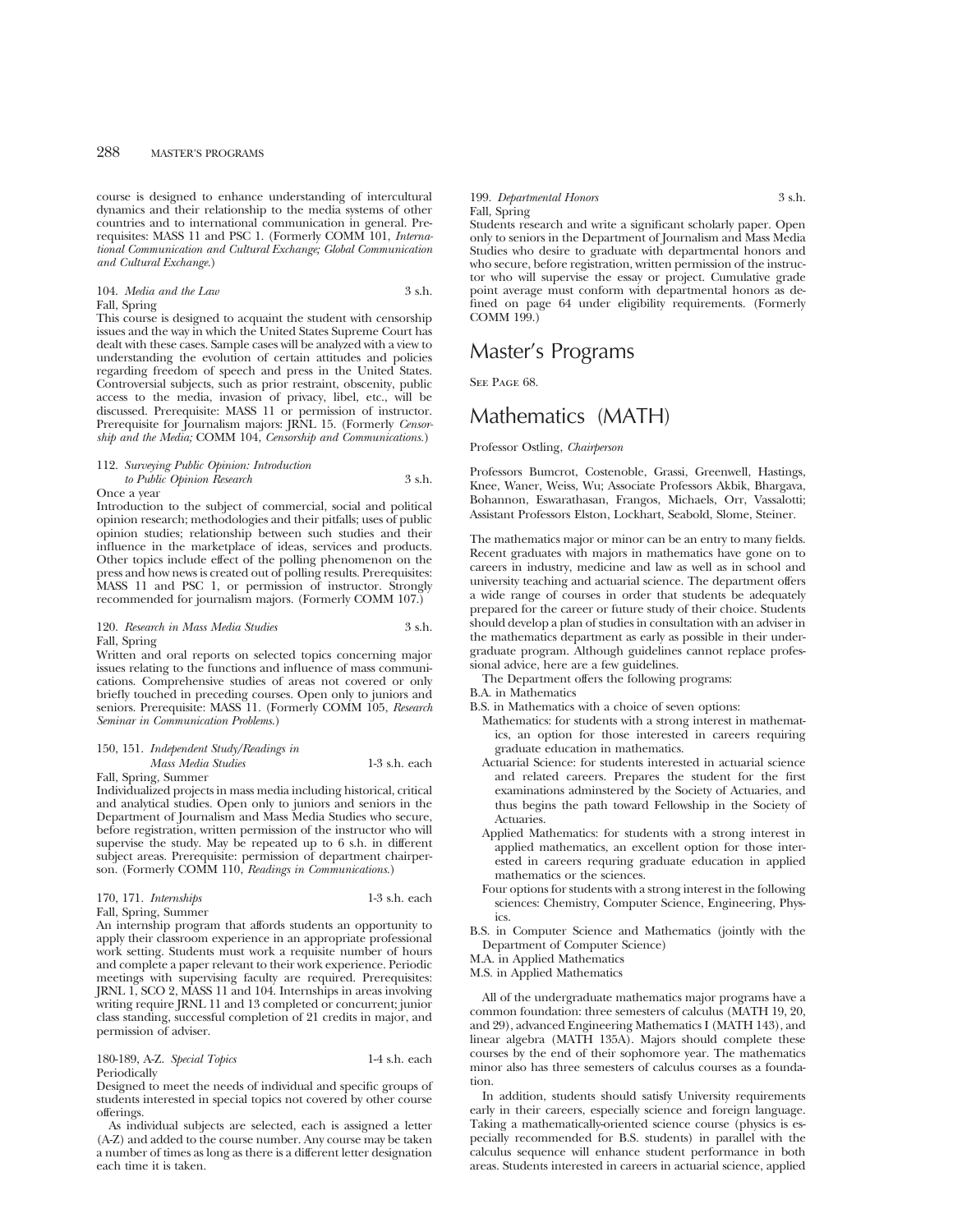mathematics, science or industry should also take some computer science courses under advisement.

Students interested in actuarial science should take the statistics sequence, MATH 137 & 138, in their junior year and take MATH 103 as early as possible. With appropriate study and advice, they may be able to complete several actuarial examinations before graduation. Summer internships in actuarial science are widely available for students with good records through the junior year. Professor Ostling and Associate Professor Frangos advise actuarial students.

Students seeking careers in elementary and secondary education should consult the Department of Curriculum and Teaching in the School of Education to be advised on the education sequence that culminates with student teaching. Students seeking careers in elementary education should also consult the mathematics department chairperson as early as possible. Professor Whitton of the Department of Curriculum and Teaching acts as adviser with Department of Mathematics advisers for these students.

Careers such as college teaching and advanced industrial research require the Ph.D. degree. Our best students frequently qualify for fellowships for Ph.D. study. Students seeking these careers are encouraged to obtain research and science experience early in their careers. Many internships are available for well qualified students after their junior year. Interested students should see the chairperson of the mathematics department during their junior year.

Students seeking careers in medicine or law should consult University advisers in these areas. Premedical students should take a one-year sequence in each of the following: biology, general chemistry, organic chemistry and physics.

**B.A. SPECIALIZATION IN MATHEMATICS:** mathematics courses including MATH 135A, 143, 145, 171, 146 or 172, 3 additional hours in intermediate or advanced mathematics numbered 100 or above, and 9 additional hours in advanced mathematics numbered 110 or above, chosen under advisement. At least six semester hours chosen from the category of natural sciences core courses as listed on page 78. Mathematics majors are advised to take at least one course in computer science.

All mathematics courses presented toward the fulfillment of the degree must be completed with a minimum grade of  $C-$ .

See complete B.A. requirements, page 76.

**B.S. SPECIALIZATION IN MATHEMATICS:** candidates for graduation must fulfill the following requirements:

- 1. The successful completion of at least 124 semester hours and a cumulative grade-point average of 2.0 in work completed at Hofstra.
- 2. At least 62 semester hours of liberal arts courses. At least 55 of these credits must be completed in courses other than mathematics.
- 3. There are two requirements that must ordinarily be completed in residence at Hofstra: 15 semester hours in the major field of specialization and the last 30 semester hours. The 15 semester hours need not be included within the last 30 hours.
- 4. The following general requirements: ENGL 1-2\*

Humanities electives, 6 s.h. of core courses including 3 semester hours from the appreciation and analysis category, and 3 semester hours from the creative participation category Foreign language (same as for B.A., see page 76)

Social science electives, 6 s.h. of core courses including 3 semester hours from behavioral sciences, and 3 semester hours from history and philosophy

Natural science electives, excluding mathematics and computer science, 6 s.h.

- (For listing of core courses, see page 78.)
- 5. The successful completion of all mathematics courses required for the B.A. in Mathematics including MATH 135A,

143, 145, 171 and 146 or 172, 3 additional hours in intermediate or advanced mathematics numbered 100 or above, and 9 additional hours in advanced mathematics numbered 110 or above, chosen under advisement.

6. The successful completion of one of the options listed below. It is the intent of the science options to allow students interested in the applications of mathematics to develop that interest.

**Mathematics Option:** completion of 9 additional hours of advanced mathematics courses, chosen under advisement.

**Actuarial Science Option:** completion of 9 additional hours of advanced mathematics courses including at least two courses selected from MATH 137 & 138, 147, 181, or 188. Students are strongly recommended to include MATH 103 and 172 in their programs.

**Applied Mathematics Option:** completion of 9 additional hours of advanced mathematics, including within the program at least four courses selected from MATH 137 & 138, 141 & 142, 147, 163, 165, or 166. Demonstrated ability in computer applications, a requirement which may be met by MATH 147, CSC 16, or an appropriate project within another mathematics class.

**Chemistry Option\*\*:** completion of CHEM 3A & 4A, 3B & 4B, 141-142.

**Computer Science Option:** completion of CSC 15, 16, and three courses selected from CSC 110, 111, 112, 120.

**Engineering Option\*\*:** completion of PHYS 11A, 11B, 12A, 12B, and at least 9 hours of ENGG with MATH 131 as a prerequisite or corequisite.

**Physics Option\*\*:** completion of PHYS 11A, 11B, 12A, 12B, plus 2 courses selected from PHYS 104, 118, 140. All mathematics courses and all advanced courses in other areas presented toward the fulfillment of the B.S. in Mathematics must be completed with a minimum grade of C-.

**B.S. SPECIALIZATION IN COMPUTER SCIENCE AND MATHEMATICS**: candidates for graduation with this dual major must fulfill the following requirements:

- 1. The successful completion of at least 134 semester hours and a cumulative grade point average of at least 2.0 in work completed at Hofstra.
- 2. At least 40 semester hours must be completed in the liberal arts excluding courses in computer science or mathematics.
- 3. There are three requirements that must ordinarily be completed in residence at Hofstra: 15 semester hours in computer science, 15 semester hours in mathematics, and the last 30 hours. The computer science and mathematics hours need not be included within the last 30 hours.
- 4. The following general requirements:
- ENGL 1-2; (If the ENGL 1-2 requirements is fulfilled by passing the placement examination, 3 semester hours in literature or literature in translation must be taken with adviser's approval. See University Degree Requirements, page 61.)
- 5. 6 s.h. Humanities core (3 hours in appreciation and analysis (literature), 3 hours in creative participation).
- 6. 6 s.h. Social Science core (3 hours in History and Philosophy, 3 hours in Behavioral Social Sciences).
- 7. 3 s.h. Cross-Cultural core.
- 8. 3 s.h. Humanities and/or Social Science (not limited to core).

\*See University Degree Requirements, page 61.

\*\*Completion of this option automatically fulfills the natural science requirements (in 4 above).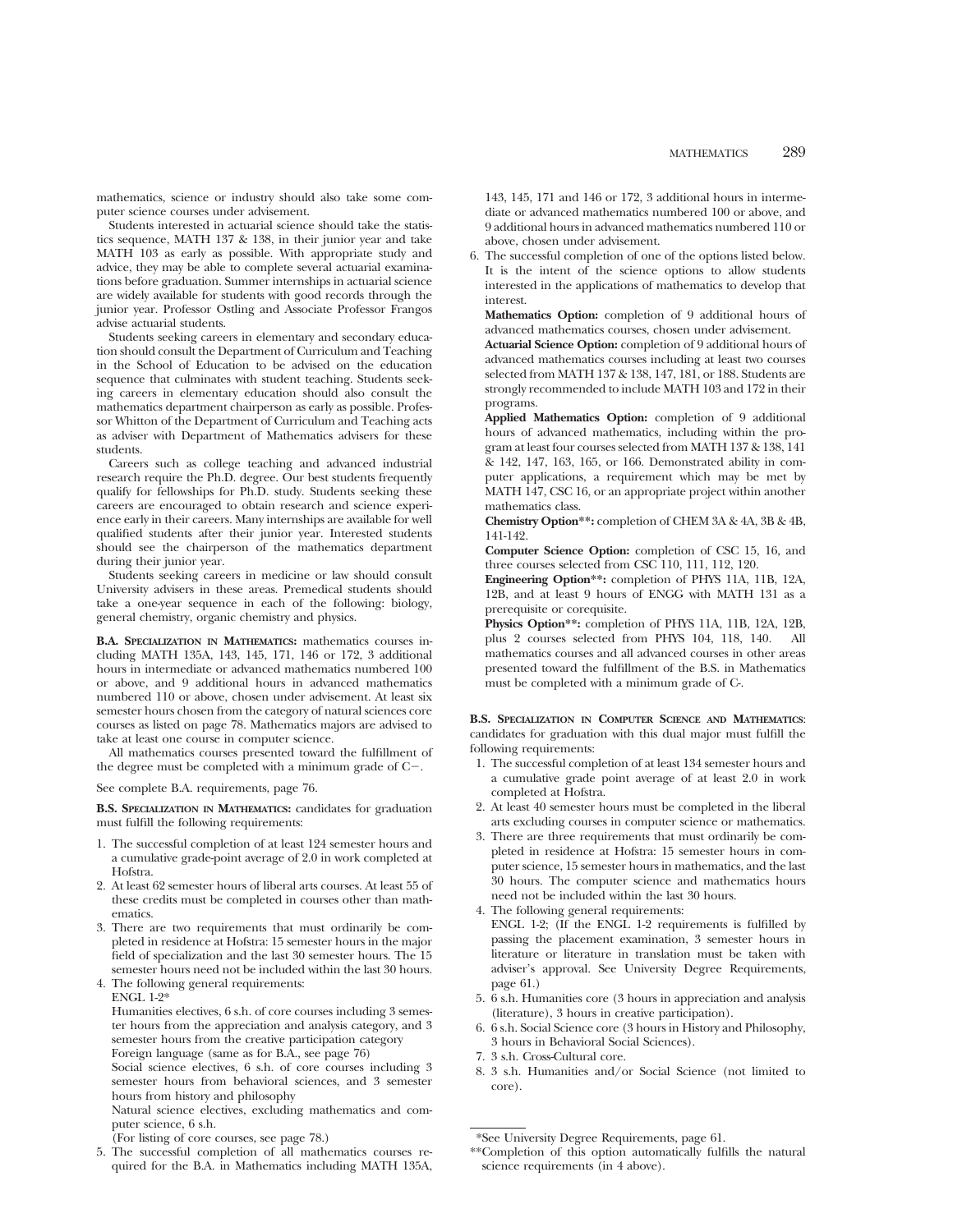## 290 MATHEMATICS

- 9. Foreign language: completion of level 2, or placement beyond level 2.
- 10. CSC 14, 15, 16, 110, 110A, 112, 120, 123, 132, 161, 163, 190 and 12 semester hours in computer science electives numbered higher than 100.
- 11. MATH 19, 20, 29, 135A, 143, 145, 171, 146 or 172. Additionally, 3 semester hours in intermediate or advanced mathematics numbered 100 or above, and 6 semester hours in advanced mathematics numbered 100 or above, chosen under advisement of the department of mathematics.
- 12. CSC 185 or MATH 137
- 13. CSC 102 or MATH 147
- 14. Natural Science requirements: 12 semester hours in natural sciences to include *either* PHYS 11A-12A (with 11B, 12B laboratories). All natural science electives must be acceptable towards majors in their respective departments.
- 15. A grade of  $C-$  or better in all courses required for the major.

Teaching of High School Mathematics, see page 343.

**A MINOR IN MATHEMATICS** consists of the successful completion of 18 semester hours including MATH 19, 20 and 29; 3 credits of intermediate or advanced mathematics courses numbered 100 or above; 3 credits of advanced mathematics courses numbered 110 or above. At least six hours must be in residence.

Kappa Mu Epsilon: a national mathematics honor society, see page 65.

**MASTER OF ARTS IN APPLIED MATHEMATICS:** designed to provide a broad training in applicable and applied mathematics including numerical methods and computer applications with a focus on mathematical techniques and methods.

## Admission Requirements

Applicants must hold a baccalaureate degree from an accredited institution with a strong background in mathematics including *Differential Equations* (MATH 131), *Linear Algebra* (MATH 135A) and *Advanced Calculus* (MATH 171). Students who are not mathematics majors but who have a strong mathematical background are encouraged to apply.

#### Degree Requirements

- 1. Thirty semester hours of 200-level courses of which at least 18 must be in mathematics. The remaining credits, subject to the approval of the coordinator of the program, may be chosen from biology, computer science, economics, business or other appropriate graduate areas. Note: these areas may require prerequisites.
- 2. Satisfactory completion of MATH 211, 221, 241, 261 and at least one course chosen from MATH 212, 222 or 223.
- 3. Demonstration of proficiency in computer programming.
- 4. Completion of one of the following:
- a) a comprehensive examination

b) a master's thesis including an oral defense.

See complete graduate information, page 67.

**MASTER OF SCIENCE IN APPLIED MATHEMATICS:** this program is designed to meet the needs of those individuals who seek to initiate or enhance a career in applied mathematics in industry. It is also appropriate for students who may wish to seek the Ph.D. degree.

#### Admission Requirements

Applicants must hold a baccalaureate degree from an accredited institution, with a strong background in mathematics which includes *Differential Equations* (MATH 131), *Linear Algebra* (MATH 135A) and *Advanced Calculus* (MATH 171). Students who are not mathematics majors but who have a strong mathematical background are encouraged to apply.

#### Degree Requirements

- 1. Thirty-three semester hours of 200-level courses of which at least 24 must be in mathematics. The remaining credits, subject to the approval of the coordinator of the program. may be chosen from biology, computer science, economics, finance or other appropriate graduate areas.
- 2. Satisfactory completion of MATH 211, 221, 241, 261; at least one course chosen from MATH 212, 222 or 242, and at least one course chosen from MATH 223, 262 or 267.
- 3. At least one course in computer programming or equivalent proficiency as determined by the department.
- 4. Completion of a master's thesis, requiring approval of two departmental readers and an oral defense.

See complete graduate information, page 67.

#### COURSES

In addition to semester notations next to each course, several courses are offered during the January and Summer sessions. Consult the *January* and *Summer Sessions* bulletins for these schedules.

**NOTE**: without the consent of the department, a student may not take a prerequisite of a completed course. Credit will not be granted for any two courses which are wholly or partly equivalent to each other.

Introductory Undergraduate Courses

| 3A. Discovering Mathematics | 2 s.h. |
|-----------------------------|--------|
| 3B. Discovering Mathematics | 1 s.h. |
| Periodically                |        |

These courses, which must be taken concurrently, are open to all students. Designed to overcome mathematical anxiety and to develop mathematical skills. Topics include the nature of mathematical systems, logic and reasoning through an analysis of verbal problems, transfinite arithmetic, ordinary arithmetic, statistics, topology, and number theory. Does not fulfill the mathematics distribution requirements. Pass/ $D+/D/F$ ail grade only. No degree credit for either 3A or 3B.

| 4A. Intermediate Algebra | 2 s.h. |
|--------------------------|--------|
| 4B. Intermediate Algebra | 1 s.h. |

Fall, Spring

These courses, which must be taken concurrently, cover arithmetic properties of real numbers; algebra of fractions and polynomials; exponents, roots and radicals; solution of first and second degree equations and applications, functions and their graphs. No degree credit for 4A.

#### 8. *Elementary Mathematical Statistics* 3 s.h. Fall, Spring

Frequency distributions, averages, graphical representations, moments, measures of disperson, types of distribution, curve fitting and correlation theory. Prerequisite: intermediate algebra with ability to use logarithms and exponents. Credit given for this course or BIO 100 or QM 1 or PSY 140 or SOC 139 or New College S 91 or QTB 2.

#### 9. *Linear Mathematics and Matrices* # 3 s.h. Fall, Spring

Matrix Algebra, systems of linear equations, linear programming, Markov processes, and game theory. Applications to business and the biological and social sciences are included. Prerequisite: either level 9 placement on the mathematics department placement examination or MATH 4A and 4B. (Formerly *Finite Mathematics; Linear Mathematics and Precalculus*.)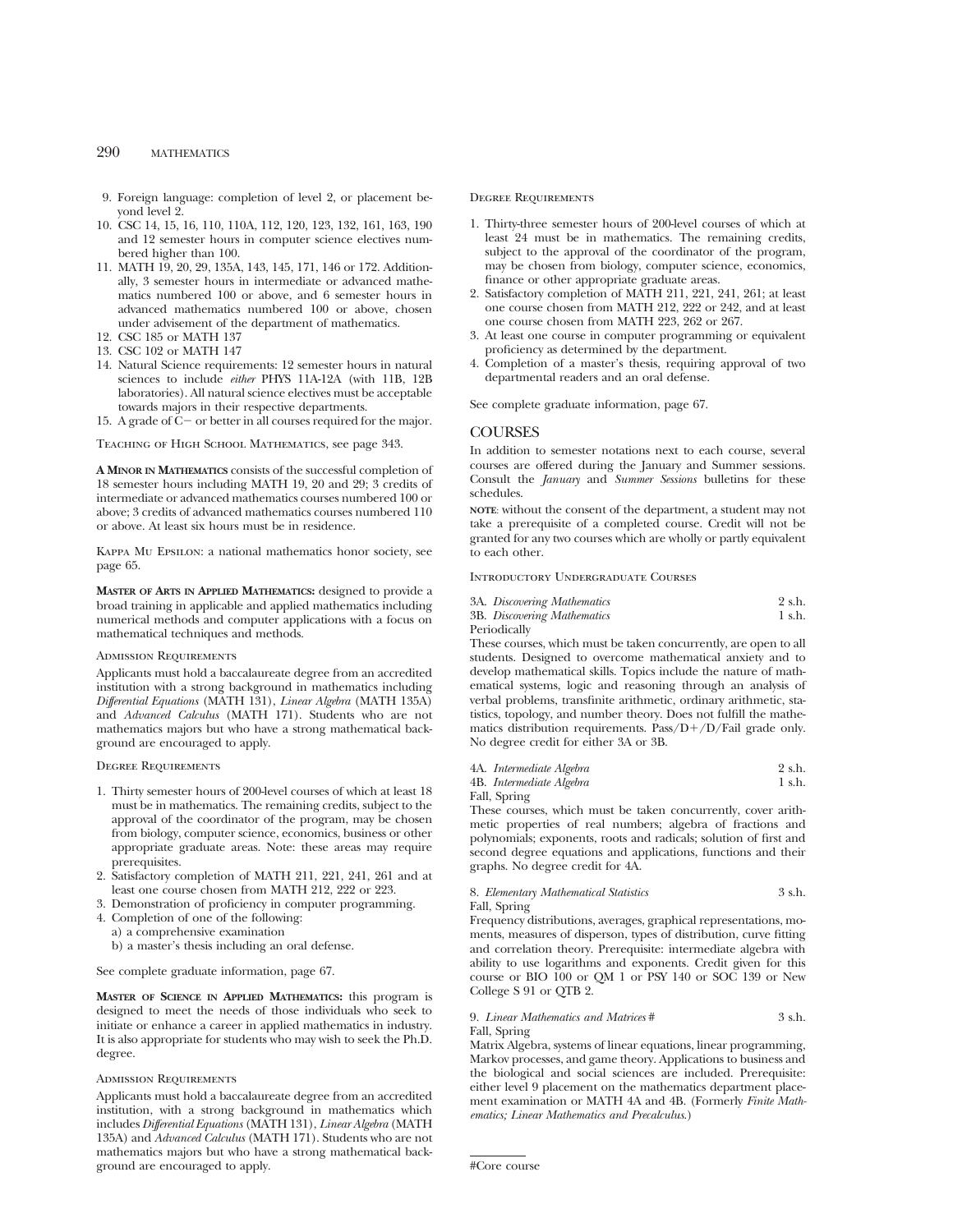## MATHEMATICS 291

## 10. *Basic Calculus* # 3 s.h.

Periodically

Functions, analytic geometry of the plane, limits, differentiation and integration. Applications to business and the biological and social sciences are included. May not be taken after MATH 19. For those interested in continuing with calculus, see MATH 19B. Prerequisite: either MATH 9, or level 10 placement on the mathematics department placement examination. Credit given for this course or MATH 10E, not both.

#### 10E. *Basic Calculus with Applications* # 4 s.h. Fall, Spring

Limits, differentiation, integration and applications to business and the biological and social sciences. No credit for mathematics or physics majors. May not be taken after MATH 19. For those interested in continuing with calculus, see MATH 19B. Open only to students entering Hofstra before Fall 1996. Prerequisite: either MATH 9, or level 10 placement on the mathematics department placement examination. Credit given for this course or MATH 10, not both. (Formerly *Basic Calculus with Review and Applications*.)

#### 12. *Mathematical Excursions* # 3. s.h. Fall, Spring

A serious study of a limited number of topics designed to give the student a more than superficial, though elementary, appreciation of mathematics from the working mathematician's point of view. Some typical topics: algebraic systems, finite geometries, number theory, infinity, games and puzzles. Prerequisite: a willingness to explore mathematical ideas; also level 12 placement on the mathematics department placement examination, or successful completion of MATH 4A and 4B. Credit given for this course or MATH 16, not both.

#### 15. *Elementary Set Theory, Logic and Probability* # 3 s.h. Fall, Spring

Sets, logic, probability. Prerequisite: Level 15 placement on mathematics department placement examination, or successful completion of MATH 4A and 4B.

#### 16. *Explorations in Mathematics* # 3 s.h. Periodically

Designed for students majoring in areas other than mathematics or science. This course uses a problem-solving approach for exploring the development of the real number system (including the properties of a field), number theory (including modular arithmetic), and geometry. Optional topics include probability and statistics. Prerequisite: two years of high school mathematics or permission of instructor. It is recommended that elementary education majors take this course prior to taking ELED 128. Credit given for this course or MATH 12, not both. (Formerly *Number Systems and Algebraic Structure.*)

#### Precalculus and Calculus Course Sequences

Placement of students in precalculus and calculus courses is determined by the Department of Mathematics. Some students may be required to take 11 (*Precalculus*) before continuing with 19 (*Analytic Geometry and Calculus I*). The sequence 19, 20, 29 represents an integrated approach to the differential and integral calculus of functions of one and several variables, including applications and some theory.

| 11. Precalculus | 4 s.h. |
|-----------------|--------|
| Fall, Spring    |        |

Review of topics in intermediate algebra and trigonometry in addition to certain topics in advanced algebra and advanced trigonometry. A knowledge of the material in this course is necessary for analytic geometry and calculus. Prerequisites: acceptable preparation in intermediate algebra and trigonometry.

#### 19. *Analytic Geometry and Calculus I #* 4 s.h. Fall, Spring

Limits, derivatives, techniques of differentiation, curve sketching, applications of the derivative, integrals, applications of the integral, trigonometric functions. Meets five hours each week. Prerequisite: MATH 11 with a grade of  $C-$  or better or departmental placement. Credit given for MATH 19 or New College NMB 1 *or* QTB 3. Students wishing credit for both MATH 10 or 10E and MATH 19 must receive prior permission from the department chairperson. See MATH 10E. (Formerly 19 & 20, *Analytic Geometry and Calculus I and II.*)

20. *Analytic Geometry and Calculus II #*  $4 \text{ s.h.}$ Fall, Spring

Exponential, logarithmic, and inverse trigonometric functions, introduction to linear differential equations, techniques of integration, improper integrals, parametric equations, polar coordinates, infinite sequences and series. Meets five hours each week. Prerequisite: MATH 19 with a grade of  $C-$  or better, or both MATH 10E and 19B, each with a grade of  $C-$  or better. (Formerly 19 & 20, *Analytic Geometry and Calculus I and II.*)

19B. *Bridge to Calculus II* 1 s.h. See course description, page 384.

19C. *Computing Supplement to Calculus* 1 s.h. Periodically

Numerical aspects of introductory calculus are studied with the aid of computers. Topics may include a brief introduction to computers and programming, numerical differentiation and integration, locating zeros of functions, graphing functions, approximating functions and symbolic calculations by computers. No computing experience is necessary. Prerequisite: MATH 10E or 19.

29. *Analytic Geometry and Calculus III* # 4 s.h. Fall, Spring

Three-dimensional analytic geometry, elementary vector analysis, partial derivatives, mutiple integrals. Prerequisite: MATH 20 with  $\alpha$  grade of C- or better.

#### Intermediate Undergraduate Courses

101. *Logic in Mathematics* 2 s.h. Periodically

Basic logical processes in mathematical practice; informal analysis of mathematical language and its abuses; nature of proof, proof procedures and problem-solving. Prerequisite: MATH 20.

103. *Applications of Calculus to Actuarial Problems* 2 s.h. Once a year

Preparation for the first part of the examinations given by the Society of Actuaries. Corequisite: MATH 29 or permission of instructor.

107. *Mathematical Problem Solving* 1 s.h. Periodically

Techniques and principles for solving mathematical problems. May be taken more than once for credit. Prerequisite or corequisite: MATH 29.

#### Advanced Undergraduate Courses

119. *Mathematics of Computer Graphics* 3 s.h. Periodically

Mathematical techniques for computer graphics studied in terms of the underlying mathematical principles. Includes two and three-dimensional geometry, projections, perspective, curvilinear projections, fractals, irregular surfaces. Prerequisites: MATH 29 and CSC 15 or permission.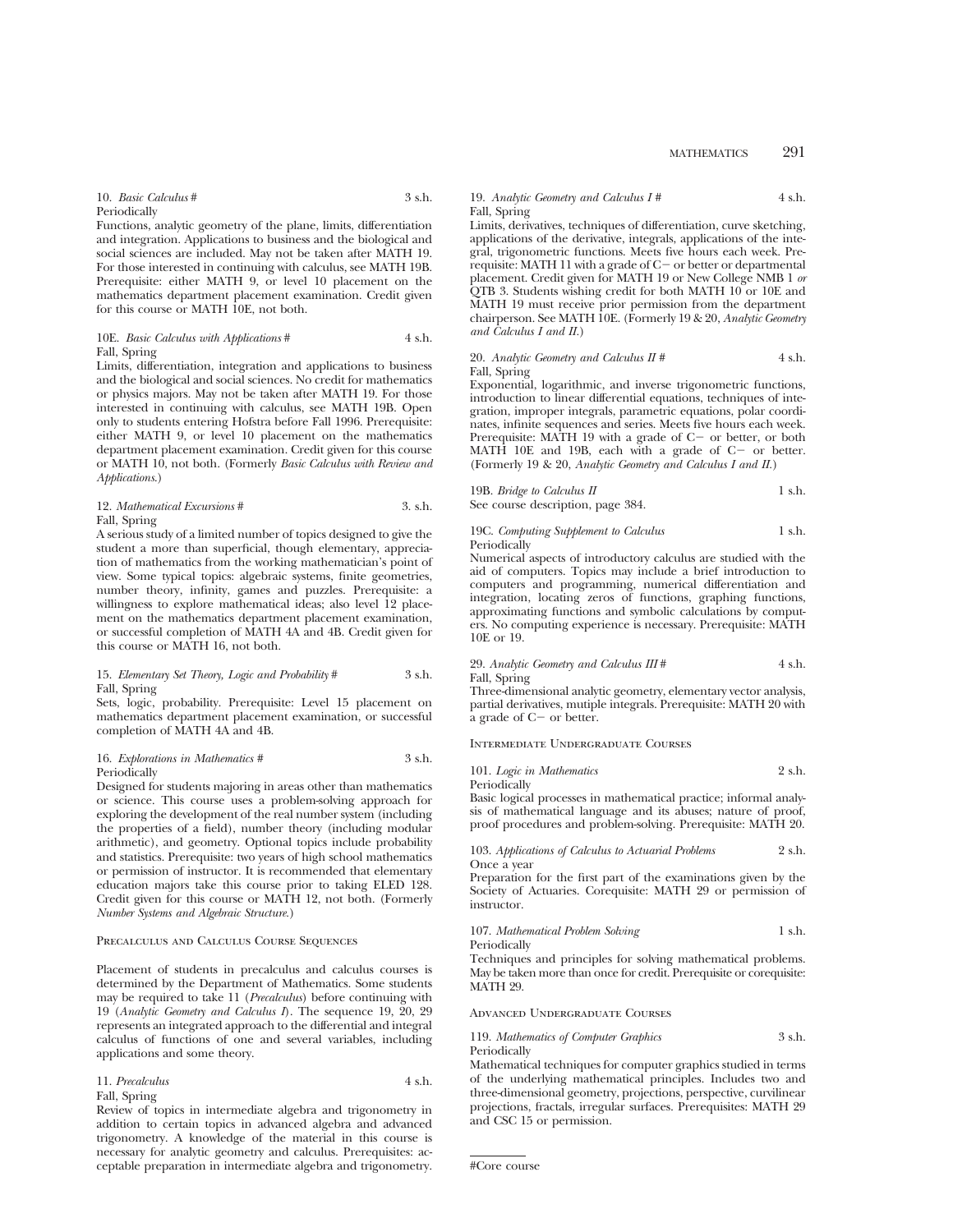## 292 MATHEMATICS

| 131. Elementary Differential Equations                           | 3 s.h. | 145 & 146. Higher Algebra                                        | 3 s.h. each |
|------------------------------------------------------------------|--------|------------------------------------------------------------------|-------------|
| Fall, Spring                                                     |        | 145: Fall: 146: Spring                                           |             |
| Methods for the solution of elementary types of ordinary differ- |        | Abstract algebraic structures including groups, rings and fields |             |
| ential equations with geometrical, physical and chemical appli-  |        | and their application to the study of number systems, polynomial |             |
| cations. Prerequisite: MATH 29 or equivalent.                    |        | rings and solvability of equations. Prerequisite: MATH 135A.     |             |
| 133. Geometry                                                    | 3 s.h. | 147. Numerical Methods                                           | 3 s.h.      |

Fall

Foundations of Euclidean and non-Euclidean geometry. Axioms and models. Topics include triangles and circles, geometric transformations, projective and hyperbolic geometries. Use of geometry software. Prerequisite: MATH 29 or equivalent. (Formerly *Euclidean Geometry*.)

#### 134. *Topics in Geometry* 3 s.h. Every other year

An in-depth study of one or more topics from Euclidean, non-Euclidean or differential geometry. Prerequisite: MATH 135A. Note: this course can be taken without MATH 133. (Formerly *Non-Euclidean Geometry*.)

135A. *Linear Algebra* 4 s.h.

Fall, Spring

Systems of linear equations, matrices, vector spaces, linear transformations, scalar products. Topics selected from determinants, game theory, graph theory, linear programming, Markov chains. Applications to one or more of curve fitting, economics, genetics, population distribution, production and assignment problems. Prerequisite or corequisite: MATH 29 or department permission.

#### 136. *Theory of Numbers* 3 s.h. Every other year

Properties of integers, congruences, diophantine equations, algebraic number fields. Prerequisite: MATH 29 or equivalent.

#### 137 & 138. *Mathematical Probability and Statistics* 3 s.h. each 137: Fall; 138: Spring

Discrete and continuous probability distributions, characteristics of distributions, sampling theory, estimation, hypothesis testing, correlation, regression and other topics. Prerequisite or corequisite: MATH 29.

#### 141 & 142. *Applied Finite Mathematics* 3 s.h. Periodically

Applications of finite mathematical models to problems in the social sciences, business, ecology and computer science. Techniques of counting, network flows, design of experiments, graphs and diagraphs, Markov chains, game theory and decision making. Prerequisites: MATH 29 and 135A.

143. *Engineering Mathematics I* 3 s.h.

Fall, Spring

Systems of linear equations, row operations, Gauss Jordan reduction, matrix algebra, inversion, determinants and Cramer's rule, algebra of the complex plane, polar representation and DeMoivre's theorem, the complex exponential and logarithmic functions, solutions of linear ODE's, Fourier Series, PDE's, and the solution of the heat and wave equations by Fourier Series. Prerequisite or corequisite: MATH 29 or higher. (Formerly MATH 143 & 144.)

#### 144. *Engineering Mathematics II* 3 s.h. Fall, Spring

Vector and scalar fields, parametric curves and surfaces, the volume and surface differential forms, theorems of Green, Gauss, Stokes, review of the complex plane and complex functions, theory of limits, analytic functions, Cauchy-Riemann equations, potential theory, conformal mappings, applications to fluid flow and electric field theory, review of Fourier series, theory of Fourier Transforms, application to PDE's and acoustics, Fast Fourier transforms and applications, Gamma, Bessel, and Legendre functions, Hermite polynomials, and a selection of applications. Prerequisite: MATH 143. (Formerly MATH 143 & 144.)

147. *Numerical Methods* 3 s.h.

Fall, Spring Same as ENGG 101 and CSC 102. Prerequisite: CSC 15 or ENGG 10. Corequisite: MATH 131.

#### 151 & 152. *Special Problems in Higher*

*Mathematics* 1-3 s.h. each 151: Fall; 152: Spring

Independent and advanced nature in a field of mathematics. Topics vary from year to year. Prerequisite: permission of department chairperson.

155. *History of Mathematics* 3 s.h. Every other year

Development of mathematical ideas and symbolism. Prerequisite: MATH 29 or permission of instructor.

## 163. *Intermediate Ordinary and Partial Differential Equations* 3 s.h.

Every other year

Simple existence and uniqueness theorems, linear equations, power series and numerical solutions, eigenvalue problems, classical equations. Boundary value problems in partial differential equations, generalized Fourier series, transform methods. Green's functions, initial value problems. Prerequisite: MATH 131.

165, 166. *Mathematical Modelling* 3 s.h. each Periodically

An introductory course including the following topics. 165: Differential and difference equations as models, population growth models, linear systems and matrix models, Markov models. 166: Random-walk and diffusion models, analytic versus simulation models, introduction to hypothesis testing, selected topics from the literature. Prerequisites: MATH 131 and ability to program in BASIC, FORTRAN or PL/1.

167. *Elementary Topology* 3 s.h. Every other year

Basic properties of sets and mappings in euclidean space such as continuity, compactness, connectedness. Metric spaces. Topological spaces and metrizability. The fundamental group functor. Prerequisite: MATH 29.

#### 171 & 172. *Advanced Calculus* 3 s.h. each 171: Fall; 172: Spring

Topics more advanced than those of the beginning calculus sequences. Stress is placed on limits, continuity, uniform continuity, uniform convergence, implicit function theory, line integrals, series, partial differential, multiple integrals and Fourier series. Prerequisite: MATH 135A. Prerequisite for 172: MATH 131.

173. *Theory of Functions of a Complex Variable* 3 s.h. Every other year

Complex numbers and the geometry of the complex plane: analytic, harmonic and other functions; power series, analytic continuation; mappings and applications. Prerequisite or corequisite: MATH 135A, 171.

181. *Multivariate Analysis* 3 s.h. Periodically

An introduction to statistical analysis with applications to quantitative business methods and other areas. Factor analysis and analysis of variance are among the important techniques studied. Prerequisite or corequisite: MATH 138.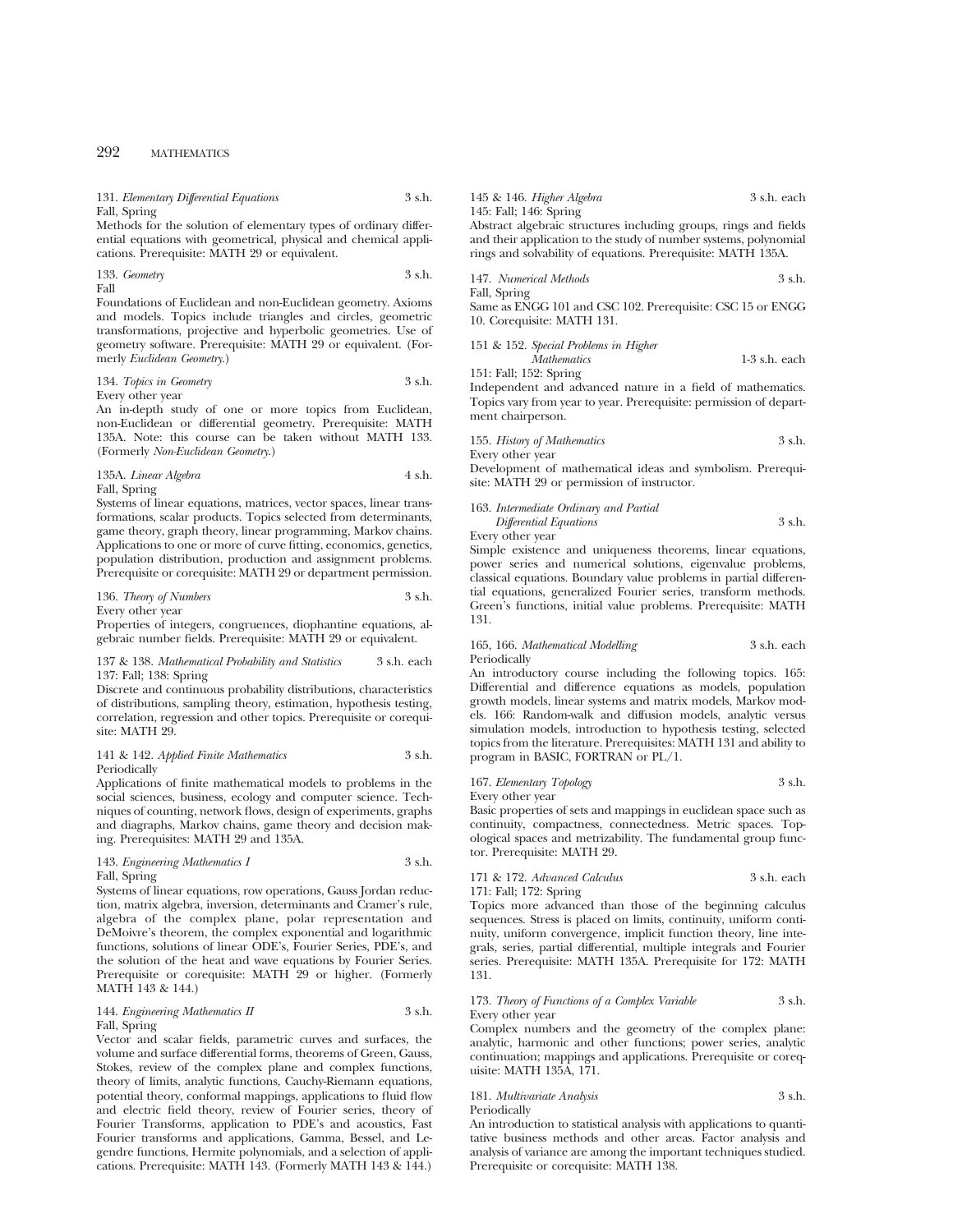Same as ENGG 188. Prerequisite: ENGG 185 or MATH 137. Recommend taking CSC 187 prior to taking this course.

| 190. Departmental Honors          | 3 s.h. |
|-----------------------------------|--------|
| See course description, page 384. |        |

| 191. Introduction to Set Theory | 3 s.h. |
|---------------------------------|--------|
| Periodically                    |        |

Naive and axiomatic set theory as a foundation for mathematics; ordinal and cardinal numbers; well-ordering and the principle of choice; glimpses of results on consistency and independence. Prerequisite: MATH 135A or 101.

| 198, 199, A-Z. Special Studies in Mathematics | 3 s.h. each |
|-----------------------------------------------|-------------|
| See course description, page 384.             |             |

#### Graduate Courses

It is expected that students taking graduate courses will have taken courses equivalent to MATH 135A, 145, 171 & 172. Undergraduates wishing to take graduate courses must first obtain permission from the chairperson of the department.

202. *Mathematical Logic* 3 s.h.

Periodically

The propositional calculus: truth tables and axiomatizations. First order theories: completeness theorem, formal number theory, Goedel's incompleteness theorem. Same as CSC 201A. Prerequisite: MATH 145.

| 203. Topology | 3 s.h. |
|---------------|--------|
| Periodically  |        |

Topological spaces, convergence and completeness, separation axioms, homeomorphisms, metric spaces, compactness. Prerequisite: MATH 172 or permission of instructor.

211. *Linear Algebra* 3 s.h.

Every other year

Review of matrices and linear equations, solution of linear equations, applications, vector spaces and linear transformations, eigenvalues and geometry, canonical forms, linear machines. Prerequisites: MATH 131, 135A.

| 212. Applied Algebra | 3 s.h. |
|----------------------|--------|
| Every other year     |        |

Finite state machines, relations and graphs, rings and Boolean algebras with applications, semigroups, groups and coding theory, linear machines, finite fields and algebraic coding theory. Prerequisite: MATH 211.

221, 222. *Analysis I, II* 3 s.h. each Every other year

Analysis of functions of one and several variables with an introduction to functional analysis.

221: Euclidean space, differentiation and integration, vectorvalued functions of several variables and applicable integration techniques. 222: Hilbert spaces, linear and convex programming, linear operators and semigroups, introduction to optimal control theory. Prerequisites: MATH 131, 135A, 171.

223. *Complex Analysis* 3 s.h. Periodically

Formal power series, analytic functions, analytic continuation, complex integration and applications to evaluation of integrals, conformal mappings, flows and boundary conditions, polynomials and finding zeros. Prerequisite: MATH 171 or permission of instructor.

| 241. Probability | 3 s.h. |
|------------------|--------|
|                  |        |

Every other year

Graduate introduction to the basic concepts of probability theory aimed towards later applications. Review of needed set theory, counting principles, discrete and continuous probability, random variables, expectations, moment generating functions, distributions, central limit theorem. Prerequisites: MATH 131, 135A, 171.

242. *Statistics* 3 s.h. Every other year

Applications of probability theory, inference, Bayesian techniques, hypothesis testing, regression, design of experiments, robustness, computer programs and packages, applications tailored to student interest. Prerequisites: MATH 241, or 131, 135A, 137 & 138 and 171.

251 & 252. *Independent Reading* 1-4 s.h. each

251: Fall; 252: Spring Independent study course, under the guidance of a member of the department.

254. *Seminar* 3 s.h. Periodically

Introduction to the literature of mathematical research. Prerequisite: consent of department.

261. *Ordinary Differential Equations* 3 s.h. Every other year

Solutions to first and second-order equations, linear differential equations, transforms, systems, stability. Emphasis on interplay between theory and numerical methods. Prerequisites: MATH 131, 135A, 171.

262. *Partial Differential Equations* 3 s.h. Every other year

Existence of solutions, basic techniques, Hilbert space and transform techniques, classification of equations, the Cauchy and Dirichlet problems, properties of solutions. Prerequisite: MATH 261 or permission of instructor.

265. *Numerical Methods I: Analysis* 3 s.h. Periodically

Floating-point arithmetic. Finite-difference calculus. Polynomial, inverse, spline interpolation. Approximation: least- squares, polynomial, Chebyshev, rational functions. Numerical integration and differentiation. Solution of nonlinear equations. Solution of ordinary differential equations. Same as CSC 265. Prerequisite: CSC 102 or ENGG 101 or MATH 147.

267. *Optimal Control Theory* 3 s.h. Every other year

Discussion of the maximum principle, maximum principle for nonautonomous systems, fixed time problems, system of variational equations and adjoining systems, linear time optimal processes, maximum principle and calculus of variations. Problems of Lagrange, optimal processes with restricted phase coordinates. Prerequisite: MATH 261.

271, 272. *Mathematical Models in the*

*Natural Sciences* 3 s.h. each

Every other year

271: types of models, differential and difference equations as models: population growth models, linear systems and matrix models, Markov models.

272: random-walk and diffusion models, analytic versus simulation models; statistical hypothesis testing; selected topics from the literature. Prerequisites: MATH 131, 171 and ability to program in BASIC, FORTRAN or PL/1.

**NOTE:** courses numbered 280-288 carry no credit toward the M.A. in Applied Mathematics.

280, A-Z. *Workshop: Pre-College Mathematics* 1-3 s.h. each Once a year

Intended for middle and secondary school teachers with a desire to strengthen their command of current and emerging mathe-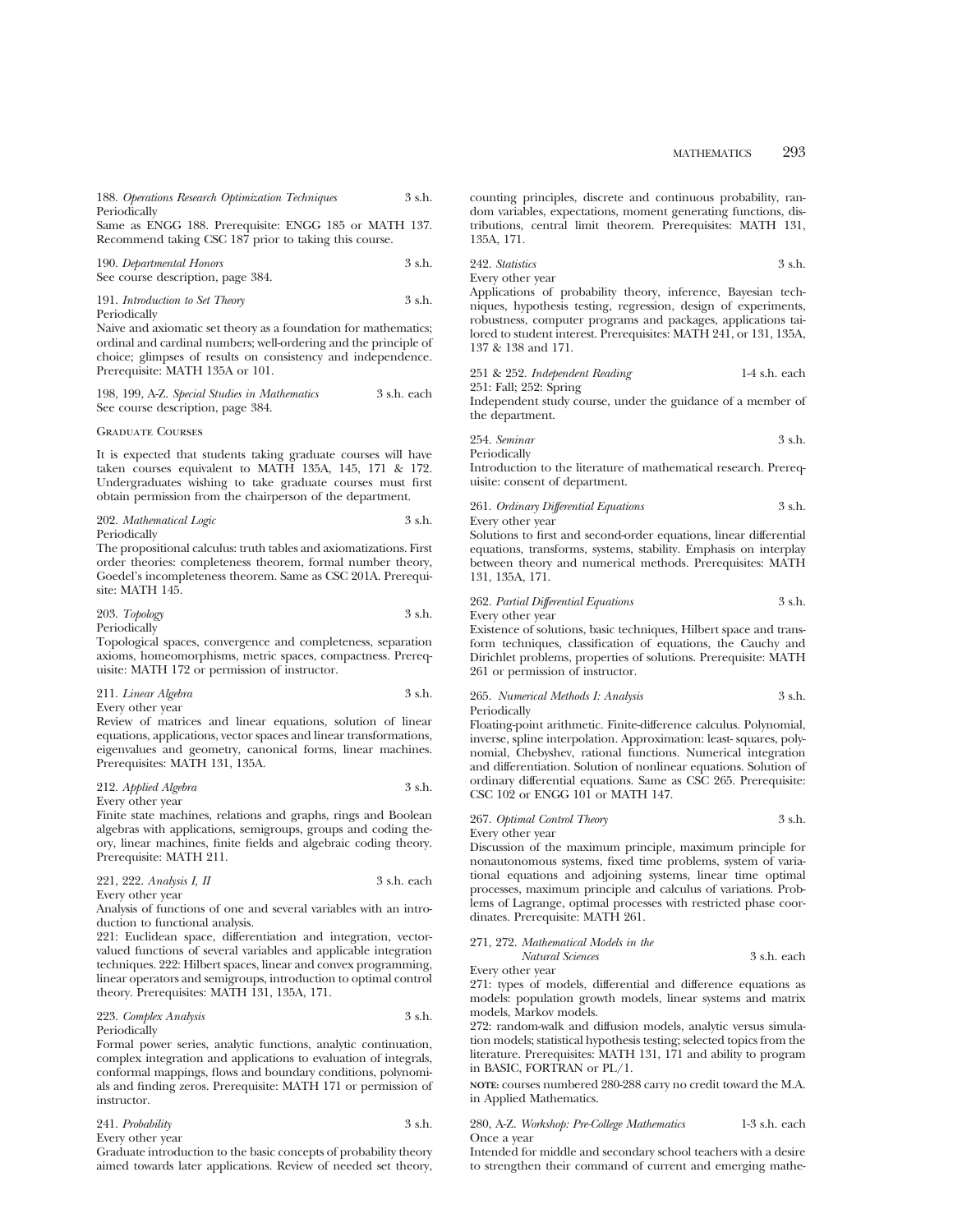## 294 METEOROLOGY

matics curricula, for example, as put forward in the *National Council of Teachers of Mathematics Standards.* Topics taken from probability and statistics, number theory, geometry and graph theory, discrete mathematics, problem solving, the human dimension in mathematics, mathematics through computers, mathematical systems and the mathematics of change. Prerequisite: permission of department. No credit toward M.A. or M.S. in Applied Mathematics.

As individual subjects are selected, each is assigned a letter (A-Z) and added to the course number. Any course may be taken a number of times so long as there is a different letter designation each time it is taken. (Formerly 280, *Workshop: Integrated Mathematics Sequence.*)

#### 285. *History of Ancient and Medieval Mathematics* 1 s.h. Once a year

Mathematics from the dawning of human intelligence through the discoveries of the Renaissance. Designed for participants in a Hofstra teacher enhancement program or by permission of department. No credit toward M.A. or M.S. in Applied Mathematics.

#### 286. *Development of Modern Mathematics* 2 s.h. Once a year

Mathematics from the 17th century to modern times. Applications to the classroom. Designed for participants in a Hofstra teacher enhancement program or by permission of department. No credit toward M.A. or M.S. in Applied Mathematics.

#### 287. *Problem Solving Through Computers and Calculators* 3 s.h. Once a year

Problem-solving heuristics, estimation, discovery and pattern recognition via programming languages (e.g. BASIC, Pascal and Logo), spreadsheets, interactive software and hand-held calculators. Applications to the classroom. Designed for participants in a Hofstra teacher enhancement program or by permission of department. No credit toward M.A. or M.S. in Applied Mathematics. (Formerly *Problem Solving Through Pascal.*)

#### 288. *Finite Mathematics and the Computer* 3 s.h. Once a year

Finite mathematical bases of computing including binary arithmetic, elementary combinatorics, etc. A calculus based probability and statistics segment in which students write programs in Pascal and are introduced to statistics software. Monte Carlo methods random number generating algorithms, regression. Applications to the secondary school classroom. Open only to participants of the Teacher Training Institute or by permission of department chairperson. No credit toward M.A. in Applied Mathematics. Prerequisites: MATH 287 or knowledge of Pascal and departmental permission.

#### 298, 299, A-Z. *Advanced Topics* 2 or 3 s.h. each Periodically

Subjects to be announced. Prerequisite: MATH 172 or permission of instructor.

As individual subjects are selected, each is assigned a letter (A-Z) and added to the course number. Any course may be taken a number of times so long as there is a different letter designation each time it is taken.

301. *Master's Thesis* 3 s.h.

# Meteorology (METR)

Administered by the Department of Physics. Associate Professor Edwards, *Chairperson*

### 1, 2. *Physical Meteorology and Climatology* 3 s.h. each Fall, Spring

Conditions pertinent to weather phenomena and climate. Analysis of factors that enter into weather and climate; study of world-wide patterns: past, present and probable for the future.

# Military Science (MS)

## Professor Arata, *Chairperson*

Assistant Professors Barone, Nevarez, Stallings.

The Hofstra Army Reserve Officer's Training Corps (ROTC) program qualifies students for appointment as an officer of the United States Army, Army Reserve or Army National Guard. Students attend military science classes during their regular course of studies. Students develop maturity, responsibility and dependability while earning the Gold Bar of an Army Second Lieutenant.

Army ROTC offers two different programs to all qualified college and university students. The traditional four-year program gives students the opportunity to take ROTC courses in each of their four years of college. The two-year program is available for any students who did not take ROTC during their first two years of college.

The four-year program consists of the Basic Course (MS 1A, 1B, 2A, 2B) and the Advanced Course (MS 3A, 3B, Advanced Camp, 4A, 4B). The Basic Course is open to all Hofstra students. It consists of training in leadership, management, military skills and physical fitness. Students learn to apply these skills in and outside the classroom. In addition, a variety of outside social and professional enrichment activities are available. ROTC textbooks, uniforms, and other essential materials for the Basic Course are furnished to the students. Sophomores who did not take 1A and 1B may compress 1A and 2A and 1B and 2B to complete the Basic Course. *There is no military obligation for enrolling in the Basic ROTC Course.*

After they have completed the Basic Course, students who have demonstrated the potential to become an officer and who have met the physical and scholastic standards are eligible to enroll in the Advanced Course. The Advanced Course is usually taken during the final two years of college. It includes instruction in management, tactics, ethics and further leadership development. Textbooks and uniforms in the Advanced Course are also furnished to students.

During the summer between their junior and senior years of college, Advanced Course cadets attend a paid five-week training session called Advanced Camp. Advanced Camp gives cadets the chance to practice what they have learned in the classroom, and introduces them to Army life "in the field."

The two-year program is designed for students who did not take ROTC during their first two years of school or students entering a two-year post-graduate course of study. To enter the two-year program, students must first attend a paid six-week Basic Camp, normally held during the summer between their sophomore and junior years of college. After they have successfully completed Basic Camp, students who meet all the necessary enrollment requirements are enrolled in the Advanced Course.

Active Army veterans, members of the National Guard, and the Reserves may qualify for credit for the Basic Course and be enrolled into the Advanced Course.

To receive full semester credit for the Advanced Course and Advanced Camp (12 semester hours) a student must be commissioned as a Second Lieutenant in the Army upon course completion. Partial credit may be awarded at the chairperson's discretion if the student fails to complete the Advanced Course. **NOTE:** all basic Military Science courses include the appropriate number of class hours, plus a required leadership laboratory and additional classes in physical training each week. A field trip of approximately three days provides practical experience in small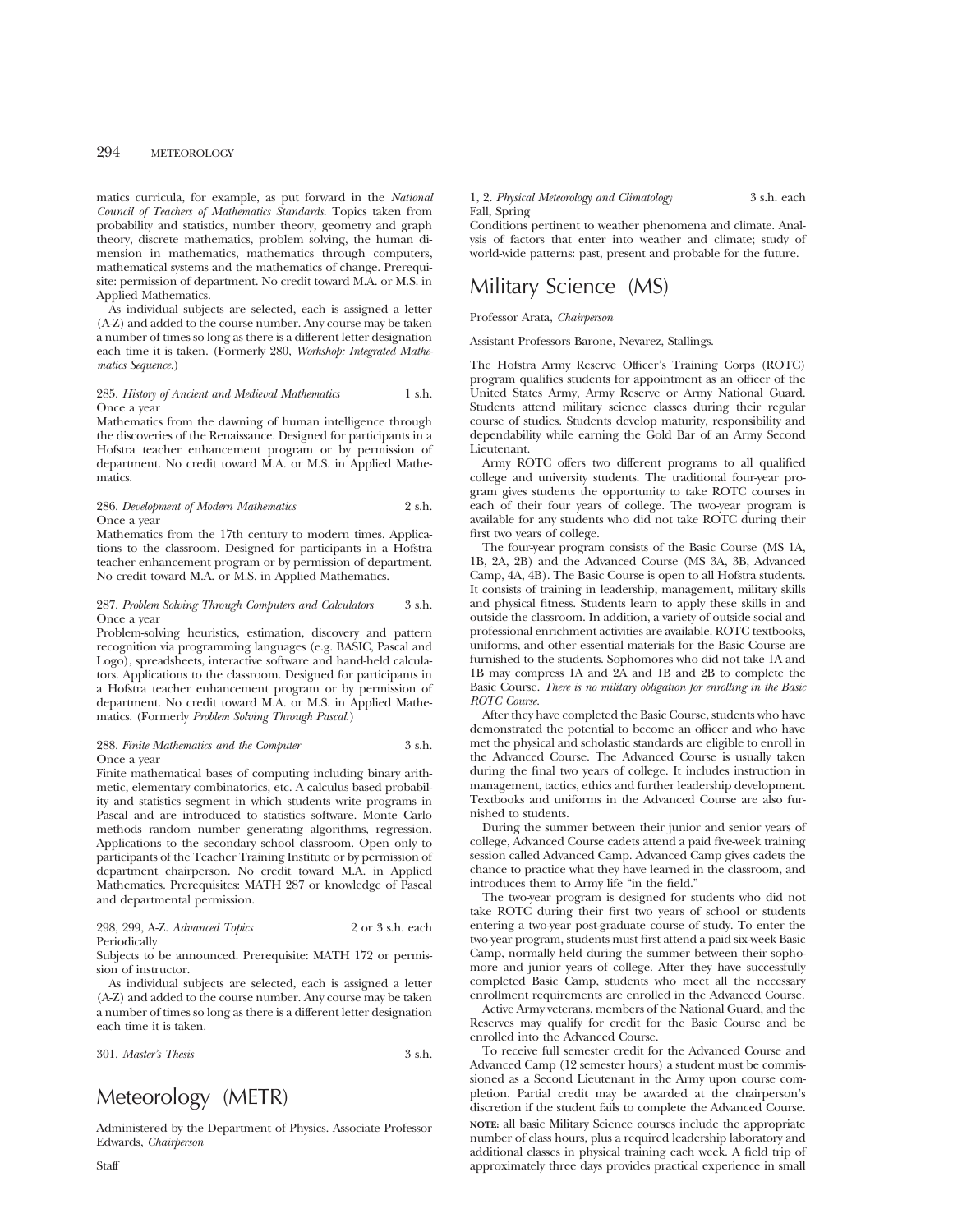#### ARMY ROTC SCHOLARSHIP PROGRAM

The Army Reserve Officers' Training Corp (ROTC) Scholarships offer assistance to meet the rising costs of school. Scholarships are awarded for two, three, and four years, strictly on merit to the most outstanding students who apply as follows:

- —Tuition and mandatory educational fees up to \$16,000. —A specific amount for miscellaneous fees such as laboratory, student activity, transcript and graduation fees.
- —A flat rate for textbooks, classroom supplies and equipment (approximately \$225 per semester).
- —An allowance of \$150 a month each school year the award is in effect.

Like other organizations, the Army is oriented towards technological advancement.

Scholarship preference is given to students seeking degrees in engineering or the physical sciences.

For further information write or call the Hofstra University Military Science Department, 104 Roosevelt Hall, Hempstead, New York 11550-1090, (516) 463-5648 or FAX (516) 463-4937.

## Credit Toward A Liberal Arts Degree

MS 1A, 1B and 2A, 2B, totaling two semester hours credit, are designated nonliberal arts credits. These credits are acceptable toward a baccalaureate degree if they fall within the total nonliberal arts credits allowed for that degree. MS 3A, 3B, Summer Camp, and MS 4A, 4B total 12 semester hours credit. These credits are acceptable toward a degree as determined by advisement with the department chairperson.

#### ARMY COMMISSIONING REQUIREMENTS

In order to be commissioned as a Second Lieutenant, students must satisfactorily complete the Basic Course, Advanced Course and Advanced Camp or their equivalents. Students must also receive their college degree and ensure they have taken an approved course in written composition, human behavior, military history, computer fundamentals and mathematical reasoning. Cadets must be recommended for a commission by the department chairperson.

#### **COURSES**

Basic Course

#### 1A. *Introduction to the United States Army*  $\frac{1}{2}$  s.h. Fall

Course offers an in-depth look at the organization and mission of the United States Army. An introduction to the basic techniques of leadership in small organizations is provided, as well as an introduction to military skills. No liberal arts credit.

1B. *Foundations of Leadership* 
$$
\frac{1}{2}
$$
 s.h. Spring

Course continues the discussion of effective leadership. Leadership and basic ethical principles are discussed. An introduction to military skills is provided by instruction in first aid and land navigation. No liberal arts credit. (Formerly *Introduction to Military Science.*)

2A. *Leadership Principles* 1⁄2 s.h. Fall

Course continues the discussion of effective leadership through a study of personal skills and historical examples. Emphasizes the principles of war as a tool of analysis. Continues instruction in the basic military skills of first aid, communications and land navigation. No liberal arts credit. (Formerly *Introduction to Military Science.*)

2B. *Requirements of the Junior Officer* 4/2 s.h. Spring

Course examines the fundamental requirements of the decisionmaking process as it relates to the Junior Officer. The ability to supervise and motivate the small organization is examined. No liberal arts credit.

#### BASIC CAMP

Basic Camp Training is used to give students who were not enrolled in the Basic Course (MS 1A, 1B, 2A, or 2B) an opportunity to receive placement credit to enter the Advanced Course. This is a voluntary six-week camp conducted at Fort Knox, Kentucky. The Basic Camp gives the student an in- depth look at the organization of the United States Army. Students receive instruction in basic military skills and leadership techniques. Successful completion of Basic Camp allows the sudent to enroll in the Advanced Course.

#### Advanced Course

3A. *Advanced Camp Preparation* 3 s.h. Fall

Course examines in detail the leadership and military skills necessary to succeed at Advanced Camp. The leadership and military skills learned in the Basic Course are thoroughly reviewed. Emphasis on planning and controlling a small organization. Leadership laboratories, field trips and a written essay in military history are required. Prerequisites: MS 1A, 1B, 2A, 2B, or Basic Camp or the approval of department chairperson. (Formerly *Foundations of Leadership*.)

### 3B. *Advanced Camp Preparation II* 3 s.h. Spring

Course examines the problems associated with situational ethics and control of the small organization. Continues to develop the leadership and military skills necessary to succeed at Advanced Camp. Throughout this semester the students are required to draft and develop correspondence, conduct oral presentations and prepare management programs which they will develop, conduct and evaluate. Leadership laboratories, field trips and precamp are required. Prerequisites: MS 1A, 1B, 2A, 2B, or Basic Camp and 3A or approval of department chairperson. (Formerly *Leadership Methodology*.)

#### ADVANCED CAMP

Advanced camp training gives the student an understanding of the practical aspects of Army life and supplements the theoretical work given during the school year. This is a five-week camp conducted at Fort Lewis, Washington. Successful completion of the Advanced Camp is a commissioning prerequisite. Subjects covered include practical exercises in the following:

leadership weapons qualification land navigation infantry tactics and techniques drill, parades and ceremonies physical training

Training is intensive in character, and methods are the same as followed in training units under field conditions. Emphasis on the development of leadership and individual confidence as may be required of any officer regardless of branch.

#### 4A. *Organizational Command* 3 s.h. Fall

Responsibilities of command at the organizational level. Provides detailed fundamentals of training, supply and personnel management techniques within large organizations. Emphasis on application and evaluation of command and staff relationships. Leadership laboratories and field trips are required. Prerequi-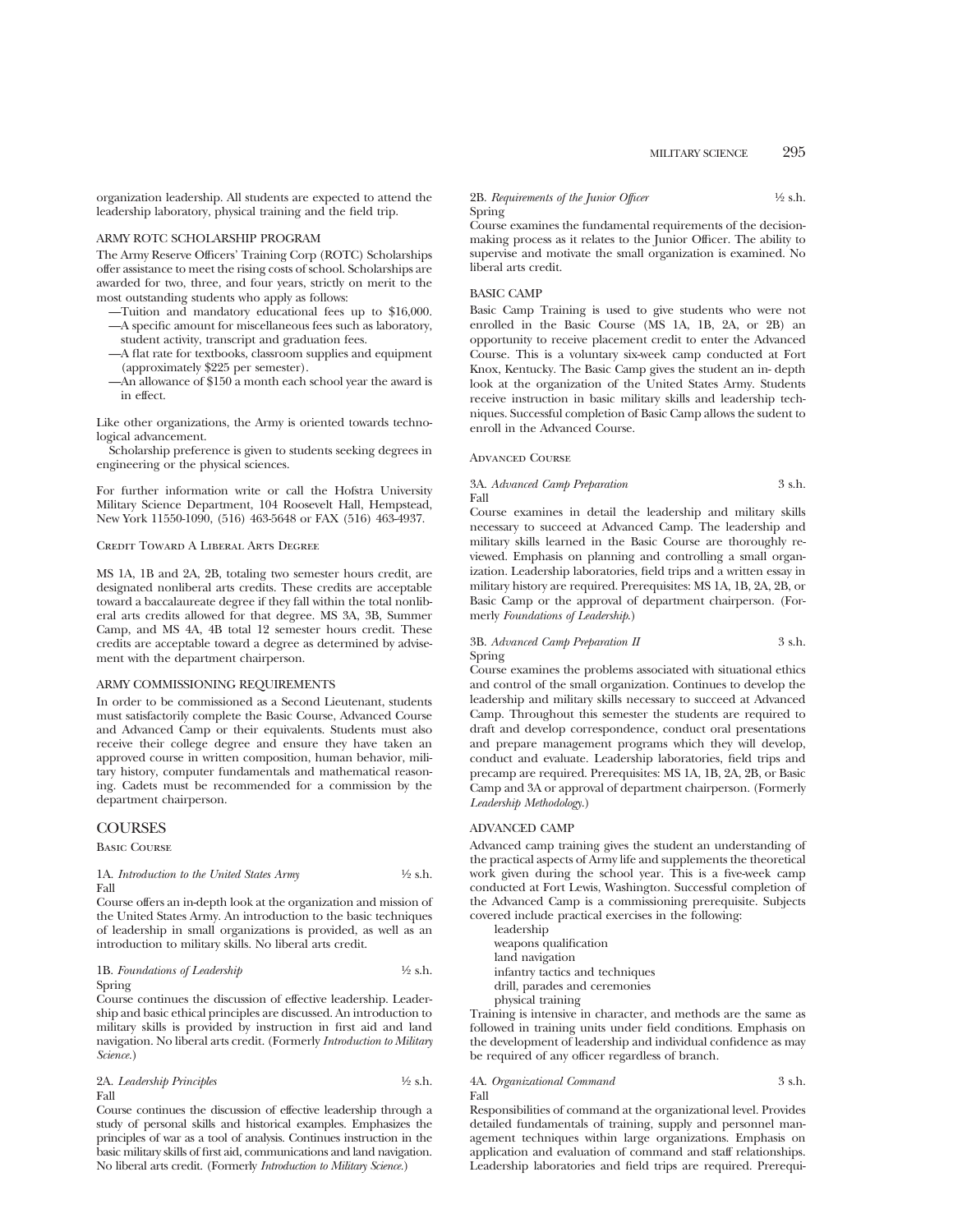## 296 MINORS

sites: MS 1A, 1B, 2A, 2B, or Basic Camp, 3A, 3B, and Advanced Camp or the approval of department chairperson.

4B. *Organizational Effectiveness* 3 s.h. Spring

Ethical standards are discussed as the guide for effective leadership. Applications of leadership dimensions are taught. They fall into six catagories: communications (written, oral, oral presentation); personal motivational behavior; interpersonal behavior (influence); administrative skills (planning and organization, delegation); and decision-making skills (problem analysis, decisiveness, judgment). Leadership laboratories, field trips and a written essay on professional ethics are required. Prerequisites: MS 1A, 1B, 2A, 2B, or Basic Camp, 3A, 3B, 4A and Advanced Camp or the approval of department chairperson.

## Minors

SEE PAGE 76; also individual departments.

# Modern Greek (MGRK)

Administered by the Department of Comparative Literature and Languages. Associate Professor Waysek, *Chairperson*

Major and minor requirements in Greek, see page 157.

Greek Literature in Translation courses, see page 275.

1 & 2. *Modern Greek* 3 s.h. each See course description, page 384.

## Music (MUS)

#### Professor Deutsch, *Chairperson*

Professors Dittemore, Hettrick; Associate Professors Boonshaft, Cinnamon, Lalama, Ulrich; Assistant Professors Anson-Cartwright, Carter, Wagar.

Acceptance by the Music Department requires an audition in the candidate's principal area of performance, and completion of placement tests in music theory and ear training prior to enrollment.

**B.A. SPECIALIZATION IN MUSIC:** 40 to 44 semester hours of music courses as follows: MUS 48, 61 & 62 or 61A & 62A, 63-64, 69, 70A, 71-72, 143, 144.

- 3 semester hours, as advised, from the following: MUS 21, 22, 23;
- 3 semester hours, as advised, chosen from MUS 20 or in a 100-level music course;
- 4 semester hours of Private Instruction (P); MUS 35 & 35A, if required;

The humanities requirement may *not* be fulfilled by additional music courses.

See complete B.A. requirements, page 76.

**B.S. SPECIALIZATION IN MUSIC:** candidates for graduation must fulfill the following requirements:

- 1. The successful completion of at least 128 semester hours and a cumulative grade-point average of 2.0 in work completed at **Hofstra**
- 2. At least 65 hours must be completed in liberal arts courses with no fewer than 40 outside the Department of Music.

3. There are two requirements that must ordinarily be completed in residence at Hofstra: 15 semester hours in the major field of specialization and the last 30 semester hours. The 15 semester hours need not be included within the last 30 hours. 4. The following general requirements:

|                                                | Sem. Hrs. |
|------------------------------------------------|-----------|
| ENGL $1-2^*$                                   | 6         |
| Humanities electives (excluding music)         | 6         |
| 3 semester hours must be in a core             |           |
| appreciation and analysis course. (For listing |           |
| of core courses, see page 78.)                 |           |
| Social science electives                       | 6         |
| all music majors must take 3 semester hours in |           |
| behavioral sciences and 3 semester hours in    |           |
| history and philosophy core courses, except    |           |
| that 1) music education majors take PSY 1      |           |
| plus 3 semester hours in a history and philos- |           |
| ophy core course and 2) music merchandising    |           |
| majors must take ECO 1, 2 as their social      |           |
| science requirement.                           |           |
| Natural science core course                    | 3         |
| Mathematics/computer science core course       | 3         |
| Foreign language (fulfillment of B.A.          |           |
| language requirement, see page 76.)            |           |

5. The fulfillment of the following major requirements: 62-78 hours of music courses as follows: all music requirements for B.A. Specialization in Music including MUS 20, plus 154, and 133 or 169. The completion of the courses in *one* of the following concentrations:

A. Performance

14 hours of music performance (advanced private instruction) with senior recital; at least 6, but not more than 12, hours of music elective courses, as advised. Piano performance students must take MUS 142 and 171.

- B. Theory/Composition MUS 107, 108, 157, 165 or 166, 169; six hours of advanced private instruction; six hours of advanced theory courses as advised; 6-8 hours of music elective courses.
- C. History/Literature

18 additional hours in music history/literature courses as advised; independent study in music bibliography; MUS 193.

D. Music Merchandising

2 semesters of basic skills (MUS 31-38A), under advisement. (MUS 30 to be taken once with basic skills, no credit given.) MUS 154, 190, 191; 133 or 169 may be substituted for by 3 hours of music electives, under advisement. Business courses: ACCT 1, 2, MKT 101, 124, 131 or 141, MGT 101, FIN 101. The social science requirement is ECO 1, 2.

E. Jazz and Commercial Music

MUS 105A, 105B, 107, 122, 157, 159, 160A, 160B; 6 semester hours of *Advanced Private Instruction* (101C-122C).

B.S. in Education—Specialization in Music Education, see page 343.

**A MINOR IN MUSIC** consists of the successful completion of 18 semester hours in music, with at least six hours in residence, under advisement by the chairperson of the Music Department. Students may select any music course *except* MUS 1, 3, 100, 153, 154, 165, 166, 169, 172.

## **NOTES**

1. Students who intend to enroll in MUS 61 or 61A and/or 69 or 70A must take a departmental entrance examination in rudi-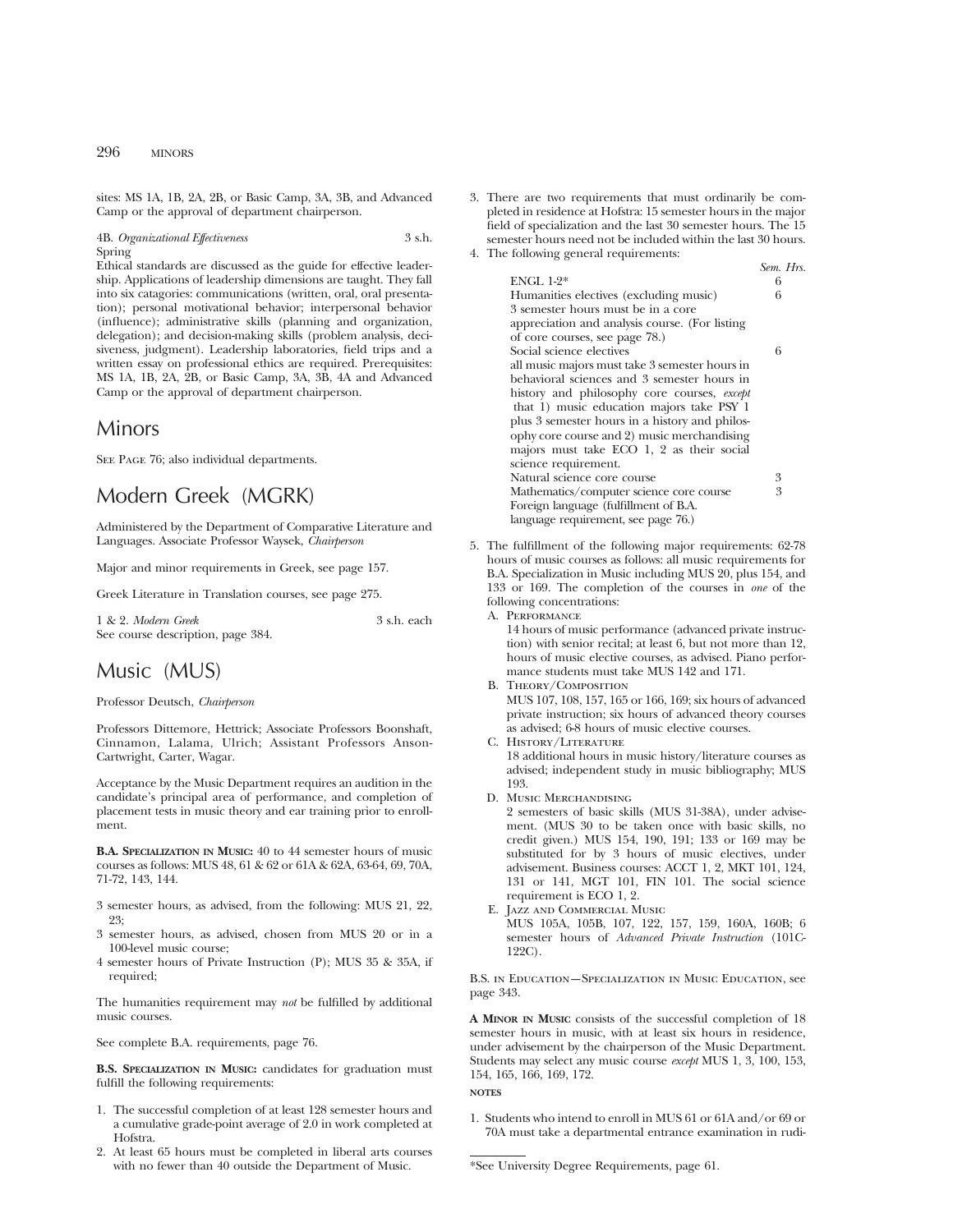ments, elementary theory and dictation before registering. A remedial course may be recommended.

- 2. Students are assigned to MUS 61A in place of 61 by departmental advisement based on the entrance examination in aural perception. Credit will not be granted for both 61 and 61A or for both 62 and 62A.
- 3. Students without previous keyboard experience should enroll in MUS 35 and 35A during the freshman year.
- 4. *Ensemble* (MUS 20), *University Band* (MUS 21), *University Symphony Orchestra* (MUS 22), *University Mixed Chorus* (MUS 23) and *University Wind Ensemble* (MUS 24) are organized for participation by the general student body, for credit or as cocurricular activities, as well as by music majors. Open to all qualified students by audition; students desiring credit must register in advance. (Credit of 1⁄2 s.h. per semester is on a Pass/D+/D/Fail basis only.) *No more than 6 semester hours may be applied to any degree*.
- 5. All music majors must take *Ensemble* (MUS 20), under faculty advisement, for six semesters for a total of 3 s.h. All music majors must also participate every semester, under advisement, in *University Band* (MUS 21), *University Symphony Orchestra* (MUS 22), *University Mixed Chorus* (MUS 23), or *University Wind Ensemble* (MUS 24) with six semesters taken for credit for a total of 3 s.h. Candidates for the B.S. in Education (Music Education) degree who are band or orchestra instrumentalists are also required to participate for four semesters (either with or without credit) in one or more of the following choral organizations: *University Mixed Chorus* (MUS 23), *Chamber Singers,* or the *Collegium Musicum* chorus.
- 6. All music majors must consult with the Music Department regarding Private Instruction (P) and must enroll in the course of their major performance area during the freshman and sophomore years. A special fee (see page 26) in addition to the semester-hour tuition will be charged for P and is nonrefundable.
- 7. No more than 4 semester hours in P may be applied to the B.A. or B.S. in Education degree.
- 8. Music courses numbered 30 through 39A, 101C-122C, 101D-120D, 122D, 107, 108, 160A, 160B, 172, 190 and 191 may not be applied toward liberal arts credit. Students will be enrolled in the appropriate courses only after consultation with an adviser.

Nonmajor—the following courses are suited for the nonmajor:

Music appreciation and literature: MUS 1, 3, 48, 105A, 122, 123, 127, 128, 129, 130, 133, 134, 135, 136, 140, 142, 146, 157, 158.

Performance: MUS 20, 21, 22, 23 (see Note 4).

Basic Skills: MUS 31 through 38A, 173, 174 (these courses are designed for students without background or experience in the specific performance area; see Note 8).

PI KAPPA LAMBDA: a national music honor society, see page 66.

#### COURSES

In addition to semester notations next to each course, a selection of courses is offered during January and Summer sessions. Consult the *January* and *Summer Sessions* bulletins for these schedules.

| 1. <i>Introduction to Music</i> # (for nonmajors) | 3 s.h. |
|---------------------------------------------------|--------|
| Fall, Spring                                      |        |

The elements of music. Emphasis on basic theory, chord structure, melody line, form and stylistic devices. Attendance at concerts and recitals may be required.

| 3. Music Appreciation # (for nonmajors) | 3 s.h. |
|-----------------------------------------|--------|
| Fall, Spring                            |        |

A fundamental approach to the development of music listening skills through a study of representative musical masterpieces and

of the principal genres, forms and styles of Western music. Independent listening and attendance at concerts required.

20. *Ensemble* #

\n42 s.h.

\n44. 
$$
\frac{1}{2}
$$
 s.h.

Special projects in music designed to give qualified students an opportunity to study performance techniques and to increase knowledge in the chamber literature of their instrument. Includes Collegium Musicum, Opera Theatre, Jazz Ensemble and Chamber Singers. Credit on  $Pass/D+/D/Fail$  basis only. See Note 4 and Musical Organizations, page 24.

21. University Band #

\n44. 
$$
\frac{1}{2}
$$
 s.h.

Band plays at concerts, commencements and special events. Through practice and performance of band literature, students broaden their musical experience and raise the level of proficiency. Credit on Pass/D+/D/Fail basis only. See Notes 4, 5.

22. *University Symphony Orchestra* # 1/2 s.h. Fall, Spring

Orchestra plays a range of literature, both classic and contemporary, and performs at concerts, assemblies and special affairs. Open to students, faculty and staff of the University, and to members of the community. Prerequisite: permission of instructor. Credit on Pass/D+/D/Fail basis only. See Notes 4, 5.

23. *University Mixed Chorus* # 1⁄2 s.h. Fall, Spring

Chorus sings at assemblies, concerts, commencements and similar campus activities. Designed to provide significant musical experience for all participants. Credit on Pass/ $D+/D$ /Fail basis only. See Notes 4, 5.

| 24. University Wind Ensemble #    | $\frac{1}{2}$ s.h. |
|-----------------------------------|--------------------|
| See course description, page 384. |                    |

*For courses numbered* 30 *through* 39A*, see Note 8*.

30. *Conducting Ensemble* 1 s.h. Fall

The practical application of conducting skills and rehearsal procedures for students enrolled in MUS 107, *Orchestral Conducting*. The ensemble is to consist of students who are registered for one of the following courses: 31, 32, 33, 34. Must be taken concurrently with  $10\overline{7}$  for the first time, but 30 may be required for more than one semester. No liberal arts credit.

**NOTE**: students enrolled in 31, 32, 33, 34 must participate in the required laboratory session, MUS 30.

**NOTE**: students without previous keyboard experience should enroll in 35 & 35A during the freshman year. Music education specialists whose major performance area is *not* keyboard will take 2 semesters of Piano Class; keyboard majors will take 2 semesters of Voice Class.

| 31. String Class                     | $1$ s.h. |
|--------------------------------------|----------|
| Fall, Spring                         |          |
| No liberal arts credit.              |          |
| Prerequisite: ability to read music. |          |
| 32. Percussion Class                 | 1 s.h.   |
| Fall, Spring                         |          |
| No liberal arts credit.              |          |
| Prerequisite: ability to read music. |          |
| 33. Woodwind Class                   | 1 s.h.   |
| Fall, Spring                         |          |
| No liberal arts credit.              |          |
| Prerequisite: ability to read music. |          |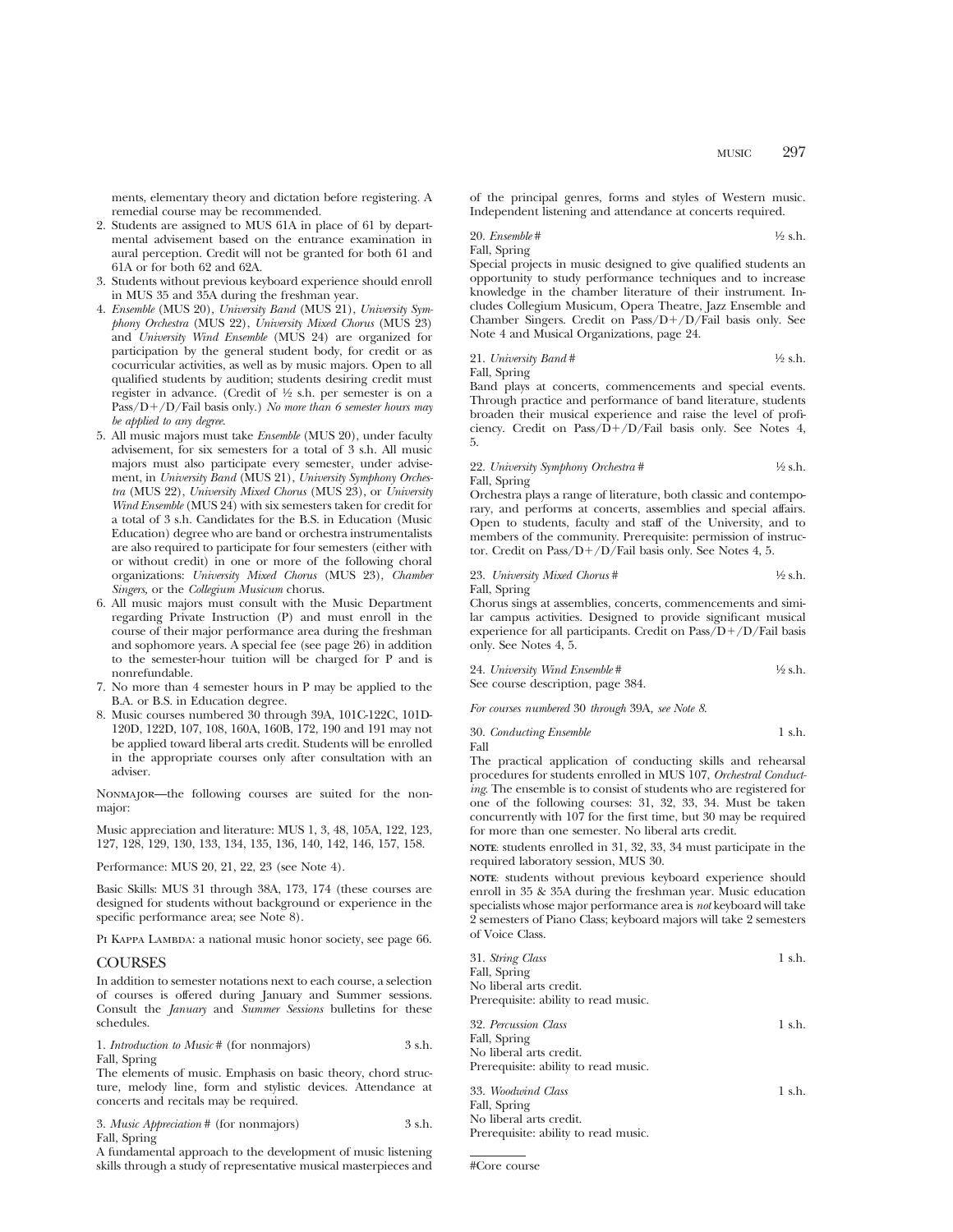## 298 MUSIC

| 1 s.h.<br>34. Brass Class                                                                  | 3 s.h.<br>70A. Introduction to Harmony and Analysis<br>Spring                                                                 |
|--------------------------------------------------------------------------------------------|-------------------------------------------------------------------------------------------------------------------------------|
| Fall, Spring<br>No liberal arts credit.                                                    | Eighteenth- and 19th-century harmony from written and analyt-                                                                 |
| Prerequisite: ability to read music.                                                       | ical perspectives, beginning with a review of rudiments and                                                                   |
|                                                                                            | continuing through the study of fundamentals of diatonic har-                                                                 |
| 1 s.h. each<br>35 & 35A. Piano Class                                                       | mony. Includes one hour per week of keyboard harmony that                                                                     |
| Fall, Spring                                                                               |                                                                                                                               |
| No liberal arts credit.                                                                    | concentrates on drill at the keyboard designed to obtain a<br>working performance familiarity with the materials presented in |
| Prerequisite: ability to read music.                                                       |                                                                                                                               |
|                                                                                            | written and analytical phases of the course. Should be taken                                                                  |
| 36 & 36A. Voice Class<br>1 s.h. each                                                       | concurrently with 62 or 62A. See Note 1.                                                                                      |
| Fall, Spring                                                                               |                                                                                                                               |
| No liberal arts credit.                                                                    | 4 s.h. each<br>71-72. <i>Harmony</i>                                                                                          |
| Prerequisite: ability to read music.                                                       | Once a year                                                                                                                   |
|                                                                                            | Eighteenth- and 19th-century harmony through 7th chords,                                                                      |
| 1 s.h.<br>37A. Recorder Class                                                              | extended dominants, chromaticism and modulation. Students                                                                     |
| Spring                                                                                     | should register for 63 and 71 in the same semester and 64 and 72                                                              |
| No liberal arts credit.                                                                    | in the following semester. Prerequisite: MUS 70A. Credit given                                                                |
| Prerequisite: ability to read music.                                                       | for these courses or 71A-72A and 73-74.                                                                                       |
|                                                                                            |                                                                                                                               |
| 1 s.h.<br>38A. Guitar Class                                                                | 3 s.h. each<br>71A-72A. Harmony                                                                                               |
| Fall, Spring                                                                               | Once a year                                                                                                                   |
| No liberal arts credit.                                                                    | Eighteenth- and 19th-century harmony through 7th chords,                                                                      |
| Prerequisite: ability to read music.                                                       | extended dominants, chromaticism and modulation. Students                                                                     |
|                                                                                            | should register for 63 and 71A in the same semester and 64 and                                                                |
| 2 s.h.<br>39A. Singing for the Theater                                                     | 72A in the following semester. Prerequisites: MUS 70A, 73 and                                                                 |
| Once a year                                                                                | 74, or approval of department chairperson. Credit given for these                                                             |
| Development of the voice as a musical instrument for use in the                            | courses or 71-72.                                                                                                             |
| theater. Open to music or drama students. Prerequisite: permis-                            |                                                                                                                               |
| sion of instructor. No liberal arts credit.                                                | 2 s.h. each<br>73-74. Keyboard Harmony                                                                                        |
|                                                                                            | Periodically                                                                                                                  |
| 3 s.h.<br>48. Musical Styles and Structures                                                | Training in basic musicianship through use of the keyboard,                                                                   |
| Fall, Spring                                                                               | paralleling the work of Harmony and Advanced Eartraining. Pre-                                                                |
| A survey of the elements of music, the main formal structures and                          | requisite: MUS 35A. Credit given for these courses or 71-72.                                                                  |
| the principal musical genres found in the various style periods of                         |                                                                                                                               |
| Western music.                                                                             | 3 s.h.<br>100. Honors Essay                                                                                                   |
|                                                                                            | Fall, Spring                                                                                                                  |
| 2 s.h. each<br>61 & 62. Elementary Eartraining                                             | The research for and the completion of a substantial essay in the                                                             |
| Once a year                                                                                | field of music. Open only to senior music majors who are eligible                                                             |
| Melodic and harmonic dictation, sightsinging and rhythmic                                  |                                                                                                                               |
| training. See Notes 1, 2.                                                                  | for and desire to graduate with departmental honors and who                                                                   |
| 3 s.h. each<br>61A & 62A. Elementary Eartraining                                           | secure, before registration, written permission of the instructor                                                             |
| Once a year                                                                                | who will supervise the essay.                                                                                                 |
| Melodic and harmonic dictation, sightsinging and rhythmic                                  |                                                                                                                               |
|                                                                                            | 3 s.h.<br>105A. Jazz Improvisation I                                                                                          |
| training. See Notes 1, 2.                                                                  | Periodically                                                                                                                  |
| 2 s.h. each<br>63-64. Advanced Eartraining                                                 | An introduction to the techniques of jazz improvising through a                                                               |
| Once a year                                                                                | study of chords, scales and various jazz styles. Performance is                                                               |
| Sightsinging, dictation, rhythm and aural harmony paralleling                              | required. Prerequisite: MUS 72 or permission of instructor.                                                                   |
| the work in <i>Harmony</i> . Students should register for 63 and 71 in                     |                                                                                                                               |
|                                                                                            | 105B. Jazz Improvisation II<br>3 s.h.                                                                                         |
| the same semester and 64 and 72 in the following semester.<br>Prerequisite: MUS 62 or 62A. | Spring                                                                                                                        |
|                                                                                            | Advanced techniques in jazz improvisation through the study of                                                                |
| 3 s.h.<br>68. Introduction to Jazz                                                         | scales, chords and various jazz styles including current practices.                                                           |
| Spring                                                                                     | Performance is required. Prerequisite: MUS 105A or permission                                                                 |
| A fundamental analysis of the jazz style with a strong emphasis on                         | of instructor.                                                                                                                |
| its recorded performance practice and basic theoretical founda-                            |                                                                                                                               |
| tions.                                                                                     | 2 s.h.<br>107. Orchestral Conducting                                                                                          |
|                                                                                            | Fall                                                                                                                          |
| 2 s.h.<br>69. Music Fundamentals and Species Counterpoint                                  | Prerequisite: MUS 72. Education students should enroll in 30                                                                  |
| Fall                                                                                       | concurrently with 107. See Note 8. No liberal arts credit.                                                                    |
| The first required course for all music majors that should be                              |                                                                                                                               |
| taken concurrently with 61 or 61A. It is organized in two parts: $1$ )                     | 2 s.h.<br>108. Choral Conducting                                                                                              |
| an intensive and comprehensive survey of the fundamentals of                               | Spring                                                                                                                        |
| music theory and notation; 2) training in the writing and analysis                         | Prerequisite: MUS 72. Education students should enroll in 172                                                                 |

of two-part species counterpoint in the manner of Fux. Emphasis on the development of a general understanding of fundamental principles of music theory and notation, and on the principles of voice leading and melodic structure that are most useful in the study of tonal harmony. Enrollment limited to music majors or prospective music majors. May not be taken on a  $\mathrm{Pass}/\mathrm{D}+/\mathrm{D}/$ 

Fail basis.

Prerequisite: MUS 72. Education students should enroll in 172 concurrently with 108. See Note 8. No liberal arts credit.

| 122. <i>History of Jazz</i> | 3 s.h. |
|-----------------------------|--------|
| Once a year                 |        |

Jazz and its social influences from the New Orleans period to the present; emphasis on the relation between jazz and other types of music.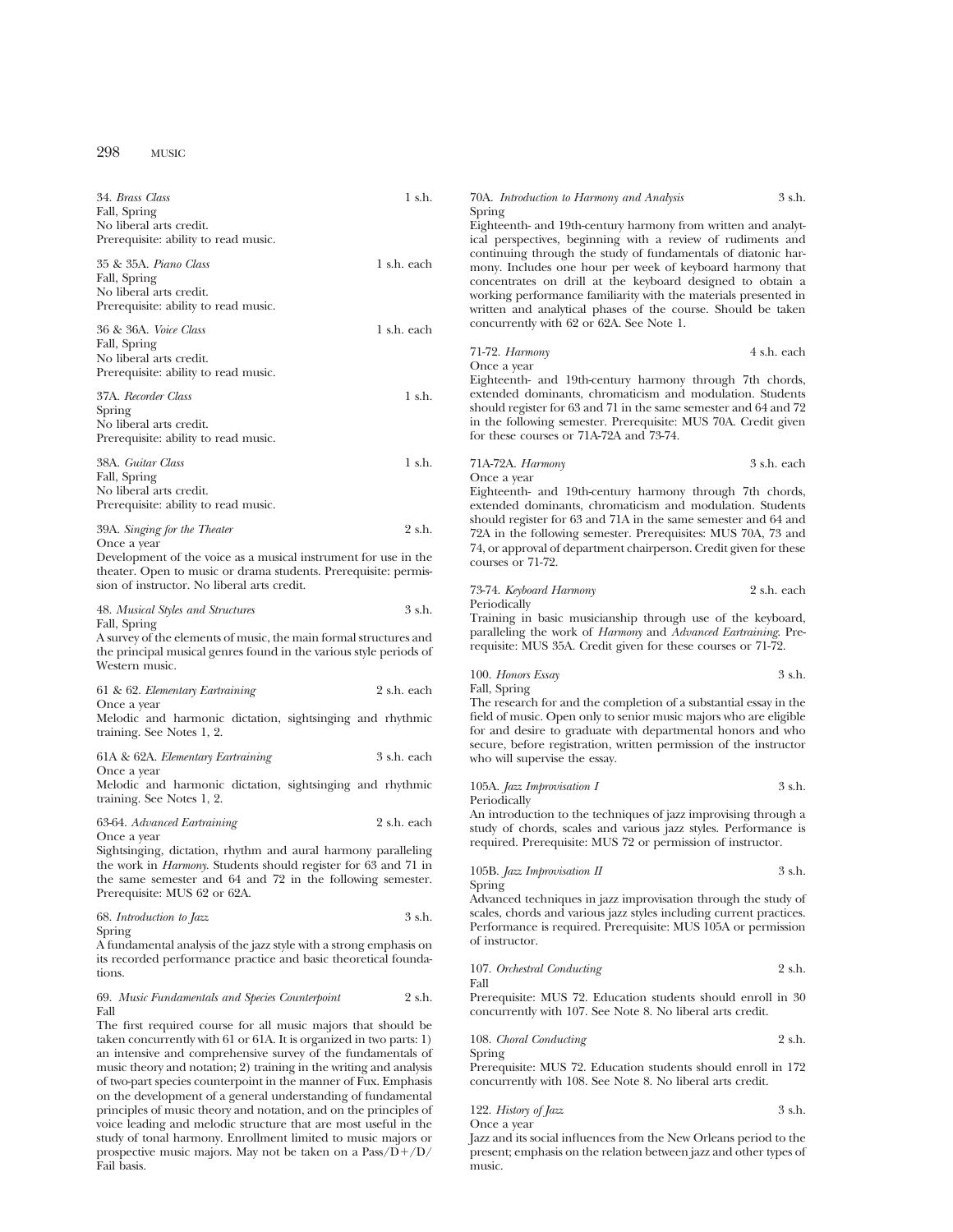| 123. Music for the Theater                                                                                                                        | 3 s.h. | 147. Choral Music and the Vocal Ensemble                                                                                             | 3 s.h.          |
|---------------------------------------------------------------------------------------------------------------------------------------------------|--------|--------------------------------------------------------------------------------------------------------------------------------------|-----------------|
| Periodically<br>Techniques and styles of music composed for the theater includ-<br>ing Broadway musicals, American opera, ballet and other media. |        | Periodically<br>Vocal music from Renaissance to present day, with emphasis on<br>significant works for chorus and chamber ensembles. |                 |
| 127. Beethoven<br>Periodically                                                                                                                    | 3 s.h. | 151, 152. Special Studies in Music<br>151: Fall; 152: Spring                                                                         | $1-3$ s.h. each |
| Beethoven as man and musician.                                                                                                                    |        | Designed to treat special subjects or projects in the areas of music                                                                 |                 |
| 128. Wagner<br>Periodically                                                                                                                       | 3 s.h. | theory, literature or performance. Permission of department<br>chairperson required.                                                 |                 |
| Wagner as man and musician; his background and influence on<br>music in the late 19th and early 20th centuries.                                   |        | 153. 18th-Century Counterpoint<br>Fall                                                                                               | 3 s.h.          |
| $129.$ Opera<br>Every other year                                                                                                                  | 3 s.h. | Contrapuntal practices as found in the instrumental polyphony<br>of the late Baroque period. Prerequisite: MUS 72.                   |                 |
| An historical survey of opera with particular emphasis on works in<br>the standard repertory. Attendance at performances may be                   |        | 154. Form Analysis<br>Fall                                                                                                           | $3 \,$ s.h.     |
| required.                                                                                                                                         |        | Inner structure and content. Analysis of melody and of all major                                                                     |                 |

130. Symphonic Literature # 3 s.h. Fall, Spring

The chronological development of the symphony orchestra and its literature from the classical to contemporary period. Attendance at concerts is required. Recommend taking MUS 1 or 3 prior to this course.

133. *20th-Century Music* 3 s.h.

Every other year

Principal developments from impressionism and expressionism to totally organized music, electronic music and music of chance. Emphasis is on classic works composed between the two World Wars. Attendance at concerts may be required.

| 134. American Music | 3 s.h. |
|---------------------|--------|
| Every other year    |        |

America's contribution from the colonial period to the present: Negro spirituals, work songs, jazz and mountain ballad; music of Gershwin, Ives, Copland, Gould, Rodgers, etc.

135. *Introduction to Electronic Music* # 3 s.h. Spring

Impact of electrical and electronic technology on the aesthetic, cultural and creative aspects of serious music in the twentieth century from the Teleharmonium of 1897 to today's synthesizers, computers and digital recordings.

| 136. Folk Music | 3 s.h. |
|-----------------|--------|
| Periodically    |        |

Folk music of many nations; its contribution to the life of the people and to other types of music.

140. *History of Musical Instruments* 3 s.h. Periodically

Survey of the development of musical instruments as objects of visual beauty, as practical tools for the performance of music and as creators of musical styles.

142. *Piano Literature* 2 s.h. Fall

Introduction to the major works in the piano repertoire from the Baroque period through classical, romantic and contemporary pieces. Prerequisite: MUS 72 or permission of instructor.

143, 144. *History of Music* 3 s.h. each 143: Fall; 144: Spring

An intensive chronological study of musical developments in western civilization up to the 20th century. Prerequisite: MUS 48 or permission of instructor.

146. *Early Music for Modern Musicians* 3 s.h. Periodically

A study of the mensural and tablature notation of music of the Middle Ages, Renaissance and early Baroque along with performance practices and modern editorial procedures.

151, 152. *Special Studies in Music* 1-3 s.h. each

153. *18th-Century Counterpoint* 3 s.h.

154. *Form Analysis* 3 s.h.

Inner structure and content. Analysis of melody and of all major forms through study of scores for various media. Prerequisite: MUS 72 or permission of instructor.

157. *Fundamentals of Electronic Music Techniques* 3 s.h. Fall

The techniques of analog sound synthesis, digital/analog hybrid synthesis, FM synthesis, Musical Instrument Digital Interfacing (MIDI) and multi-track recording are explored through creative exercises. Prerequisites: MUS 64, 72 or permission of instructor.

158. *Advanced Electronic Music Techniques* 3 s.h. Spring

Computer-aided composition and orchestration, algorithmic composition, FM synthesis programming, digital sampling, MIDI sequencing and printing techniques are explored through performance and original creative work. Prerequisite: MUS 157 or permission of instructor. (Formerly *Fundamentals of Electronic Music Techniques*.)

| 159. Song Writing | 3 s.h. |
|-------------------|--------|
| Spring            |        |

The techniques of song writing. Analyzing music and lyrics of current and standard popular songs and composing original material in various styles. Prerequisite: MUS 72 or permission of instructor.

160A. *Elementary Jazz and Contemporary Scoring* 3 s.h. Fall

Arranging and scoring for the basic rhythm section, small groups and sections. Counterpoint as applied to the jazz idiom. Prerequisite: MUS 72 or permission of instructor.

160B. *Advanced Jazz and Contemporary Scoring* 3 s.h. See course description, page 384.

165. *Scoring for Band* 3 s.h. Spring

Principles of arranging for wind ensembles including the symphonic band. Prerequisite: MUS 153.

166. *Orchestration* 3 s.h. Spring

Analysis and application of techniques used in scoring for chamber ensembles and orchestra. Prerequisite: MUS 153.

| 169. Contemporary Musical Practice | 3 s.h. |
|------------------------------------|--------|
| Spring                             |        |

Analysis and application of 20th-century techniques of melody, harmony, counterpoint and orchestration to new formal concepts. Prerequisite: MUS 154.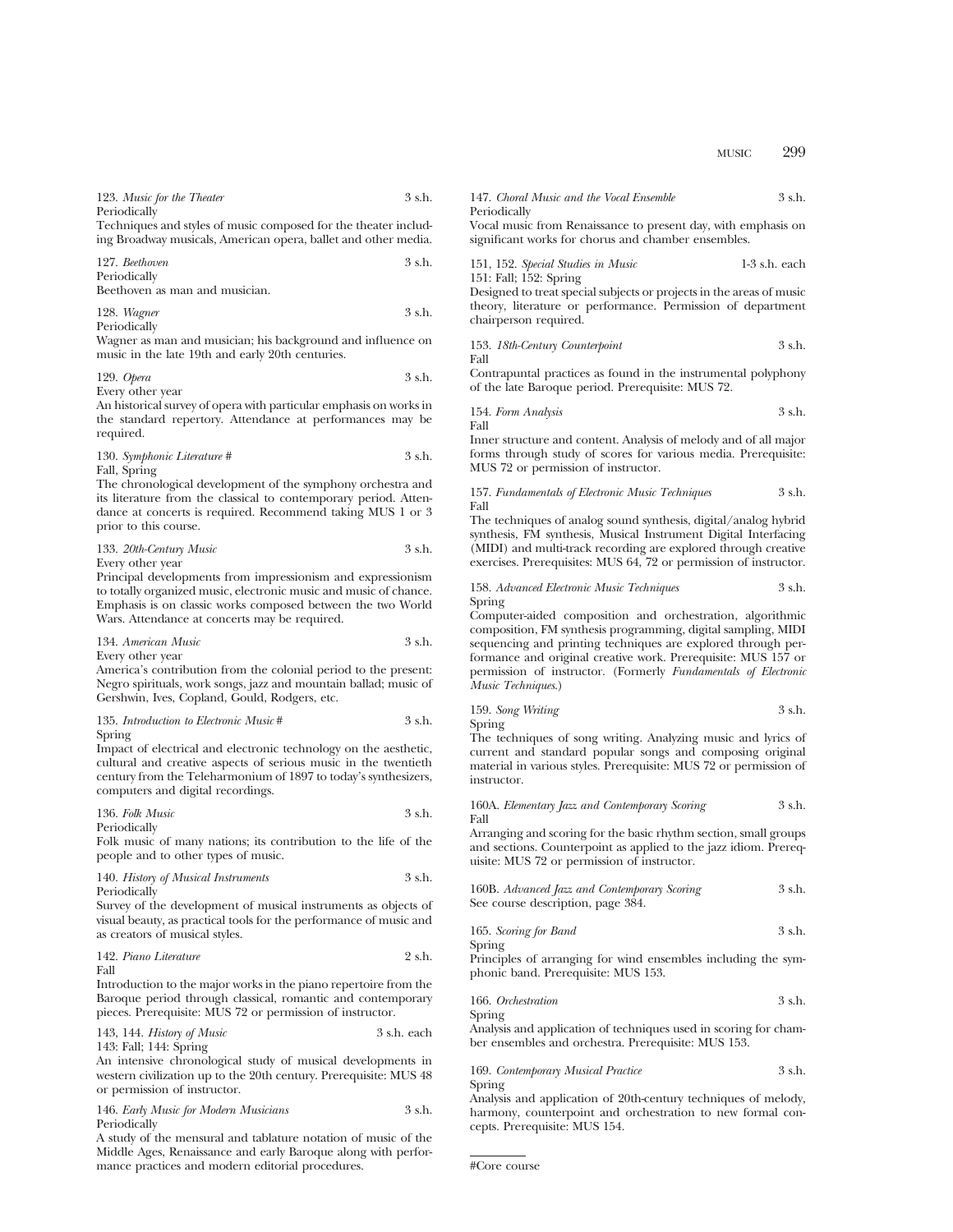#### 171. *The Art of Piano Teaching* 2 s.h. Spring

The methods of teaching beginning and intermediate piano. A presentation of skills and techniques is combined with a thorough examination and analysis of educational keyboard literature. Prerequisite: permission of instructor.

172. *Choral and Instrumental Methods* 3 s.h. Spring

Choral and instrumental techniques, organization and administration of public school choral and instrumental organizations. Education students should enroll in 172 concurrently with 108. See Note 8. No liberal arts credit.

#### 173. *Basic Theory and Practice of Audio Recording* 3 s.h. Fall

Fundamental course in sound recording processes including principles and techniques in utilization of audiotape record sound mixing, microphone use; manual and electronic editing; tape duplication and transcription. No liberal arts credit.

174. *Advanced Theory and Practice of Audio Recording* 3 s.h. Spring

Advanced course in sound recording processes including basic recording techniques, single flow, mike replacement, and acoustic practices. Live recording sessions are required. No liberal arts credit.

| 175. Vocal Pedagogy               | 2 s.h. |
|-----------------------------------|--------|
| See course description, page 384. |        |

| 190. The Music Industry | 3 s.h. |
|-------------------------|--------|
| Once a year             |        |

A seminar course introducing concepts of publishing, musical instrument retailing and wholesaling, music markets, music management and the commercial music industry. Music merchandising majors should be in their senior year. Prerequisite: GBUS 1. No liberal arts credit.

191. *Music Merchandising Field Study* 3 s.h. Spring

Directed observation of active participation in an internship position within a selected area of the music industry. The student reports at least one day (eight hours) per week to the place of business. Evaluation and direction are given by both the employer and instructor. Prerequisites: MUS 190 and approval of the Coordinator of Music Merchandising. Pass/ $D+/D$ /Fail grade only. No liberal arts credit.

193. *Seminar: Music History/Literature* 3 s.h. Periodically

Special projects in various areas of music history and literature. Writing will be stressed. Prerequisites: MUS 143, 144 and a course (or study) in music bibliography, or permission of instructor.

201. *Introduction to Graduate Study in Music* 3 s.h. Fall

Projects in the bibliography of music, stressing research methods and writing skills.

220. *Words and Music* 3 s.h.

Periodically

The interaction between words and music. An historical study of musical texts from primitive examples through Gregorian Chant, troubadors, opera, lieder and popular song.

|       | 221. University Band | 1 s.h. |
|-------|----------------------|--------|
| ----- |                      |        |

Fall, Spring

Performs at concerts, commencements and special events. Term paper required. Prerequisite: permission of instructor.

222. *University Symphony Orchestra* 1 s.h. Fall, Spring

Performs at concerts, assemblies and special events. Term paper required. Prerequisite: permission of instructor.

223. *University Chorus* 1 s.h. Fall, Spring

Performs at concerts, assemblies, commencements and similar campus activities. Term paper required. Prerequisite: permission of instructor.

232. *Advanced Analysis and Composition* 3 s.h. Fall, Spring

Analysis of major forms through study of scores for orchestra and chamber ensembles. Composition in small forms. Prerequisite: MUS 154 or equivalent.

242. *Advanced Orchestration* 3 s.h. Fall, Spring Analysis and application of techniques used in scoring for orches-

tra, band and chamber ensembles. Prerequisites: MUS 165, 166, or equivalent.

251, 252. *Advanced Special Studies* 1-3 s.h. each In-depth investigations and reports on advanced musical topics in such areas as music theory, history, literature, performance or education adapted to the program of the student. Permission of department chairperson required. May not be taken on a Pass/ Fail basis.

#### 270A, 270B, 270C. *Orff-Schulwerk Certification*

*Program, Level I, II, III* 3 s.h. each An in-depth study of  $\bar{\text{Orf}}\text{f's Schulwerk.}$  A multifaceted approach to developing good musicianship. Courses include study of major classic compositions, compositions for recorder, orchestration techniques, movement and pedagogic sequence for developing music reading, performance and creativity skills. Permission of instructor required.

271, 272, 273, A-Z. *Workshops for Music Educators* Periodically 271, A-Z. 1 s.h.

272, A-Z. 2 s.h.

273, A-Z. 3 s.h.

Workshops of interest to current music educators.

P 1-22. *Private Instruction* #

Fall, Spring Registration for courses listed below is open to all students but requires Music Department permission. These courses are not open to beginners without the approval of the chairperson of the Music Department. See Notes 6, 7. P 1: *Piano,* 1 s.h.

P 2: *Organ,* 1 s.h.

|  |  | P 3: <i>Voice</i> , 1 s.h. |  |  |
|--|--|----------------------------|--|--|
|--|--|----------------------------|--|--|

- P 4: *Flute & Piccolo,* 1 s.h.
- P 5: *Oboe,* 1 s.h.
- P 6: *Bassoon,* 1 s.h.
- P 7: *Clarinet,* 1 s.h.
- P 8: *Saxophone,* 1 s.h.
- P 9: *Trumpet,* 1 s.h.
- P 10: *French Horn,* 1 s.h.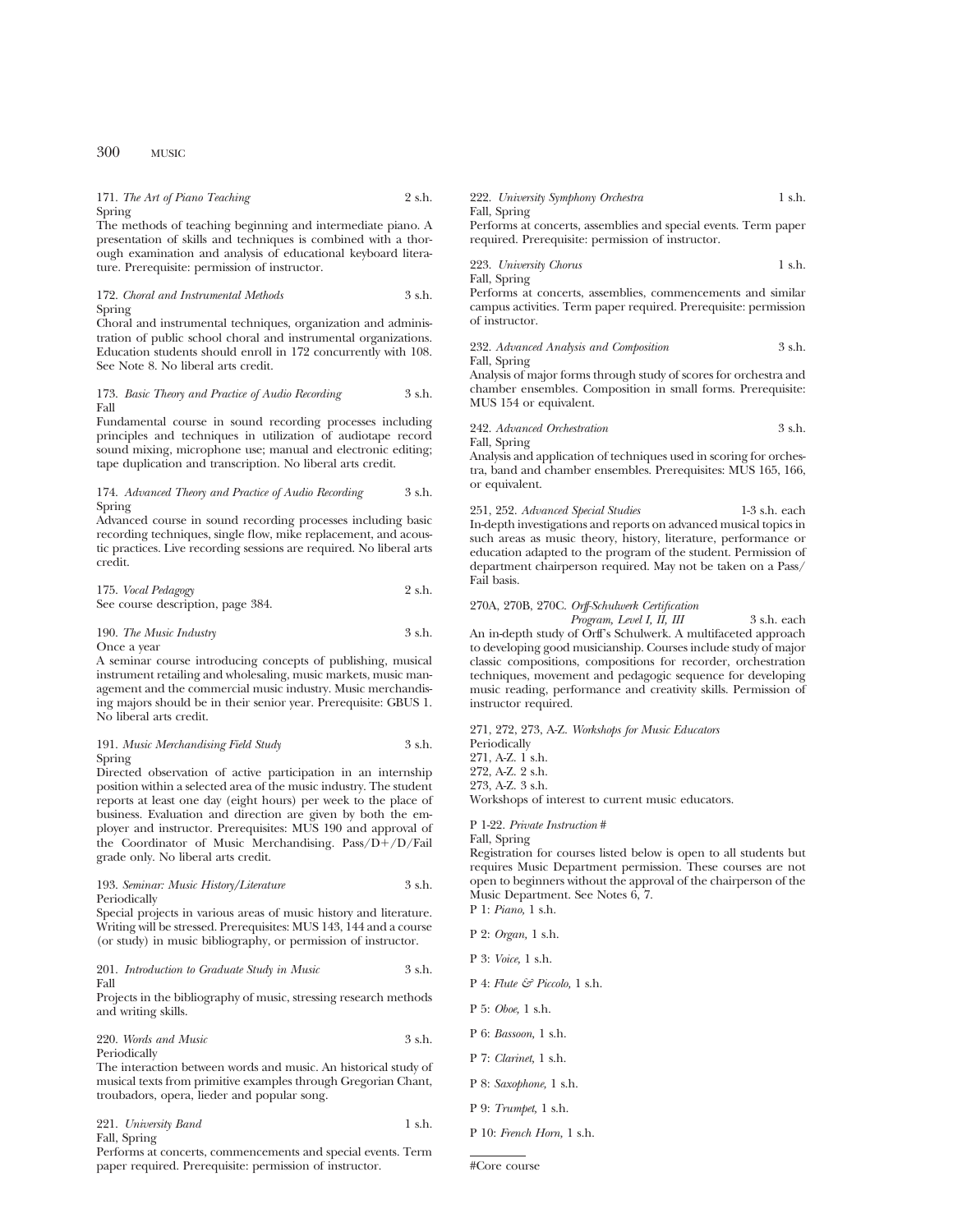## NEW OPPORTUNITIES AT HOFSTRA 301

P 11: *Trombone,* 1 s.h.

P 12: *Baritone Horn or Tuba,* 1 s.h.

P 13: *Violin,* 1 s.h.

P 14: *Viola,* 1 s.h.

P 15: *Violoncello,* 1 s.h.

P 16: *Double Bass,* 1 s.h.

P 17: *Guitar,* 1 s.h. (Formerly *Classical Guitar.*)

P 18: *Harp,* 1 s.h.

P 19: *Percussion,* 1 s.h.

P 20: *Composition,* 1 s.h.

P 21: *Theory,* 1 s.h.

P 22: *Harpsichord,* 1 s.h.

*Numbers in the 101C-122C and 101D-120D and 122D courses refer to the same areas of study as in the P sequence listed above.*

|              | 101C-122C. Advanced Private Instruction | 3 s.h. each |
|--------------|-----------------------------------------|-------------|
| Fall, Spring |                                         |             |

An instructional fee (see page 26), nonrefundable, is required upon registration. Prerequisite: undergraduate students may take these courses after four semesters of Private Instruction if they are candidates for the B.S. in Music and have passed a Hofstra departmental jury examination. No liberal arts credit.

## 101D-120D, 122D. *Advanced Private Instruction and Senior Recital* 4 s.h. each

Fall, Spring

A required recital will be evaluated by a jury consisting of the private instructor, the chairperson or a designate and another member of the music faculty. An instructional fee, nonrefundable (see page 26), is required upon registration. Prerequisite: two semesters of Private Instruction in the C sequence. Students must continue with the same numbered course. No liberal arts credit. (Formerly 101D-119D, 122D.)

## Natural Science (NSC)

Administered by the Department of Chemistry. Associate Professor Finzel, *Chairperson*

Professor of Chemistry Cassidy, *Coordinator*

#### **COURSES**

These courses are sometimes offered during January and Summer sessions. Consult the *January* and *Summer Sessions* bulletins for these schedules.

1-2. *The Physical Sciences: from Aristotle to Einstein* 4 s.h. each Periodically

A more intensive version of 11, 12. Credit not given for both these courses and 11 or 12. Credit given for NSC 1-2 or New College NPG 1.

| 11. The Physical Sciences # | 3 s.h. |
|-----------------------------|--------|
| Fall, Spring                |        |

Ideas in astronomy, physics and chemistry that have changed the world from the Greek era to the space age. Emphasis on the nature of science; historical and humanistic backgrounds; current science-related issues. (2 hours lecture, 2 hours laboratoryrecitation.) For nonscience majors.

12. *Energy and Atoms* # 3 s.h. Fall, Spring

Examination of the concept of energy, the relationship between matter and energy, and some ideas from contemporary physical theories. Emphasis on the nature of science; historical and humanistic backgrounds; current science-related issues. (2 hours lecture, 2 hours laboratory-recitation.) For nonscience majors. Credit given for this course or New College NPG 1 or QTG 5. (Formerly *The Physical Sciences*.)

| 13, 14. Our Physical Universe     | 3 s.h. each |
|-----------------------------------|-------------|
| See course description, page 384. |             |

21. *Science and Technology* # 3 s.h. See course description, page 384.

201 & 202. *Philosophy and Implications of Scientific Inquiry* 3 s.h. each 201: Fall; 202: Spring

First semester: selected continuities in the history of science. Second semester: hypothesis, observation and experimentation, the concepts and objects of science; scientific language; laws, theories. Interrelationships of the sciences; the scientific attitude. Prerequisite: permission of director.

203, 204. *Science for Elementary School Teachers* 3 s.h. each Periodically

Recent innovations, scientific background, practical laboratory experiences, field trips. Limited to elementary school teachers.

# New College

see page 83

## New Opportunities at Hofstra (NOAH)

John C. Guthman, *Acting Director* William E. Bland, *Senior Assistant Dean* Cecilia Cardenas, *Senior Assistant Dean*

New Opportunities at Hofstra (NOAH) is an admission and developmental program designed to identify and admit minority and other nontraditional students whose educational experience and economic status did not provide them with an opportunity to demonstrate or develop scholastic abilities to the level requisite for undergraduate admission and study at Hofstra. The program was initiated in 1964.

When students are admitted to the program, the NOAH staff devises individual plans to help them develop their scholastic abilities to the fullest extent by providing counseling in academic and other areas to promote a smooth transition to the highly competitive academic environment at Hofstra; instructional services and tutoring to help students develop academic skills and general supportive services, not the least of which is to provide sufficient funds so that the students' college experience will not be a financial hardship.

The support services available to NOAH students are extensive and include the assistance of reading specialists; instructors in writing and English, mathematics and social sciences; counselors and tutors in virtually all subject matters.

The completion of special developmental core courses are required before enrolling in relevant or required University courses. Individual programs of required developmental courses are planned by the student's counselor, but may be waived by the Acting Director, depending on the student's status.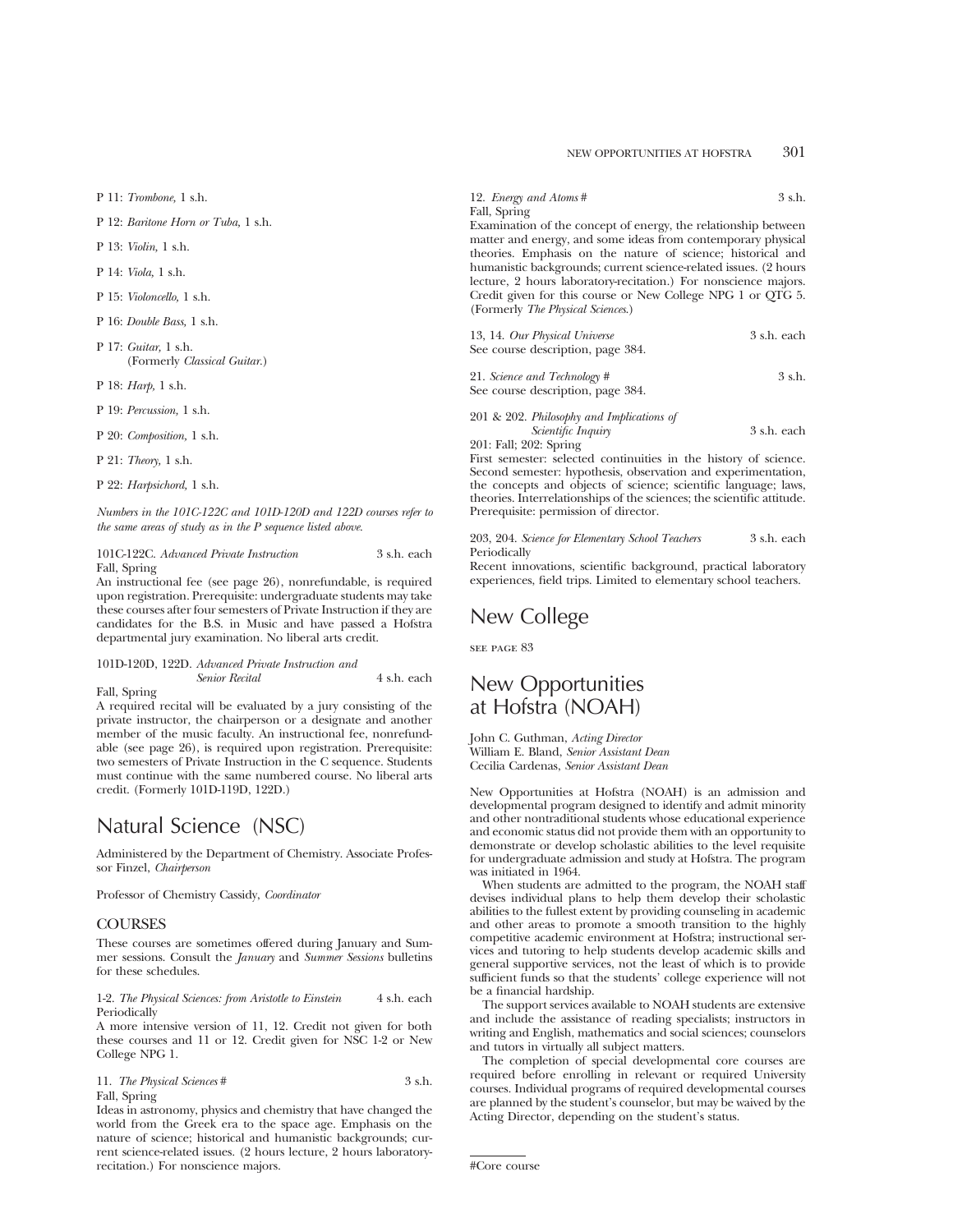### PROBATION

NOAH students will be placed on probation if they have attempted less than 25 semester hours and have a grade-point average below 1.3;

attempted 25-57 semester hours and have a grade-point average of 1.5;

attempted 58-87 semester hours and have a grade-point average below 1.9;

attempted 88 or more semester hours and have a grade-point average below 2.0.

#### DISMISSAL

NOAH students will be dropped from the University if they have attempted less than 25 hours and have a cumulative grade-point average below 1.0;

attempted 25-57 hours and have a cumulative grade-point average below 1.3;

attempted 58-87 hours and have a cumulative grade-point average below 1.7;

attempted 88 or more hours and have a cumulative grade-point average below 1.9.

Minimum Performance Requirements Necessary for NOAH Freshmen and Sophomores to Continue at HOFSTRA UNIVERSITY

NOAH freshmen and sophomores are evaluated at the end of every semester. Recommendations for continuance are made by the NOAH faculty and administrative staff to the Acting Director of the NOAH program. Final recommendations are forwarded to the Academic Records Subcommittee of the University Senate Academic Affairs Committee by the Acting Director.

Minimum performance requirements necessary for NOAH freshmen and sophomores to continue at Hofstra University are:

- 1. Grade-point average within the ranges outlined above. 2. Satisfactory participation and completion of all required seminars and workshops with a grade of Pass.
- 3. Satisfactory participation and completion of all developmental courses with a grade of C or better (this includes attendance requirements).
- 4. Fulfillment of the terms outlined in the New Opportunities at Hofstra Agreement.
- 5. Satisfactory completion of all NOAH Learning Resource Center contracts.
- 6. Attendance at all NOAH forums unless excused by the Director.

Students failing to meet these minimum performance requirements may, upon the recommendation of the Acting Director and action by the Academic Records Subcommittee, be dismissed from the NOAH program and the University. NOAH students who have accumulated 36 semester hours or less, independent of grade-point average, or who have accumulated more than 36 but less than 57 semester hours with a grade-point average of less than 2.5, will be dropped from the roll of the University if they are dismissed from the NOAH program for failing to meet the minimum performance requirements.

The courses listed below are an integral part of the NOAH student's academic program.

For additional information contact Senior Assistant Dean Smith, 132 Gallon Wing.

#### **COURSES**

**NOTE:** open to NOAH students only. Students must have authorization from the NOAH Office before registering for the following courses. The code used for registering for these courses is DEVL.

## 1, 1A. *Developmental Reading Workshop I, II* 2 s.h. Fall, Spring

Lecture/discussion/workshop course designed to refine, increase, expand and enrich students' reading skills and to develop ability to master those skills necessary in reading materials in varied disciplines. Emphasis on finding and understanding main ideas, supportive information and details; determining tone and implications. Individual instruction. No credit granted.

#### 2, 2A. *Developmental American English Writing Skills I, II* 2 s.h. Fall, Spring

Lecture/discussion course designed to increase students' American English writing skills to the level of proficiency requisite to beginning undergraduate study. Practice in writing short compositions, term and/or research papers and other written discourse. Attention is given to sentence structure, paragraphing, essay formation and organization. Individual instruction. No credit granted.

3, 3A. *Developmental Basic Mathematics I, II* 2 s.h. Fall, Spring

Lecture/discussion/workshop course designed to improve and expand students' basic computational skills. Develop ability to perform fundamental mathematical tasks (adding, subtracting, multiplying and dividing) with whole numbers, fractions, positive and negative numbers. Individual instruction. No credit granted.

4. *Developmental Mathematics and Science* 2 s.h. Fall

Lecture/discussion/workshop course designed to help students in their mastery of fundamental concepts and computations in mathematics and science. Attention is directed to basic arithmetic, problem-solving and study techniques. Emphasis on the importance of attitude, motivation and perserverance in overcoming anxieties about and deficiencies in mathematics and science. Individual instruction. No credit granted.

#### 5, 5A. *Developmental Study Skills I, II* 2 s.h. Fall

Lecture/discussion course designed to refine; increase, expand and enrich one's ability to understand information taught in classes. Emphasis on techniques and procedures for improving skills in recognition, recall, drawing conclusions, and written and/or oral presentation in regard to new information. No credit granted.

#### 6, 6A. *Developmental Freshman Orientation I, II* 1 s.h. Fall, Spring

Discussion/workshop course designed to assist students to adapt socially, academically, psychologically and financially to the college environment. Emphasis on the roles and interrelationships of people, information and experiences affecting individual ideas and actions; and the use and/or abuse of options and resources in the college experience. No credit granted.

7. *Developmental English Reading Skills* 3 s.h. Once a year

This course, a cooperative effort to combine reading and writing into one course, seeks to accomplish two goals. First, it allows for the reading process, both analytical and developmental, to improve student comprehension input with an eye toward what that input process must entail as a basic step toward oral and written communication. Second, it allows for output, the expression of ideas and words both oral and written, to be completed with careful guidance and instruction from both the reading and writing specialists. Designed for continuing students, this lecture/discussion course continues supportive services in a comprehensive way and sharpens those skills that may go undeveloped. Essential skills for good reading interpretation and written expression are the course focus. No credit granted.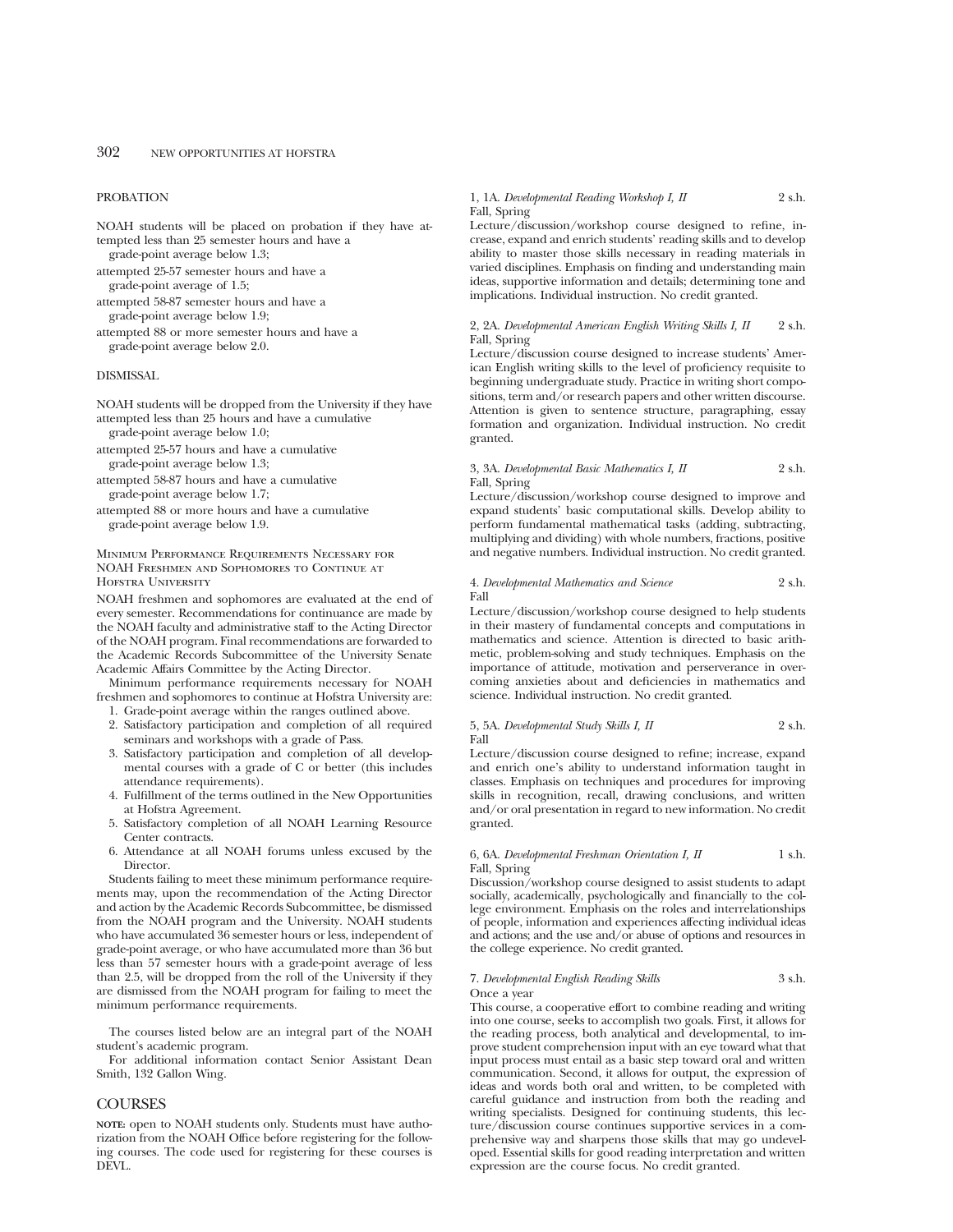## PHILOSOPHY 303

#### 8. *Developmental Social Science* 2 s.h. Fall

Lecture/discussion course designed to expand knowledge of social science with emphasis on overcoming one's academic weaknesses. Help students in coping with problems related to assignments. Since social science courses tend to involve a great deal of writing, attention is given to written expression. No credit granted.

#### 9. *Developmental Career, Professional and Graduate School Preparation* 2 s.h.

#### Spring

Lecture/discussion/workshop course consisting of discussions of various career options, resume preparation, interviewing techniques, academic preparation for graduate and professional schools, procedure for applying to graduate and professional schools, and graduate and professional school entrance examinations. Open to juniors and seniors. No credit granted.

# Philosophy (PHI)

#### Associate Professor Godlove, *Chairperson*

Professor Cernic; Associate Professors Dardis, Holland, Jurist, Wallace; Assistant Professors Frisina, Karofsky, Mann, Singer.

Philosophy is a disciplined form of reflection about ourselves and the world. Philosophy includes the study of reasoning itself, seeking to establish standards for good thinking in every field of human inquiry, as well as the critical examination of our most general beliefs about life, religion, ethics, politics, science and art. Its special concern is with problems for which there are no easy answers. The study of philosophy increases self-understanding, as well as fundamental analytical, critical and interpretive capacities applicable in any profession, and in any human situation. A major or minor in philosophy is valuable preparation for careers in law, medicine, education, business, government, the ministry, and computer and information sciences.

Students may major or minor in philosophy or in one of several interdisciplinary areas, or simply take courses in areas of special interest. PHI 10 is a general introduction which provides the student with a broad picture of the subject, together with the tools and intellectual foundations required for further study in philosophy. PHI 14 and 20 also serve as good general introductory courses. PHI 150 and 154 focus on the fundamentals of good reasoning; other basic courses provide general perspectives for studies in many other disciplines. Courses in the history of philosophy and in systematic areas of philosophy concentrate on aspects of the history of philosophy, on particular philosophical problems (e.g., the nature of God), and on special fields of philosophical inquiry (e.g., theory of knowledge, philosophy of feminism, philosophy of science, philosophy of literature). Some advanced courses have a prerequisite (typically PHI 10 or 14) while others are open to any interested student.

**B.A. SPECIALIZATION IN PHILOSOPHY:** 30 hours in philosophy courses as follows:

- 1. 18 hours selected from the following: PHI 10, 14, 141, 143, 154, 180
- 2. at least 3 hours selected from the following: PHI 145, 147, 148, 160, 161, 163, 164, 165, 166, 167
- 3. 9 additional hours in *any* philosophy courses.

At least 18 of the 30 hours must be 100-level courses. A grade of  $C-$  or better is required for each course in the 30 hours.

It is recommended that the student specializing in philosophy take at least one seminar (PHI 183 or 184; topic varies every semester). Students who take PHI 183 or 184 in partial satisfaction of a philosophy major or minor may take it on a  $Pass/D+$ / D/Fail basis. It is also possible to build a concentration in an area within the B.A. in consultation with an adviser. Some possible

areas of concentration are contemporary philosophy, history of philosophy, ethics, philosophy and religion. Every student who is interested in either a major or minor in philosophy should consult with a department adviser about the program of study.

A student may major or minor in philosophy with a focus toward Prelaw Studies. The department urges interested students to meet with a departmental adviser early in their undergraduate careers. Courses include: *Social and Political Philosophy* (PHI 20); *Introduction to Ethics I* (PHI 14); *Contemporary Ethical Dilemmas* (PHI 90); *Philosophy of Law* (PHI 120); *Philosophical Views on Crime and Punishment* (PHI 121); *Morality and the Law* (PHI 122); *Practical Logic* (PHI 150); and *Introduction to Symbolic Logic* (PHI 154).

### See complete B.A. requirements, page 76.

**A MINOR IN PHILOSOPHY** consists of the successful completion of 18 semester hours in philosophy, under advisement in the department, including no more than nine hours of introductory courses. At least six hours must be in residence.

An interdisciplinary **MINOR IN PHILOSOPHY OF SCIENCE** is administered by the Philosophy Department. For information, see page 306. Students should consult with Assistant Professor Holland.

An interdisciplinary **MINOR IN RELIGIOUS STUDIES** is administered by the Philosophy Department. For information, see page 336. Students should consult with Assistant Professor Frisina.

Students in the following areas would profit from philosophy courses listed below:

American Studies: 148 Anthropology: 17, 102, RELI 15, 50, 75 Arts: 115, 160 Classics: 141, 143 Communications: 14, 20, 150, 160 Computer Science: 14, 91, 154, 156 Elementary Education: 10, 14, 25, 150, 154 English: 114, 115, 160 Foreign languages: 114, 141, 143, 145, 160 History: 111, 114, 141, 143, 145, 147, 148, 161 Mathematics: 154, 156 Political Science: 14, 20, 90, 113, 120 Prelaw: 14, 20, 90, 120, 121, 122, 150, 154 Premedical: 14, 90, 154, 161, 164 Psychology: 14, 90, 114, 141, 143, 161, 164 Science: 91, 150, 154, 156, 161, 164 Sociology: 14, 20, 90, 91, 164

#### **NOTE:**

The following courses and descriptions originally listed in the Department of Philosophy can now be located under Religious Studies (RELI). See page 336.

- 12. *Introduction to Western Religious Traditions #* (Formerly PHIL 61.)
- 15. *Introduction to Eastern Religious Traditions #* (Formerly PHIL 60.)
- 50. *Islam #* (Formerly PHIL 68.)
- 75. *Mysticism* and *the Spiritual Quest #* (Formerly PHIL 69.) (Same as PHI 102.)
- 80. *Life, Death and Immortality #* (Formerly PHIL 70.) (Same as PHI 103.)
- 85. *Comparative Religious Ethics #* (Formerly PHIL 71.)
- 100. *Modern Religious Thought #* (Formerly PHIL 126.)
- 150. *Approaches to the Study of Religion* (Formerly PHIL 62A.)

#### **COURSES**

In addition to semester notations next to each course, a selection of courses is offered during January and Summer sessions. Consult the *January* and *Summer Sessions* bulletins for these schedules.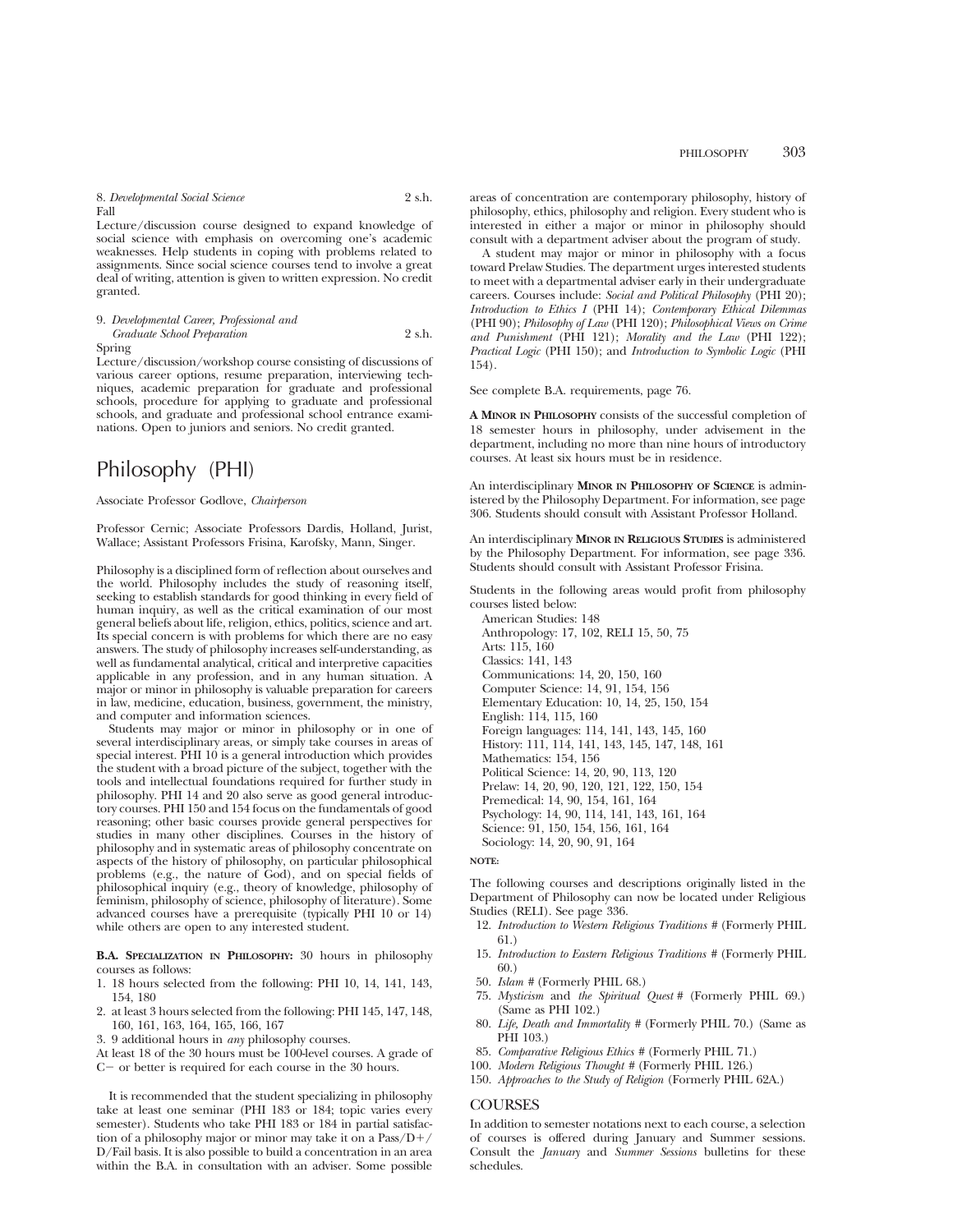## 304 PHILOSOPHY

Introductory Courses

#### 10. *Introduction to Philosophy* # 3 s.h. Fall, Spring

An introduction to philosophy through the study of classical and recent treatments of philosophical problems. Consideration of such topics as rationality, knowledge and certainty, aesthetic evaluation, the existence of God, the mind and its place in nature, freedom and determinism, responsibility, blame and punishment, morality and altruism. Course is designed to provide a foundation for more advanced courses in philosophy. Credit given for this course or New College HPB 1, not both. (Formerly PHIL 5.)

#### 14. *Introduction to Ethics I #* 3 s.h. Fall, Spring

Critical examination of major theories in ethics with readings drawn from classical and contemporary sources. The aim is to clarify and illuminate the processes of evaluation, decision and ethical action through the study of important works in the history of ethics. Credit given for this course or New College HPG 11, not both. (Formerly PHIL 9.)

17. *Introduction to Eastern Philosophy #* 3 s.h. Periodically

Survey course of the seven major schools of Indian philosophy, along with the Japanese School of Zen Buddhism and the Chinese philosophy of Taoism. (Formerly PHIL 63.)

#### 20. *Social and Political Philosophy* # 3 s.h. Fall, Spring

An introduction to basic issues concerning society and politics. Some topics discussed are the origins of society and its proper organization as well as perspectives on justice, rights and obligations. (Formerly PHIL 4.)

25. *Theories of Human Nature* 3 s.h. Periodically

Examination of classical and contemporary theories of human nature. Considers persons as moral beings, as seekers of knowledge, and as social and political animals. Emphasis on the connection between theories of human nature and conceptions of the natural world. Credit given for this course or New College HPG 7, not both. (Formerly *Theories of Man*; PHIL 6.)

$$
30. \text{``God''}
$$

Periodically

A critical examination of various conceptions of God's nature ranging from the supernatural view of Thomas Aquinas to the psychological projection view of Ludwig Feuerbach. (Formerly PHIL 122.)

#### Intermediate Courses

| 60. Introduction to Chinese Philosophical |        |
|-------------------------------------------|--------|
| and Religious Traditions                  | 3 s.h. |
| See course description, page 384.         |        |

#### 80. *Philosophy of Love* 3 s.h. Once a year

An in-depth study of love as a central metaphysical phenomenon. (Formerly PHIL 121.)

| 90. Contemporary Ethical Dilemmas | 3 s.h. |
|-----------------------------------|--------|
| Periodically                      |        |

A critical examination of various positions taken on some contemporary moral issues and dilemmas. Possible topics include abortion, sexism, euthanasia, sexual preference, the ethics of marriage, racism, privacy, capital punishment, suicide, civil disobedience, punishment, punishment and the mentally ill, environmental ethics, etc. The class may also suggest problems that it wishes to explore. Prerequisite: PHI 14 recommended. (Formerly PHIL 11.)

#### 91. *Technology and Human Values* 3 s.h. Periodically

Assessment of the status of human values in contemporary western society and the factors which affect this status. The first half of the course examines valuing, choosing, assessing, setting priorities and value disagreements. The second half will apply these findings to selected problems of choice and responsibility emerging from the impact of technology on the person, on society, on the environment and the physical, social, moral and aesthetic quality of life. Same as TPP 112. (Formerly PHIL 112.)

#### 102. *Mysticism and the Spiritual Quest #* 3 s.h. Periodically

Mysticism is traditionally defined as the yearning for direct connection to a transcendent reality and is referred to as the esoteric dimension of religious search. Though evident as a global phenomenon, mystical traditions most notably developed in the monotheistic faiths of Judaism, Christianity, and Islam, as well as in the many religious traditions of India, China, Japan, and ancient Greece. A cross-cultural exploration of the meanings, definitions, practices and common themes of mysticism via a study of original texts (in translation) from different parts of the world. Same as RELI 75. Credit given for this course or RELI 75, not both. (Formerly PHIL 69.)

103. *Life, Death and Immortality #* 3 s.h. See course description, page 384.

111. *Philosophy and the Holocaust* 3 s.h. Periodically

Philosophical perspectives on the Holocaust. The first half of the course examines what it means to represent the Holocaust, including epistemological and cultural issues about how to come to terms with the event. The second half of the course focuses upon understanding the Holocaust, especially ethical issues such as whether the Holocaust was a unique event; whether "evil" is a meaningful category to describe it; if so, how should one define this evil?; does the Holocaust reveal limitations in traditional and/or all moral theory? (Formerly PHIL 166.)

#### 113. *The Marxist Philosophers* 3 s.h. Periodically

A critical study of Marxist theory stressing philosophy, economics and history from Hegel through Marx and contemporary developments in Marxism. (Formerly PHIL 119.)

114. *Existentialism* 3 s.h. Once a year

Survey of the primary works of European existentialist thought from Kierkegaard and Dostoevsky to Heidegger. Credit given for this course or New College HPG 1, not both. (Formerly PHIL 182.)

#### 115. *Philosophical Ideas in Literature* 3 s.h. Periodically

An examination of philosophy in/or literature. Possible topics include modernism, the representation of evil, the representation of ethical perspectives in literature, the representation of time and the issue of authorial voice. Readings in philosophical and literary texts are determined by the topics chosen for a particular semester. Prerequisites: PHI 10 or 14 or permission of instructor. (Formerly *Philosophical Ideas in Modern Literature*; PHIL 140.)

| 120. Philosophy of Law $#$ | 3 s.h. |
|----------------------------|--------|
| Periodically               |        |

The study of three major areas in the philosophy of law; the nature of law and its relation to morality and custom, conflicting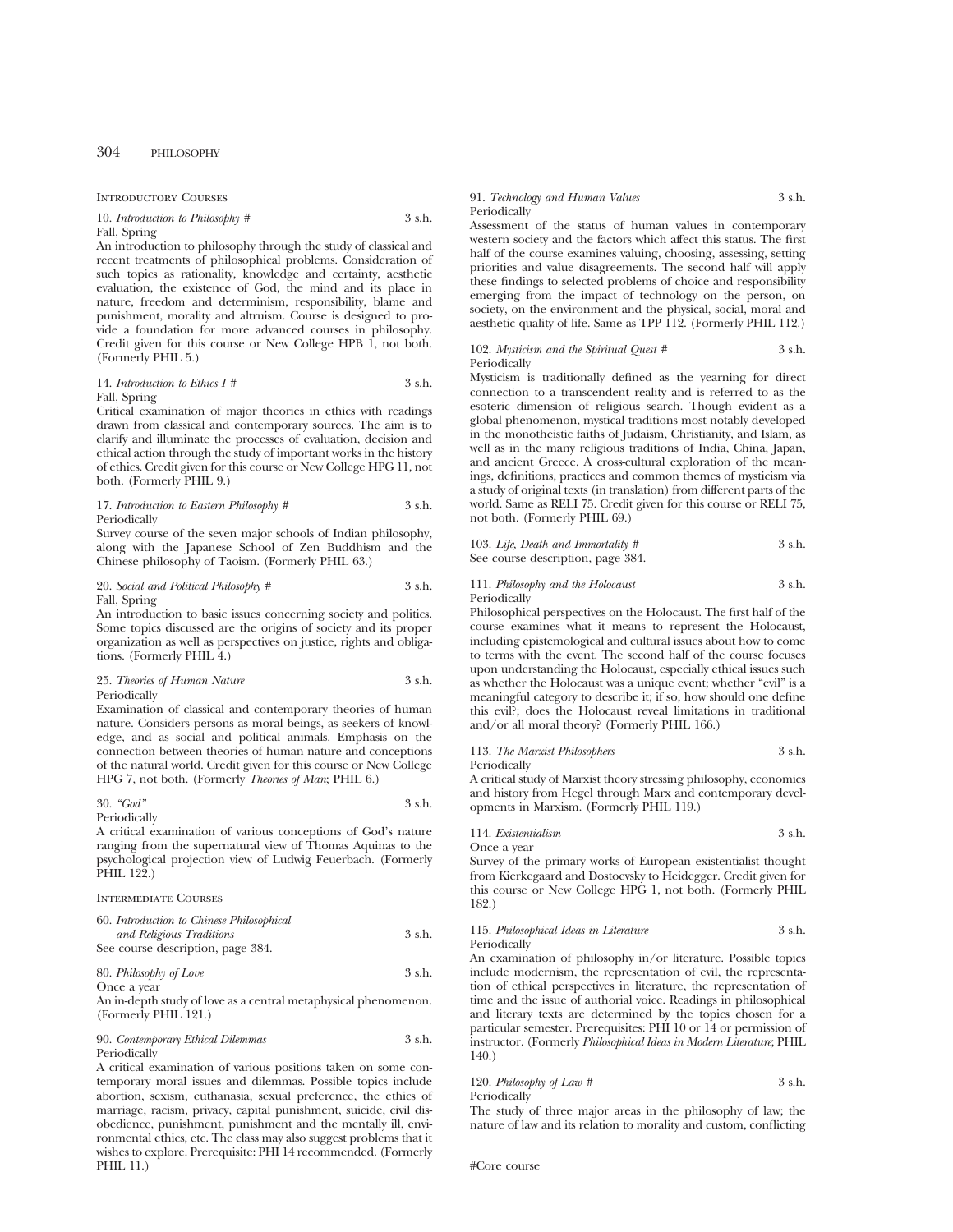theories about hard cases, and the proper limits of criminal and tort law. (Formerly PHIL 65.)

121. *Philosophical Views on Crime and Punishment* 3 s.h. Periodically

Examination of the justification of punishment, proper sentencing, the death penalty, and the prohibition against cruel and unusual punishment in the United States Constitution. (Formerly PHIL 66.)

122. *Morality and the Law* 3 s.h. Periodically

An examination of the use of law in the enforcement of morals, paternalism in the law, the moral foundations of property and contract law, and constitutional rights and the moral autonomy of the individual. (Formerly PHIL 67.)

Historical Courses

141. *Ancient and Medieval Philosophy* 3 s.h. Fall

Emphasis on pre-Socratics Plato, Aristotle, and some Hellenistic thinkers. Followed by the special problems and solution stimulated by the influence of Christianity from St. Augustine to the 14th century. Prerequisite: PHI 10 or 14 or permission of instructor. (Formerly PHIL 135.)

#### 143. *Classical Modern Philosophy* 3 s.h. Spring

Beginnings of modern science and consequent reconstructions in philosophy from the 16 century forward. Particular emphasis on Descartes, Hobbes, Spinoza, Leibniz, Locke, Berkeley, Hume and Kant. Prerequisite: PHI 10 or permission of instructor; PHI 141 is recommended. (Formerly PHIL 136.)

145. *19th-Century Philosophy* 3 s.h. Periodically

A study of philosophers and philosophical trends in the Post-Kantian era. Consideration of such topics as idealism, materialism, existentialism and criticism of the philosophical tradition. The course focuses on close textual readings of such figures as Hegel, Kierkegaard, Marx, Nietzsche, J.S. Mill, C.S. Peirce and others. Prerequisite: PHI 10 or permission of instructor; PHI 143 recommended. (Formerly PHIL 137.)

#### 147. *Contemporary Philosophical Movements* 3 s.h. Once a year

A critical examination of contemporary philosophical movements such as analytic philosophy, pragmatism and continental thought. Prerequisite: PHI 10 or 14 or permission of instructor; PHI 143 recommended. (Formerly PHIL 138.)

148. *The History of American Philosophy* 3 s.h. Periodically

Examination of key movements in American philosophy, such as transcendentalism, pragmatism and American naturalism. Readings from such figures as Edwards, Emerson, Royce, Peirce, James, Dewey, Santayana, Mead, Randall and Buchler. Prerequisite: PHI 10 or permission of instructor. PHI 143 recommended. (Formerly *The Significance of American Philosophy*; PHIL 145.)

Logic Courses

### 150. *Practical Logic* 3 s.h. Periodically

A study of informal logic which stresses the relationship between logic and language. The aim of the course is to increase the student's skills in critical thinking: how to recognize unsupported assertions, how to analyze and assess arguments encountered in everyday life, and how to formulate and present cogent arguments of one's own. Credit given for this course or New College HPB 002, not both. (Formerly PHIL 164.)

154. *Introduction to Symbolic Logic* 3 s.h. Fall, Spring

A formal study of the logical properties and relationships of sentences by means of the construction of a symbolic language for sentential and predicate logic. (Formerly PHIL 165.)

## 156. *Advanced Symbolic Logic* 3 s.h. Periodically

Construction of a symbolic language for predicate (quantifier) logic. Metatheory for both sentential and predicate logic. Discussion of the limitations of predicate logic, and of more powerful formal systems designed to deal with natural languge discourse, such as tense logic and modal logic. Prerequisite: PHI 154. (Formerly PHIL 175.)

Topical Courses

## 160. *Philosophy of the Arts* 3 s.h. Once a year

An examination of historical sources concerning art—how to define it, its relation to morality and its role within culture, followed by contemporary readings about critical theory, feminism and postmodernism. Consideration as well of specific works—drama, painting, photography and film. (Formerly PHIL 133.)

161. *Philosophy of Science #* 3 s.h. Once a year

Study of the methods, assumptions and limits of natural science with illustrations from the history of science. Topics include explanation, laws, prediction, confirmation, theories, the status of theoretical entitles, theoretical reduction, concept formation and the problem of demarcation. Prerequisite: PHI 10 or 154 or permission of instructor. (Formerly PHIL 115.)

#### 163. *Philosophy of Religion #* 3 s.h. Once a year

Traditional philosophical problems surrounding some basic conceptions in the Western monotheistic religions. Primary attention given to three broad topics: To what extent can belief in God be rationally justified?; What, if anything, does the fact of evil tell us about God's nature?; Is religious discourse ordinary speech or in some way metaphorical or symbolic? Traditional arguments for and against the existence of God are discussed. Prerequisites: PHI 10 or RELI 12 or permission of instructor. (Formerly PHIL 120.)

#### 164. *Philosophy of Mind* 3 s.h. Periodically

Survey of issues in philosophy of mind, including the mind/body problem, artificial intelligence, consciousness, intentionality and mental causation. Questions discussed include: What are minds? How can brains possibly think? Can animals, babies or computers think? Are minds independent of bodies? Can minds change bodies?—survive death? Prerequisite: PHI 10 or permission of instructor. (Formerly PHIL 116.)

165. *Philosophy of Language* 3 s.h. Periodically

An investigation of how language relates to the world. The course examines theories of the nature of meaning, truth, reference and fiction, and the relations these concepts have to linguistic and other kinds of behavior. Prerequisite: PHI 10 or 14 or permission of instructor. (Formerly PHIL 117.)